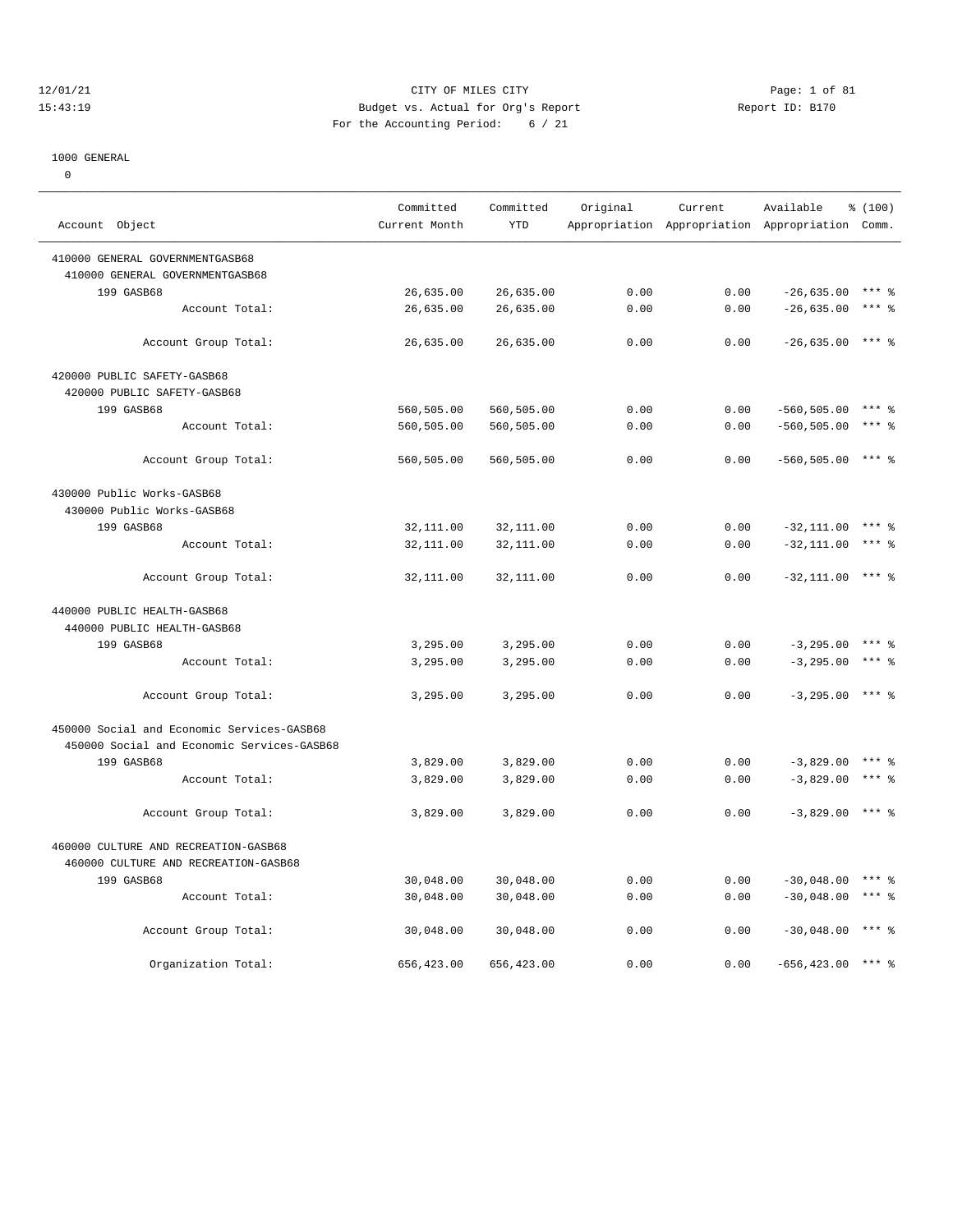#### 12/01/21 CITY OF MILES CITY Page: 2 of 81 15:43:19 Budget vs. Actual for Org's Report Report ID: B170 For the Accounting Period: 6 / 21

# 1000 GENERAL

1 Mayor

| Object<br>Account                  | Committed<br>Current Month | Committed<br><b>YTD</b> | Original  | Current<br>Appropriation Appropriation | Available<br>Appropriation | % (100)<br>Comm. |
|------------------------------------|----------------------------|-------------------------|-----------|----------------------------------------|----------------------------|------------------|
| 410000 GENERAL GOVERNMENTGASB68    |                            |                         |           |                                        |                            |                  |
| 410200 Executive Services(01)      |                            |                         |           |                                        |                            |                  |
| 111 Salaries and Wages - Permanent | 1,833.34                   | 22,000.08               | 21,996.00 | 21,996.00                              | $-4.08$                    | $100$ %          |
| 142 Workers' Compensation          | 13.16                      | 115.28                  | 83.00     | 83.00                                  | $-32.28$                   | $139$ $%$        |
| 144 FICA                           | 140.24                     | 1,682.88                | 1,683.00  | 1,683.00                               | 0.12                       | $100*$           |
| 210 Office Supplies and Materials  | 0.00                       | 0.00                    | 125.00    | 125.00                                 | 125.00                     | 0 <sup>8</sup>   |
| 345 Telephone                      | 138.62                     | 572.32                  | 550.00    | 550.00                                 | $-22.32$                   | $104$ %          |
| 350 Professional Services          | 0.00                       | 122.00                  | 150.00    | 150.00                                 | 28.00                      | $81$ %           |
| 360 Contr R & M                    | 54.03                      | 707.14                  | 775.00    | 775.00                                 | 67.86                      | $91$ %           |
| 380 Training Services              | 0.00                       | 0.00                    | 400.00    | 400.00                                 | 400.00                     | 0 <sup>8</sup>   |
| Account Total:                     | 2,179.39                   | 25,199.70               | 25,762.00 | 25,762.00                              | 562.30                     | 98 <sup>8</sup>  |
| Account Group Total:               | 2,179.39                   | 25,199.70               | 25,762.00 | 25,762.00                              | 562.30                     | 98 <sup>8</sup>  |
| Organization Total:                | 2,179.39                   | 25,199.70               | 25,762.00 | 25,762.00                              | 562.30                     | 98 %             |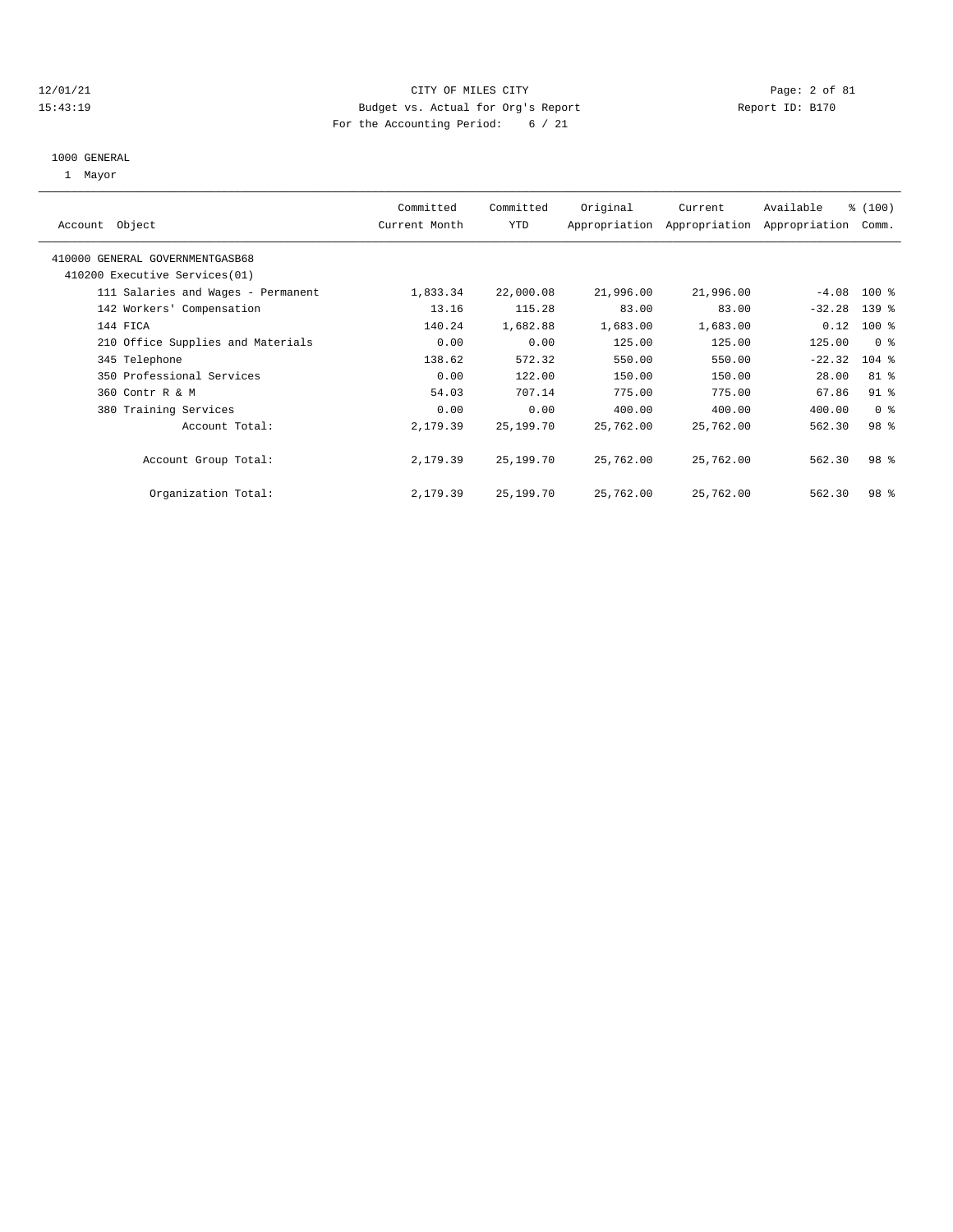#### 12/01/21 CITY OF MILES CITY Page: 3 of 81 15:43:19 Budget vs. Actual for Org's Report Report ID: B170 For the Accounting Period: 6 / 21

# 1000 GENERAL

2 City Council

| Account Object                           | Committed<br>Current Month | Committed<br><b>YTD</b> | Original  | Current<br>Appropriation Appropriation Appropriation Comm. | Available         | % (100)                 |
|------------------------------------------|----------------------------|-------------------------|-----------|------------------------------------------------------------|-------------------|-------------------------|
| 410000 GENERAL GOVERNMENTGASB68          |                            |                         |           |                                                            |                   |                         |
| 410100 Legislative Services(02)          |                            |                         |           |                                                            |                   |                         |
| 111 Salaries and Wages - Permanent       | 2,333.38                   | 30,000.60               | 31,968.00 | 31,968.00                                                  | 1,967.40          | 94%                     |
| 142 Workers' Compensation                | 16.80                      | 157.49                  | 121.00    | 121.00                                                     | $-36.49$          | $130*$                  |
| 144 FICA                                 | 178.50                     | 2,295.00                | 2,445.00  | 2,445.00                                                   | 150.00            | 94%                     |
| 145 PERS                                 | 29.24                      | 204.68                  | 350.00    | 350.00                                                     | 145.32            | 58 %                    |
| 220 Operating Expenses                   | 0.00                       | 0.00                    | 100.00    | 100.00                                                     | 100.00            | 0 <sup>8</sup>          |
| 350 Professional Services                | 9,715.20                   | 9,715.20                | 0.00      | 0.00                                                       | $-9,715.20$       | $***$ 8                 |
| 370 Travel                               | 0.00                       | 266.94                  | 380.00    | 380.00                                                     | 113.06            | 70 %                    |
| 380 Training Services                    | 0.00                       | 0.00                    | 500.00    | 500.00                                                     | 500.00            | $0 \text{ }$ $\text{ }$ |
| Account Total:                           | 12, 273.12                 | 42,639.91               | 35,864.00 | 35,864.00                                                  | $-6,775.91$       | $119*$                  |
| 410105 Safety Culture-Supplies           |                            |                         |           |                                                            |                   |                         |
| 230 Repair and Maintenance Supplies      | 0.00                       | 0.00                    | 250.00    | 250.00                                                     | 250.00            | 0 <sup>8</sup>          |
| Account Total:                           | 0.00                       | 0.00                    | 250.00    | 250.00                                                     | 250.00            | 0 <sup>8</sup>          |
| Account Group Total:                     | 12,273.12                  | 42,639.91               | 36,114.00 | 36,114.00                                                  | $-6,525.91$ 118 % |                         |
| 470000 Housing and Community Development |                            |                         |           |                                                            |                   |                         |
| 470300 Ecomonic Development              |                            |                         |           |                                                            |                   |                         |
| 350 Professional Services                | 0.00                       | 15,330.00               | 15,330.00 | 15,330.00                                                  | 0.00              | $100*$                  |
| Account Total:                           | 0.00                       | 15,330.00               | 15,330.00 | 15,330.00                                                  | 0.00              | $100*$                  |
| Account Group Total:                     | 0.00                       | 15,330.00               | 15,330.00 | 15,330.00                                                  |                   | $0.00$ 100 %            |
| Organization Total:                      | 12, 273. 12                | 57,969.91               | 51,444.00 | 51,444.00                                                  | $-6,525.91$ 113 % |                         |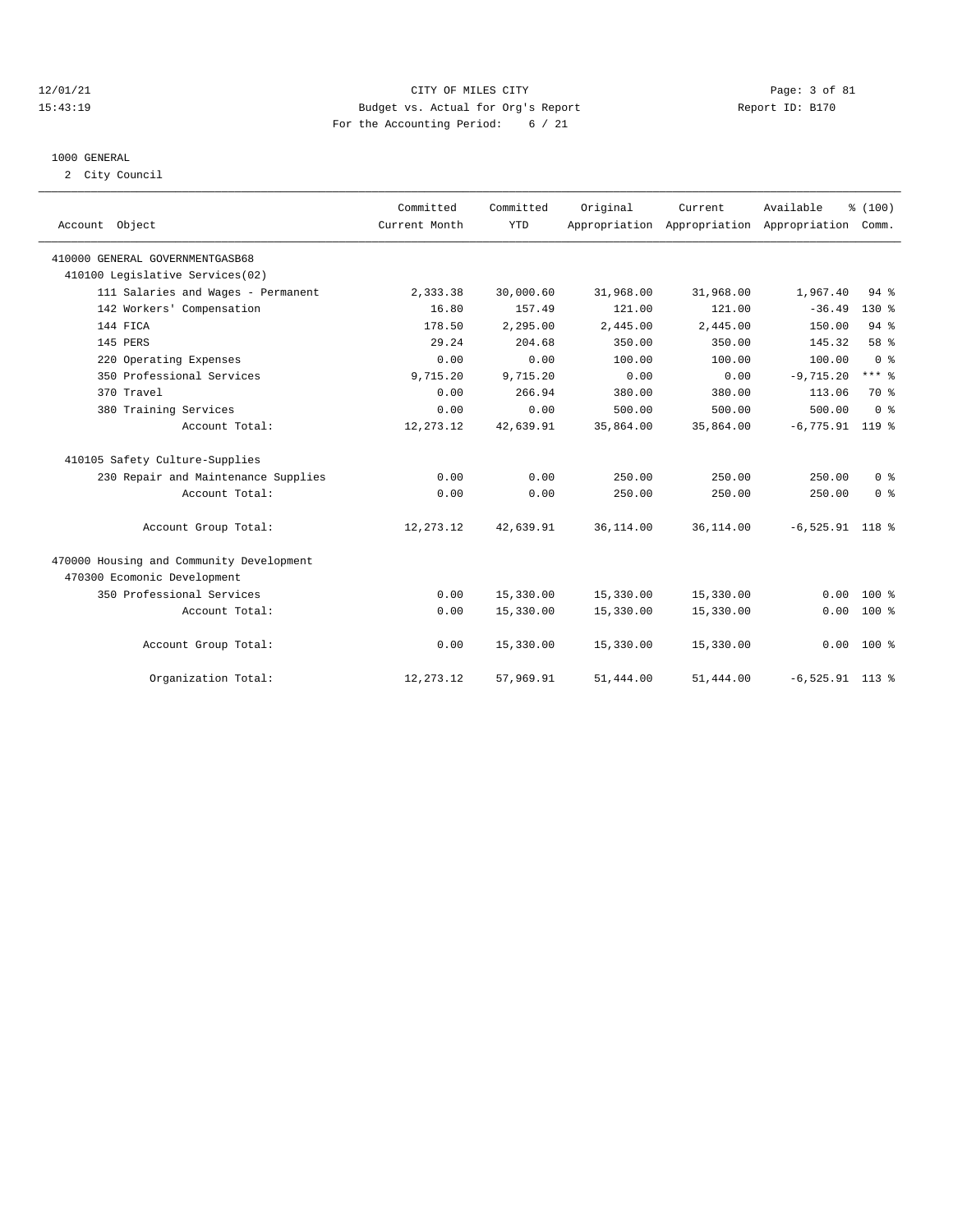#### 12/01/21 CITY OF MILES CITY Page: 4 of 81 15:43:19 Budget vs. Actual for Org's Report Report ID: B170 For the Accounting Period: 6 / 21

————————————————————————————————————————————————————————————————————————————————————————————————————————————————————————————————————

#### 1000 GENERAL

3 City Clerk

| Account Object                             | Committed<br>Current Month | Committed<br><b>YTD</b> | Original    | Current     | Available<br>Appropriation Appropriation Appropriation Comm. | \$(100)         |
|--------------------------------------------|----------------------------|-------------------------|-------------|-------------|--------------------------------------------------------------|-----------------|
|                                            |                            |                         |             |             |                                                              |                 |
| 410000 GENERAL GOVERNMENTGASB68            |                            |                         |             |             |                                                              |                 |
| 410500 Financial Services(03)              |                            |                         |             |             |                                                              |                 |
| 111 Salaries and Wages - Permanent         | 7,094.00                   | 103,140.70              | 99,604.00   | 99,604.00   | $-3,536.70$                                                  | $104$ %         |
| 121 OVERTIME-PERMANENT                     | 0.00                       | 65.55                   | 0.00        | 0.00        | $-65.55$                                                     | $***$ $%$       |
| 131 VACATION                               | 2,517.12                   | 17,600.13               | 15,000.00   | 15,000.00   | $-2,600.13$                                                  | 117 %           |
| 132 SICK LEAVE                             | 1,171.26                   | 7,478.12                | 4,100.00    | 4,100.00    | $-3, 378.12$                                                 | 182 %           |
| 133 OTHER LEAVE PAY                        | 1,267.26                   | 3,418.47                | 3,283.00    | 3,283.00    | $-135.47$                                                    | $104$ %         |
| 141 Unemployment Insurance                 | 18.07                      | 198.18                  | 183.00      | 183.00      | $-15.18$                                                     | 108 %           |
| 142 Workers' Compensation                  | 84.30                      | 801.73                  | 1,957.00    | 1,957.00    | 1,155.27                                                     | 41 %            |
| 143 Health Insurance                       | 2,563.75                   | 27,643.65               | 28,199.00   | 28,199.00   | 555.35                                                       | 98 %            |
| 144 FICA                                   | 919.43                     | 10,080.07               | 9,332.00    | 9,332.00    | $-748.07$                                                    | 108 %           |
| 145 PERS                                   | 945.61                     | 11,255.80               | 10,698.00   | 10,698.00   | $-557.80$                                                    | $105$ %         |
| 196 CLOTHING ALLOTMENT                     | 0.00                       | 435.00                  | 450.00      | 450.00      | 15.00                                                        | 97 <sup>8</sup> |
| 210 Office Supplies and Materials          | 0.00                       | 997.95                  | 2,200.00    | 2,200.00    | 1,202.05                                                     | 45 %            |
| 214 Small Items of Equipment               | 0.00                       | 0.00                    | 2,000.00    | 2,000.00    | 2,000.00                                                     | 0 <sup>8</sup>  |
| 220 Operating Expenses                     | 5.00                       | 3,142.38                | 5,457.00    | 5,457.00    | 2,314.62                                                     | 58 %            |
| 311 Postage, Box Rent, Etc.                | $-138.64$                  | 858.86                  | 2,500.00    | 2,500.00    | 1,641.14                                                     | 34%             |
| 320 Printing, Duplicating, Typing &        | 90.45                      | 266.15                  | 100.00      | 100.00      | $-166.15$                                                    | $266$ %         |
| 330 Publicity, Subscriptions & Dues        | 0.00                       | 686.40                  | 2,200.00    | 2,200.00    | 1,513.60                                                     | $31*$           |
| 331 Publication of Formal & Legal Notices  | 0.00                       | 43.33                   | 0.00        | 0.00        | $-43.33$                                                     | $***$ $8$       |
| 334 Memberships, Registrations & Dues      | 3,026.97                   | 6,184.65                | 3,300.00    | 3,300.00    | $-2,884.65$                                                  | 187 %           |
| 345 Telephone                              | 164.90                     | 861.13                  | 650.00      | 650.00      | $-211.13$                                                    | 132 %           |
| 347 Internet                               | 8.70                       | 95.70                   | 250.00      | 250.00      | 154.30                                                       | $38*$           |
| 350 Professional Services                  | 0.00                       | 32,953.24               | 20,500.00   | 20,500.00   | $-12, 453.24$                                                | $161$ %         |
| 360 Contr R & M                            | 162.09                     | 10,806.07               | 16,500.00   | 16,500.00   | 5,693.93                                                     | 65 %            |
| 370 Travel                                 | 0.00                       | 0.00                    | 2,800.00    | 2,800.00    | 2,800.00                                                     | 0 <sup>8</sup>  |
| 380 Training Services                      | 0.00                       | 175.00                  | 1,600.00    | 1,600.00    | 1,425.00                                                     | 11 <sup>8</sup> |
| 382 Books                                  | 0.00                       | 0.00                    | 350.00      | 350.00      | 350.00                                                       | 0 <sup>8</sup>  |
| 390 Other Purchased Services (Recorded     | 0.00                       | 0.00                    | 100.00      | 100.00      | 100.00                                                       | 0 <sup>8</sup>  |
| 513 Liability                              | 0.00                       | 97,748.87               | 97,749.00   | 97,749.00   | 0.13                                                         | $100$ %         |
| 521 Surety Bonds for Officials & Employees | 0.00                       | 750.00                  | 750.00      | 750.00      | 0.00                                                         | $100*$          |
| 555 Bank Service Charges                   | 36.66                      | 461.75                  | 500.00      | 500.00      | 38.25                                                        | $92$ %          |
| Account Total:                             | 19,936.93                  | 338,148.88              | 332, 312.00 | 332, 312.00 | $-5,836.88$                                                  | $102$ %         |
| 411101 Labor Negotiations                  |                            |                         |             |             |                                                              |                 |
| 350 Professional Services                  | 0.00                       | 1,140.00                | 10,000.00   | 10,000.00   | 8,860.00                                                     | $11$ %          |
| Account Total:                             | 0.00                       | 1,140.00                | 10,000.00   | 10,000.00   | 8,860.00                                                     | 11 <sup>8</sup> |
| Account Group Total:                       | 19,936.93                  | 339,288.88              | 342, 312.00 | 342, 312.00 | 3,023.12                                                     | 99%             |
| Organization Total:                        | 19,936.93                  | 339,288.88              | 342, 312.00 | 342, 312.00 | 3,023.12                                                     | 99%             |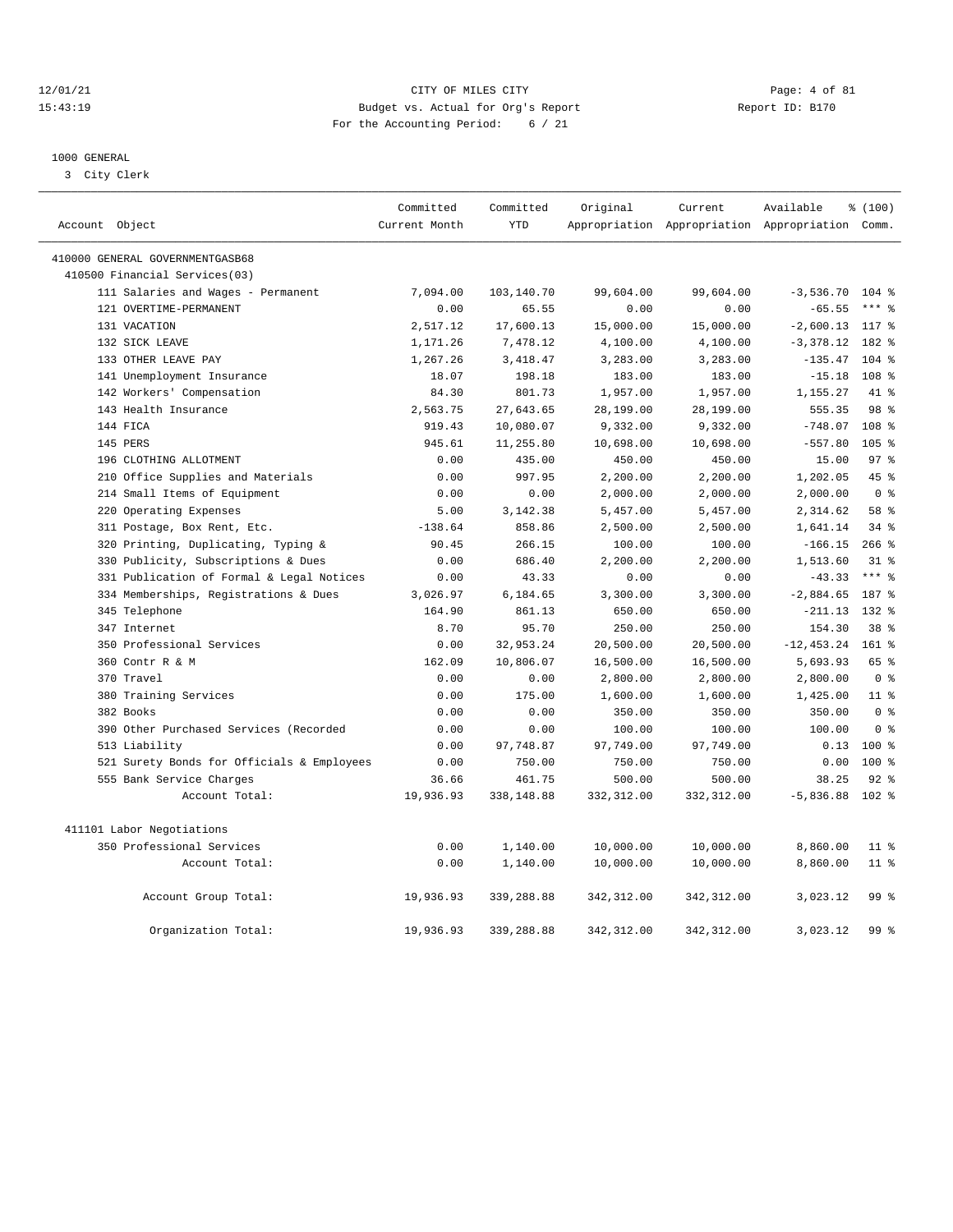#### 12/01/21 CITY OF MILES CITY Page: 5 of 81 15:43:19 Budget vs. Actual for Org's Report Report ID: B170 For the Accounting Period: 6 / 21

# 1000 GENERAL

4 Attorney

| Account Object                     | Committed<br>Current Month | Committed<br><b>YTD</b> | Original   | Current<br>Appropriation Appropriation Appropriation Comm. | Available    | % (100)         |
|------------------------------------|----------------------------|-------------------------|------------|------------------------------------------------------------|--------------|-----------------|
| 410000 GENERAL GOVERNMENTGASB68    |                            |                         |            |                                                            |              |                 |
| 411100 Legal Services(04)          |                            |                         |            |                                                            |              |                 |
| 111 Salaries and Wages - Permanent | 6,395.81                   | 82,356.99               | 103,880.00 | 103,880.00                                                 | 21,523.01    | 79 %            |
| 131 VACATION                       | 318.78                     | 5,954.94                | 2,700.00   | 2,700.00                                                   | $-3, 254.94$ | $221$ %         |
| 132 SICK LEAVE                     | 0.00                       | 1,643.56                | 1,900.00   | 1,900.00                                                   | 256.44       | 87%             |
| 133 OTHER LEAVE PAY                | 0.00                       | 295.38                  | 0.00       | 0.00                                                       | $-295.38$    | $***$ 8         |
| 141 Unemployment Insurance         | 10.08                      | 135.67                  | 163.00     | 163.00                                                     | 27.33        | 83%             |
| 142 Workers' Compensation          | 47.05                      | 556.89                  | 760.00     | 760.00                                                     | 203.11       | 73 %            |
| 143 Health Insurance               | 854.70                     | 9,406.25                | 10,254.00  | 10,254.00                                                  | 847.75       | $92$ $%$        |
| 144 FICA                           | 506.15                     | 6,816.45                | 8,299.00   | 8,299.00                                                   | 1,482.55     | 82 %            |
| 145 PERS                           | 588.86                     | 7,809.78                | 9,514.00   | 9,514.00                                                   | 1,704.22     | 82 %            |
| 196 CLOTHING ALLOTMENT             | 0.00                       | 150.00                  | 150.00     | 150.00                                                     | 0.00         | $100*$          |
| 210 Office Supplies and Materials  | 0.00                       | 835.39                  | 1,000.00   | 1,000.00                                                   | 164.61       | 84 %            |
| 214 Small Items of Equipment       | 0.00                       | 0.00                    | 1,000.00   | 1,000.00                                                   | 1,000.00     | 0 <sup>8</sup>  |
| 220 Operating Expenses             | 0.00                       | 811.43                  | 1,000.00   | 1,000.00                                                   | 188.57       | 81%             |
| 311 Postage, Box Rent, Etc.        | 5.46                       | 159.44                  | 500.00     | 500.00                                                     | 340.56       | 328             |
| 345 Telephone                      | 173.27                     | 953.20                  | 100.00     | 100.00                                                     | $-853.20$    | $953$ $%$       |
| 350 Professional Services          | 440.00                     | 15,687.74               | 4,000.00   | 4,000.00                                                   | $-11,687.74$ | 392 %           |
| 360 Contr R & M                    | 0.00                       | 0.00                    | 207.00     | 207.00                                                     | 207.00       | 0 <sup>8</sup>  |
| 370 Travel                         | 0.00                       | 0.00                    | 700.00     | 700.00                                                     | 700.00       | 0 <sup>8</sup>  |
| Account Total:                     | 9,340.16                   | 133, 573. 11            | 146,127.00 | 146, 127.00                                                | 12,553.89    | $91$ $%$        |
| Account Group Total:               | 9,340.16                   | 133,573.11              | 146,127.00 | 146,127.00                                                 | 12,553.89    | 91 <sup>°</sup> |
| Organization Total:                | 9,340.16                   | 133, 573. 11            | 146,127.00 | 146,127.00                                                 | 12,553.89    | $91$ %          |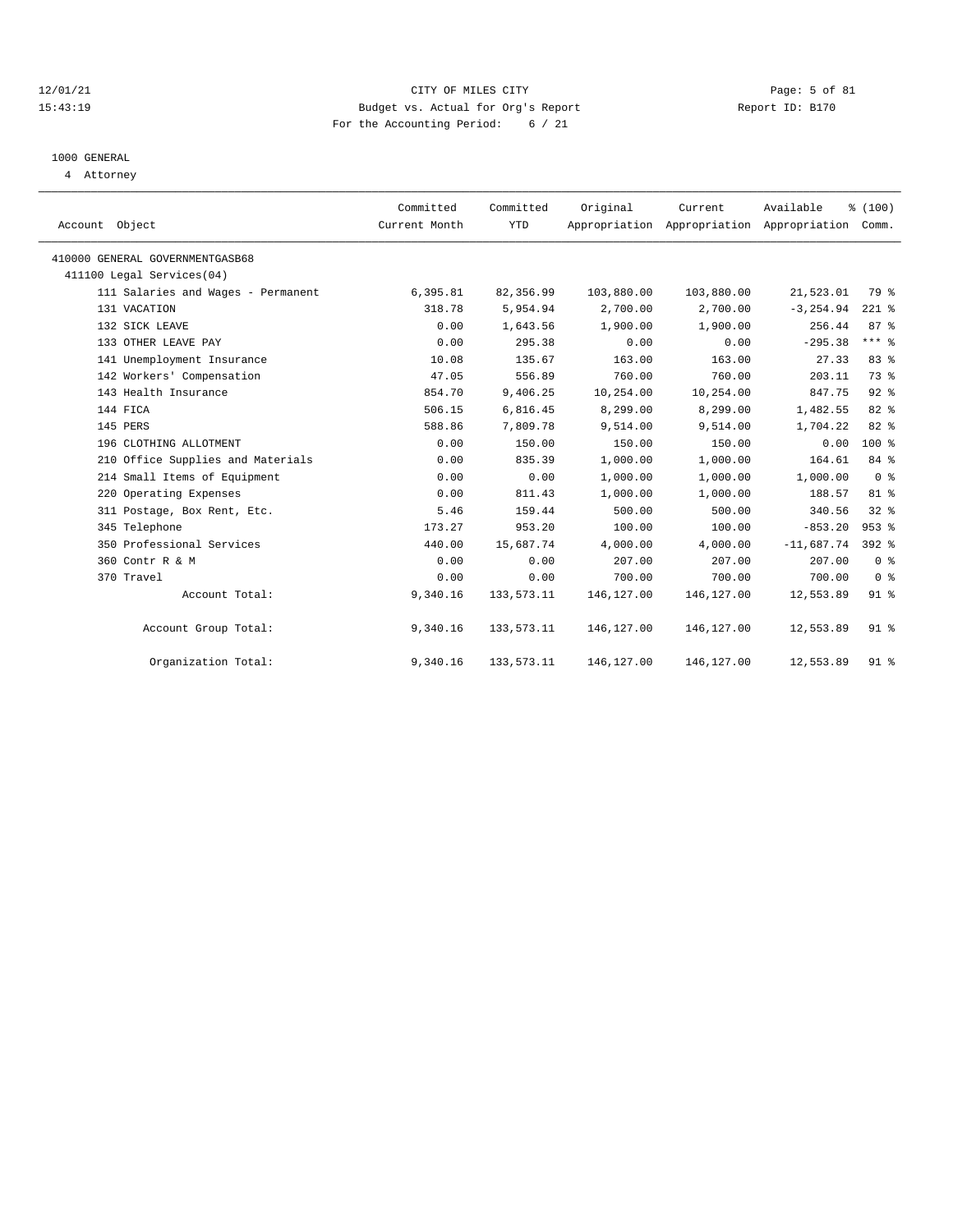#### 12/01/21 Page: 6 of 81<br>15:43:19 Budget vs. Actual for Org's Report Page: 6 of 81<br>15:43:19 Budget vs. Actual for Org's Report Physics Report ID: B170 15:43:19 Budget vs. Actual for Org's Report For the Accounting Period: 6 / 21

————————————————————————————————————————————————————————————————————————————————————————————————————————————————————————————————————

## 1000 GENERAL

5 Police

|                                            | Committed     | Committed                  | Original     | Current      | Available                                       | % (100)         |
|--------------------------------------------|---------------|----------------------------|--------------|--------------|-------------------------------------------------|-----------------|
| Account Object                             | Current Month | <b>YTD</b>                 |              |              | Appropriation Appropriation Appropriation Comm. |                 |
| 420000 PUBLIC SAFETY-GASB68                |               |                            |              |              |                                                 |                 |
| 420140 Crime Control and Investigation(05) |               |                            |              |              |                                                 |                 |
| 111 Salaries and Wages - Permanent         | 61,925.24     | 712,099.38                 | 722,888.00   | 722,888.00   | 10,788.62                                       | 99 <sub>8</sub> |
| 121 OVERTIME-PERMANENT                     | 5,390.00      | 108, 314.83                | 30,000.00    | 30,000.00    | $-78, 314.83$                                   | $361$ %         |
| 131 VACATION                               | 5,943.82      | 46,549.70                  | 51,000.00    | 51,000.00    | 4,450.30                                        | $91$ %          |
| 132 SICK LEAVE                             | 1,100.82      | 17,187.14                  | 25,000.00    | 25,000.00    | 7,812.86                                        | 69 %            |
| 133 OTHER LEAVE PAY                        | 18,588.85     | 54, 275.50                 | 31,515.00    | 31,515.00    | $-22,760.50$                                    | $172$ %         |
| 134 HOLIDAY PAY                            | 4,261.92      | 4,261.92                   | 10,100.00    | 10,100.00    | 5,838.08                                        | $42$ %          |
| 141 Unemployment Insurance                 | 145.81        | 1,432.49                   | 1,306.00     | 1,306.00     | $-126.49$                                       | 110 %           |
| 142 Workers' Compensation                  | 2,944.21      | 34,591.54                  | 37,507.00    | 37,507.00    | 2,915.46                                        | $92$ $%$        |
| 143 Health Insurance                       | 13,632.35     | 161,486.00                 | 158,937.00   | 158,937.00   | $-2,549.00$                                     | 102 %           |
| 144 FICA                                   | 1,385.46      | 13,485.43                  | 12,622.00    | 12,622.00    | $-863.43$                                       | 107 %           |
| 146 Police Pension                         | 9,911.38      | 110,480.60                 | 116,835.00   | 116,835.00   | 6,354.40                                        | 95%             |
| 196 CLOTHING ALLOTMENT                     | 0.00          | 12,240.00                  | 0.00         | 0.00         | $-12, 240.00$                                   | $***$ $8$       |
| 210 Office Supplies and Materials          | 608.22        | 4,931.39                   | 6,500.00     | 6,500.00     | 1,568.61                                        | 76 %            |
| 214 Small Items of Equipment               | 2,867.90      | 5,195.60                   | 8,400.00     | 8,400.00     | 3,204.40                                        | 62 %            |
| 220 Operating Expenses                     | 7,920.06      | 59,611.75                  | 45,895.00    | 45,895.00    | $-13, 716.75$                                   | $130*$          |
| 226 Clothing and Uniforms                  | 0.00          | 44.94                      | 500.00       | 500.00       | 455.06                                          | 9 <sup>8</sup>  |
| 227 Firearm Supplies                       | 0.00          | 3,919.90                   | 3,800.00     | 3,800.00     | $-119.90$                                       | 103%            |
| 230 Repair and Maintenance Supplies        | 691.37        | 11,856.40                  | 9,000.00     | 9,000.00     | $-2,856.40$                                     | $132*$          |
| 231 Gas, Oil, Diesel Fuel, Grease, etc.    | 2,709.54      | 22, 481.71                 | 25,000.00    | 25,000.00    | 2,518.29                                        | 90%             |
| 311 Postage, Box Rent, Etc.                | 31.65         | 579.17                     | 1,000.00     | 1,000.00     | 420.83                                          | 58 %            |
| 330 Publicity, Subscriptions & Dues        | 0.00          | 766.75                     | 0.00         | 0.00         | $-766.75$                                       | $***$ $%$       |
| 334 Memberships, Registrations & Dues      | 100.00        | 1,630.00                   | 2,000.00     | 2,000.00     | 370.00                                          | 82%             |
| 345 Telephone                              | 395.40        | 3,396.63                   | 4,000.00     | 4,000.00     | 603.37                                          | 85%             |
| 347 Internet                               | 57.86         | 636.46                     | 800.00       | 800.00       | 163.54                                          | $80*$           |
| 350 Professional Services                  | $-21,508.00$  | 20, 112.68                 | 18,454.00    | 18,454.00    | $-1,658.68$                                     | $109$ %         |
| 360 Contr R & M                            | 40.50         | 405.00                     | 600.00       | 600.00       | 195.00                                          | 68 %            |
| 366 R&M Vehicles - Police/Animal Control   | 1,516.50      | 16,056.03                  | 16,980.00    | 16,980.00    | 923.97                                          | 95%             |
| 370 Travel                                 | 361.94        | 6,976.37                   | 4,500.00     | 4,500.00     | $-2,476.37$                                     | $155$ %         |
| 380 Training Services                      | 3,000.00      | 8,569.00                   | 6,600.00     | 6,600.00     | $-1,969.00$                                     | 130 %           |
| 511 Insurance on Buildings                 | 0.00          | 28.00                      | 28.00        | 28.00        | 0.00                                            | $100$ %         |
| 512 Insurance on Vehicles & Equipment      | 0.00          | 1,017.62                   | 1,018.00     | 1,018.00     | 0.38                                            | 100 %           |
| 530 Rent                                   | 6,231.66      | 34, 274. 13                | 37,390.00    | 37,390.00    | 3,115.87                                        | $92$ %          |
| 700 Grants, Contributions & Indemnities    | 0.00          | 4,000.00                   | 0.00         | 0.00         | $-4,000.00$                                     | $***$ $%$       |
| 790 K9 from contributions                  | 0.00          | 365.50                     | 1,000.00     | 1,000.00     | 634.50                                          | 37%             |
| 920 Buildings                              | 43,085.00     | 308,399.00                 | 0.00         | 0.00         | $-308, 399.00$                                  | $***$ $%$       |
| Account Total:                             |               | 173, 339.46 1, 791, 658.56 | 1,391,175.00 | 1,391,175.00 | $-400, 483.56$                                  | $129$ %         |
|                                            |               |                            |              |              |                                                 |                 |
| 420144 School Resource Officer             |               |                            |              |              |                                                 |                 |
| 111 Salaries and Wages - Permanent         | 0.00          | 0.00                       | 40,884.00    | 40,884.00    | 40,884.00                                       | 0 <sup>8</sup>  |
| 141 Unemployment Insurance                 | 0.00          | 0.00                       | 61.00        | 61.00        | 61.00                                           | 0 <sup>8</sup>  |
| 142 Workers' Compensation                  | 0.00          | 0.00                       | 1,844.00     | 1,844.00     | 1,844.00                                        | 0 <sup>8</sup>  |
| 143 Health Insurance                       | 0.00          | 0.00                       | 10,254.00    | 10,254.00    | 10,254.00                                       | 0 <sup>8</sup>  |
| 144 FICA                                   | 0.00          | 0.00                       | 593.00       | 593.00       | 593.00                                          | 0 <sup>8</sup>  |
| 146 Police Pension                         | 0.00          | 0.00                       | 5,891.00     | 5,891.00     | 5,891.00                                        | 0 <sup>8</sup>  |
| Account Total:                             | 0.00          | 0.00                       | 59,527.00    | 59,527.00    | 59,527.00                                       | 0 <sup>8</sup>  |
| 420160 Communications-Dispatch             |               |                            |              |              |                                                 |                 |
| 111 Salaries and Wages - Permanent         | 18,671.16     | 236,802.97                 | 253,384.00   | 253,384.00   | 16,581.03                                       | $93$ %          |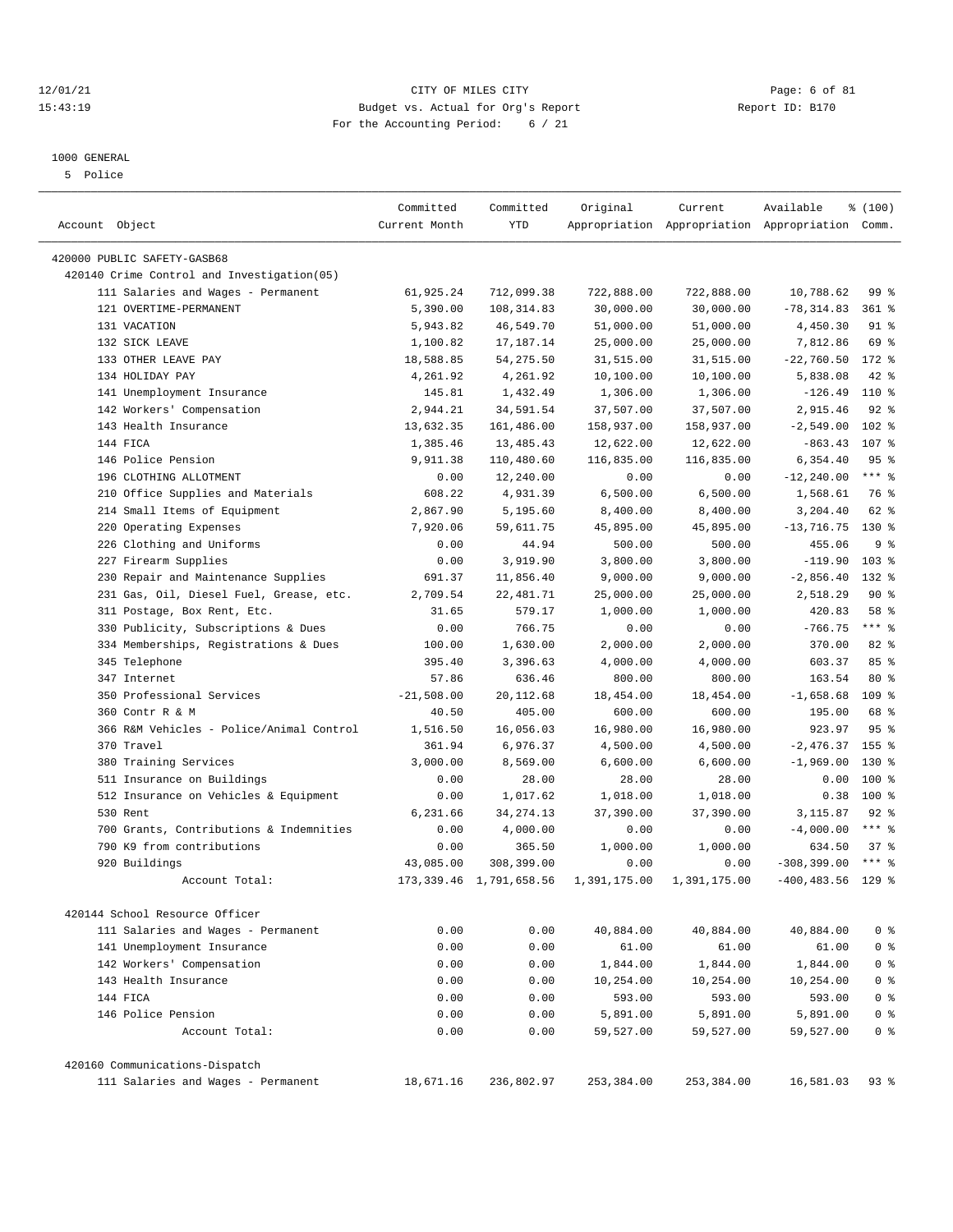#### 12/01/21 Page: 7 of 81<br>15:43:19 Budget vs. Actual for Org's Report Page: 7 of 81<br>15:43:19 Budget vs. Actual for Org's Report Physics Report ID: B170 15:43:19 Budget vs. Actual for Org's Report For the Accounting Period: 6 / 21

#### 1000 GENERAL

5 Police

| Account Object |                                         | Committed<br>Current Month | Committed<br><b>YTD</b> | Original     | Current      | Available<br>Appropriation Appropriation Appropriation Comm. | % (100)         |
|----------------|-----------------------------------------|----------------------------|-------------------------|--------------|--------------|--------------------------------------------------------------|-----------------|
|                | 121 OVERTIME-PERMANENT                  | 971.99                     | 25, 183. 45             | 24,800.00    | 24,800.00    | $-383.45$                                                    | 102 %           |
|                | 131 VACATION                            | 1,812.08                   | 17,409.15               | 13,500.00    | 13,500.00    | $-3,909.15$                                                  | $129$ %         |
|                | 132 SICK LEAVE                          | 1,077.09                   | 7,165.95                | 7,400.00     | 7,400.00     | 234.05                                                       | 97 <sup>8</sup> |
|                | 133 OTHER LEAVE PAY                     | 6,157.81                   | 15,809.64               | 5,272.00     | 5,272.00     | $-10,537.64$                                                 | $300*$          |
|                | 134 HOLIDAY PAY                         | 1,251.96                   | 1,251.96                | 3,400.00     | 3,400.00     | 2,148.04                                                     | 37%             |
|                | 141 Unemployment Insurance              | 45.00                      | 458.16                  | 454.00       | 454.00       | $-4.16$                                                      | $101$ %         |
|                | 142 Workers' Compensation               | 923.90                     | 11,351.52               | 12,372.00    | 12,372.00    | 1,020.48                                                     | 92%             |
|                | 143 Health Insurance                    | 3,425.28                   | 49,621.78               | 61,524.00    | 61,524.00    | 11,902.22                                                    | 81 %            |
|                | 144 FICA                                | 2,245.75                   | 22,770.69               | 23,140.00    | 23,140.00    | 369.31                                                       | 98 <sup>8</sup> |
|                | 145 PERS                                | 2,127.40                   | 25, 472.80              | 26,990.00    | 26,990.00    | 1,517.20                                                     | 94%             |
|                | 196 CLOTHING ALLOTMENT                  | 62.50                      | 1,812.50                | 2,000.00     | 2,000.00     | 187.50                                                       | $91$ %          |
|                | 210 Office Supplies and Materials       | 311.57                     | 2,226.15                | 2,500.00     | 2,500.00     | 273.85                                                       | 89 %            |
|                | 214 Small Items of Equipment            | 0.00                       | 2,151.50                | 1,000.00     | 1,000.00     | $-1, 151.50$                                                 | $215$ %         |
|                | 220 Operating Expenses                  | 0.00                       | 0.00                    | 1,000.00     | 1,000.00     | 1,000.00                                                     | 0 <sup>8</sup>  |
|                | 231 Gas, Oil, Diesel Fuel, Grease, etc. | 0.00                       | 0.00                    | 600.00       | 600.00       | 600.00                                                       | 0 <sup>8</sup>  |
|                | 311 Postage, Box Rent, Etc.             | 0.00                       | 0.00                    | 100.00       | 100.00       | 100.00                                                       | 0 <sup>8</sup>  |
|                | 320 Printing, Duplicating, Typing &     | 0.00                       | 0.00                    | 200.00       | 200.00       | 200.00                                                       | 0 <sup>8</sup>  |
|                | 330 Publicity, Subscriptions & Dues     | 0.00                       | 0.00                    | 100.00       | 100.00       | 100.00                                                       | 0 <sup>8</sup>  |
|                | 334 Memberships, Registrations & Dues   | 0.00                       | 0.00                    | 100.00       | 100.00       | 100.00                                                       | 0 <sup>8</sup>  |
|                | 345 Telephone                           | 257.38                     | 1,878.41                | 2,000.00     | 2,000.00     | 121.59                                                       | 94%             |
|                | 350 Professional Services               | 0.00                       | 1,490.03                | 1,500.00     | 1,500.00     | 9.97                                                         | 99 %            |
|                | 370 Travel                              | 201.46                     | 1,617.14                | 2,000.00     | 2,000.00     | 382.86                                                       | $81$ %          |
|                | 380 Training Services                   | 0.00                       | 500.00                  | 500.00       | 500.00       | 0.00                                                         | $100*$          |
|                | Account Total:                          | 39,542.33                  | 424,973.80              | 445,836.00   | 445,836.00   | 20,862.20                                                    | 95 <sup>8</sup> |
|                | Account Group Total:                    |                            | 212,881.79 2,216,632.36 | 1,896,538.00 | 1,896,538.00 | $-320,094.36$                                                | 117 %           |
|                | Organization Total:                     |                            | 212,881.79 2,216,632.36 | 1,896,538.00 | 1,896,538.00 | $-320,094.36$ 117 %                                          |                 |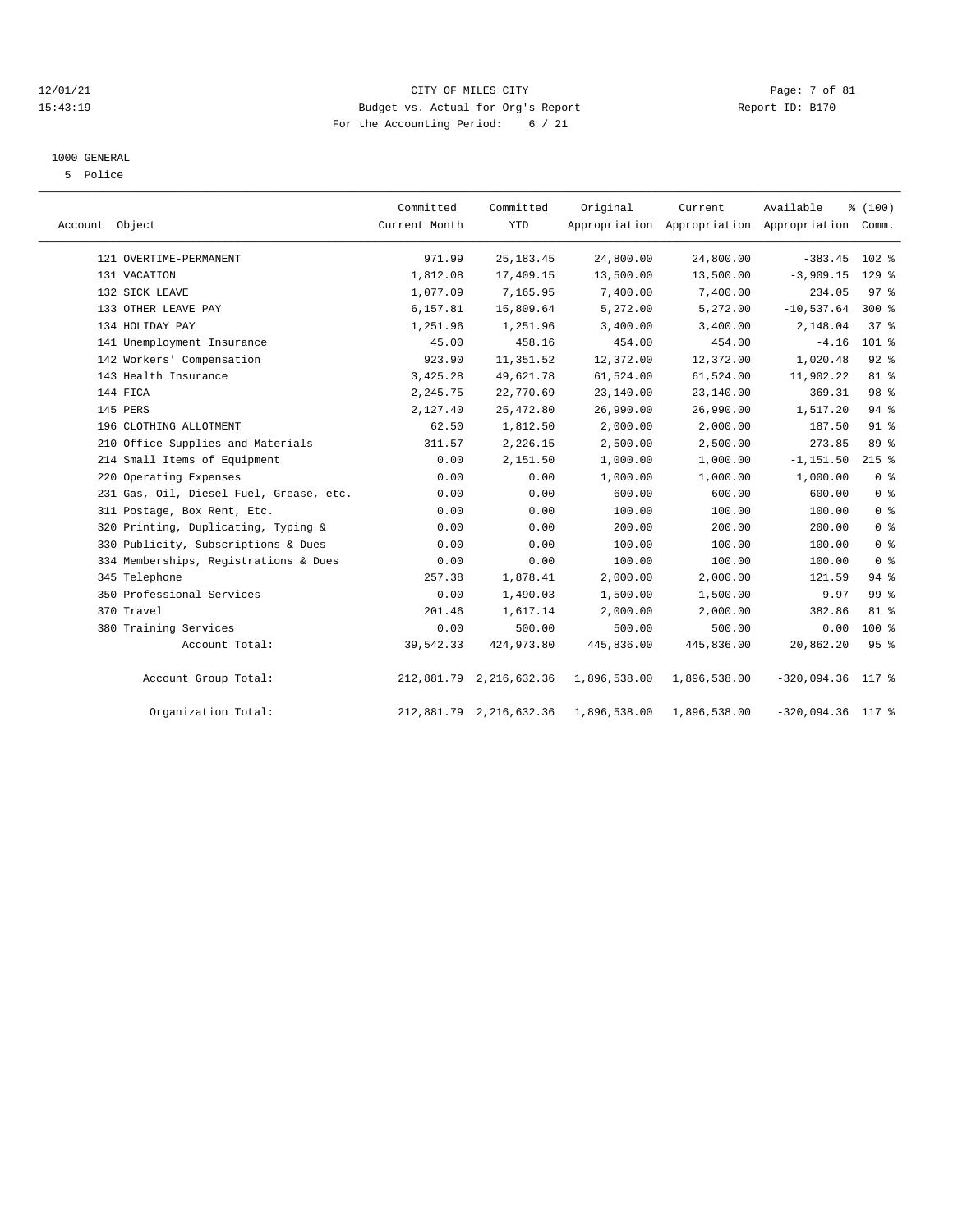#### 12/01/21 CITY OF MILES CITY Page: 8 of 81 15:43:19 Budget vs. Actual for Org's Report Report ID: B170 For the Accounting Period: 6 / 21

# 1000 GENERAL

6 Police Judge

| Account Object                        | Committed<br>Current Month | Committed<br><b>YTD</b> | Original   | Current    | Available<br>Appropriation Appropriation Appropriation Comm. | % (100)          |  |
|---------------------------------------|----------------------------|-------------------------|------------|------------|--------------------------------------------------------------|------------------|--|
| 410000 GENERAL GOVERNMENTGASB68       |                            |                         |            |            |                                                              |                  |  |
| 410300 Judicial Services(06)          |                            |                         |            |            |                                                              |                  |  |
| 111 Salaries and Wages - Permanent    | 7,536.49                   | 84,755.01               | 82,296.00  | 82,296.00  | $-2,459.01$                                                  | 103 <sub>8</sub> |  |
| 131 VACATION                          | 175.44                     | 2,755.31                | 4,000.00   | 4,000.00   | 1,244.69                                                     | 69 %             |  |
| 132 SICK LEAVE                        | 336.93                     | 3,444.95                | 3,500.00   | 3,500.00   | 55.05                                                        | 98 <sup>8</sup>  |  |
| 141 Unemployment Insurance            | 9.32                       | 103.99                  | 102.00     | 102.00     | $-1.99$                                                      | $102*$           |  |
| 142 Workers' Compensation             | 53.56                      | 732.84                  | 1,201.00   | 1,201.00   | 468.16                                                       | $61$ $%$         |  |
| 143 Health Insurance                  | 1,708.70                   | 21, 358.75              | 20,508.00  | 20,508.00  | $-850.75$                                                    | $104$ %          |  |
| 144 FICA                              | 615.73                     | 6,949.99                | 6,869.00   | 6,869.00   | $-80.99$                                                     | $101$ %          |  |
| 145 PERS                              | 705.88                     | 7,976.71                | 7,875.00   | 7,875.00   | $-101.71$ 101 %                                              |                  |  |
| 196 CLOTHING ALLOTMENT                | 0.00                       | 300.00                  | 300.00     | 300.00     | 0.00                                                         | $100*$           |  |
| 210 Office Supplies and Materials     | 882.92                     | 2,673.87                | 2,300.00   | 2,300.00   | $-373.87$                                                    | 116 %            |  |
| 220 Operating Expenses                | 0.00                       | 116.83                  | 0.00       | 0.00       | $-116.83$                                                    | *** 응            |  |
| 311 Postage, Box Rent, Etc.           | 0.00                       | 485.10                  | 450.00     | 450.00     | $-35.10$                                                     | 108 <sup>8</sup> |  |
| 334 Memberships, Registrations & Dues | 200.00                     | 450.00                  | 450.00     | 450.00     | 0.00                                                         | $100*$           |  |
| 345 Telephone                         | 246.13                     | 1,448.16                | 1,900.00   | 1,900.00   | 451.84                                                       | 76 %             |  |
| 347 Internet                          | 0.00                       | 241.20                  | 250.00     | 250.00     | 8.80                                                         | 96%              |  |
| 370 Travel                            | 0.00                       | 1,109.59                | 2,000.00   | 2,000.00   | 890.41                                                       | 55%              |  |
| 380 Training Services                 | 573.92                     | 671.42                  | 850.00     | 850.00     | 178.58                                                       | 79 %             |  |
| 382 Books                             | 0.00                       | 0.00                    | 300.00     | 300.00     | 300.00                                                       | 0 <sup>8</sup>   |  |
| 394 Jury and Witness Fees             | 0.00                       | $-201.00$               | 500.00     | 500.00     | 701.00                                                       | $-40$ %          |  |
| Account Total:                        | 13,045.02                  | 135, 372. 72            | 135,651.00 | 135,651.00 | 278.28                                                       | $100*$           |  |
| Account Group Total:                  | 13,045.02                  | 135, 372. 72            | 135,651.00 | 135,651.00 | 278.28 100 %                                                 |                  |  |
| Organization Total:                   | 13,045.02                  | 135, 372. 72            | 135,651.00 | 135,651.00 | 278.28 100 %                                                 |                  |  |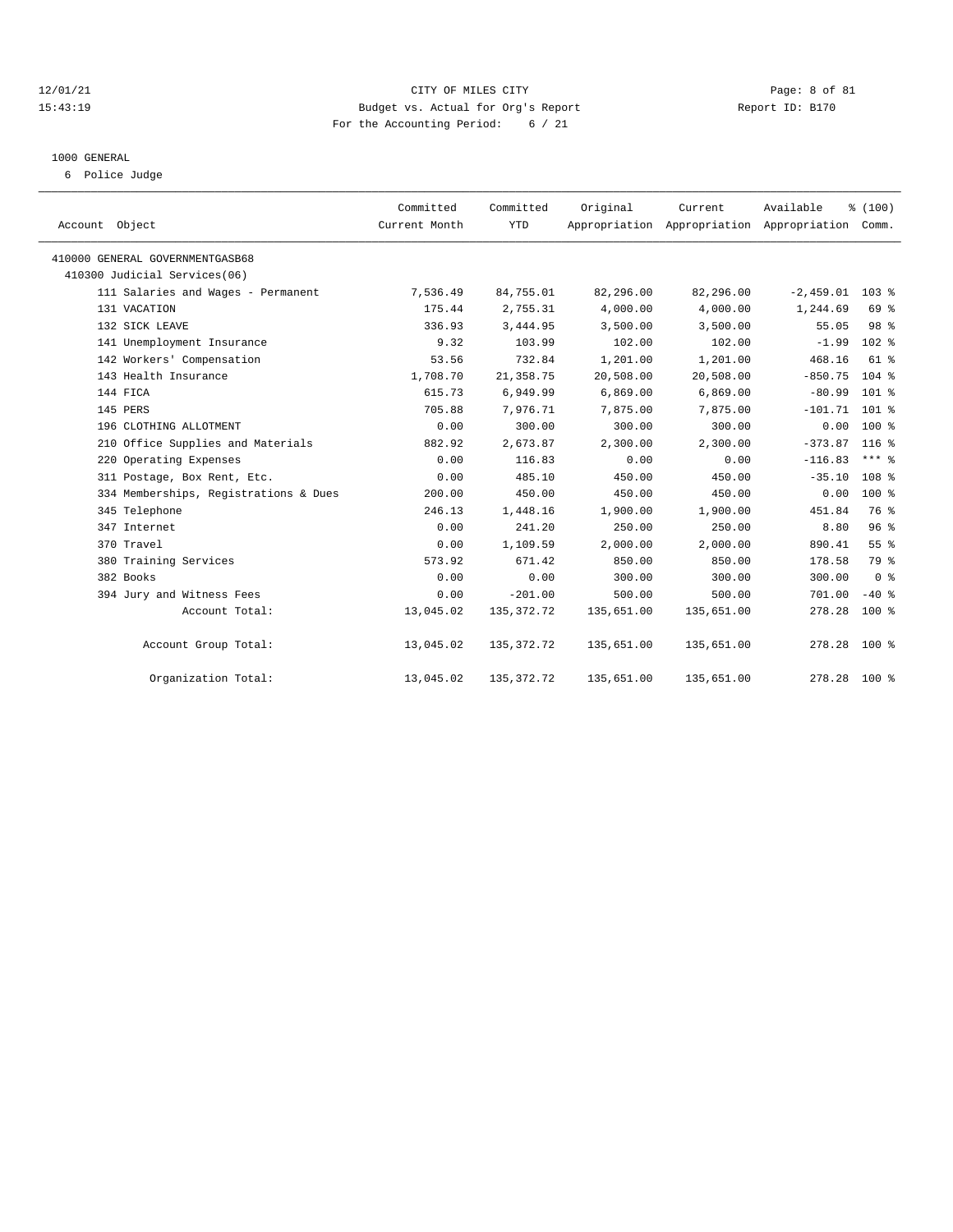#### 12/01/21 Page: 9 of 81 CITY OF MILES CITY OF MILES CITY CONTRIBUTION CONTRIBUTION Page: 9 of 81<br>15:43:19 Budget vs. Actual for Org's Report Contribution Report ID: B170 15:43:19 Budget vs. Actual for Org's Report For the Accounting Period: 6 / 21

————————————————————————————————————————————————————————————————————————————————————————————————————————————————————————————————————

#### 1000 GENERAL

7 Fire

|                                                            | Committed     | Committed  | Original     | Current      | Available                                       | \$(100)           |
|------------------------------------------------------------|---------------|------------|--------------|--------------|-------------------------------------------------|-------------------|
| Account Object                                             | Current Month | YTD        |              |              | Appropriation Appropriation Appropriation Comm. |                   |
|                                                            |               |            |              |              |                                                 |                   |
| 420000 PUBLIC SAFETY-GASB68<br>420460 Fire Suppression(07) |               |            |              |              |                                                 |                   |
| 111 Salaries and Wages - Permanent                         |               |            | 438,580.00   |              | 966.67 100 %                                    |                   |
|                                                            | 34,615.27     | 437,613.33 |              | 438,580.00   |                                                 | $146$ %           |
| 112 SALARIES AND WAGES - PART PAID                         | 1,152.00      | 10,749.00  | 7,380.00     | 7,380.00     | $-3, 369.00$                                    |                   |
| 121 OVERTIME-PERMANENT                                     | 2,842.42      | 58,198.91  | 65,000.00    | 65,000.00    | 6,801.09                                        | 90%               |
| 131 VACATION                                               | 3,711.13      | 38,141.64  | 45,600.00    | 45,600.00    | 7,458.36                                        | 84 %              |
| 132 SICK LEAVE<br>133 OTHER LEAVE PAY                      | 6,394.29      | 31,856.57  | 25,700.00    | 25,700.00    | $-6, 156.57$                                    | $124$ %<br>$91$ % |
|                                                            | 3,087.46      | 8,757.71   | 9,578.00     | 9,578.00     | 820.29                                          |                   |
| 134 HOLIDAY PAY                                            | 1,058.57      | 11,480.39  | 12,000.00    | 12,000.00    | 519.61                                          | 96%               |
| 141 Unemployment Insurance                                 | 79.28         | 907.89     | 856.00       | 856.00       | $-51.89$                                        | $106$ %           |
| 142 Workers' Compensation                                  | 3,103.89      | 35,655.95  | 29,357.00    | 29, 357.00   | $-6, 298.95$                                    | 121 %             |
| 143 Health Insurance                                       | 7,529.89      | 88, 415.32 | 87,569.00    | 87,569.00    | $-846.32$                                       | $101$ %           |
| 144 FICA                                                   | 828.29        | 9,405.40   | 8,274.00     | 8,274.00     | $-1, 131.40$                                    | $114$ %           |
| 147 Firemen's Pension                                      | 6,123.03      | 72,526.36  | 69,819.00    | 69,819.00    | $-2,707.36$                                     | $104$ %           |
| 149 Firemen's 457B Match                                   | 494.57        | 5,405.56   | 3,081.00     | 3,081.00     | $-2,324.56$ 175 %                               |                   |
| 210 Office Supplies and Materials                          | 303.08        | 2,852.35   | 12,000.00    | 12,000.00    | 9,147.65                                        | $24$ %            |
| 211 Clothing Allotment                                     | 3,375.00      | 10,289.80  | 9,600.00     | 9,600.00     | $-689.80$                                       | 107 %             |
| 214 Small Items of Equipment                               | 10,102.95     | 16,284.19  | 15,000.00    | 15,000.00    | $-1, 284.19$                                    | 109 %             |
| 217 Small Item Equ/Inspector                               | 344.36        | 874.40     | 1,000.00     | 1,000.00     | 125.60                                          | 87%               |
| 220 Operating Expenses                                     | 872.31        | 9,473.94   | 11,000.00    | 11,000.00    | 1,526.06                                        | 86 %              |
| 223 Operating Exp/Inspector                                | 0.00          | 1,172.73   | 2,440.00     | 2,440.00     | 1,267.27                                        | 48 %              |
| 226 Clothing and Uniforms                                  | 0.00          | 6,772.97   | 16,600.00    | 16,600.00    | 9,827.03                                        | 41 %              |
| 230 Repair and Maintenance Supplies                        | 0.00          | 1,088.28   | 4,000.00     | 4,000.00     | 2,911.72                                        | $27$ %            |
| 231 Gas, Oil, Diesel Fuel, Grease, etc.                    | 720.63        | 6,400.09   | 12,000.00    | 12,000.00    | 5,599.91                                        | 53%               |
| 241 Consumable Tools                                       | 0.00          | 196.91     | 3,000.00     | 3,000.00     | 2,803.09                                        | 7 %               |
| 311 Postage, Box Rent, Etc.                                | 0.00          | 0.00       | 150.00       | 150.00       | 150.00                                          | 0 <sup>8</sup>    |
| 320 Printing, Duplicating, Typing &                        | 0.00          | 0.00       | 750.00       | 750.00       | 750.00                                          | 0 <sup>8</sup>    |
| 330 Publicity, Subscriptions & Dues                        | 0.00          | 82.72      | 300.00       | 300.00       | 217.28                                          | $28$ %            |
| 334 Memberships, Registrations & Dues                      | 0.00          | 1,460.00   | 2,000.00     | 2,000.00     | 540.00                                          | 73 %              |
| 341 Electric Utility Services                              | 357.51        | 5,721.36   | 5,207.00     | 5,207.00     | $-514.36$                                       | 110 %             |
| 342 Water Utility Services                                 | 36.00         | 433.97     | 500.00       | 500.00       | 66.03                                           | 87%               |
| 343 Sewer Utility Services                                 | 43.11         | 518.32     | 500.00       | 500.00       | $-18.32$                                        | $104$ %           |
| 344 Gas Utility Service                                    | 62.68         | 2,250.76   | 2,893.00     | 2,893.00     | 642.24                                          | 78 %              |
| 345 Telephone                                              | 346.40        | 2,869.79   | 3,241.00     | 3,241.00     | 371.21                                          | 89 %              |
| 346 Garbage Service                                        | 632.07        | 1,319.65   | 1,500.00     | 1,500.00     | 180.35                                          | 88 %              |
| 347 Internet                                               | 50.69         | 557.59     | 1,869.00     | 1,869.00     | 1,311.41                                        | $30*$             |
| 350 Professional Services                                  | 0.00          | 16,878.68  | 20,000.00    | 20,000.00    | 3,121.32                                        | 84 %              |
| 360 Contr R & M                                            | 90.00         | 5,719.09   | 13,568.00    | 13,568.00    | 7,848.91                                        | 42 %              |
| 364 R&M Vehicles - Fire/Amb                                | 13,557.71     | 40,655.47  | 40,000.00    | 40,000.00    | $-655.47$ 102 %                                 |                   |
| 370 Travel                                                 | 1,066.66      | 1,066.66   | 7,000.00     | 7,000.00     | 5,933.34                                        | 15 <sub>8</sub>   |
| 375 Travel/Inspector                                       | 0.00          | 1,058.99   | 2,600.00     | 2,600.00     | 1,541.01                                        | 41 %              |
| 380 Training Services                                      | 4,277.80      | 7,807.59   | 11,160.00    | 11,160.00    | 3,352.41                                        | 70 %              |
| 382 Books                                                  | 69.90         | 491.97     | 2,500.00     | 2,500.00     | 2,008.03                                        | $20*$             |
| 400 BUILDING MATERIALS                                     | 159.23        | 5,097.98   | 13,500.00    | 13,500.00    | 8,402.02                                        | 38 %              |
| 511 Insurance on Buildings                                 | 0.00          | 1,578.81   | 1,579.00     | 1,579.00     | 0.19                                            | 100 %             |
| 512 Insurance on Vehicles & Equipment                      | 0.00          | 5,170.38   | 5,171.00     | 5,171.00     | 0.62                                            | 100 %             |
| 940 Machinery & Equipment                                  | $-5,390.00$   | 0.00       | 10,000.00    | 10,000.00    | 10,000.00                                       | 0 <sup>8</sup>    |
| Account Total:                                             | 102,098.18    | 965,259.47 | 1,035,422.00 | 1,035,422.00 | 70,162.53                                       | 93 %              |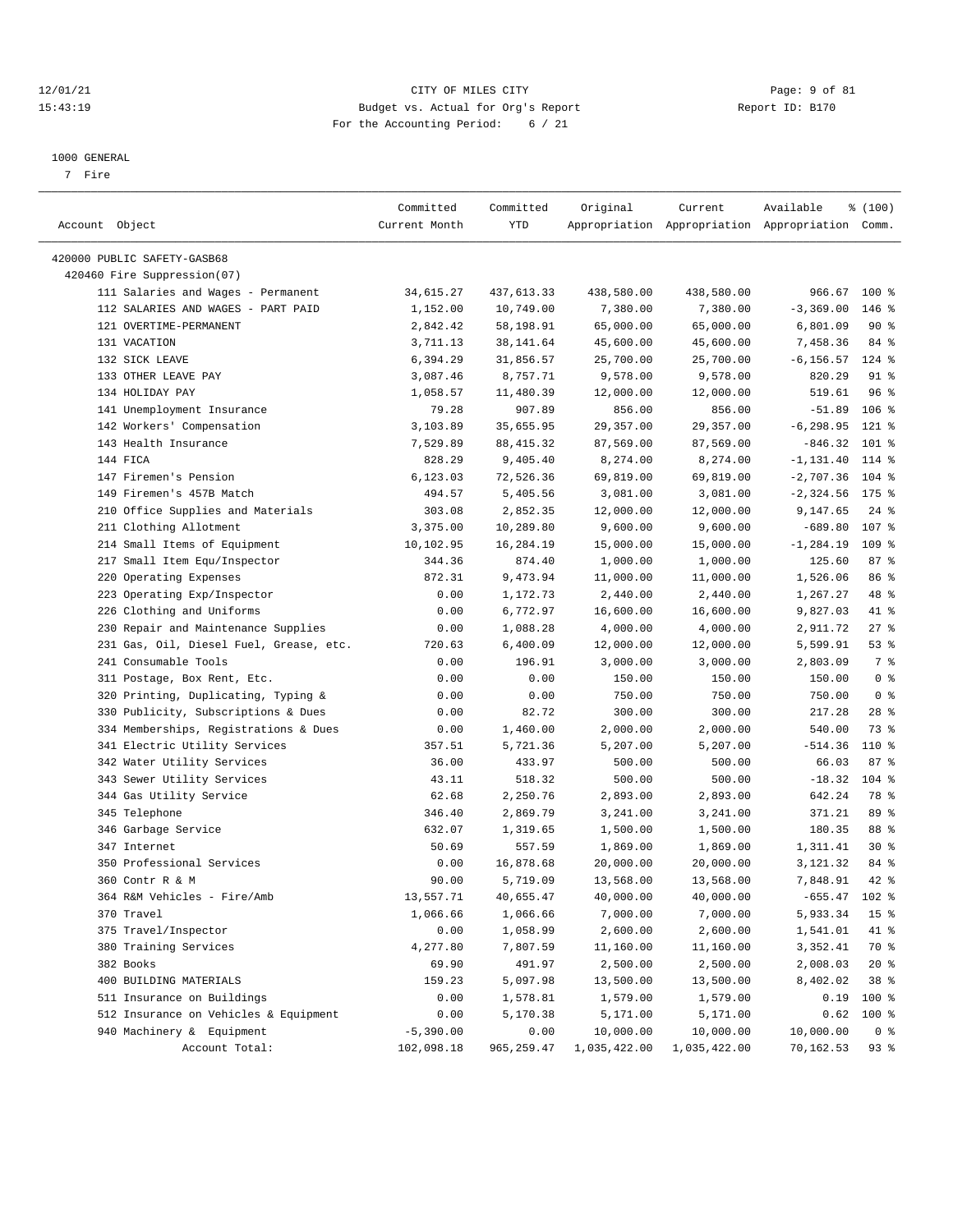#### 12/01/21 Page: 10 of 81 15:43:19 Budget vs. Actual for Org's Report Report ID: B170 For the Accounting Period: 6 / 21

## 1000 GENERAL

7 Fire

| Object<br>Account                                         | Committed<br>Current Month | Committed<br>YTD | Original<br>Appropriation | Current<br>Appropriation | Available<br>Appropriation | % (100)<br>Comm. |
|-----------------------------------------------------------|----------------------------|------------------|---------------------------|--------------------------|----------------------------|------------------|
| Account Group Total:                                      | 102,098.18                 | 965, 259.47      | 1,035,422.00              | 1,035,422.00             | 70,162.53                  | $93$ $%$         |
| 490000 DEBT SERVICE<br>490500 Other Debt Service Payments |                            |                  |                           |                          |                            |                  |
| 654 Training Center- Principal                            | 617.97                     | 6,943.70         | 6,938.00                  | 6,938.00                 |                            | $-5.70$ 100 %    |
| 655 Training Center- Interest                             | 544.99                     | 7,011.82         | 7,018.00                  | 7,018.00                 | 6.18                       | $100$ %          |
| Account Total:                                            | 1,162.96                   | 13,955.52        | 13,956.00                 | 13,956.00                |                            | $0.48$ 100 %     |
| Account Group Total:                                      | 1,162.96                   | 13,955.52        | 13,956.00                 | 13,956.00                |                            | $0.48$ 100 %     |
| Organization Total:                                       | 103,261.14                 | 979, 214.99      | 1,049,378.00              | 1,049,378.00             | 70,163.01                  | 938              |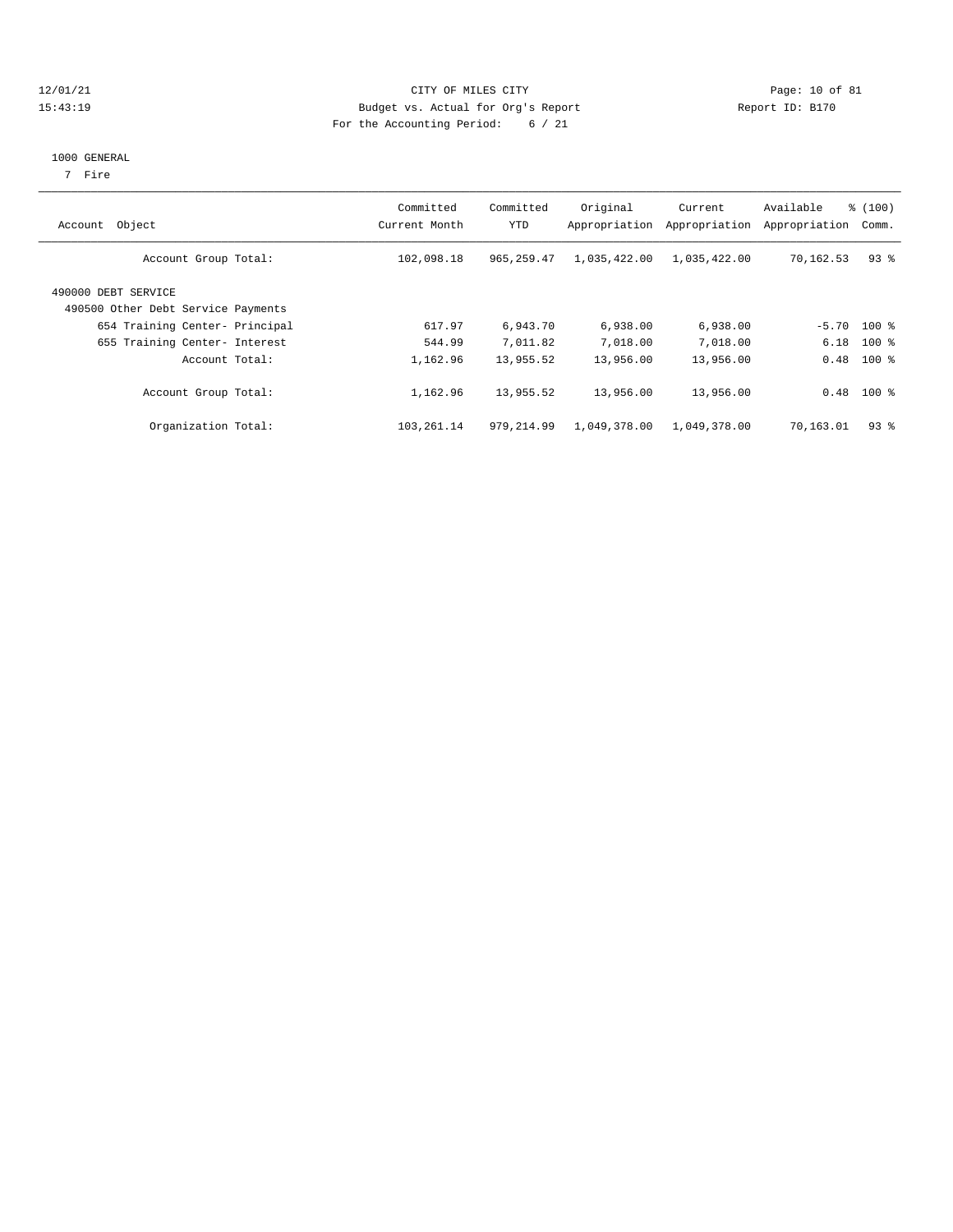#### 12/01/21 Page: 11 of 81 15:43:19 Budget vs. Actual for Org's Report Report ID: B170 For the Accounting Period: 6 / 21

#### 1000 GENERAL

8 City Hall Maintenance

| Committed<br>Current Month | Committed<br><b>YTD</b> | Original  | Current   | Available   | Comm.          |                                                                                                |
|----------------------------|-------------------------|-----------|-----------|-------------|----------------|------------------------------------------------------------------------------------------------|
|                            |                         |           |           |             |                |                                                                                                |
|                            |                         |           |           |             |                |                                                                                                |
| 0.00                       | 0.00                    | 400.00    | 400.00    | 400.00      | 0 <sup>8</sup> |                                                                                                |
| 73.00                      | 3,638.08                | 2,000.00  | 2,000.00  | $-1,638.08$ | 182 %          |                                                                                                |
| 0.00                       | 1,161.33                | 2,000.00  | 2,000.00  | 838.67      | 58 %           |                                                                                                |
| 462.08                     | 4,521.84                | 6,000.00  | 6,000.00  | 1,478.16    | 75 %           |                                                                                                |
| 59.01                      | 707.86                  | 750.00    | 750.00    | 42.14       | $94$ %         |                                                                                                |
| 70.68                      | 845.40                  | 800.00    | 800.00    | $-45.40$    | 106%           |                                                                                                |
| 107.01                     | 2,577.09                | 2,600.00  | 2,600.00  | 22.91       | 99 %           |                                                                                                |
| 94.82                      | 189.64                  | 250.00    | 250.00    | 60.36       | 76 %           |                                                                                                |
| 700.00                     | 16,008.04               | 9,000.00  | 9,000.00  | $-7,008.04$ | 178 %          |                                                                                                |
| 0.00                       | 3,360.00                | 3,360.00  | 3,360.00  | 0.00        | 100 %          |                                                                                                |
| 1,566.60                   | 33,009.28               | 27,160.00 | 27,160.00 | $-5,849.28$ | $122$ %        |                                                                                                |
| 1,566.60                   | 33,009.28               | 27,160.00 | 27,160.00 |             |                |                                                                                                |
| 1,566.60                   | 33,009.28               | 27,160.00 | 27,160.00 |             |                |                                                                                                |
|                            |                         |           |           |             |                | % (100)<br>Appropriation Appropriation Appropriation<br>$-5,849.28$ 122 %<br>$-5,849.28$ 122 % |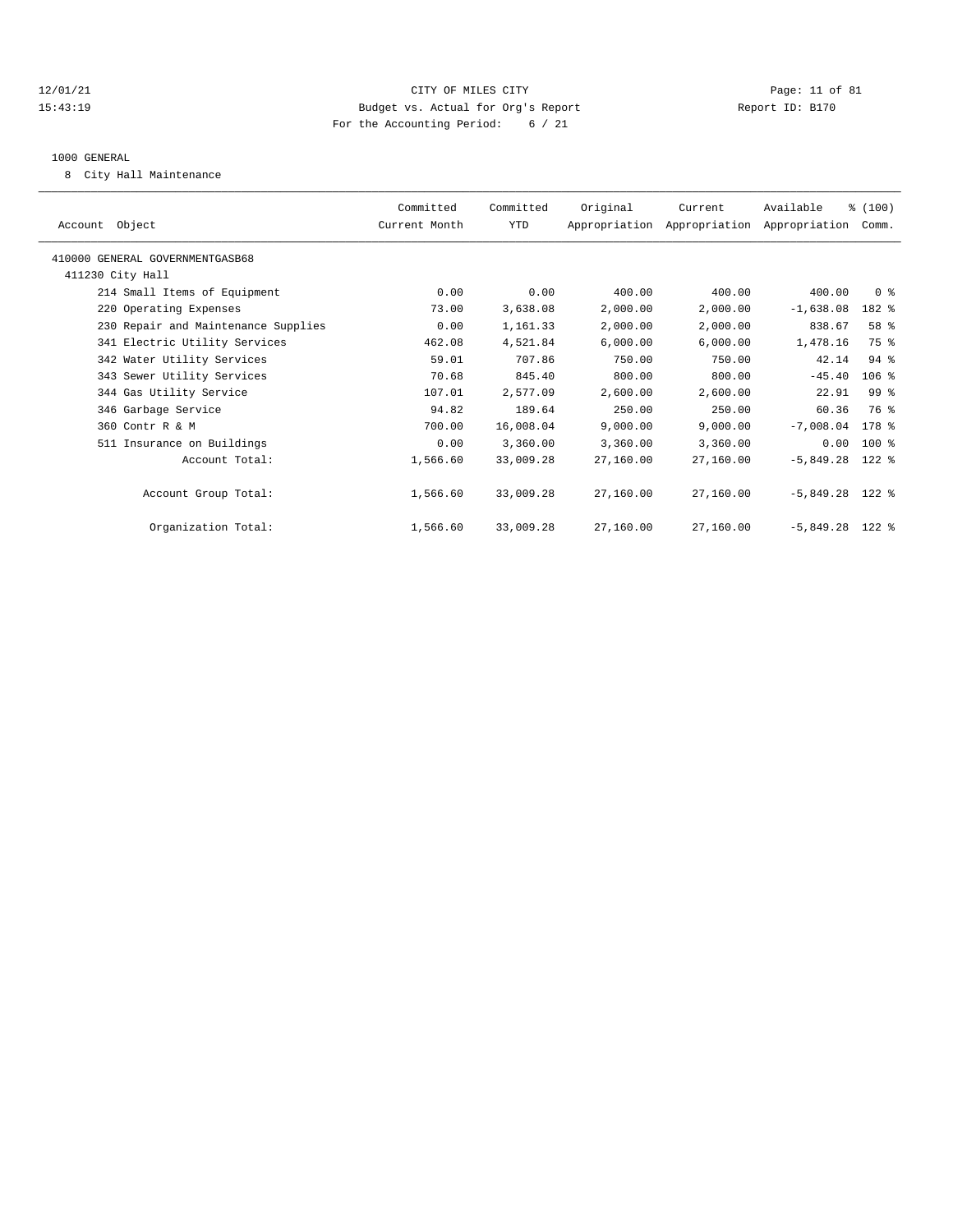#### 12/01/21 Page: 12 of 81 15:43:19 Budget vs. Actual for Org's Report Report ID: B170 For the Accounting Period: 6 / 21

#### 1000 GENERAL

9 Treasurer

| Object<br>Account                  | Committed<br>Current Month | Committed<br><b>YTD</b> | Original  | Current<br>Appropriation Appropriation | Available<br>Appropriation | % (100)<br>Comm. |  |
|------------------------------------|----------------------------|-------------------------|-----------|----------------------------------------|----------------------------|------------------|--|
|                                    |                            |                         |           |                                        |                            |                  |  |
| 410000 GENERAL GOVERNMENTGASB68    |                            |                         |           |                                        |                            |                  |  |
| 410540 City Treasurer(09)          |                            |                         |           |                                        |                            |                  |  |
| 111 Salaries and Wages - Permanent | 1,833.34                   | 22,000.08               | 21,996.00 | 21,996.00                              | $-4.08$                    | $100$ %          |  |
| 142 Workers' Compensation          | 13.16                      | 115.28                  | 83.00     | 83.00                                  | $-32.28$                   | 139 %            |  |
| 144 FICA                           | 140.24                     | 1,682.88                | 1,683.00  | 1,683.00                               | 0.12                       | $100*$           |  |
| 145 PERS                           | 160.78                     | 1,929.36                | 1,929.00  | 1,929.00                               | $-0.36$                    | 100 %            |  |
| 214 Small Items of Equipment       | 0.00                       | 199.99                  | 0.00      | 0.00                                   | $-199.99$                  | $***$ $%$        |  |
| 345 Telephone                      | 120.13                     | 368.66                  | 50.00     | 50.00                                  | $-318.66$                  | 737 %            |  |
| 350 Professional Services          | 0.00                       | 122.00                  | 550.00    | 550.00                                 | 428.00                     | $22$ %           |  |
| 360 Contr R & M                    | 54.03                      | 707.14                  | 1,000.00  | 1,000.00                               | 292.86                     | 71 %             |  |
| Account Total:                     | 2,321.68                   | 27, 125.39              | 27,291.00 | 27,291.00                              | 165.61                     | 99 %             |  |
|                                    |                            |                         |           |                                        |                            |                  |  |
| Account Group Total:               | 2,321.68                   | 27, 125.39              | 27,291.00 | 27,291.00                              | 165.61                     | 99 <sup>8</sup>  |  |
|                                    |                            |                         |           |                                        |                            |                  |  |
| Organization Total:                | 2,321.68                   | 27, 125.39              | 27,291.00 | 27,291.00                              | 165.61                     | 99 <sup>8</sup>  |  |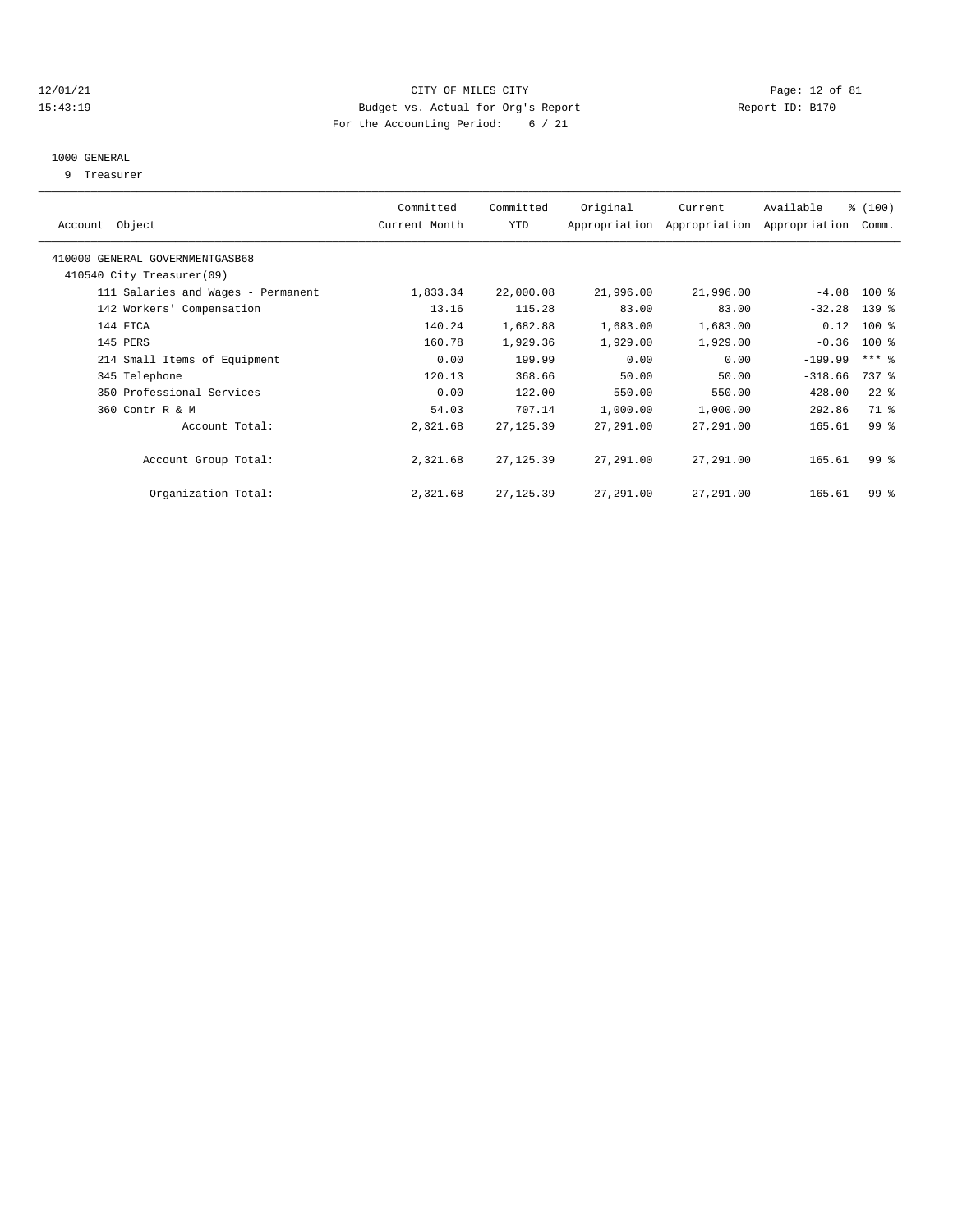#### 12/01/21 Page: 13 of 81 15:43:19 Budget vs. Actual for Org's Report Changer Report ID: B170 For the Accounting Period: 6 / 21

#### 1000 GENERAL

11 Historic Preservation

| Account Object                                                          | Committed<br>Current Month | Committed<br>YTD | Original<br>Appropriation | Current<br>Appropriation | Available<br>Appropriation | $\frac{100}{3}$<br>Comm. |
|-------------------------------------------------------------------------|----------------------------|------------------|---------------------------|--------------------------|----------------------------|--------------------------|
| 520000 OTHER FINANCING USES<br>521000 Interfund Operating Transfers Out |                            |                  |                           |                          |                            |                          |
| 820 Transfers to Other Funds                                            | 0.00                       | 3.000.00         | 3.000.00                  | 3,000.00                 | 0.00                       | $100*$                   |
| Account Total:                                                          | 0.00                       | 3.000.00         | 3.000.00                  | 3,000.00                 |                            | $0.00$ 100 %             |
| Account Group Total:                                                    | 0.00                       | 3.000.00         | 3.000.00                  | 3,000.00                 | 0.00                       | $100$ %                  |
| Organization Total:                                                     | 0.00                       | 3.000.00         | 3.000.00                  | 3,000.00                 | 0.00                       | $100$ %                  |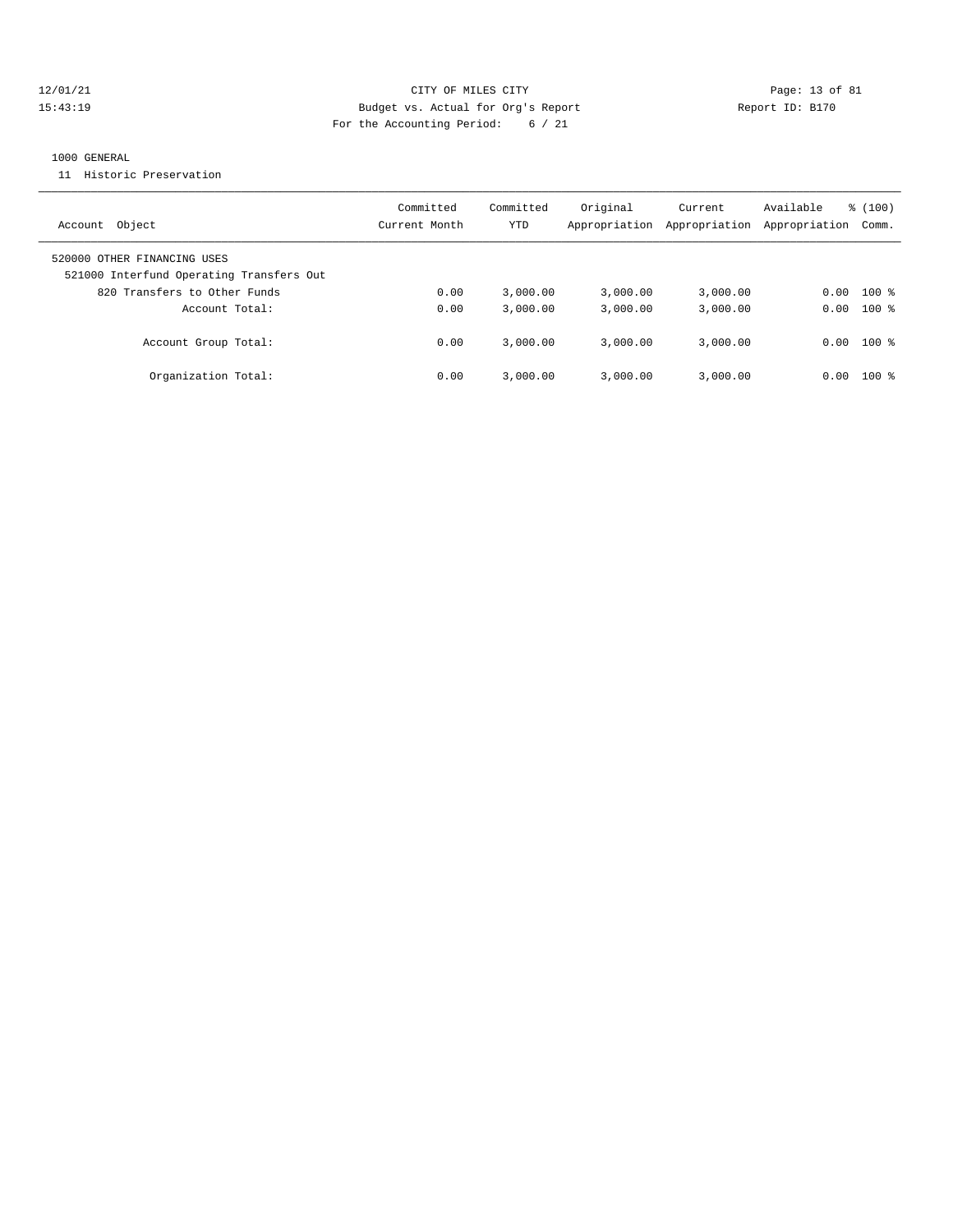#### 12/01/21 Page: 14 of 81<br>
12/01/21 Page: 14 of 81<br>
Budget vs. Actual for Org's Report Physics (Report ID: B170 15:43:19 Budget vs. Actual for Org's Report For the Accounting Period: 6 / 21

————————————————————————————————————————————————————————————————————————————————————————————————————————————————————————————————————

#### 1000 GENERAL

13 Park

|                                                     | Committed            | Committed  | Original     | Current      | Available                                       | \$(100)              |
|-----------------------------------------------------|----------------------|------------|--------------|--------------|-------------------------------------------------|----------------------|
| Account Object                                      | Current Month        | <b>YTD</b> |              |              | Appropriation Appropriation Appropriation Comm. |                      |
| 460000 CULTURE AND RECREATION-GASB68                |                      |            |              |              |                                                 |                      |
| 460433 Park Operations(13)                          |                      |            |              |              |                                                 |                      |
| 111 Salaries and Wages - Permanent                  | 18,347.65            | 182,969.80 | 177,916.00   | 177,916.00   | $-5,053.80$                                     | $103$ %              |
| 121 OVERTIME-PERMANENT                              | 988.47               | 3,215.88   | 7,000.00     | 7,000.00     | 3,784.12                                        | 46%                  |
| 131 VACATION                                        | 2,432.14             | 17,080.49  | 12,100.00    | 12,100.00    | $-4,980.49$                                     | 141 %                |
| 132 SICK LEAVE                                      | 769.44               | 8,535.43   | 9,400.00     | 9,400.00     | 864.57                                          | $91$ %               |
| 133 OTHER LEAVE PAY                                 | 685.74               | 685.74     | 748.00       | 748.00       | 62.26                                           | 92%                  |
| 134 HOLIDAY PAY                                     | 755.76               | 2,748.12   | 5,500.00     | 5,500.00     | 2,751.88                                        | 50%                  |
| 141 Unemployment Insurance                          | 35.97                | 324.31     | 323.00       | 323.00       | $-1.31$                                         | $100*$               |
| 142 Workers' Compensation                           | 431.02               | 7,416.51   | 10,394.00    | 10,394.00    | 2,977.49                                        | 71 %                 |
| 143 Health Insurance                                | 3,581.18             | 42,974.35  | 42,964.00    | 42,964.00    | $-10.35$                                        | 100 %                |
| 144 FICA                                            | 1,776.93             | 15,846.63  | 16,445.00    | 16,445.00    | 598.37                                          | 96%                  |
| 145 PERS                                            | 1,840.88             | 18,251.81  | 18,348.00    | 18,348.00    | 96.19                                           | 99 %                 |
| 196 CLOTHING ALLOTMENT                              | 0.00                 | 928.50     | 1,000.00     | 1,000.00     | 71.50                                           | $93$ $%$             |
|                                                     |                      | 454.16     |              |              |                                                 | 130 %                |
| 210 Office Supplies and Materials                   | 187.99               |            | 350.00       | 350.00       | $-104.16$                                       |                      |
| 214 Small Items of Equipment                        | 3,593.10             | 8,338.96   | 3,000.00     | 3,000.00     | $-5,338.96$                                     | $278$ %<br>$104$ %   |
| 220 Operating Expenses                              | 0.00                 | 3,653.16   | 3,500.00     | 3,500.00     | $-153.16$                                       |                      |
| 222 Chemicals, Lab & Med Supplies                   | 1,579.74             | 5,601.86   | 5,000.00     | 5,000.00     | $-601.86$                                       | 112 %                |
| 226 Clothing and Uniforms                           | 0.00                 | 574.95     | 850.00       | 850.00       | 275.05                                          | 68 %                 |
| 230 Repair and Maintenance Supplies                 | 1,281.40             | 13,697.95  | 15,000.00    | 15,000.00    | 1,302.05                                        | $91$ %               |
| 231 Gas, Oil, Diesel Fuel, Grease, etc.             | 720.25               | 6,810.20   | 8,000.00     | 8,000.00     | 1,189.80                                        | 85 %                 |
| 334 Memberships, Registrations & Dues               | 0.00                 | 286.00     | 300.00       | 300.00       | 14.00                                           | 95%                  |
| 341 Electric Utility Services                       | 685.16               | 8,364.51   | 10,000.00    | 10,000.00    | 1,635.49                                        | 84 %                 |
| 342 Water Utility Services                          | 83.47                | 5,512.22   | 17,000.00    | 17,000.00    | 11,487.78                                       | $32$ $%$             |
| 343 Sewer Utility Services                          | 46.38                | 1,223.91   | 1,700.00     | 1,700.00     | 476.09                                          | 72 %                 |
| 344 Gas Utility Service                             | 120.50               | 2,663.18   | 3,000.00     | 3,000.00     | 336.82                                          | 89 %                 |
| 345 Telephone                                       | 138.93               | 575.46     | 450.00       | 450.00       | $-125.46$                                       | 128 %                |
| 346 Garbage Service                                 | 419.70               | 893.82     | 800.00       | 800.00       | $-93.82$                                        | 112 %                |
| 347 Internet                                        | 26.82                | 295.02     | 450.00       | 450.00       | 154.98                                          | 66 %                 |
| 350 Professional Services                           | 894.68               | 10,466.43  | 9,000.00     | 9,000.00     | $-1, 466.43$                                    | $116$ %              |
| 360 Contr R & M                                     | 89.94                | 7,757.40   | 8,000.00     | 8,000.00     | 242.60                                          | 97%                  |
| 363 R&M Vehicles/Equip/Labor-PW                     | 601.86               | 5,549.67   | 9,000.00     | 9,000.00     | 3,450.33                                        | 62 %                 |
| 370 Travel                                          | 0.00                 | 0.00       | 600.00       | 600.00       | 600.00                                          | 0 <sup>8</sup>       |
| 380 Training Services                               | 0.00                 | 0.00       | 400.00       | 400.00       | 400.00                                          | 0 <sup>8</sup>       |
| 511 Insurance on Buildings                          | 0.00                 | 3,728.77   | 3,729.00     | 3,729.00     | 0.23                                            | $100*$               |
| 512 Insurance on Vehicles & Equipment               | 0.00                 | 630.00     | 630.00       | 630.00       | 0.00                                            | 100 %                |
| 940 Machinery & Equipment                           | $-3,593.10$          | 0.00       | 3,177.00     | 3,177.00     | 3,177.00                                        | 0 <sup>8</sup>       |
| Account Total:                                      | 38,522.00            | 388,055.20 | 406,074.00   | 406,074.00   | 18,018.80                                       | 96%                  |
|                                                     |                      |            |              |              |                                                 |                      |
| 460435 Florence Stacy Fountain                      |                      |            |              |              |                                                 |                      |
| 210 Office Supplies and Materials<br>Account Total: | 1,815.00<br>1,815.00 | 1,815.00   | 0.00<br>0.00 | 0.00<br>0.00 | $-1,815.00$                                     | $***$ 2<br>$***$ $%$ |
|                                                     |                      | 1,815.00   |              |              | $-1,815.00$                                     |                      |
| 460439 Riverside Park Tennis Court Project          |                      |            |              |              |                                                 |                      |
| 230 Repair and Maintenance Supplies                 | 0.00                 | 0.00       | 200.00       | 200.00       | 200.00                                          | 0 <sup>8</sup>       |
| Account Total:                                      | 0.00                 | 0.00       | 200.00       | 200.00       | 200.00                                          | 0 <sup>8</sup>       |
|                                                     |                      |            |              |              |                                                 |                      |
| Account Group Total:                                | 40,337.00            | 389,870.20 | 406,274.00   | 406,274.00   | 16,403.80                                       | 96%                  |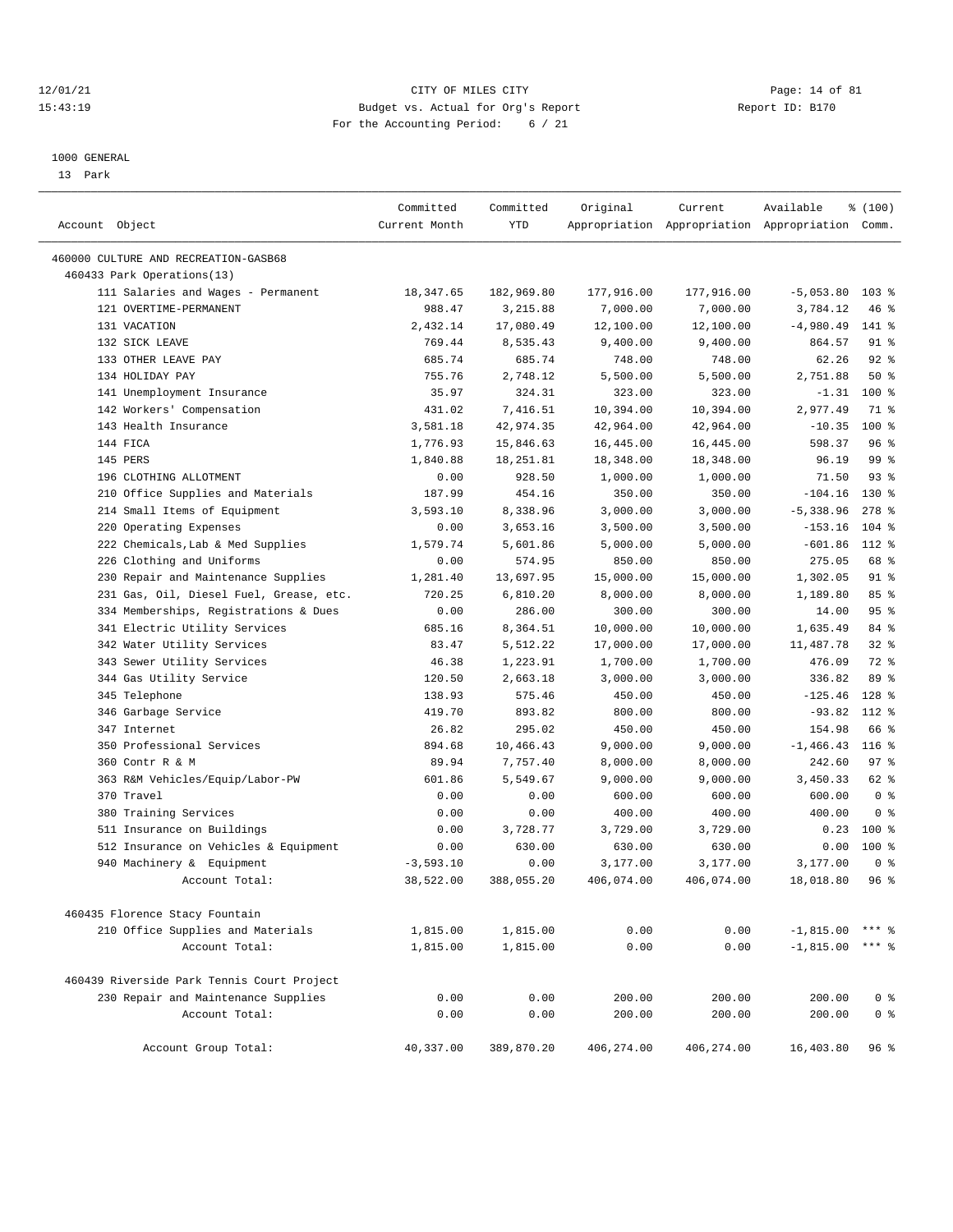#### 12/01/21 Page: 15 of 81 15:43:19 Budget vs. Actual for Org's Report Report ID: B170 For the Accounting Period: 6 / 21

# 1000 GENERAL

13 Park

| Account Object |                     | Committed<br>Current Month | Committed<br>YTD | Original   | Current    | Available<br>Appropriation Appropriation Appropriation Comm. | $\frac{100}{2}$ |
|----------------|---------------------|----------------------------|------------------|------------|------------|--------------------------------------------------------------|-----------------|
|                | Organization Total: | 40,337.00                  | 389,870.20       | 406,274.00 | 406,274.00 | 16,403.80 96%                                                |                 |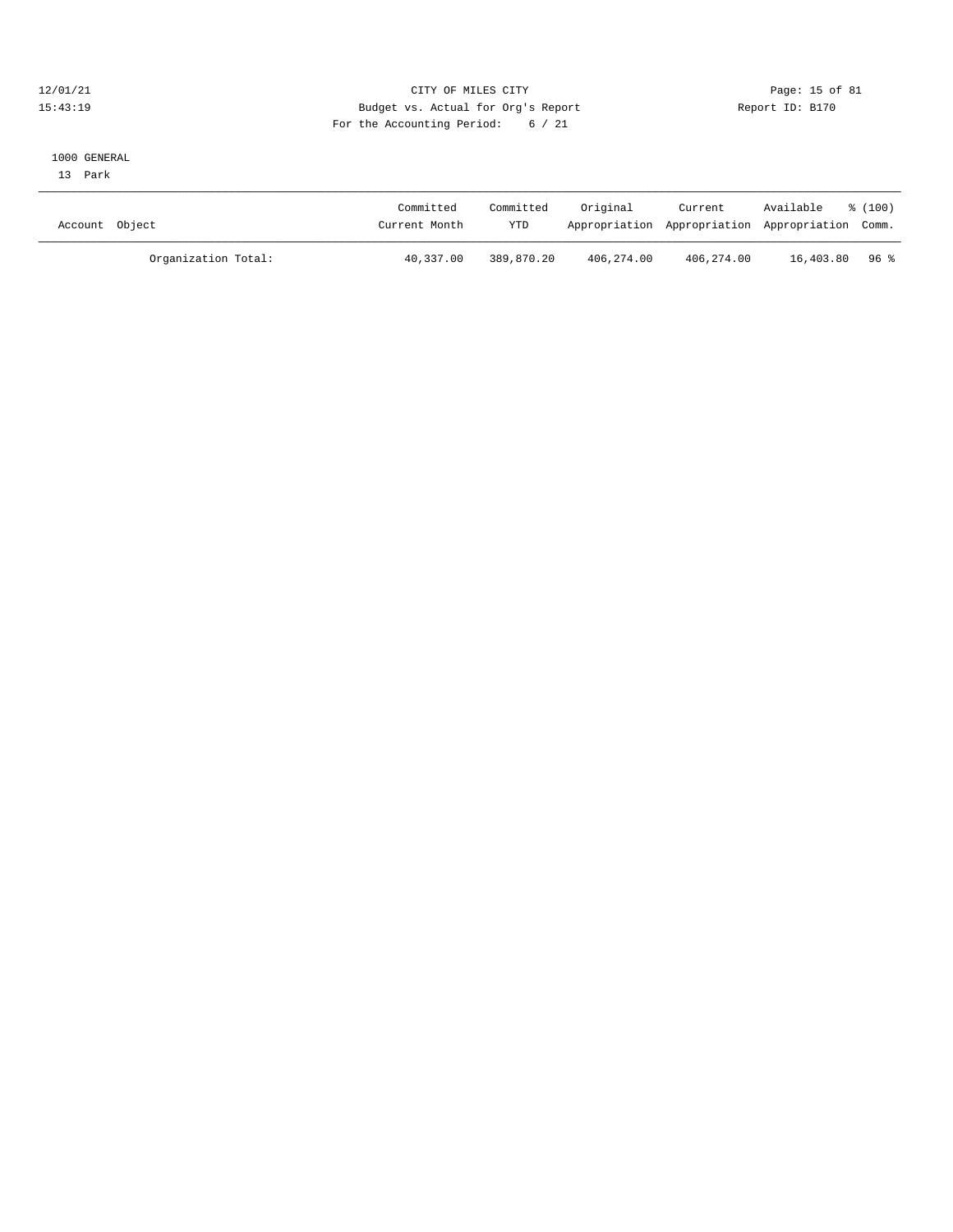#### $12/01/21$  Page: 16 of 81 15:43:19 Budget vs. Actual for Org's Report Report ID: B170 For the Accounting Period: 6 / 21

### 1000 GENERAL

14 Swim Pool

| Account Object                       | Committed<br>Current Month | Committed<br><b>YTD</b> | Original  | Current<br>Appropriation Appropriation Appropriation Comm. | Available   | % (100)          |
|--------------------------------------|----------------------------|-------------------------|-----------|------------------------------------------------------------|-------------|------------------|
| 460000 CULTURE AND RECREATION-GASB68 |                            |                         |           |                                                            |             |                  |
| 460445 Swimming Pool                 |                            |                         |           |                                                            |             |                  |
| 111 Salaries and Wages - Permanent   | 13,795.90                  | 42,525.98               | 46,224.00 | 46,224.00                                                  | 3,698.02    | $92$ $%$         |
| 121 OVERTIME-PERMANENT               | 108.26                     | 907.43                  | 500.00    | 500.00                                                     | $-407.43$   | 181 %            |
| 141 Unemployment Insurance           | 20.87                      | 65.17                   | 70.00     | 70.00                                                      | 4.83        | 93%              |
| 142 Workers' Compensation            | 269.05                     | 1,787.68                | 2,399.00  | 2,399.00                                                   | 611.32      | 75 %             |
| 144 FICA                             | 1,063.71                   | 3,322.76                | 3,536.00  | 3,536.00                                                   | 213.24      | 94%              |
| 145 PERS                             | 235.93                     | 680.73                  | 1,029.00  | 1,029.00                                                   | 348.27      | 66 %             |
| 214 Small Items of Equipment         | 0.00                       | 648.18                  | 300.00    | 300.00                                                     | $-348.18$   | $216$ %          |
| 220 Operating Expenses               | 0.00                       | 0.00                    | 1,000.00  | 1,000.00                                                   | 1,000.00    | 0 <sup>8</sup>   |
| 222 Chemicals, Lab & Med Supplies    | 91.50                      | 3,521.50                | 3,500.00  | 3,500.00                                                   | $-21.50$    | $101$ %          |
| 226 Clothing and Uniforms            | 561.44                     | 561.44                  | 550.00    | 550.00                                                     | $-11.44$    | $102*$           |
| 230 Repair and Maintenance Supplies  | 0.00                       | 0.00                    | 500.00    | 500.00                                                     | 500.00      | 0 <sup>8</sup>   |
| 341 Electric Utility Services        | 359.99                     | 2,235.86                | 1,700.00  | 1,700.00                                                   | $-535.86$   | 132 %            |
| 342 Water Utility Services           | 0.00                       | 162.07                  | 300.00    | 300.00                                                     | 137.93      | 54 %             |
| 343 Sewer Utility Services           | 0.00                       | 184.62                  | 200.00    | 200.00                                                     | 15.38       | $92$ $%$         |
| 345 Telephone                        | 94.80                      | 213.58                  | 150.00    | 150.00                                                     | $-63.58$    | $142$ %          |
| 350 Professional Services            | 0.00                       | 0.00                    | 250.00    | 250.00                                                     | 250.00      | 0 <sup>8</sup>   |
| 360 Contr R & M                      | 0.00                       | 0.00                    | 200.00    | 200.00                                                     | 200.00      | 0 <sup>8</sup>   |
| 363 R&M Vehicles/Equip/Labor-PW      | 0.00                       | 4,056.69                | 300.00    | 300.00                                                     | $-3,756.69$ | $***$ $%$        |
| 380 Training Services                | 800.00                     | 1,640.00                | 1,000.00  | 1,000.00                                                   | $-640.00$   | $164$ %          |
| 540 Special Assessments              | 0.00                       | 1,362.50                | 700.00    | 700.00                                                     | $-662.50$   | 195 <sub>8</sub> |
| Account Total:                       | 17,401.45                  | 63,876.19               | 64,408.00 | 64,408.00                                                  | 531.81      | 99 <sup>8</sup>  |
| Account Group Total:                 | 17,401.45                  | 63,876.19               | 64,408.00 | 64,408.00                                                  | 531.81      | 99 <sub>8</sub>  |
| Organization Total:                  | 17,401.45                  | 63,876.19               | 64,408.00 | 64,408.00                                                  | 531.81      | 99 <sup>8</sup>  |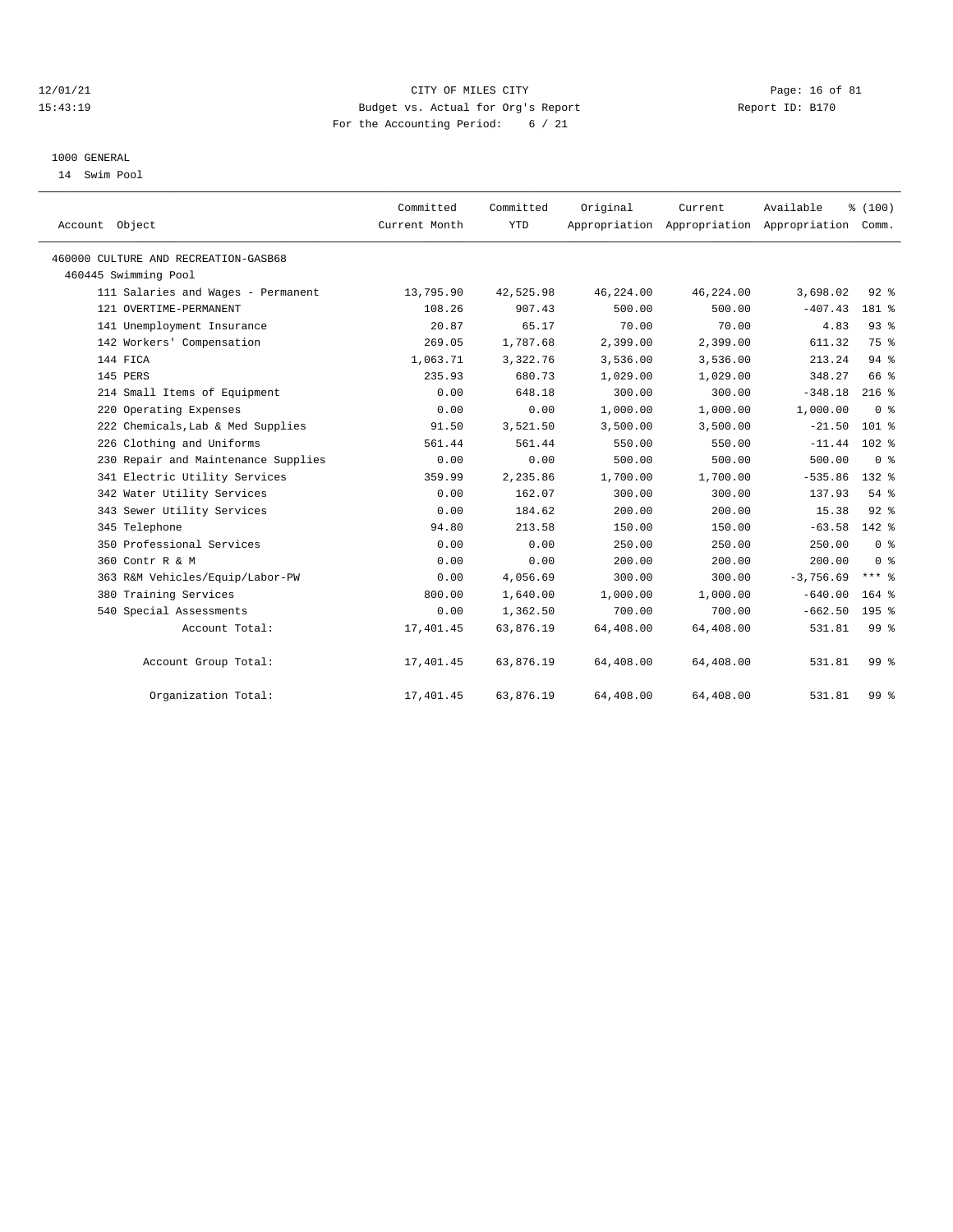#### 12/01/21 Page: 17 of 81 15:43:19 Budget vs. Actual for Org's Report Report ID: B170 For the Accounting Period: 6 / 21

## 1000 GENERAL 16 Library

| Object<br>Account                                                       | Committed<br>Current Month | Committed<br>YTD | Original   | Current<br>Appropriation Appropriation | Available<br>Appropriation Comm. | \$(100)      |
|-------------------------------------------------------------------------|----------------------------|------------------|------------|----------------------------------------|----------------------------------|--------------|
| 520000 OTHER FINANCING USES<br>521000 Interfund Operating Transfers Out |                            |                  |            |                                        |                                  |              |
| 820 Transfers to Other Funds                                            | 25,829.58                  | 309,954.96       | 309,955.00 | 309,955.00                             |                                  | $0.04$ 100 % |
| Account Total:                                                          | 25,829.58                  | 309,954.96       | 309,955.00 | 309,955.00                             |                                  | $0.04$ 100 % |
| Account Group Total:                                                    | 25,829.58                  | 309,954.96       | 309,955.00 | 309,955.00                             |                                  | $0.04$ 100 % |
| Organization Total:                                                     | 25,829.58                  | 309,954.96       | 309,955.00 | 309,955.00                             | 0.04                             | 100 %        |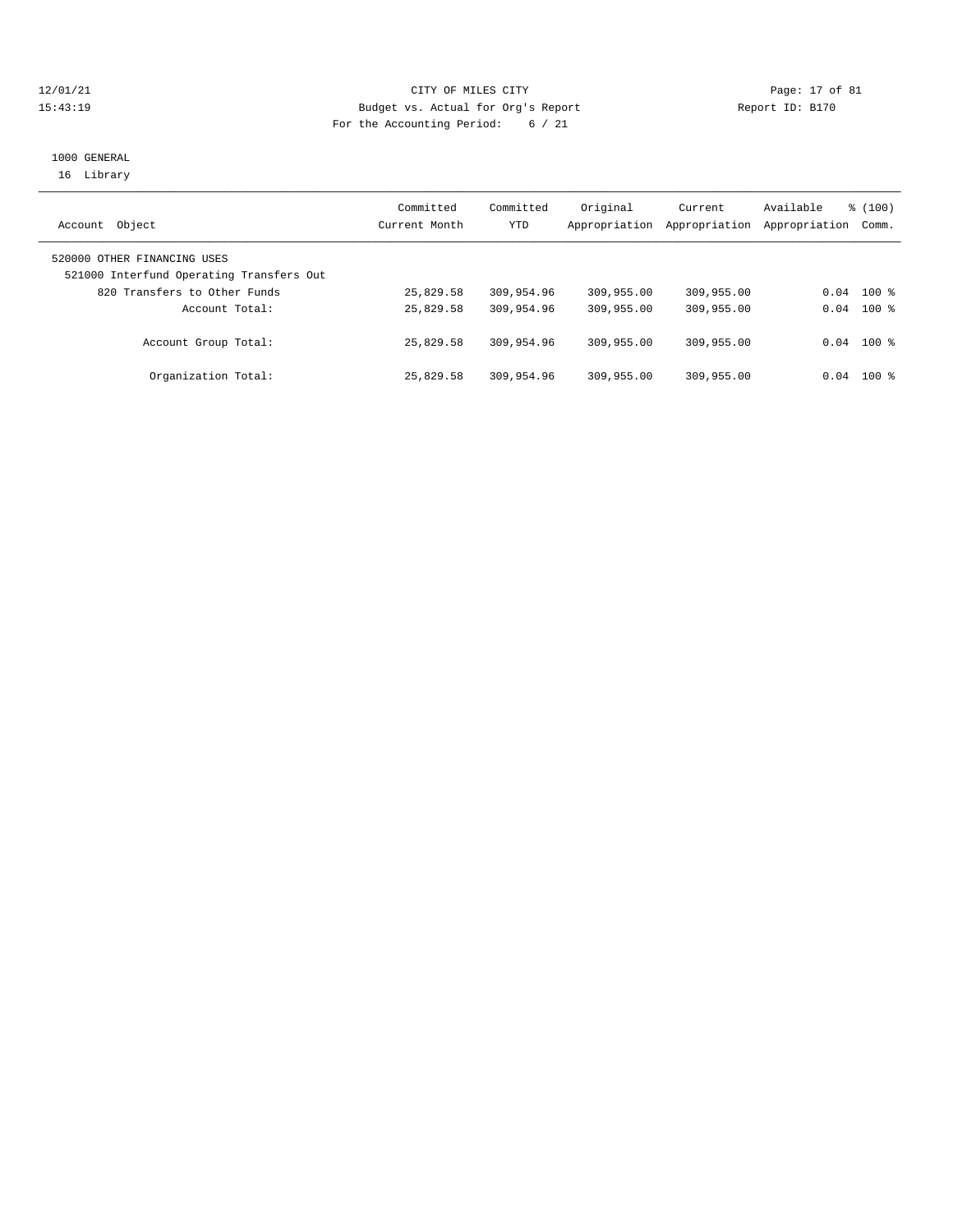#### $12/01/21$  Page: 18 of 81 15:43:19 Budget vs. Actual for Org's Report Report ID: B170 For the Accounting Period: 6 / 21

#### 1000 GENERAL

21 Animal Control

|                             |                                          | Committed<br>Current Month | Committed<br>YTD | Original  | Current                                         | Available   | % (100)          |
|-----------------------------|------------------------------------------|----------------------------|------------------|-----------|-------------------------------------------------|-------------|------------------|
| Account Object              |                                          |                            |                  |           | Appropriation Appropriation Appropriation Comm. |             |                  |
| 440000 PUBLIC HEALTH-GASB68 |                                          |                            |                  |           |                                                 |             |                  |
|                             | 440600 Animal Control Services (21)      |                            |                  |           |                                                 |             |                  |
|                             | 111 Salaries and Wages - Permanent       | 3,041.12                   | 38,643.32        | 45,056.00 | 45,056.00                                       | 6,412.68    | 86%              |
|                             | 121 OVERTIME-PERMANENT                   | 0.00                       | 615.60           | 500.00    | 500.00                                          | $-115.60$   | $123$ %          |
| 131 VACATION                |                                          | 836.48                     | 4,406.96         | 1,500.00  | 1,500.00                                        | $-2,906.96$ | $294$ %          |
|                             | 132 SICK LEAVE                           | 0.00                       | 0.00             | 700.00    | 700.00                                          | 700.00      | 0 <sup>8</sup>   |
|                             | 133 OTHER LEAVE PAY                      | 860.00                     | 1,024.16         | 500.00    | 500.00                                          | $-524.16$   | $205$ %          |
|                             | 134 HOLIDAY PAY                          | 0.00                       | 0.00             | 300.00    | 300.00                                          | 300.00      | 0 <sup>8</sup>   |
|                             | 141 Unemployment Insurance               | 7.11                       | 68.33            | 73.00     | 73.00                                           | 4.67        | 94%              |
|                             | 142 Workers' Compensation                | 150.73                     | 1,735.22         | 2,452.00  | 2,452.00                                        | 716.78      | 71.8             |
|                             | 143 Health Insurance                     | 854.70                     | 10,256.40        | 10,254.00 | 10,254.00                                       | $-2.40$     | $100$ %          |
| 144 FICA                    |                                          | 362.42                     | 3,485.33         | 3,715.00  | 3,715.00                                        | 229.67      | $94$ %           |
| 145 PERS                    |                                          | 340.07                     | 3,843.95         | 3,622.00  | 3,622.00                                        | $-221.95$   | $106$ %          |
|                             | 196 CLOTHING ALLOTMENT                   | 0.00                       | 870.00           | 807.00    | 807.00                                          | $-63.00$    | 108 <sup>8</sup> |
|                             | 210 Office Supplies and Materials        | 0.00                       | 0.00             | 150.00    | 150.00                                          | 150.00      | 0 <sup>8</sup>   |
|                             | 214 Small Items of Equipment             | 0.00                       | 0.00             | 400.00    | 400.00                                          | 400.00      | 0 <sup>8</sup>   |
|                             | 220 Operating Expenses                   | 172.33                     | 1,378.72         | 1,200.00  | 1,200.00                                        | $-178.72$   | 115 %            |
|                             | 230 Repair and Maintenance Supplies      | 0.00                       | 34.86            | 250.00    | 250.00                                          | 215.14      | $14*$            |
|                             | 231 Gas, Oil, Diesel Fuel, Grease, etc.  | 129.20                     | 1,515.75         | 1,400.00  | 1,400.00                                        | $-115.75$   | 108 <sup>8</sup> |
|                             | 311 Postage, Box Rent, Etc.              | 0.00                       | 118.25           | 80.00     | 80.00                                           | $-38.25$    | $148$ %          |
|                             | 320 Printing, Duplicating, Typing &      | 0.00                       | 0.00             | 25.00     | 25.00                                           | 25.00       | 0 <sup>8</sup>   |
|                             | 330 Publicity, Subscriptions & Dues      | 0.00                       | 0.00             | 25.00     | 25.00                                           | 25.00       | 0 <sup>8</sup>   |
|                             | 341 Electric Utility Services            | 46.83                      | 688.25           | 529.00    | 529.00                                          | $-159.25$   | $130*$           |
|                             | 342 Water Utility Services               | 23.90                      | 287.92           | 350.00    | 350.00                                          | 62.08       | 82%              |
|                             | 343 Sewer Utility Services               | 28.16                      | 336.82           | 150.00    | 150.00                                          | $-186.82$   | $225$ %          |
|                             | 344 Gas Utility Service                  | 49.50                      | 577.80           | 635.00    | 635.00                                          | 57.20       | $91$ %           |
| 345 Telephone               |                                          | 137.58                     | 560.61           | 500.00    | 500.00                                          | $-60.61$    | 112 %            |
| 347 Internet                |                                          | 44.95                      | 494.45           | 560.00    | 560.00                                          | 65.55       | 88 %             |
|                             | 350 Professional Services                | 75.00                      | 3,652.89         | 3,000.00  | 3,000.00                                        | $-652.89$   | $122$ %          |
|                             | 366 R&M Vehicles - Police/Animal Control | 0.00                       | 0.00             | 100.00    | 100.00                                          | 100.00      | 0 <sup>8</sup>   |
| 370 Travel                  |                                          | 0.00                       | 0.00             | 200.00    | 200.00                                          | 200.00      | 0 <sup>8</sup>   |
|                             | 380 Training Services                    | 0.00                       | 0.00             | 100.00    | 100.00                                          | 100.00      | 0 <sup>8</sup>   |
|                             | 511 Insurance on Buildings               | 0.00                       | 97.54            | 98.00     | 98.00                                           | 0.46        | $100*$           |
|                             | Account Total:                           | 7,160.08                   | 74,693.13        | 79,231.00 | 79,231.00                                       | 4,537.87    | 94%              |
|                             | Account Group Total:                     | 7,160.08                   | 74,693.13        | 79,231.00 | 79,231.00                                       | 4,537.87    | $94$ %           |
|                             | Organization Total:                      | 7,160.08                   | 74,693.13        | 79,231.00 | 79,231.00                                       | 4,537.87    | 94%              |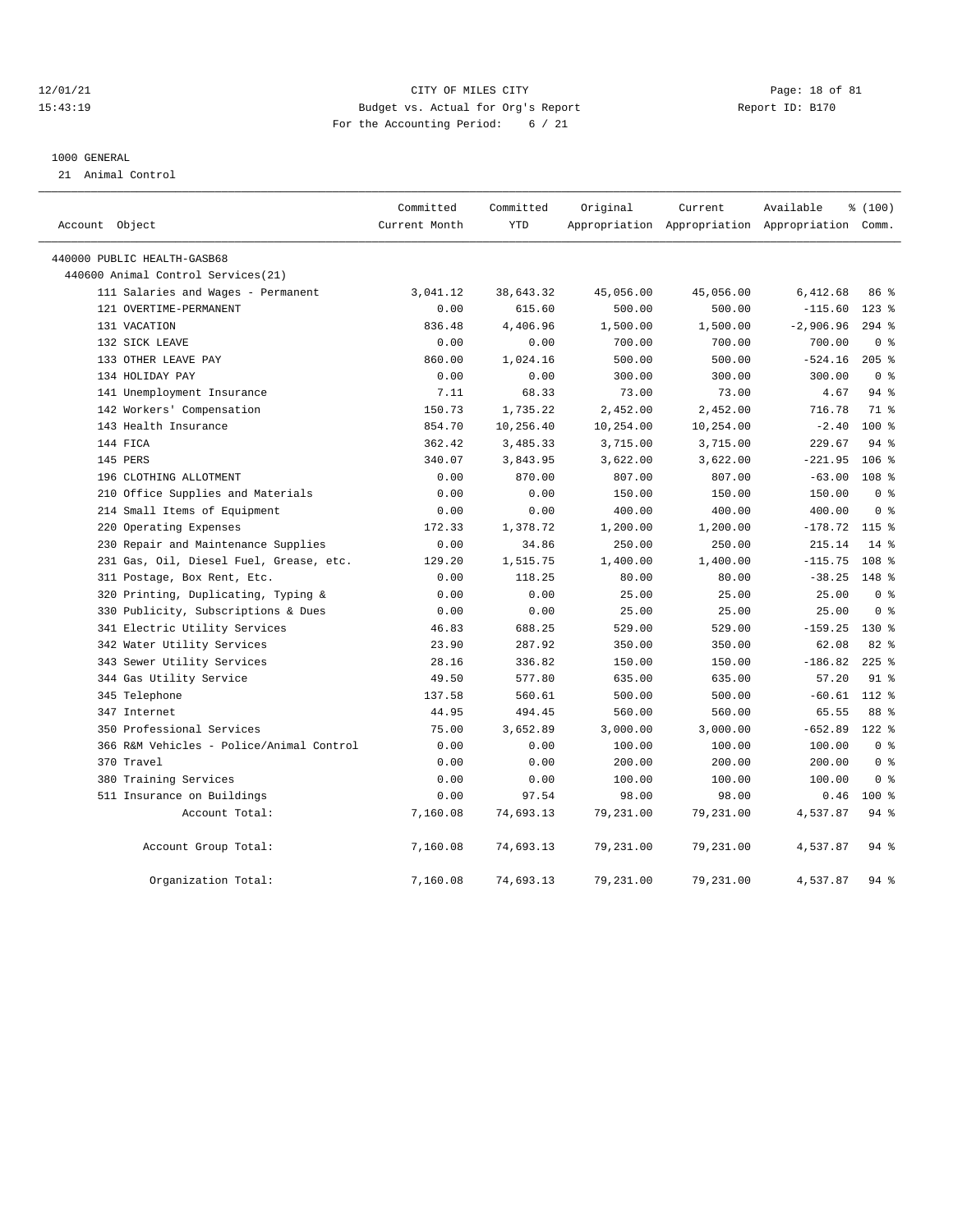#### 12/01/21 Page: 19 of 81 15:43:19 Budget vs. Actual for Org's Report Report ID: B170 For the Accounting Period: 6 / 21

#### 1000 GENERAL

36 Planning & Community Services

| Account Object                            | Committed<br>Current Month | Committed<br>YTD | Original  | Current<br>Appropriation Appropriation Appropriation Comm. | Available         | % (100)         |
|-------------------------------------------|----------------------------|------------------|-----------|------------------------------------------------------------|-------------------|-----------------|
| 410000 GENERAL GOVERNMENTGASB68           |                            |                  |           |                                                            |                   |                 |
| 411020 Community Services & Planning      |                            |                  |           |                                                            |                   |                 |
| 111 Salaries and Wages - Permanent        | 833.90                     | 9,696.74         | 7,228.00  | 7,228.00                                                   | $-2,468.74$ 134 % |                 |
| 121 OVERTIME-PERMANENT                    | 0.00                       | 5.42             | 200.00    | 200.00                                                     | 194.58            | 3 <sup>8</sup>  |
| 131 VACATION                              | 92.22                      | 498.00           | 2,800.00  | 2,800.00                                                   | 2,302.00          | 18 <sup>8</sup> |
| 132 SICK LEAVE                            | 19.88                      | 835.72           | 1,300.00  | 1,300.00                                                   | 464.28            | 64 %            |
| 133 OTHER LEAVE PAY                       | 106.01                     | 176.37           | 424.00    | 424.00                                                     | 247.63            | $42$ %          |
| 141 Unemployment Insurance                | 1.56                       | 16.82            | 18.00     | 18.00                                                      | 1.18              | $93$ $%$        |
| 142 Workers' Compensation                 | 7.32                       | 73.18            | 95.00     | 95.00                                                      | 21.82             | 77.8            |
| 143 Health Insurance                      | 206.70                     | 2,744.24         | 2,769.00  | 2,769.00                                                   | 24.76             | 99 %            |
| 144 FICA                                  | 80.43                      | 861.12           | 914.00    | 914.00                                                     | 52.88             | 94%             |
| 145 PERS                                  | 82.93                      | 973.93           | 1,048.00  | 1,048.00                                                   | 74.07             | 93%             |
| 196 CLOTHING ALLOTMENT                    | 0.00                       | 40.50            | 164.00    | 164.00                                                     | 123.50            | 25%             |
| 210 Office Supplies and Materials         | 107.15                     | 390.54           | 500.00    | 500.00                                                     | 109.46            | 78 %            |
| 214 Small Items of Equipment              | 0.00                       | 465.71           | 800.00    | 800.00                                                     | 334.29            | 58 %            |
| 220 Operating Expenses                    | 0.00                       | 20.16            | 300.00    | 300.00                                                     | 279.84            | 7 %             |
| 231 Gas, Oil, Diesel Fuel, Grease, etc.   | 0.00                       | 0.00             | 400.00    | 400.00                                                     | 400.00            | 0 <sup>8</sup>  |
| 311 Postage, Box Rent, Etc.               | 98.47                      | 215.84           | 3,000.00  | 3,000.00                                                   | 2,784.16          | 7 %             |
| 320 Printing, Duplicating, Typing &       | 0.00                       | 380.39           | 1,000.00  | 1,000.00                                                   | 619.61            | 38 %            |
| 327 Map Printing                          | 0.00                       | 20.00            | 200.00    | 200.00                                                     | 180.00            | $10*$           |
| 330 Publicity, Subscriptions & Dues       | 0.00                       | 12.96            | 1,000.00  | 1,000.00                                                   | 987.04            | 1 <sup>8</sup>  |
| 331 Publication of Formal & Legal Notices | 0.00                       | 597.50           | 1,000.00  | 1,000.00                                                   | 402.50            | $60*$           |
| 334 Memberships, Registrations & Dues     | 40.00                      | 953.03           | 500.00    | 500.00                                                     | $-453.03$         | $191$ %         |
| 345 Telephone                             | 105.17                     | 204.10           | 900.00    | 900.00                                                     | 695.90            | $23$ $%$        |
| 347 Internet                              | 0.00                       | 0.00             | 170.00    | 170.00                                                     | 170.00            | 0 <sup>8</sup>  |
| 350 Professional Services                 | 1,480.50                   | 24, 361.44       | 30,000.00 | 30,000.00                                                  | 5,638.56          | 81 %            |
| 360 Contr R & M                           | 54.03                      | 707.14           | 5,000.00  | 5,000.00                                                   | 4,292.86          | 14.8            |
| 370 Travel                                | 0.00                       | 83.00            | 2,000.00  | 2,000.00                                                   | 1,917.00          | 4%              |
| 380 Training Services                     | 0.00                       | 456.25           | 3,000.00  | 3,000.00                                                   | 2,543.75          | 15 <sup>8</sup> |
| 382 Books                                 | 0.00                       | 0.00             | 200.00    | 200.00                                                     | 200.00            | 0 <sup>8</sup>  |
| Account Total:                            | 3,316.27                   | 44,790.10        | 66,930.00 | 66,930.00                                                  | 22,139.90         | 67%             |
| Account Group Total:                      | 3,316.27                   | 44,790.10        | 66,930.00 | 66,930.00                                                  | 22,139.90         | 67%             |
| Organization Total:                       | 3,316.27                   | 44,790.10        | 66,930.00 | 66,930.00                                                  | 22,139.90         | 67%             |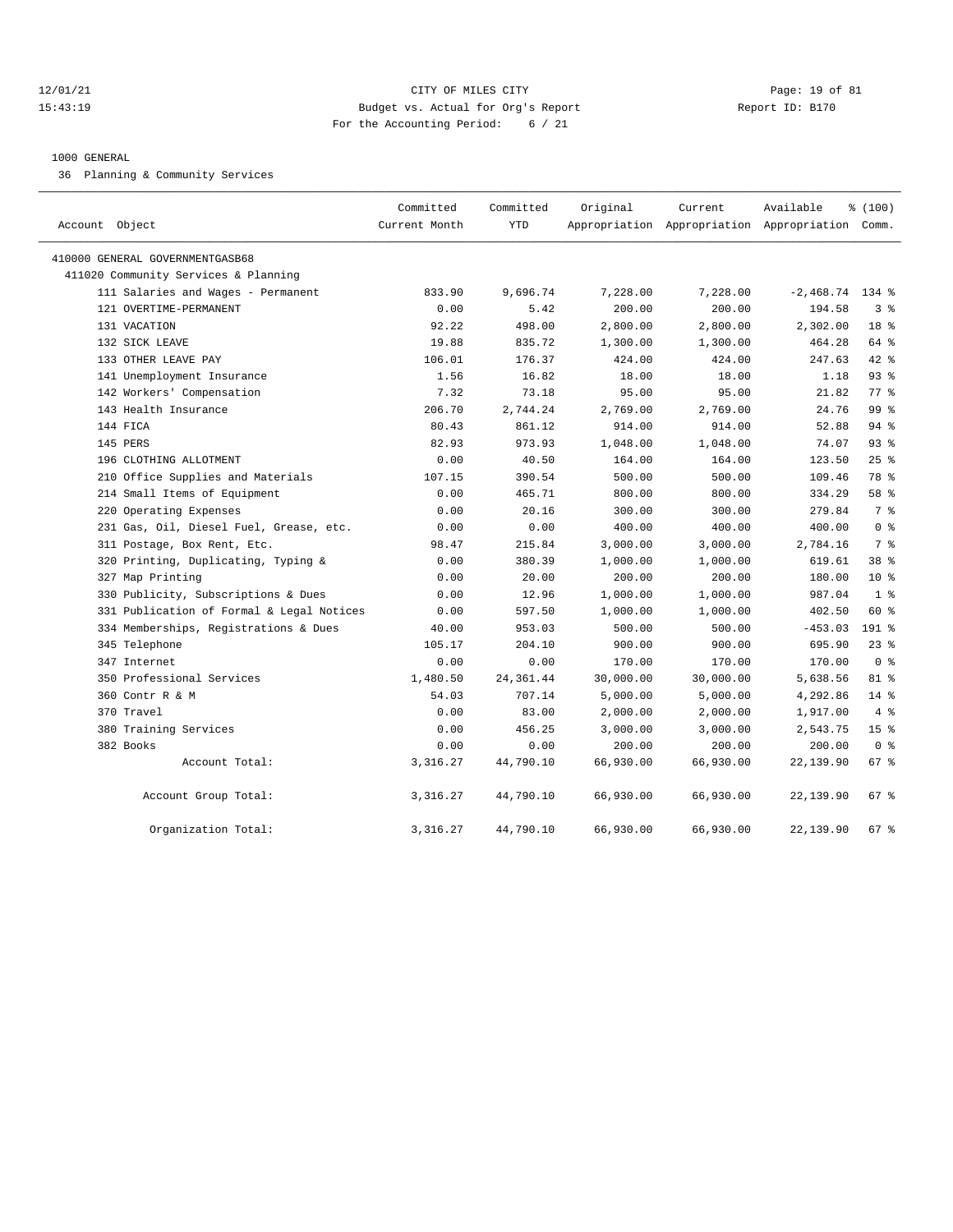#### 12/01/21 Page: 20 of 81 15:43:19 Budget vs. Actual for Org's Report Report ID: B170 For the Accounting Period: 6 / 21

# 1000 GENERAL

37 CITY HEALTH

| Object<br>Account                                                       | Committed<br>Current Month | Committed<br>YTD | Original<br>Appropriation | Current<br>Appropriation | Available<br>Appropriation | $\frac{100}{3}$<br>Comm. |
|-------------------------------------------------------------------------|----------------------------|------------------|---------------------------|--------------------------|----------------------------|--------------------------|
| 520000 OTHER FINANCING USES<br>521000 Interfund Operating Transfers Out |                            |                  |                           |                          |                            |                          |
| 820 Transfers to Other Funds                                            | 0.00                       | 13,000.00        | 13,000.00                 | 13,000.00                | 0.00                       | $100$ %                  |
| Account Total:                                                          | 0.00                       | 13,000.00        | 13,000.00                 | 13,000.00                | 0.00                       | $100$ %                  |
| Account Group Total:                                                    | 0.00                       | 13,000.00        | 13,000.00                 | 13,000.00                |                            | $0.00$ 100 %             |
| Organization Total:                                                     | 0.00                       | 13,000.00        | 13,000.00                 | 13,000.00                | 0.00                       | $100$ %                  |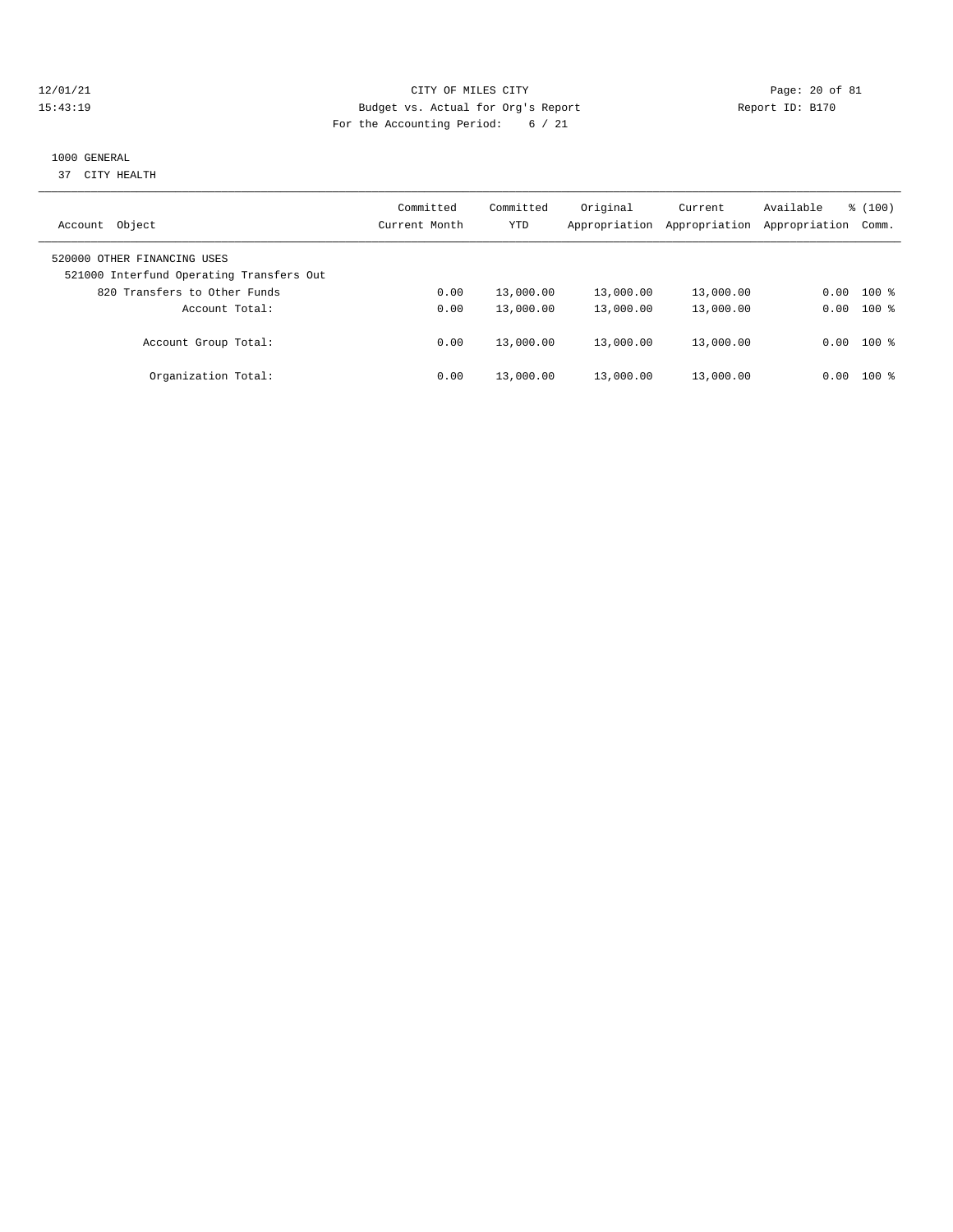#### 12/01/21 Page: 21 of 81 15:43:19 Budget vs. Actual for Org's Report Report ID: B170 For the Accounting Period: 6 / 21

#### 1000 GENERAL

201 Flood Prevention

| Account Object                            | Committed<br>Current Month | Committed<br><b>YTD</b> | Original   | Current    | Available<br>Appropriation Appropriation Appropriation Comm. | % (100)         |
|-------------------------------------------|----------------------------|-------------------------|------------|------------|--------------------------------------------------------------|-----------------|
|                                           |                            |                         |            |            |                                                              |                 |
| 430000 Public Works-GASB68                |                            |                         |            |            |                                                              |                 |
| 431200 Flood Control                      |                            |                         |            |            |                                                              |                 |
| 111 Salaries and Wages - Permanent        | 1,483.54                   | 16,793.65               | 16,164.00  | 16,164.00  | $-629.65$                                                    | $104*$          |
| 131 VACATION                              | 0.00                       | 581.73                  | 1,000.00   | 1,000.00   | 418.27                                                       | 58 %            |
| 132 SICK LEAVE                            | 0.00                       | 251.27                  | 500.00     | 500.00     | 248.73                                                       | 50%             |
| 133 OTHER LEAVE PAY                       | 17.06                      | 349.44                  | 1,019.00   | 1,019.00   | 669.56                                                       | 34%             |
| 141 Unemployment Insurance                | 2.26                       | 27.06                   | 28.00      | 28.00      | 0.94                                                         | 97 <sup>8</sup> |
| 142 Workers' Compensation                 | 10.74                      | 94.39                   | 970.00     | 970.00     | 875.61                                                       | $10*$           |
| 143 Health Insurance                      | 235.47                     | 3,996.22                | 4,102.00   | 4,102.00   | 105.78                                                       | 97 <sup>8</sup> |
| 144 FICA                                  | 113.60                     | 1,365.43                | 1,429.00   | 1,429.00   | 63.57                                                        | 96%             |
| 145 PERS                                  | 131.60                     | 1,576.42                | 1,638.00   | 1,638.00   | 61.58                                                        | 96%             |
| 196 CLOTHING ALLOTMENT                    | 0.00                       | 60.00                   | 60.00      | 60.00      | 0.00                                                         | 100 %           |
| 210 Office Supplies and Materials         | 204.99                     | 955.50                  | 500.00     | 500.00     | $-455.50$                                                    | $191$ %         |
| 214 Small Items of Equipment              | 0.00                       | 275.10                  | 500.00     | 500.00     | 224.90                                                       | 55%             |
| 220 Operating Expenses                    | 0.00                       | 20.17                   | 500.00     | 500.00     | 479.83                                                       | 4%              |
| 231 Gas, Oil, Diesel Fuel, Grease, etc.   | 0.00                       | 0.00                    | 500.00     | 500.00     | 500.00                                                       | 0 <sup>8</sup>  |
| 311 Postage, Box Rent, Etc.               | 15.50                      | 1,120.52                | 2,500.00   | 2,500.00   | 1,379.48                                                     | 45%             |
| 330 Publicity, Subscriptions & Dues       | 0.00                       | 0.00                    | 50.00      | 50.00      | 50.00                                                        | 0 <sup>8</sup>  |
| 331 Publication of Formal & Legal Notices | 0.00                       | 1,531.00                | 2,000.00   | 2,000.00   | 469.00                                                       | 77.8            |
| 334 Memberships, Registrations & Dues     | 80.00                      | 283.88                  | 250.00     | 250.00     | $-33.88$                                                     | $114*$          |
| 345 Telephone                             | 116.34                     | 326.97                  | 50.00      | 50.00      | $-276.97$                                                    | 654 %           |
| 350 Professional Services                 | $-3, 175.47$               | 3,663.55                | 137,520.00 | 137,520.00 | 133,856.45                                                   | 3%              |
| 370 Travel                                | 0.00                       | 0.00                    | 1,000.00   | 1,000.00   | 1,000.00                                                     | 0 <sup>8</sup>  |
| 380 Training Services                     | 0.00                       | 465.00                  | 200.00     | 200.00     | $-265.00$                                                    | $233$ $%$       |
| 382 Books                                 | 0.00                       | 0.00                    | 50.00      | 50.00      | 50.00                                                        | 0 <sup>8</sup>  |
| 532 Land Rental                           | 0.00                       | 0.00                    | 200.00     | 200.00     | 200.00                                                       | 0 <sup>8</sup>  |
| 540 Special Assessments                   | 0.00                       | 0.00                    | 300.00     | 300.00     | 300.00                                                       | 0 <sup>8</sup>  |
| Account Total:                            | $-764.37$                  | 33,737.30               | 173,030.00 | 173,030.00 | 139,292.70                                                   | 19 <sup>°</sup> |
| Account Group Total:                      | $-764.37$                  | 33,737.30               | 173,030.00 | 173,030.00 | 139,292.70                                                   | 19 <sup>8</sup> |
| 490000 DEBT SERVICE                       |                            |                         |            |            |                                                              |                 |
| 490500 Other Debt Service Payments        |                            |                         |            |            |                                                              |                 |
| 652 Principle- Flood Study Loan           | 0.00                       | 29,522.25               | 29,523.00  | 29,523.00  | 0.75                                                         | $100*$          |
| 653 Interest- Flood Study Loan            | 0.00                       | 1,396.07                | 1,397.00   | 1,397.00   | 0.93                                                         | 100 %           |
| Account Total:                            | 0.00                       | 30,918.32               | 30,920.00  | 30,920.00  | 1.68                                                         | $100*$          |
| Account Group Total:                      | 0.00                       | 30,918.32               | 30,920.00  | 30,920.00  | 1.68                                                         | $100$ %         |
| Organization Total:                       | $-764.37$                  | 64,655.62               | 203,950.00 | 203,950.00 | 139,294.38                                                   | $32*$           |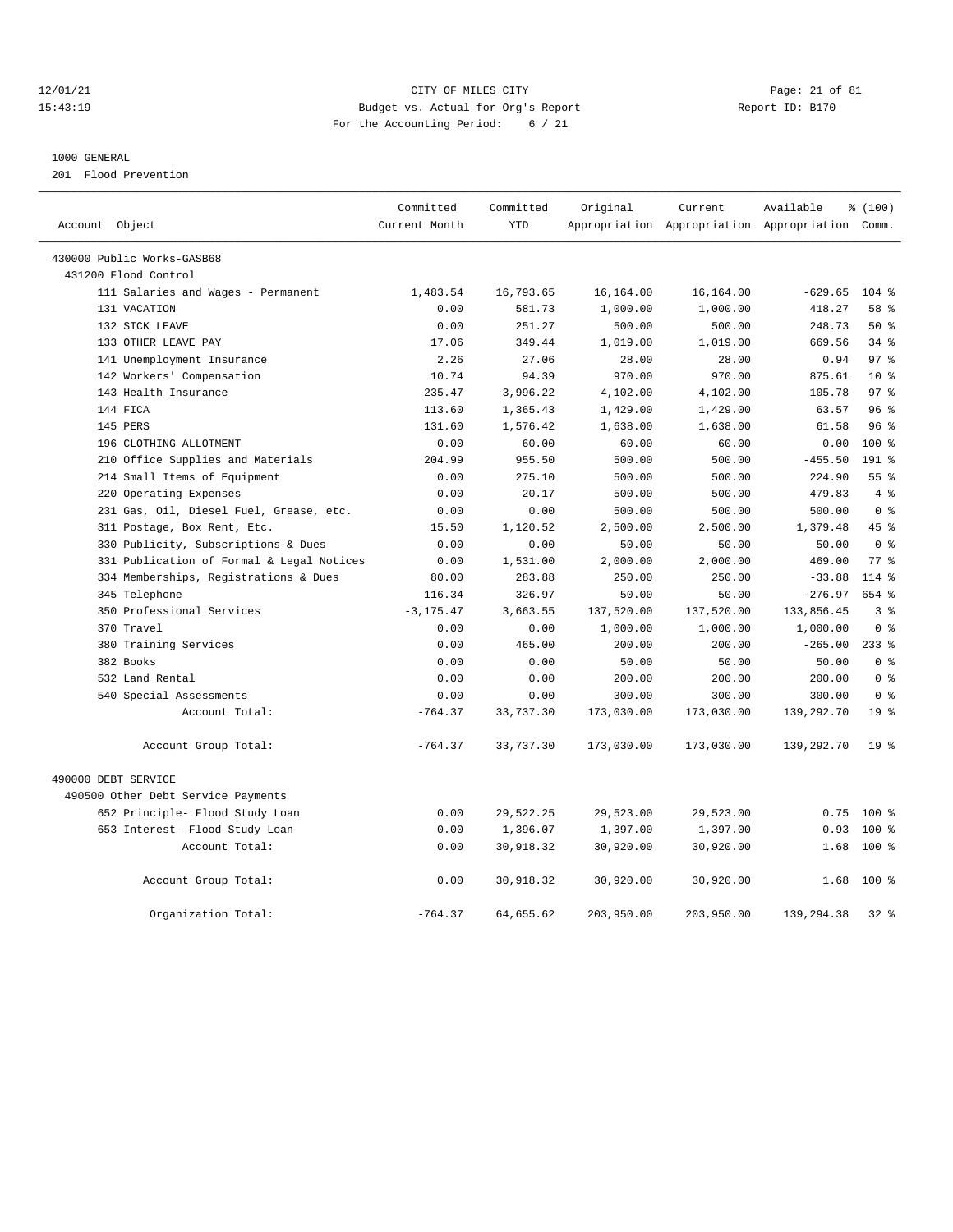#### 12/01/21 Page: 22 of 81 15:43:19 Budget vs. Actual for Org's Report Report ID: B170 For the Accounting Period: 6 / 21

# 1000 GENERAL

301 Elections

| Object<br>Account                                   | Committed<br>Current Month | Committed<br>YTD | Original<br>Appropriation | Current<br>Appropriation | Available<br>Appropriation | % (100)<br>Comm. |
|-----------------------------------------------------|----------------------------|------------------|---------------------------|--------------------------|----------------------------|------------------|
| 410000 GENERAL GOVERNMENTGASB68<br>410600 Elections |                            |                  |                           |                          |                            |                  |
| PURCHASED SERVICES<br>300                           | 0.00                       | 0.00             | 10,000.00                 | 10,000.00                | 10,000.00                  | 0 <sup>8</sup>   |
| Account Total:                                      | 0.00                       | 0.00             | 10,000.00                 | 10,000.00                | 10,000.00                  | 0 <sup>8</sup>   |
| Account Group Total:                                | 0.00                       | 0.00             | 10,000.00                 | 10,000.00                | 10,000.00                  | 0 <sup>8</sup>   |
| Organization Total:                                 | 0.00                       | 0.00             | 10,000.00                 | 10,000.00                | 10,000.00                  | 0 <sup>8</sup>   |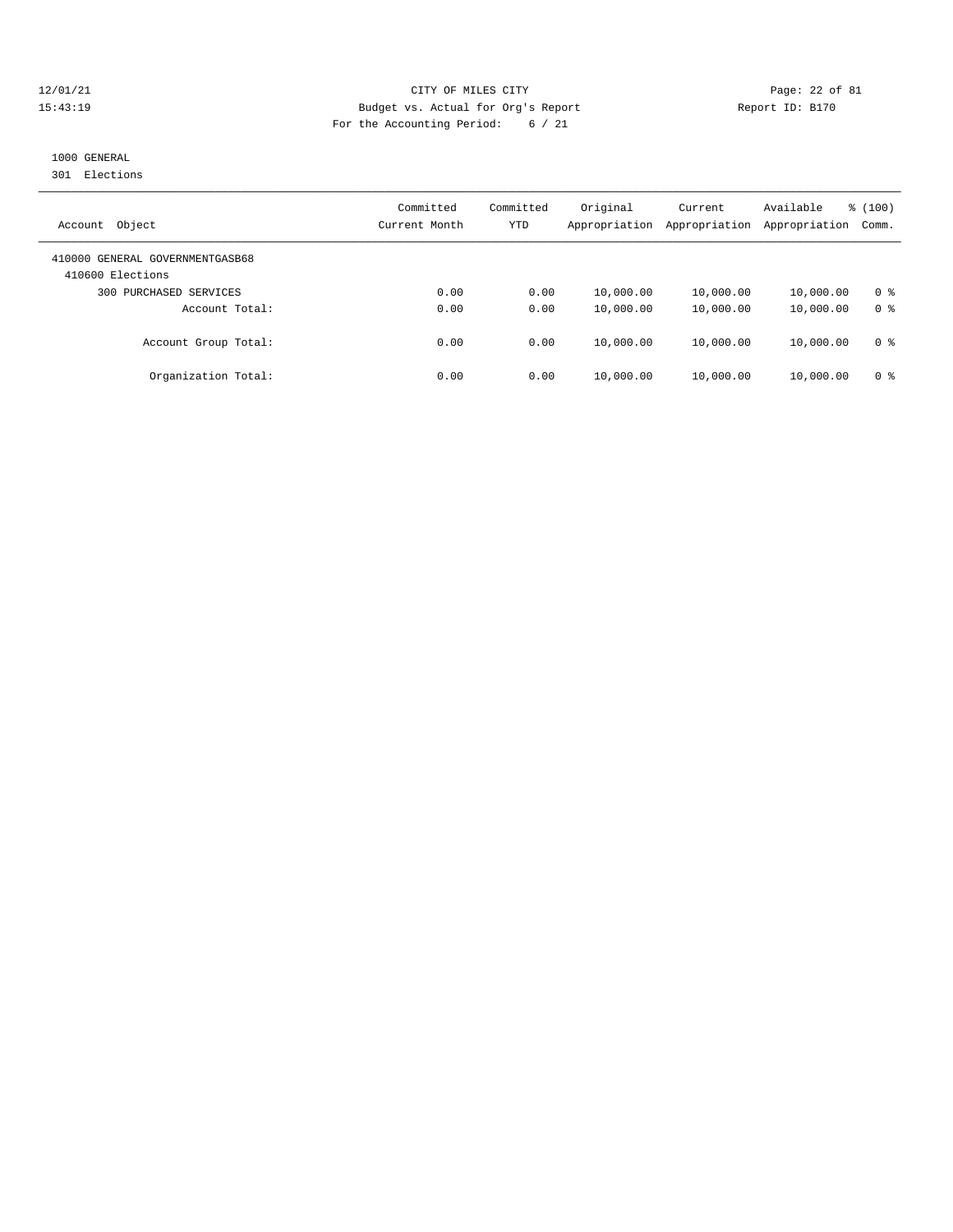#### $12/01/21$  Page: 23 of 81 15:43:19 Budget vs. Actual for Org's Report Report ID: B170 For the Accounting Period: 6 / 21

#### 1000 GENERAL

402 Public Nuisance

| Account Object                 | Committed<br>Current Month | Committed<br>YTD | Original     | Current<br>Appropriation Appropriation | Available<br>Appropriation | % (100)<br>Comm. |
|--------------------------------|----------------------------|------------------|--------------|----------------------------------------|----------------------------|------------------|
| 420000 PUBLIC SAFETY-GASB68    |                            |                  |              |                                        |                            |                  |
| 420532 Public Nuisance Cleanup |                            |                  |              |                                        |                            |                  |
| 350 Professional Services      | 0.00                       | 1,256.18         | 0.00         | 0.00                                   | $-1, 256.18$               | $***$ %          |
| 360 Contr R & M                | 0.00                       | 9,103.15         | 8,000.00     | 8,000.00                               | $-1, 103.15$ 114 %         |                  |
| Account Total:                 | 0.00                       | 10,359.33        | 8,000.00     | 8,000.00                               | $-2,359.33$ 129 %          |                  |
| Account Group Total:           | 0.00                       | 10,359.33        | 8,000.00     | 8,000.00                               | $-2,359.33$ 129 %          |                  |
| Organization Total:            | 0.00                       | 10,359.33        | 8.000.00     | 8,000.00                               | $-2,359.33$ 129 %          |                  |
|                                |                            |                  |              |                                        |                            |                  |
| Fund Total:                    | 1,126,508.84               | 5,578,008.87     | 4,866,411.00 | 4,866,411.00                           | $-711,597.87$ 115 %        |                  |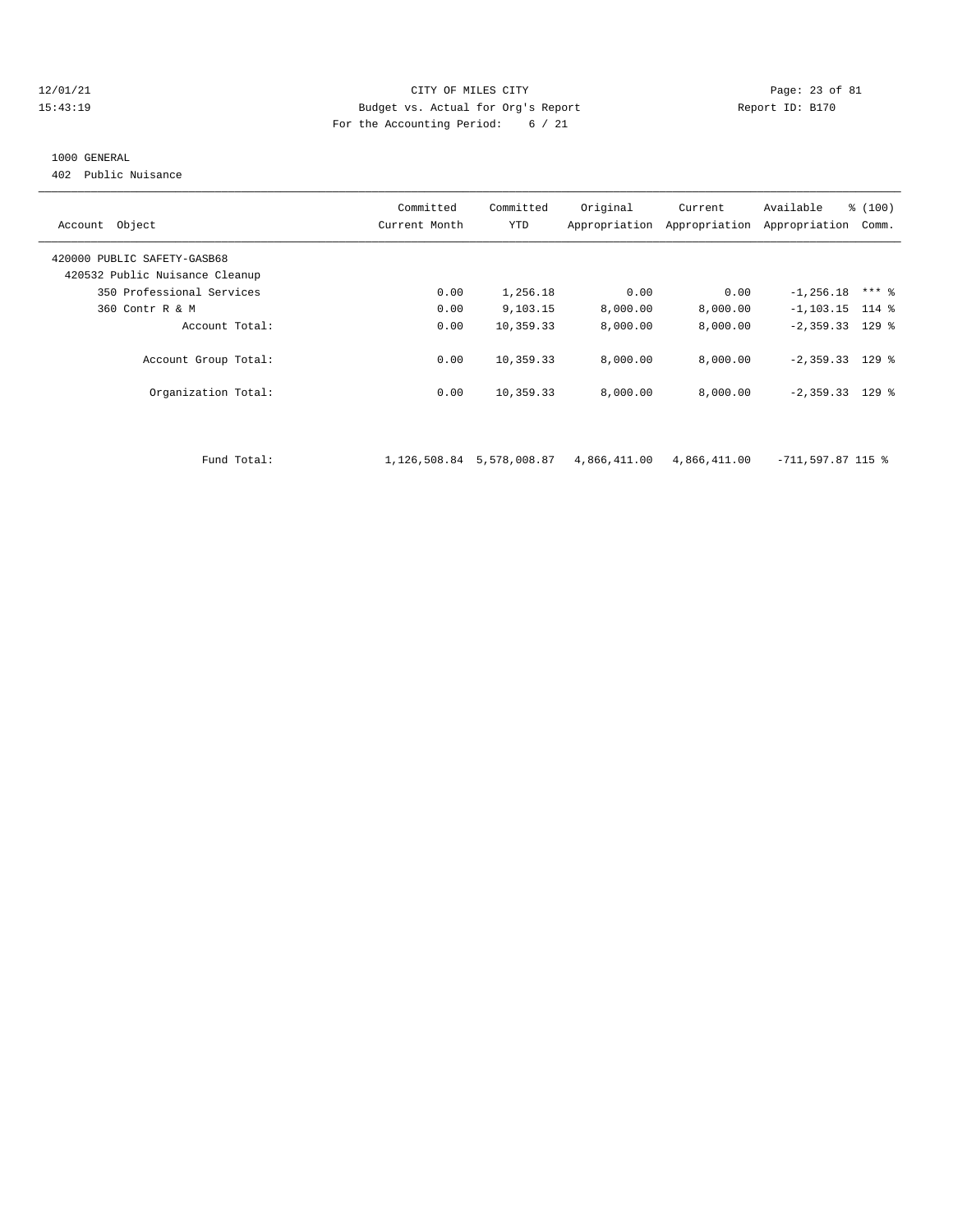#### 12/01/21 Page: 24 of 81<br>
12/01/21 Page: 24 of 81<br>
Budget vs. Actual for Org's Report Physics (Report ID: B170 15:43:19 Budget vs. Actual for Org's Report For the Accounting Period: 6 / 21

# 2220 LIBRARY

16 Library

| Account Object                        | Committed<br>Current Month | Committed<br>YTD | Original   | Current<br>Appropriation Appropriation Appropriation Comm. | Available       | \$(100)        |
|---------------------------------------|----------------------------|------------------|------------|------------------------------------------------------------|-----------------|----------------|
|                                       |                            |                  |            |                                                            |                 |                |
| 430000 Public Works-GASB68            |                            |                  |            |                                                            |                 |                |
| 430100 Public Works Administration    |                            |                  |            |                                                            |                 |                |
| 311 Postage, Box Rent, Etc.           | 0.00                       | 112.07           | 0.00       | 0.00                                                       | $-112.07$       | $***$ 2        |
| Account Total:                        | 0.00                       | 112.07           | 0.00       | 0.00                                                       | $-112.07$       | $***$ 2        |
| Account Group Total:                  | 0.00                       | 112.07           | 0.00       | 0.00                                                       | $-112.07$ *** % |                |
| 460000 CULTURE AND RECREATION-GASB68  |                            |                  |            |                                                            |                 |                |
| 460100 Library Services(16)           |                            |                  |            |                                                            |                 |                |
| 111 Salaries and Wages - Permanent    | 11,708.17                  | 142,555.98       | 179,536.00 | 179,536.00                                                 | 36,980.02       | 79 %           |
| 121 OVERTIME-PERMANENT                | 0.00                       | 0.00             | 600.00     | 600.00                                                     | 600.00          | 0 <sup>8</sup> |
| 131 VACATION                          | 10,746.69                  | 18,290.17        | 16,000.00  | 16,000.00                                                  | $-2, 290.17$    | 114 %          |
| 132 SICK LEAVE                        | 10,701.49                  | 19,414.00        | 7,300.00   | 7,300.00                                                   | $-12, 114.00$   | $266$ %        |
| 133 OTHER LEAVE PAY                   | 0.00                       | 0.00             | 4,079.00   | 4,079.00                                                   | 4,079.00        | 0 <sup>8</sup> |
| 141 Unemployment Insurance            | 49.73                      | 271.43           | 311.00     | 311.00                                                     | 39.57           | 87%            |
| 142 Workers' Compensation             | 238.01                     | 982.11           | 785.00     | 785.00                                                     | $-197.11$       | $125$ %        |
| 143 Health Insurance                  | 3,417.05                   | 40,161.80        | 51,270.00  | 51,270.00                                                  | 11,108.20       | 78 %           |
| 144 FICA                              | 2,533.49                   | 13,800.29        | 15,875.00  | 15,875.00                                                  | 2,074.71        | 87%            |
| 145 PERS                              | 2,907.81                   | 15,808.82        | 18,199.00  | 18,199.00                                                  | 2,390.18        | 87%            |
| 196 CLOTHING ALLOTMENT                | 0.00                       | 600.00           | 750.00     | 750.00                                                     | 150.00          | $80*$          |
| 210 Office Supplies and Materials     | 34.45                      | 288.57           | 500.00     | 500.00                                                     | 211.43          | 58 %           |
| 214 Small Items of Equipment          | 0.00                       | 2,403.26         | 3,300.00   | 3,300.00                                                   | 896.74          | 73 %           |
| 220 Operating Expenses                | 0.00                       | 0.00             | 500.00     | 500.00                                                     | 500.00          | 0 <sup>8</sup> |
| 224 Janitorial Supplies               | 0.00                       | 159.00           | 1,200.00   | 1,200.00                                                   | 1,041.00        | $13*$          |
| 311 Postage, Box Rent, Etc.           | 101.68                     | 1,078.51         | 1,500.00   | 1,500.00                                                   | 421.49          | 72 %           |
| 320 Printing, Duplicating, Typing &   | 417.02                     | 897.32           | 1,500.00   | 1,500.00                                                   | 602.68          | 60 %           |
| 334 Memberships, Registrations & Dues | 0.00                       | 0.00             | 250.00     | 250.00                                                     | 250.00          | 0 <sup>8</sup> |
| 341 Electric Utility Services         | 882.10                     | 7,493.52         | 9,000.00   | 9,000.00                                                   | 1,506.48        | 83%            |
| 342 Water Utility Services            | 23.90                      | 287.92           | 750.00     | 750.00                                                     | 462.08          | 38 %           |
| 343 Sewer Utility Services            | 28.16                      | 336.82           | 500.00     | 500.00                                                     | 163.18          | 67%            |
| 344 Gas Utility Service               | 78.99                      | 2,015.53         | 5,000.00   | 5,000.00                                                   | 2,984.47        | 40 %           |
| 345 Telephone                         | 205.38                     | 1,152.94         | 1,750.00   | 1,750.00                                                   | 597.06          | 66 %           |
| 346 Garbage Service                   | 0.00                       | 231.00           | 400.00     | 400.00                                                     | 169.00          | 58 %           |
| 347 Internet                          | 232.30                     | 1,451.94         | 2,500.00   | 2,500.00                                                   | 1,048.06        | 58 %           |
| 350 Professional Services             | 1,241.68                   | 8,492.66         | 8,500.00   | 8,500.00                                                   | 7.34            | 100 %          |
| 360 Contr R & M                       | 1,559.60                   | 7,283.39         | 11,000.00  | 11,000.00                                                  | 3,716.61        | 66 %           |
| 370 Travel                            | 0.00                       | 0.00             | 1,500.00   | 1,500.00                                                   | 1,500.00        | 0 <sup>8</sup> |
| 380 Training Services                 | 0.00                       | 900.00           | 1,000.00   | 1,000.00                                                   | 100.00          | 90%            |
| 382 Books                             | 1,256.22                   | 8,874.11         | 15,000.00  | 15,000.00                                                  | 6,125.89        | 59 %           |
| 511 Insurance on Buildings            | 0.00                       | 3,421.78         | 3,422.00   | 3,422.00                                                   | 0.22            | 100 %          |
| 513 Liability                         | 0.00                       | 3, 151. 21       | 3,152.00   | 3,152.00                                                   | 0.79            | 100 %          |
| 920 Buildings                         | 0.00                       | 0.00             | 20,000.00  | 20,000.00                                                  | 20,000.00       | 0 <sup>8</sup> |
| Account Total:                        | 48,363.92                  | 301,804.08       | 386,929.00 | 386,929.00                                                 | 85, 124.92      | 78 %           |
|                                       |                            |                  |            |                                                            |                 |                |
| Account Group Total:                  | 48,363.92                  | 301,804.08       | 386,929.00 | 386,929.00                                                 | 85, 124.92      | 78 %           |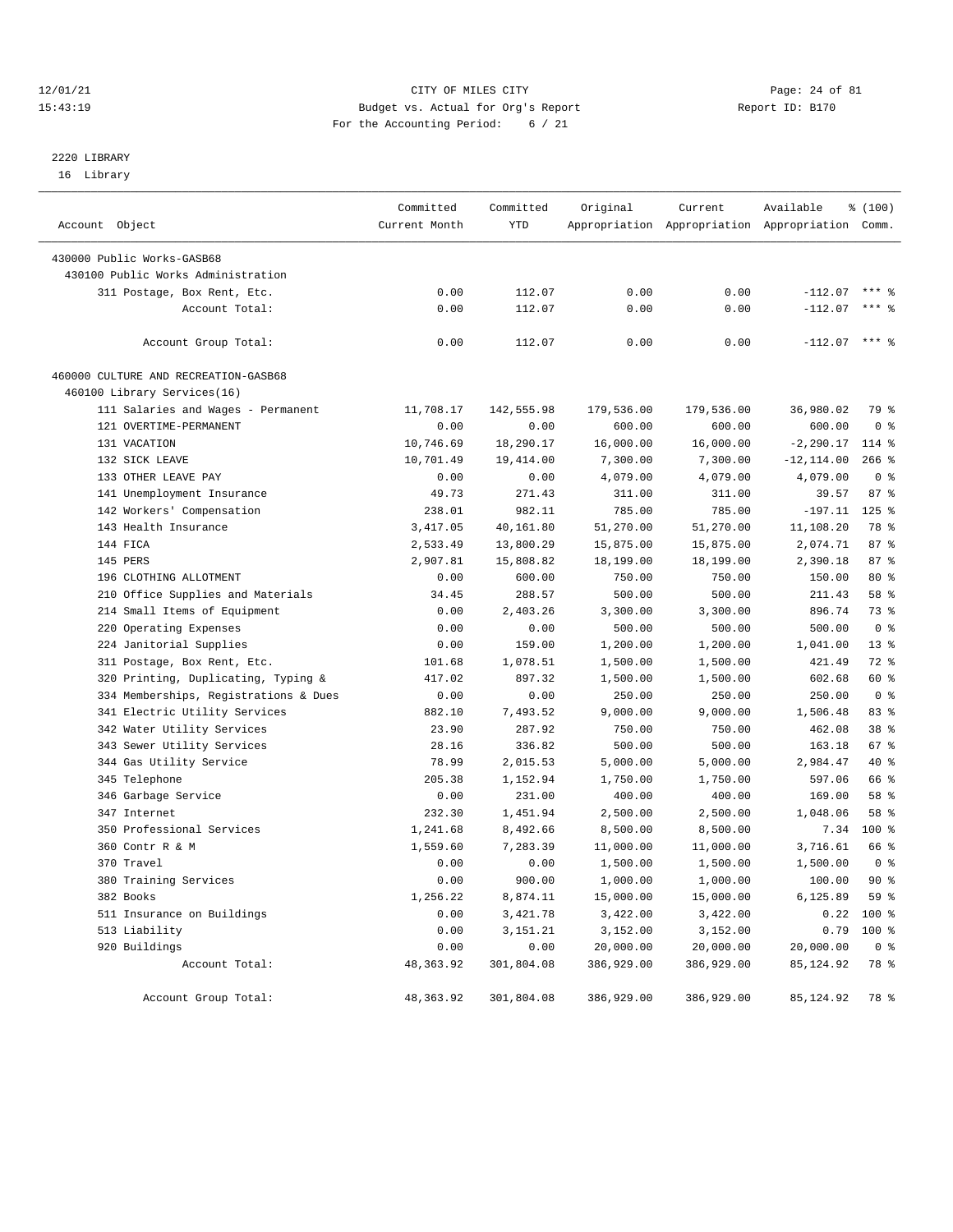#### 12/01/21 Page: 25 of 81 15:43:19 Budget vs. Actual for Org's Report Report ID: B170 For the Accounting Period: 6 / 21

## 2220 LIBRARY 16 Library

| Account Object                                                          | Committed<br>Current Month | Committed<br><b>YTD</b> | Original<br>Appropriation | Current<br>Appropriation | Available<br>Appropriation | % (100)<br>Comm. |
|-------------------------------------------------------------------------|----------------------------|-------------------------|---------------------------|--------------------------|----------------------------|------------------|
| 520000 OTHER FINANCING USES<br>521000 Interfund Operating Transfers Out |                            |                         |                           |                          |                            |                  |
| 820 Transfers to Other Funds                                            | 1,664.83                   | 19,977.96               | 19,978.00                 | 19,978.00                |                            | $0.04$ 100 %     |
| Account Total:                                                          | 1,664.83                   | 19,977.96               | 19,978.00                 | 19,978.00                |                            | $0.04$ 100 %     |
| Account Group Total:                                                    | 1,664.83                   | 19,977.96               | 19,978.00                 | 19,978.00                |                            | $0.04$ 100 %     |
| Organization Total:                                                     | 50,028.75                  | 321,894.11              | 406,907.00                | 406,907.00               | 85,012.89                  | 79 %             |
|                                                                         |                            |                         |                           |                          |                            |                  |
| Fund Total:                                                             | 50,028.75                  | 321,894.11              | 406,907.00                | 406,907.00               | 85,012.89                  | 79 %             |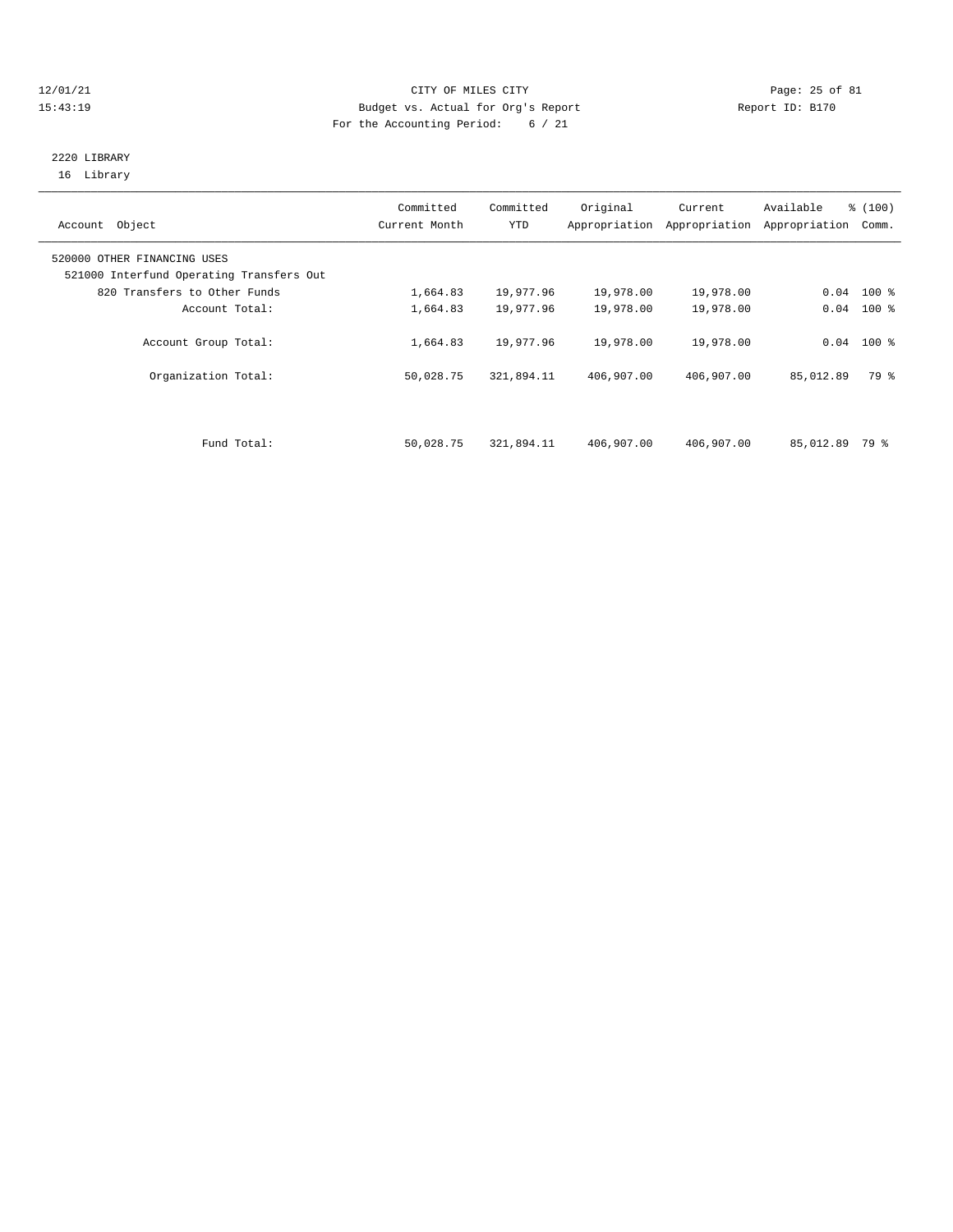#### $12/01/21$  Page: 26 of 81 15:43:19 Budget vs. Actual for Org's Report Report ID: B170 For the Accounting Period: 6 / 21

# 2260 EMERGENCY DISASTER

201 Flood Prevention

| Account Object                                                          | Committed<br>Current Month | Committed<br><b>YTD</b> | Original | Current<br>Appropriation Appropriation | Available<br>Appropriation | % (100)<br>Comm. |
|-------------------------------------------------------------------------|----------------------------|-------------------------|----------|----------------------------------------|----------------------------|------------------|
| 520000 OTHER FINANCING USES<br>521000 Interfund Operating Transfers Out |                            |                         |          |                                        |                            |                  |
| 820 Transfers to Other Funds                                            | 330.00                     | 330.00                  | 330.00   | 330.00                                 | $0.00$ 100 %               |                  |
| Account Total:                                                          | 330.00                     | 330.00                  | 330.00   | 330.00                                 | 0.00                       | $100$ %          |
| Account Group Total:                                                    | 330.00                     | 330.00                  | 330.00   | 330.00                                 | $0.00$ 100 %               |                  |
| Organization Total:                                                     | 330.00                     | 330.00                  | 330.00   | 330.00                                 | $0.00$ 100 %               |                  |
|                                                                         |                            |                         |          |                                        |                            |                  |
| Fund Total:                                                             | 330.00                     | 330.00                  | 330.00   | 330.00                                 | $0.00100$ %                |                  |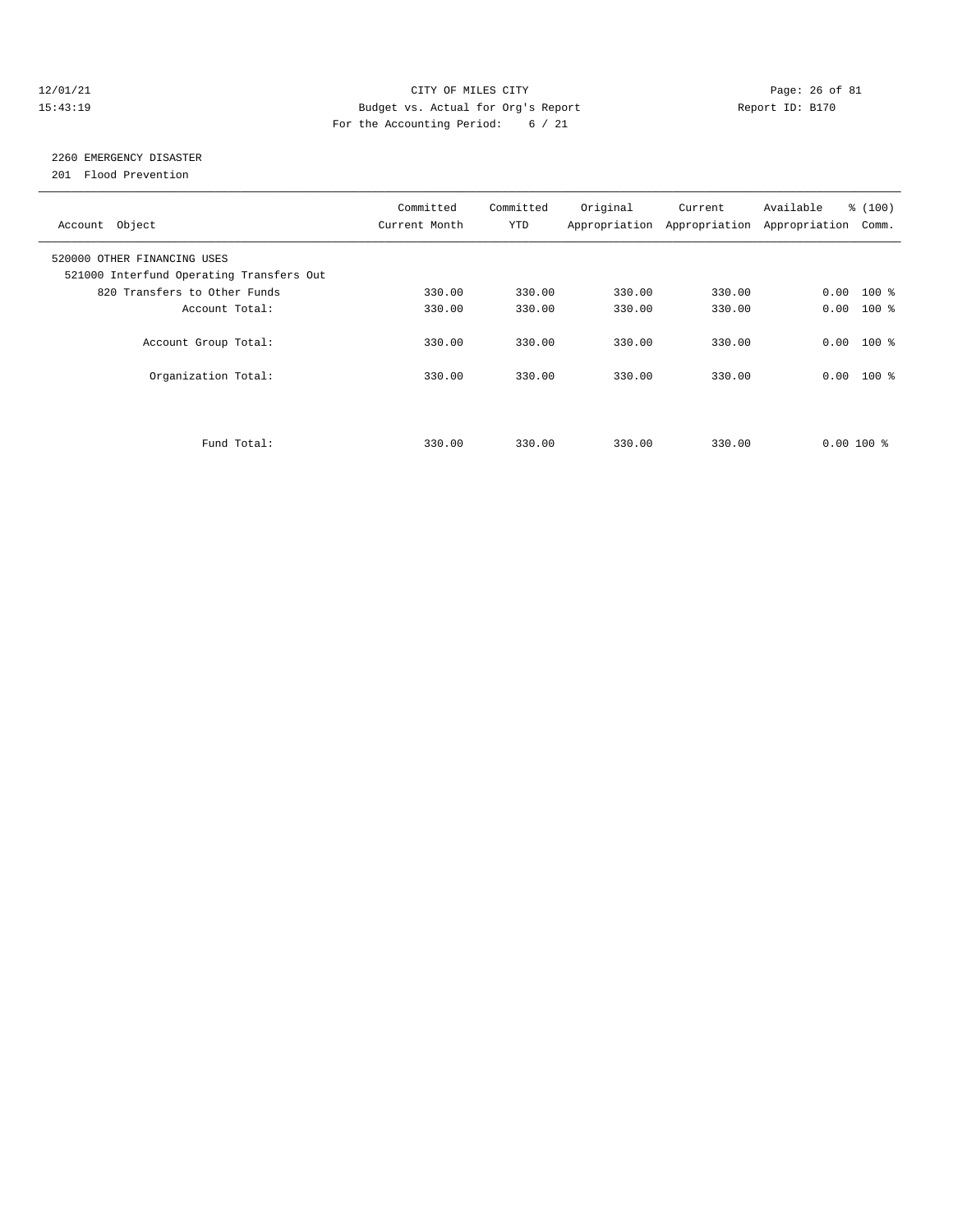#### 12/01/21 Page: 27 of 81 15:43:19 Budget vs. Actual for Org's Report Report ID: B170 For the Accounting Period: 6 / 21

#### 2270 Health 37 CITY HEALTH

| Account Object                                                    | Committed<br>Current Month | Committed<br><b>YTD</b> | Original<br>Appropriation | Current<br>Appropriation | Available<br>Appropriation | % (100)<br>Comm. |
|-------------------------------------------------------------------|----------------------------|-------------------------|---------------------------|--------------------------|----------------------------|------------------|
| 440000 PUBLIC HEALTH-GASB68<br>440140 Registration and Inspection |                            |                         |                           |                          |                            |                  |
| 350 Professional Services                                         | 13,976.16                  | 13,976.16               | 14,500.00                 | 14,500.00                | 523.84                     | $96$ %           |
| Account Total:                                                    | 13,976.16                  | 13,976.16               | 14,500.00                 | 14,500.00                | 523.84                     | 96 <sup>8</sup>  |
| Account Group Total:                                              | 13,976.16                  | 13,976.16               | 14,500.00                 | 14,500.00                | 523.84                     | 96 <sup>8</sup>  |
| Organization Total:                                               | 13,976.16                  | 13,976.16               | 14,500.00                 | 14,500.00                | 523.84                     | $96$ %           |
| Fund Total:                                                       | 13,976.16                  | 13,976.16               | 14,500.00                 | 14,500.00                | $523.84$ 96 %              |                  |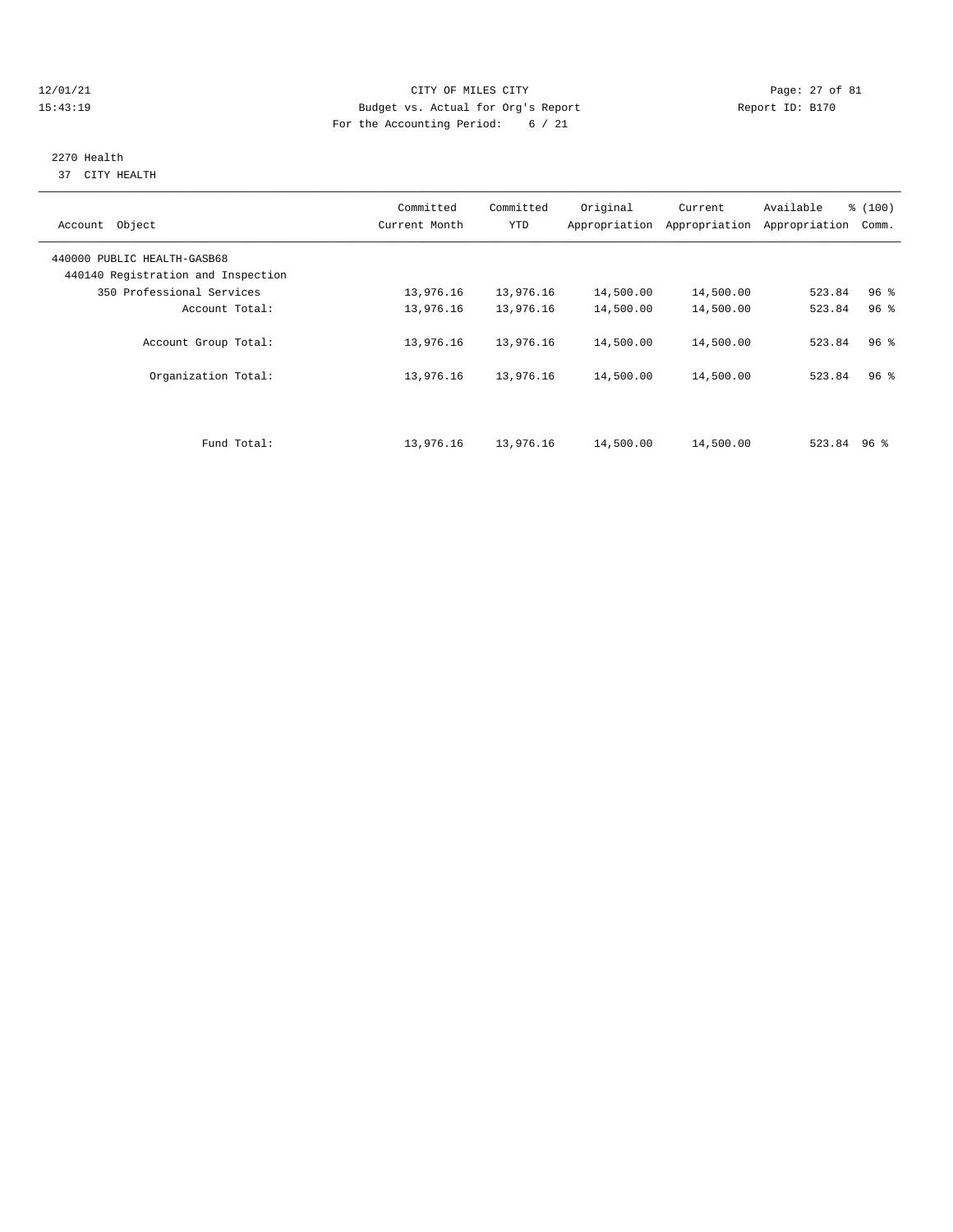#### 12/01/21 Page: 28 of 81 15:43:19 Budget vs. Actual for Org's Report Report ID: B170 For the Accounting Period: 6 / 21

#### 2310 TIFD-Downtown

11 Historic Preservation

| Account Object                                | Committed<br>Current Month | Committed<br><b>YTD</b> | Original  | Current   | Available<br>Appropriation Appropriation Appropriation Comm. | % (100)         |
|-----------------------------------------------|----------------------------|-------------------------|-----------|-----------|--------------------------------------------------------------|-----------------|
|                                               |                            |                         |           |           |                                                              |                 |
| 460000 CULTURE AND RECREATION-GASB68          |                            |                         |           |           |                                                              |                 |
| 460462 Urban Renewal District                 |                            |                         |           |           |                                                              |                 |
| 111 Salaries and Wages - Permanent            | 168.33                     | 1,775.79                | 5,356.00  | 5,356.00  | 3,580.21                                                     | $33*$           |
| 131 VACATION                                  | 1.55                       | 65.63                   | 1,600.00  | 1,600.00  | 1,534.37                                                     | 4%              |
| 132 SICK LEAVE                                | 0.58                       | 179.40                  | 400.00    | 400.00    | 220.60                                                       | 45 %            |
| 133 OTHER LEAVE PAY                           | 29.45                      | 48.69                   | 424.00    | 424.00    | 375.31                                                       | 11 <sup>8</sup> |
| 141 Unemployment Insurance                    | 0.30                       | 3.09                    | 12.00     | 12.00     | 8.91                                                         | 26%             |
| 142 Workers' Compensation                     | 1.43                       | 10.93                   | 29.00     | 29.00     | 18.07                                                        | 38 %            |
| 143 Health Insurance                          | 42.79                      | 512.99                  | 1,846.00  | 1,846.00  | 1,333.01                                                     | 28 <sup>8</sup> |
| 144 FICA                                      | 15.30                      | 158.85                  | 595.00    | 595.00    | 436.15                                                       | $27$ %          |
| 145 PERS                                      | 14.95                      | 178.92                  | 682.00    | 682.00    | 503.08                                                       | 26%             |
| 196 CLOTHING ALLOTMENT                        | 0.00                       | 7.50                    | 0.00      | 0.00      | $-7.50$                                                      | $***$ $%$       |
| Office Supplies and Materials<br>210          | 0.00                       | 0.00                    | 200.00    | 200.00    | 200.00                                                       | 0 <sup>8</sup>  |
| Operating Expenses<br>220                     | 0.00                       | 0.00                    | 500.00    | 500.00    | 500.00                                                       | 0 <sup>8</sup>  |
| 231 Gas, Oil, Diesel Fuel, Grease, etc.       | 0.00                       | 0.00                    | 200.00    | 200.00    | 200.00                                                       | 0 <sup>8</sup>  |
| 311 Postage, Box Rent, Etc.                   | 3.85                       | 3.85                    | 100.00    | 100.00    | 96.15                                                        | 4%              |
| 320 Printing, Duplicating, Typing &           | 0.00                       | 0.00                    | 200.00    | 200.00    | 200.00                                                       | 0 <sup>8</sup>  |
| 330 Publicity, Subscriptions & Dues           | 0.00                       | 12.96                   | 100.00    | 100.00    | 87.04                                                        | 13 <sup>8</sup> |
| 331 Publication of Formal & Legal Notices     | 0.00                       | 93.50                   | 200.00    | 200.00    | 106.50                                                       | 47.8            |
| 345 Telephone                                 | 104.67                     | 198.60                  | 175.00    | 175.00    | $-23.60$                                                     | $113*$          |
| 347 Internet                                  | 0.49                       | 5.45                    | 300.00    | 300.00    | 294.55                                                       | 2 <sup>8</sup>  |
| 350 Professional Services                     | 0.00                       | 72.43                   | 400.00    | 400.00    | 327.57                                                       | 18 %            |
| 360 Contr R & M                               | 54.03                      | 707.14                  | 2,000.00  | 2,000.00  | 1,292.86                                                     | 35 <sup>8</sup> |
| 370 Travel                                    | 0.00                       | 0.00                    | 500.00    | 500.00    | 500.00                                                       | 0 <sup>8</sup>  |
| 380 Training Services                         | 0.00                       | 0.00                    | 200.00    | 200.00    | 200.00                                                       | 0 <sup>8</sup>  |
| 513 Liability                                 | 0.00                       | 45.04                   | 46.00     | 46.00     | 0.96                                                         | 98 %            |
| 721 Redevelopment                             | 0.00                       | 0.00                    | 25,000.00 | 25,000.00 | 25,000.00                                                    | 0 <sup>8</sup>  |
| Account Total:                                | 437.72                     | 4,080.76                | 41,065.00 | 41,065.00 | 36,984.24                                                    | $10*$           |
| 460466 Historic Preservation- Montana Main St |                            |                         |           |           |                                                              |                 |
| 730 Grants & Donations to Other               | 0.00                       | 13,925.00               | 22,000.00 | 22,000.00 | 8,075.00                                                     | 63 %            |
| Account Total:                                | 0.00                       | 13,925.00               | 22,000.00 | 22,000.00 | 8,075.00                                                     | 63 %            |
| Account Group Total:                          | 437.72                     | 18,005.76               | 63,065.00 | 63,065.00 | 45,059.24                                                    | 29%             |
| Organization Total:                           | 437.72                     | 18,005.76               | 63,065.00 | 63,065.00 | 45,059.24                                                    | 29%             |
| Fund Total:                                   | 437.72                     | 18,005.76               | 63,065.00 | 63,065.00 | 45,059.24                                                    | $29$ $%$        |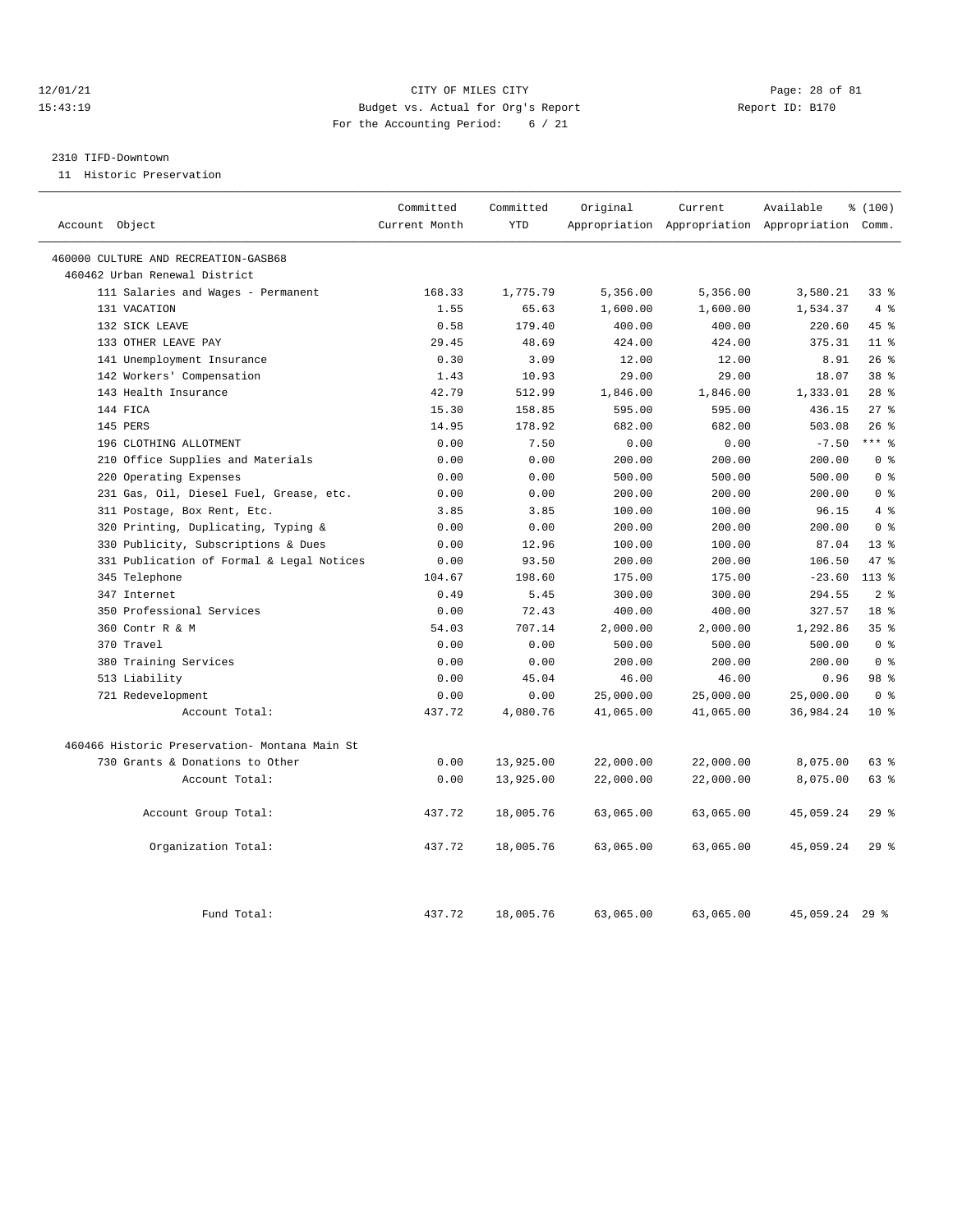#### 12/01/21 Page: 29 of 81 15:43:19 Budget vs. Actual for Org's Report Report ID: B170 For the Accounting Period: 6 / 21

2372 Permissive Medical Levy

20 Permissive Medical Levy

| Account Object                                                          | Committed<br>Current Month | Committed<br><b>YTD</b> | Original     | Current<br>Appropriation Appropriation | Available<br>Appropriation | % (100)<br>Comm. |
|-------------------------------------------------------------------------|----------------------------|-------------------------|--------------|----------------------------------------|----------------------------|------------------|
| 520000 OTHER FINANCING USES<br>521000 Interfund Operating Transfers Out |                            |                         |              |                                        |                            |                  |
| 820 Transfers to Other Funds                                            | 143,559.35                 | 287,118.70              | 287,119.00   | 287,119.00                             |                            | $0.30$ 100 %     |
| Account Total:                                                          | 143,559.35                 | 287,118.70              | 287,119.00   | 287,119.00                             |                            | $0.30$ 100 %     |
| Account Group Total:                                                    | 143,559.35                 | 287,118.70              | 287,119.00   | 287,119.00                             |                            | $0.30$ 100 %     |
| Organization Total:                                                     | 143,559.35                 | 287, 118.70             | 287,119.00   | 287,119.00                             |                            | $0.30$ 100 %     |
|                                                                         |                            |                         |              |                                        |                            |                  |
| Fund Total:                                                             | 143,559.35                 | 287, 118, 70            | 287, 119, 00 | 287,119.00                             | $0.30 100$ %               |                  |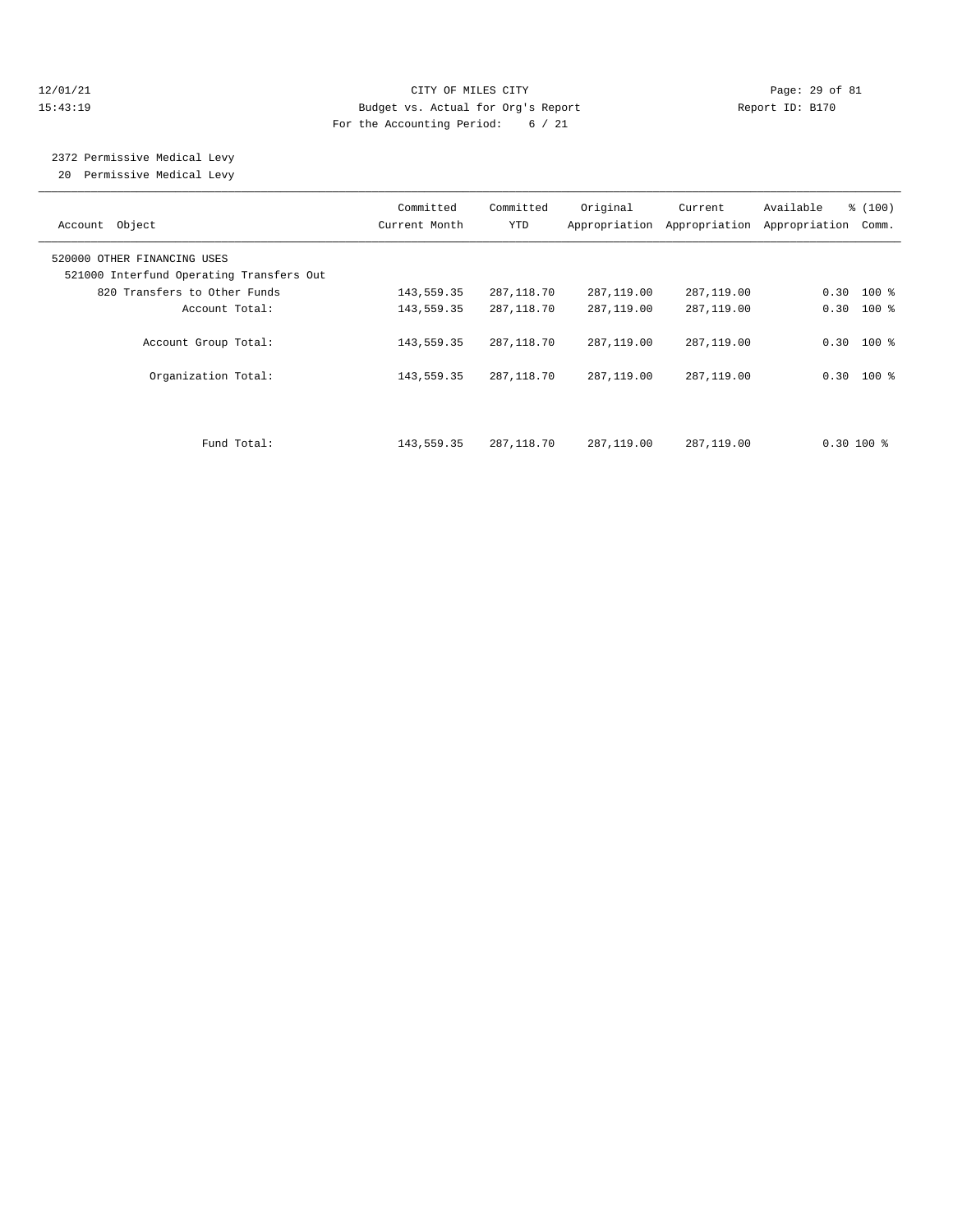#### 12/01/21 Page: 30 of 81 15:43:19 Budget vs. Actual for Org's Report Report ID: B170 For the Accounting Period: 6 / 21

## 2390 DRUG FORFEITURE

5 Police

|                                   | Committed     | Committed  | Original | Current                     | Available     | % (100)                 |
|-----------------------------------|---------------|------------|----------|-----------------------------|---------------|-------------------------|
| Account Object                    | Current Month | <b>YTD</b> |          | Appropriation Appropriation | Appropriation | Comm.                   |
| 420000 PUBLIC SAFETY-GASB68       |               |            |          |                             |               |                         |
| 420100 Law Enforcement Services   |               |            |          |                             |               |                         |
| 210 Office Supplies and Materials | 0.00          | 0.00       | 100.00   | 100.00                      | 100.00        | 0 <sup>8</sup>          |
| 220 Operating Expenses            | 0.00          | 0.00       | 500.00   | 500.00                      | 500.00        | 0 <sup>8</sup>          |
| 380 Training Services             | 0.00          | 0.00       | 1,000.00 | 1,000.00                    | 1,000.00      | 0 <sup>8</sup>          |
| 900 Capital Outlay                | 0.00          | 0.00       | 100.00   | 100.00                      | 100.00        | 0 <sup>8</sup>          |
| Account Total:                    | 0.00          | 0.00       | 1,700.00 | 1,700.00                    | 1,700.00      | 0 <sup>8</sup>          |
| Account Group Total:              | 0.00          | 0.00       | 1,700.00 | 1,700.00                    | 1,700.00      | 0 <sup>8</sup>          |
| Organization Total:               | 0.00          | 0.00       | 1,700.00 | 1,700.00                    | 1,700.00      | 0 <sup>8</sup>          |
|                                   |               |            |          |                             |               |                         |
|                                   |               |            |          |                             |               |                         |
| Fund Total:                       | 0.00          | 0.00       | 1,700.00 | 1,700.00                    | 1,700.00      | $0 \text{ }$ $\text{*}$ |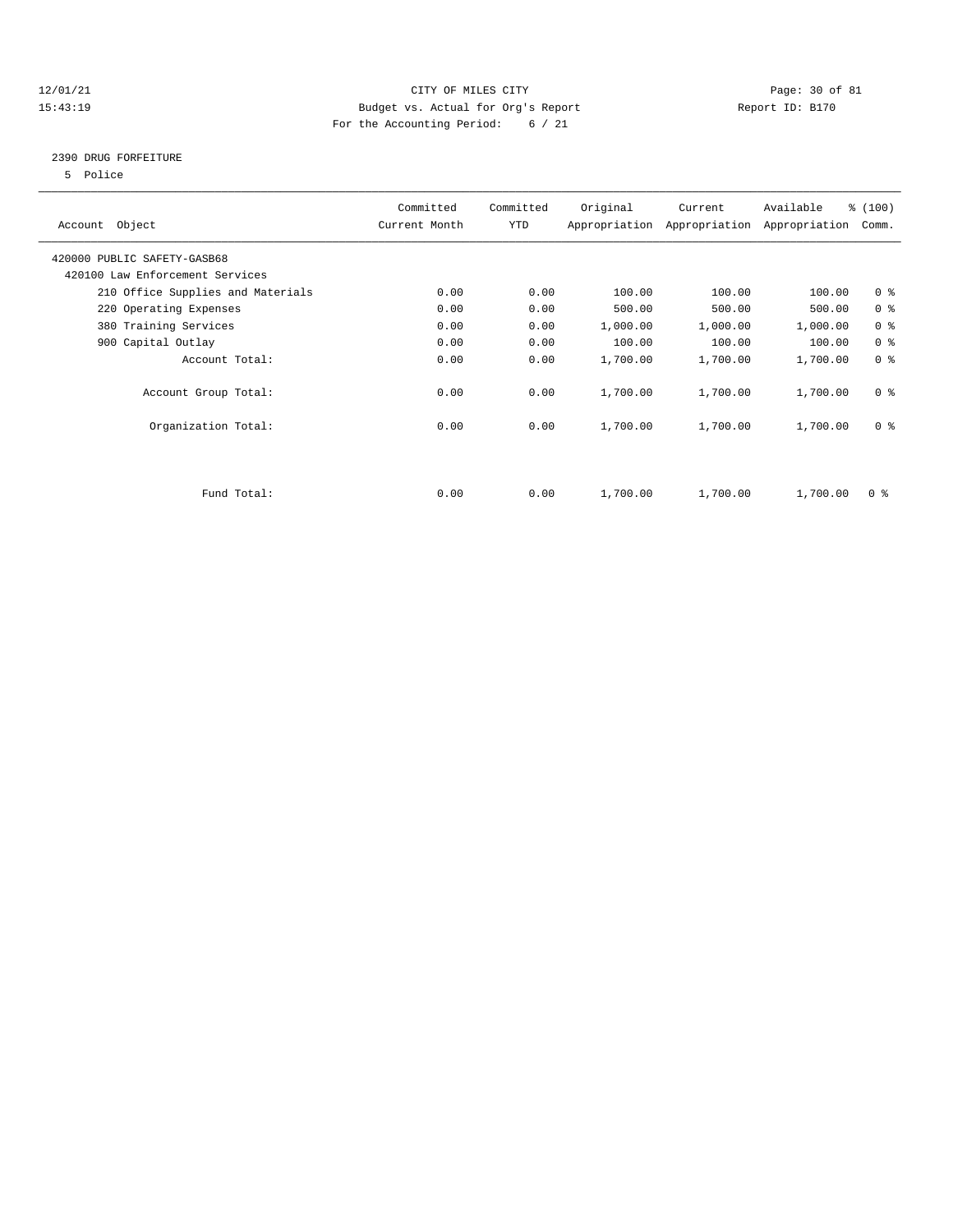#### 12/01/21 Page: 31 of 81 15:43:19 Budget vs. Actual for Org's Report Report ID: B170 For the Accounting Period: 6 / 21

# 2394 BUILDING CODE ENFORCEMENT

18 BUILDING INSPECTION

| Account Object                            | Committed<br>Current Month | Committed<br><b>YTD</b> | Original   | Current    | Available<br>Appropriation Appropriation Appropriation Comm. | % (100)         |  |
|-------------------------------------------|----------------------------|-------------------------|------------|------------|--------------------------------------------------------------|-----------------|--|
|                                           |                            |                         |            |            |                                                              |                 |  |
| 420000 PUBLIC SAFETY-GASB68               |                            |                         |            |            |                                                              |                 |  |
| 420531 Building Inspection                |                            |                         |            |            |                                                              |                 |  |
| 111 Salaries and Wages - Permanent        | 878.41                     | 11,539.44               | 11,648.00  | 11,648.00  | 108.56                                                       | 99 %            |  |
| 121 OVERTIME-PERMANENT                    | 0.00                       | 12.05                   | 240.00     | 240.00     | 227.95                                                       | 5 <sup>8</sup>  |  |
| 131 VACATION                              | 193.34                     | 727.01                  | 1,000.00   | 1,000.00   | 272.99                                                       | 73 %            |  |
| 132 SICK LEAVE                            | 40.28                      | 487.96                  | 600.00     | 600.00     | 112.04                                                       | $81*$           |  |
| 133 OTHER LEAVE PAY                       | 4.26                       | 91.35                   | 255.00     | 255.00     | 163.65                                                       | 36%             |  |
| 141 Unemployment Insurance                | 1.67                       | 19.39                   | 21.00      | 21.00      | 1.61                                                         | $92$ $%$        |  |
| 142 Workers' Compensation                 | 7.52                       | 99.41                   | 375.00     | 375.00     | 275.59                                                       | 27%             |  |
| 143 Health Insurance                      | 176.56                     | 2,993.75                | 3,076.00   | 3,076.00   | 82.25                                                        | 97 <sub>8</sub> |  |
| 144 FICA                                  | 85.10                      | 983.48                  | 1,051.00   | 1,051.00   | 67.52                                                        | 94%             |  |
| 145 PERS                                  | 97.90                      | 1,127.66                | 1,205.00   | 1,205.00   | 77.34                                                        | $94$ $%$        |  |
| 196 CLOTHING ALLOTMENT                    | 0.00                       | 45.00                   | 45.00      | 45.00      | 0.00                                                         | $100*$          |  |
| 210 Office Supplies and Materials         | 65.59                      | 245.39                  | 3,000.00   | 3,000.00   | 2,754.61                                                     | 8 %             |  |
| 214 Small Items of Equipment              | 0.00                       | 155.72                  | 4,000.00   | 4,000.00   | 3,844.28                                                     | 4%              |  |
| 220 Operating Expenses                    | 0.00                       | 0.00                    | 3,000.00   | 3,000.00   | 3,000.00                                                     | 0 <sup>8</sup>  |  |
| 311 Postage, Box Rent, Etc.               | 0.00                       | 722.23                  | 600.00     | 600.00     | $-122.23$                                                    | $120*$          |  |
| 320 Printing, Duplicating, Typing &       | 0.00                       | 0.00                    | 500.00     | 500.00     | 500.00                                                       | 0 <sup>8</sup>  |  |
| 330 Publicity, Subscriptions & Dues       | 0.00                       | 0.00                    | 500.00     | 500.00     | 500.00                                                       | 0 <sup>8</sup>  |  |
| 331 Publication of Formal & Legal Notices | 0.00                       | 573.74                  | 1,000.00   | 1,000.00   | 426.26                                                       | 57%             |  |
| 334 Memberships, Registrations & Dues     | 0.00                       | 247.00                  | 400.00     | 400.00     | 153.00                                                       | 62 %            |  |
| 345 Telephone                             | 142.39                     | 613.52                  | 500.00     | 500.00     | $-113.52$                                                    | $123$ %         |  |
| 347 Internet                              | 0.00                       | 0.00                    | 200.00     | 200.00     | 200.00                                                       | 0 <sup>8</sup>  |  |
| 350 Professional Services                 | 29,080.33                  | 83,800.12               | 130,000.00 | 130,000.00 | 46,199.88                                                    | 64 %            |  |
| 360 Contr R & M                           | 116.71                     | 3,755.41                | 15,000.00  | 15,000.00  | 11,244.59                                                    | 25%             |  |
| 380 Training Services                     | 0.00                       | 0.00                    | 6,000.00   | 6,000.00   | 6,000.00                                                     | 0 <sup>8</sup>  |  |
| 382 Books                                 | 0.00                       | 0.00                    | 6,000.00   | 6,000.00   | 6,000.00                                                     | 0 <sup>8</sup>  |  |
| 531 Building & Office Rental              | 200.00                     | 2,400.00                | 2,000.00   | 2,000.00   | $-400.00$                                                    | $120*$          |  |
| 540 Special Assessments                   | 0.00                       | 0.00                    | 800.00     | 800.00     | 800.00                                                       | 0 <sup>8</sup>  |  |
| Account Total:                            | 31,090.06                  | 110,639.63              | 193,016.00 | 193,016.00 | 82, 376.37                                                   | 57%             |  |
| Account Group Total:                      | 31,090.06                  | 110,639.63              | 193,016.00 | 193,016.00 | 82, 376.37                                                   | 57%             |  |
| 510000 MISCELLANEOUS                      |                            |                         |            |            |                                                              |                 |  |
| 510330 Comprehensive Liability Insurance  |                            |                         |            |            |                                                              |                 |  |
| 513 Liability                             | 0.00                       | 238.00                  | 238.00     | 238.00     | 0.00                                                         | 100 %           |  |
| Account Total:                            | 0.00                       | 238.00                  | 238.00     | 238.00     | 0.00                                                         | $100*$          |  |
| Account Group Total:                      | 0.00                       | 238.00                  | 238.00     | 238.00     |                                                              | $0.00$ 100 %    |  |
| 520000 OTHER FINANCING USES               |                            |                         |            |            |                                                              |                 |  |
| 521000 Interfund Operating Transfers Out  |                            |                         |            |            |                                                              |                 |  |
| 820 Transfers to Other Funds              | 453.33                     | 5,439.96                | 5,440.00   | 5,440.00   |                                                              | $0.04$ 100 %    |  |
| Account Total:                            | 453.33                     | 5,439.96                | 5,440.00   | 5,440.00   |                                                              | $0.04$ 100 %    |  |
| Account Group Total:                      | 453.33                     | 5,439.96                | 5,440.00   | 5,440.00   |                                                              | $0.04$ 100 %    |  |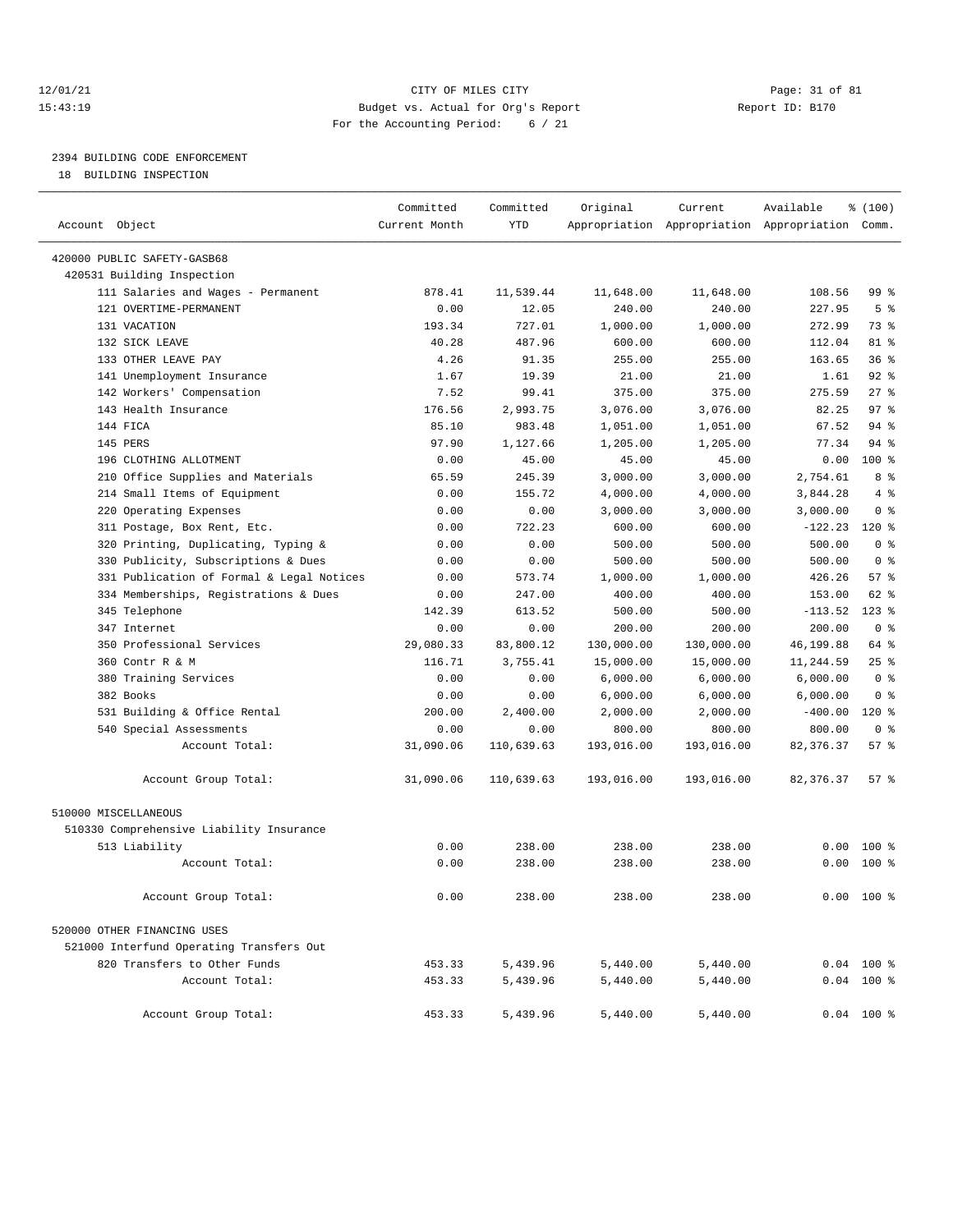#### 12/01/21 Page: 32 of 81 15:43:19 Budget vs. Actual for Org's Report Report ID: B170 For the Accounting Period: 6 / 21

# 2394 BUILDING CODE ENFORCEMENT

18 BUILDING INSPECTION

| Object<br>Account   | Committed<br>Current Month | Committed<br>YTD | Original   | Current<br>Appropriation Appropriation | Available<br>Appropriation Comm. | % (100) |
|---------------------|----------------------------|------------------|------------|----------------------------------------|----------------------------------|---------|
| Organization Total: | 31,543.39                  | 116,317.59       | 198,694.00 | 198,694.00                             | 82,376.41                        | 59%     |
| Fund Total:         | 31,543.39                  | 116,317.59       | 198,694.00 | 198,694.00                             | 82,376.41 59 %                   |         |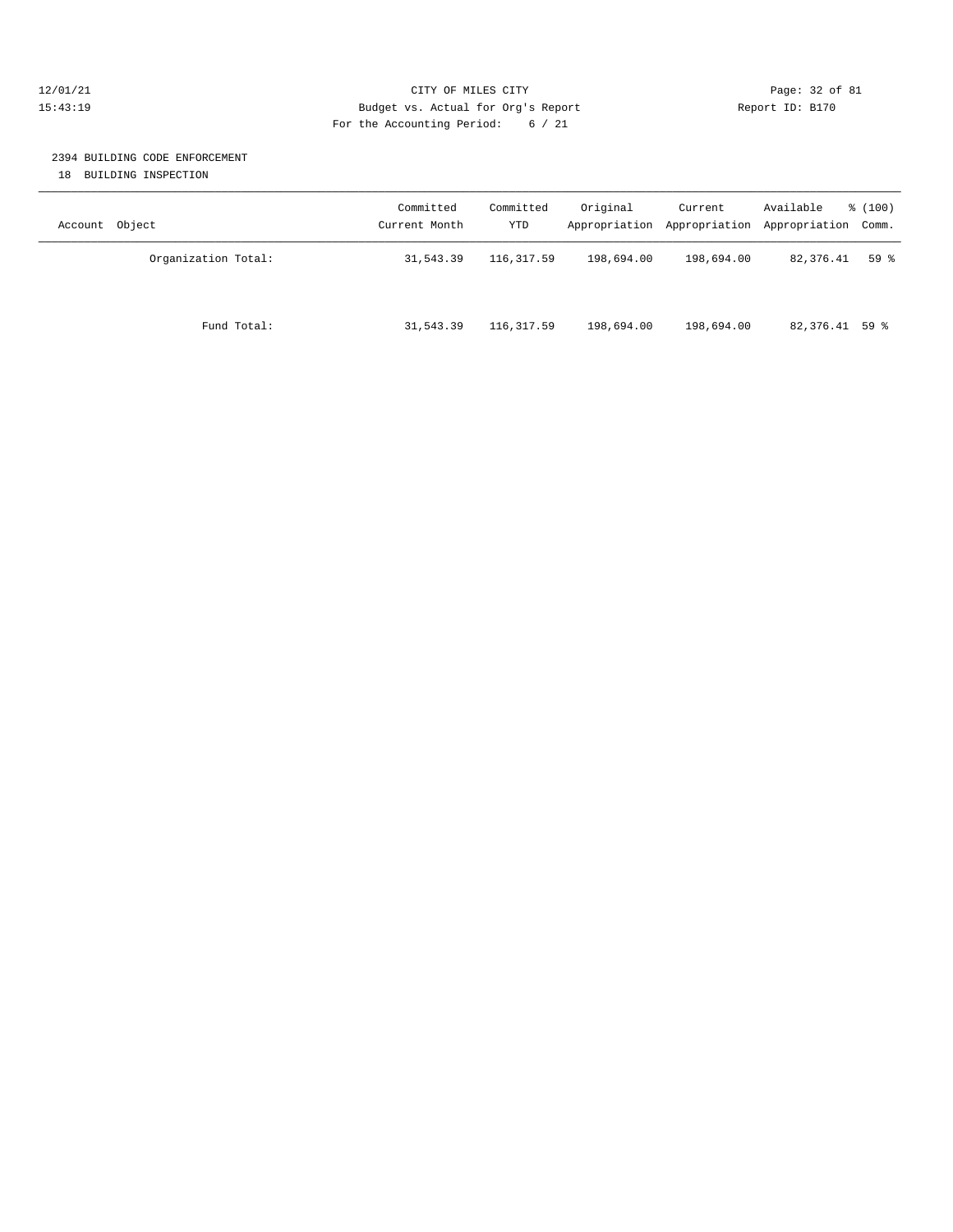#### 12/01/21 Page: 33 of 81 CITY OF MILES CITY CONTRIBUTE PAGE: 33 of 81 Page: 33 of 81 CITY CONTRIBUTER PAGE: 15<br>15:43:19 Budget vs. Actual for Org's Report Contribute Report ID: B170 15:43:19 Budget vs. Actual for Org's Report For the Accounting Period: 6 / 21

### 2400 LTG M D#165-(Gen City) 46 SID #165

| Account Object |                                                      | Committed<br>Current Month | Committed<br><b>YTD</b> | Original   | Current    | Available<br>Appropriation Appropriation Appropriation | % (100)<br>Comm. |  |
|----------------|------------------------------------------------------|----------------------------|-------------------------|------------|------------|--------------------------------------------------------|------------------|--|
|                | 430000 Public Works-GASB68<br>430263 STREET LIGHTING |                            |                         |            |            |                                                        |                  |  |
|                |                                                      |                            |                         |            |            |                                                        |                  |  |
|                | 341 Electric Utility Services                        | 4,382.84                   | 48,329.99               | 50,000.00  | 50,000.00  | 1,670.01                                               | 97 <sup>8</sup>  |  |
|                | 533 Machinery and Equipment Rental                   | 8,836.60                   | 106,039.20              | 120,000.00 | 120,000.00 | 13,960.80                                              | 88 %             |  |
|                | Account Total:                                       | 13, 219.44                 | 154,369.19              | 170,000.00 | 170,000.00 | 15,630.81                                              | 91 <sup>°</sup>  |  |
|                | Account Group Total:                                 | 13, 219.44                 | 154,369.19              | 170,000.00 | 170,000.00 | 15,630.81                                              | $91$ %           |  |
|                | 520000 OTHER FINANCING USES                          |                            |                         |            |            |                                                        |                  |  |
|                | 521000 Interfund Operating Transfers Out             |                            |                         |            |            |                                                        |                  |  |
|                | 820 Transfers to Other Funds                         | 0.00                       | 1,000.00                | 1,000.00   | 1,000.00   | 0.00                                                   | $100*$           |  |
|                | Account Total:                                       | 0.00                       | 1,000.00                | 1,000.00   | 1,000.00   | 0.00                                                   | $100$ %          |  |
|                | Account Group Total:                                 | 0.00                       | 1,000.00                | 1,000.00   | 1,000.00   |                                                        | $0.00 100$ %     |  |
|                | Organization Total:                                  | 13, 219.44                 | 155,369.19              | 171,000.00 | 171,000.00 | 15,630.81                                              | 91 %             |  |
|                | Fund Total:                                          | 13, 219.44                 | 155,369.19              | 171,000.00 | 171,000.00 | 15,630.81                                              | $91*$            |  |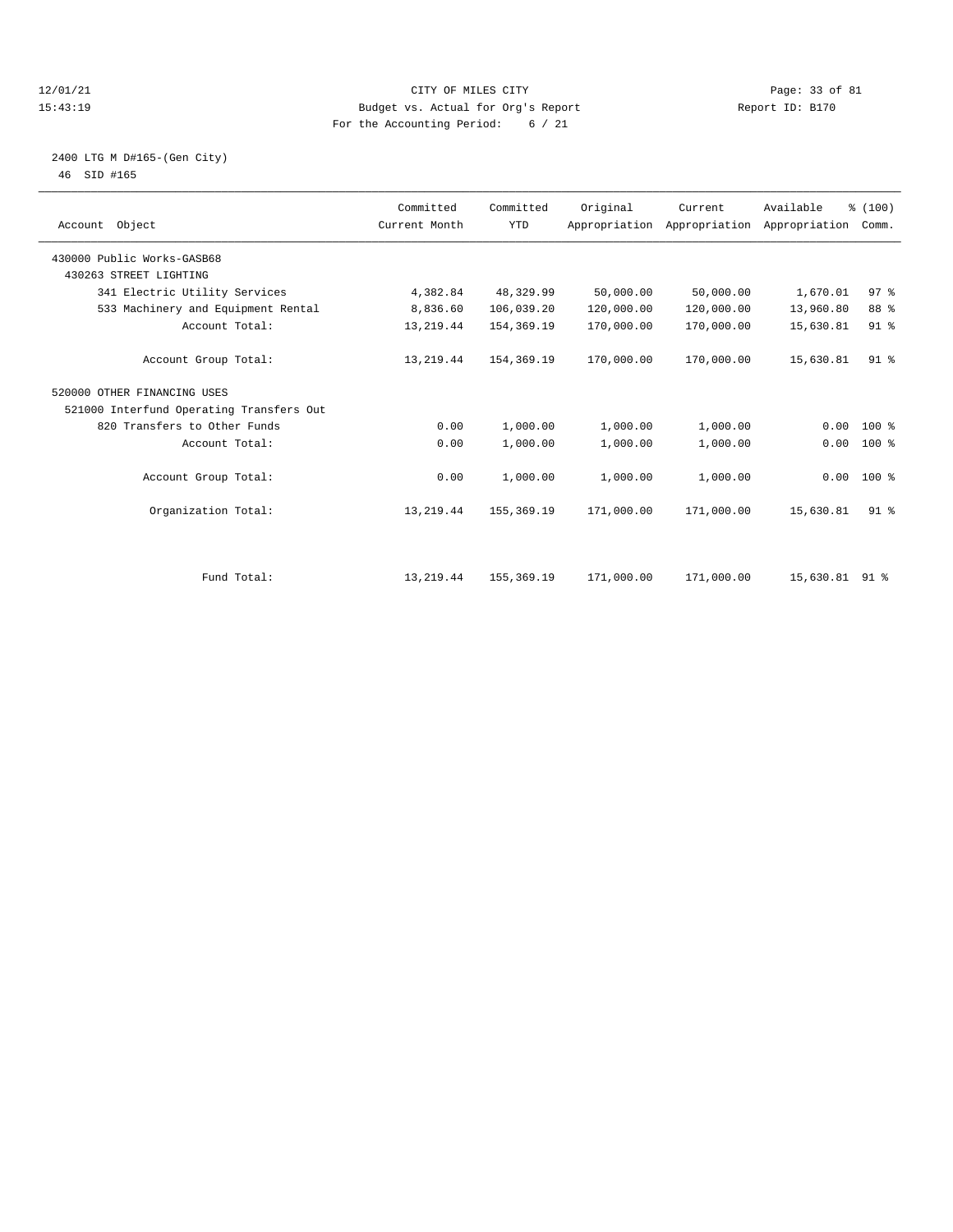#### 12/01/21 Page: 34 of 81 CITY OF MILES CITY CONTRIBUTE CITY PAGE: 34 of 81 Page: 34 of 81 CITY CHINES CITY CONTRIBUTE CITY PAGE: 34 OF 81 PAGE: 15:43:19 15:43:19 Budget vs. Actual for Org's Report For the Accounting Period: 6 / 21

# 2420 LTG M D#167-(MilesAddn Etc)

48 SID #167

| Account Object                           | Committed<br>Current Month | Committed<br><b>YTD</b> | Original  | Current   | Available<br>Appropriation Appropriation Appropriation | % (100)<br>Comm. |  |
|------------------------------------------|----------------------------|-------------------------|-----------|-----------|--------------------------------------------------------|------------------|--|
| 430000 Public Works-GASB68               |                            |                         |           |           |                                                        |                  |  |
| 430263 STREET LIGHTING                   |                            |                         |           |           |                                                        |                  |  |
| 341 Electric Utility Services            | 618.43                     | 6,819.69                | 8,000.00  | 8,000.00  | 1,180.31                                               | 85%              |  |
| 533 Machinery and Equipment Rental       | 1,054.80                   | 12,657.60               | 16,000.00 | 16,000.00 | 3,342.40                                               | 79 %             |  |
| Account Total:                           | 1,673.23                   | 19,477.29               | 24,000.00 | 24,000.00 | 4,522.71                                               | 81 %             |  |
| Account Group Total:                     | 1,673.23                   | 19,477.29               | 24,000.00 | 24,000.00 | 4,522.71                                               | 81 %             |  |
| 520000 OTHER FINANCING USES              |                            |                         |           |           |                                                        |                  |  |
| 521000 Interfund Operating Transfers Out |                            |                         |           |           |                                                        |                  |  |
| 820 Transfers to Other Funds             | 0.00                       | 1,000.00                | 1,000.00  | 1,000.00  | 0.00                                                   | $100*$           |  |
| Account Total:                           | 0.00                       | 1,000.00                | 1,000.00  | 1,000.00  | 0.00                                                   | 100 %            |  |
| Account Group Total:                     | 0.00                       | 1,000.00                | 1,000.00  | 1,000.00  |                                                        | $0.00 100$ %     |  |
| Organization Total:                      | 1,673.23                   | 20,477.29               | 25,000.00 | 25,000.00 | 4,522.71                                               | $82*$            |  |
|                                          |                            |                         |           |           |                                                        |                  |  |
| Fund Total:                              | 1,673.23                   | 20, 477.29              | 25,000.00 | 25,000.00 | 4,522.71 82 %                                          |                  |  |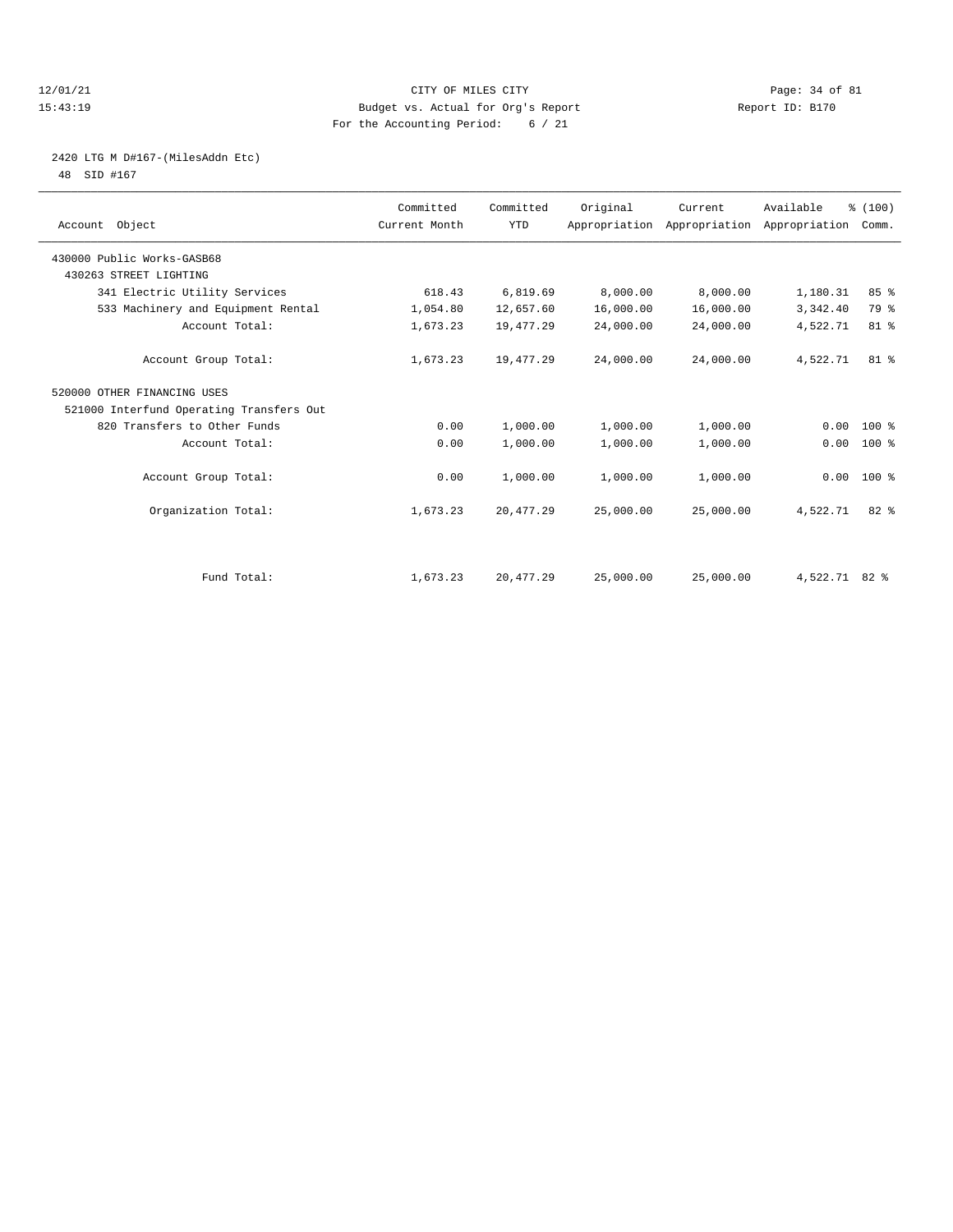#### 12/01/21 Page: 35 of 81 CITY OF MILES CITY CONTRIBUTE CITY PAGE: 35 of 81 Page: 35 of 81 CITY CHANGER PAGE: 15<br>15:43:19 Budget vs. Actual for Org's Report Changer of Report ID: B170 15:43:19 Budget vs. Actual for Org's Report For the Accounting Period: 6 / 21

#### 2430 LTG M D#171-(Balsam Est) 49 SID #171

| Account Object                           | Committed<br>Current Month | Committed<br><b>YTD</b> | Original | Current  | Available<br>Appropriation Appropriation Appropriation Comm. | % (100)      |
|------------------------------------------|----------------------------|-------------------------|----------|----------|--------------------------------------------------------------|--------------|
| 430000 Public Works-GASB68               |                            |                         |          |          |                                                              |              |
| 430263 STREET LIGHTING                   |                            |                         |          |          |                                                              |              |
| 230 Repair and Maintenance Supplies      | 0.00                       | 2,050.00                | 1,500.00 | 1,500.00 | $-550.00$                                                    | 137 %        |
| 341 Electric Utility Services            | 181.75                     | 2,564.18                | 2,000.00 | 2,000.00 | $-564.18$                                                    | $128$ %      |
| 360 Contr R & M                          | 0.00                       | 1,753.51                | 1,500.00 | 1,500.00 | $-253.51$ 117 %                                              |              |
| Account Total:                           | 181.75                     | 6,367.69                | 5,000.00 | 5,000.00 | $-1, 367.69$                                                 | 127 %        |
| Account Group Total:                     | 181.75                     | 6,367.69                | 5,000.00 | 5,000.00 | $-1,367.69$ 127 %                                            |              |
| 520000 OTHER FINANCING USES              |                            |                         |          |          |                                                              |              |
| 521000 Interfund Operating Transfers Out |                            |                         |          |          |                                                              |              |
| 820 Transfers to Other Funds             | 0.00                       | 1,000.00                | 1,000.00 | 1,000.00 | 0.00                                                         | $100*$       |
| Account Total:                           | 0.00                       | 1,000.00                | 1,000.00 | 1,000.00 | 0.00                                                         | $100*$       |
| Account Group Total:                     | 0.00                       | 1,000.00                | 1,000.00 | 1,000.00 |                                                              | $0.00 100$ % |
| Organization Total:                      | 181.75                     | 7,367.69                | 6,000.00 | 6,000.00 | $-1,367.69$ 123 %                                            |              |
|                                          |                            |                         |          |          |                                                              |              |
| Fund Total:                              | 181.75                     | 7,367.69                | 6,000.00 | 6.000.00 | $-1,367.69$ 123 %                                            |              |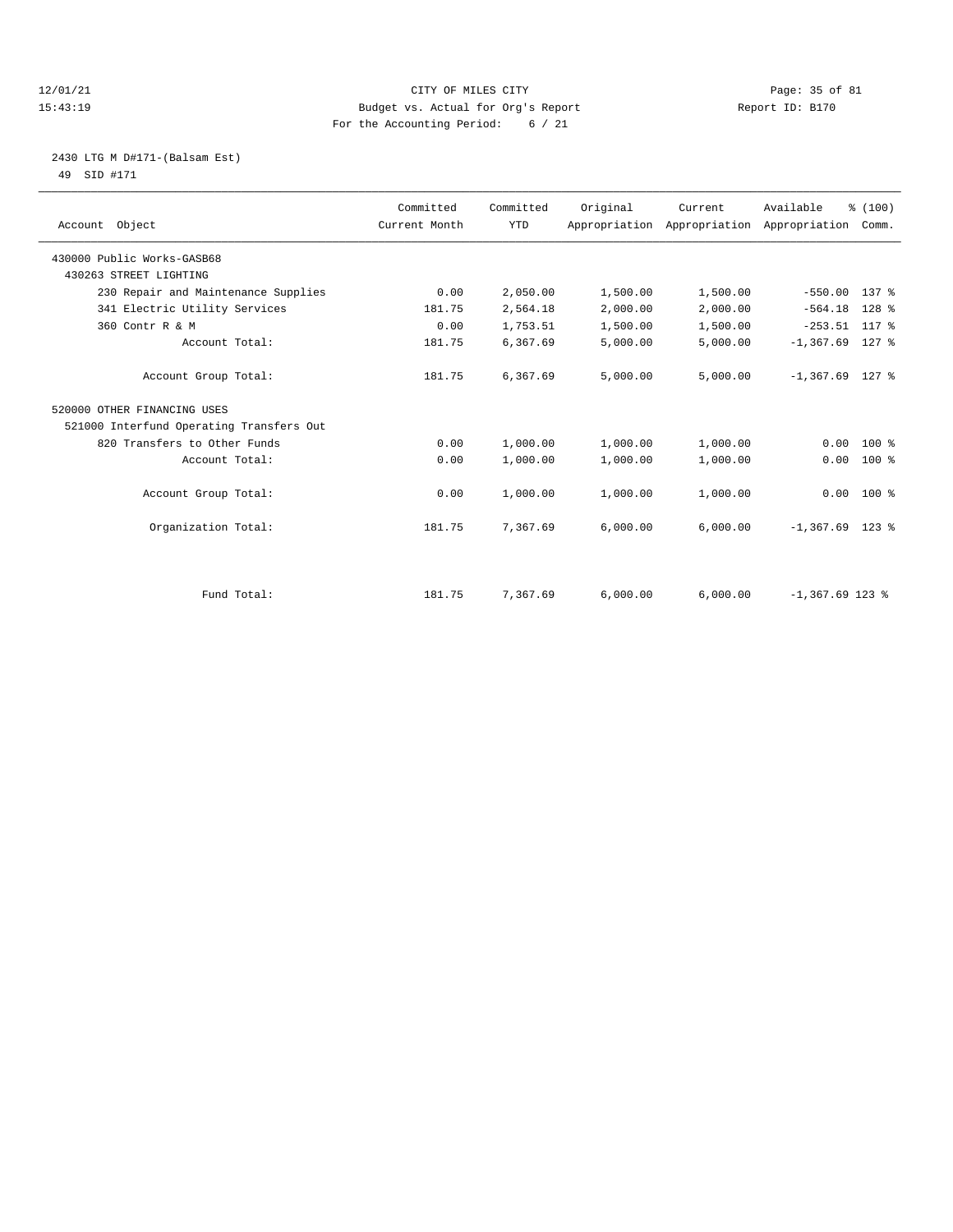#### 12/01/21 Page: 36 of 81 CITY OF MILES CITY CONTRIBUTE CITY PAGE: 36 of 81 Page: 36 of 81 CITY CHES CITY CONTRIBUTE CITY 15:43:19 Budget vs. Actual for Org's Report For the Accounting Period: 6 / 21

#### 2440 LTG M D#172-(Main Str) 50 SID #172

| Account Object                           | Committed<br>Current Month | Committed<br><b>YTD</b> | Original  | Current<br>Appropriation Appropriation Appropriation Comm. | Available     | % (100)          |  |
|------------------------------------------|----------------------------|-------------------------|-----------|------------------------------------------------------------|---------------|------------------|--|
| 430000 Public Works-GASB68               |                            |                         |           |                                                            |               |                  |  |
| 430263 STREET LIGHTING                   |                            |                         |           |                                                            |               |                  |  |
| 230 Repair and Maintenance Supplies      | 188.03                     | 5,631.08                | 6,000.00  | 6,000.00                                                   | 368.92        | 94%              |  |
| 341 Electric Utility Services            | 1,500.30                   | 17,656.66               | 20,000.00 | 20,000.00                                                  | 2,343.34      | 88 %             |  |
| 360 Contr R & M                          | 0.00                       | 3,205.31                | 3,000.00  | 3,000.00                                                   | $-205.31$     | 107 <sub>8</sub> |  |
| Account Total:                           | 1,688.33                   | 26, 493.05              | 29,000.00 | 29,000.00                                                  | 2,506.95      | 91 <sup>°</sup>  |  |
| Account Group Total:                     | 1,688.33                   | 26, 493.05              | 29,000.00 | 29,000.00                                                  | 2,506.95      | 91 <sup>°</sup>  |  |
| 520000 OTHER FINANCING USES              |                            |                         |           |                                                            |               |                  |  |
| 521000 Interfund Operating Transfers Out |                            |                         |           |                                                            |               |                  |  |
| 820 Transfers to Other Funds             | 0.00                       | 1,000.00                | 1,000.00  | 1,000.00                                                   | 0.00          | $100*$           |  |
| Account Total:                           | 0.00                       | 1,000.00                | 1,000.00  | 1,000.00                                                   | 0.00          | 100 %            |  |
| Account Group Total:                     | 0.00                       | 1,000.00                | 1,000.00  | 1,000.00                                                   | 0.00          | $100*$           |  |
| Organization Total:                      | 1,688.33                   | 27,493.05               | 30,000.00 | 30,000.00                                                  | 2,506.95      | $92$ $%$         |  |
|                                          |                            |                         |           |                                                            |               |                  |  |
| Fund Total:                              | 1,688.33                   | 27,493.05               | 30,000.00 | 30,000.00                                                  | 2,506.95 92 % |                  |  |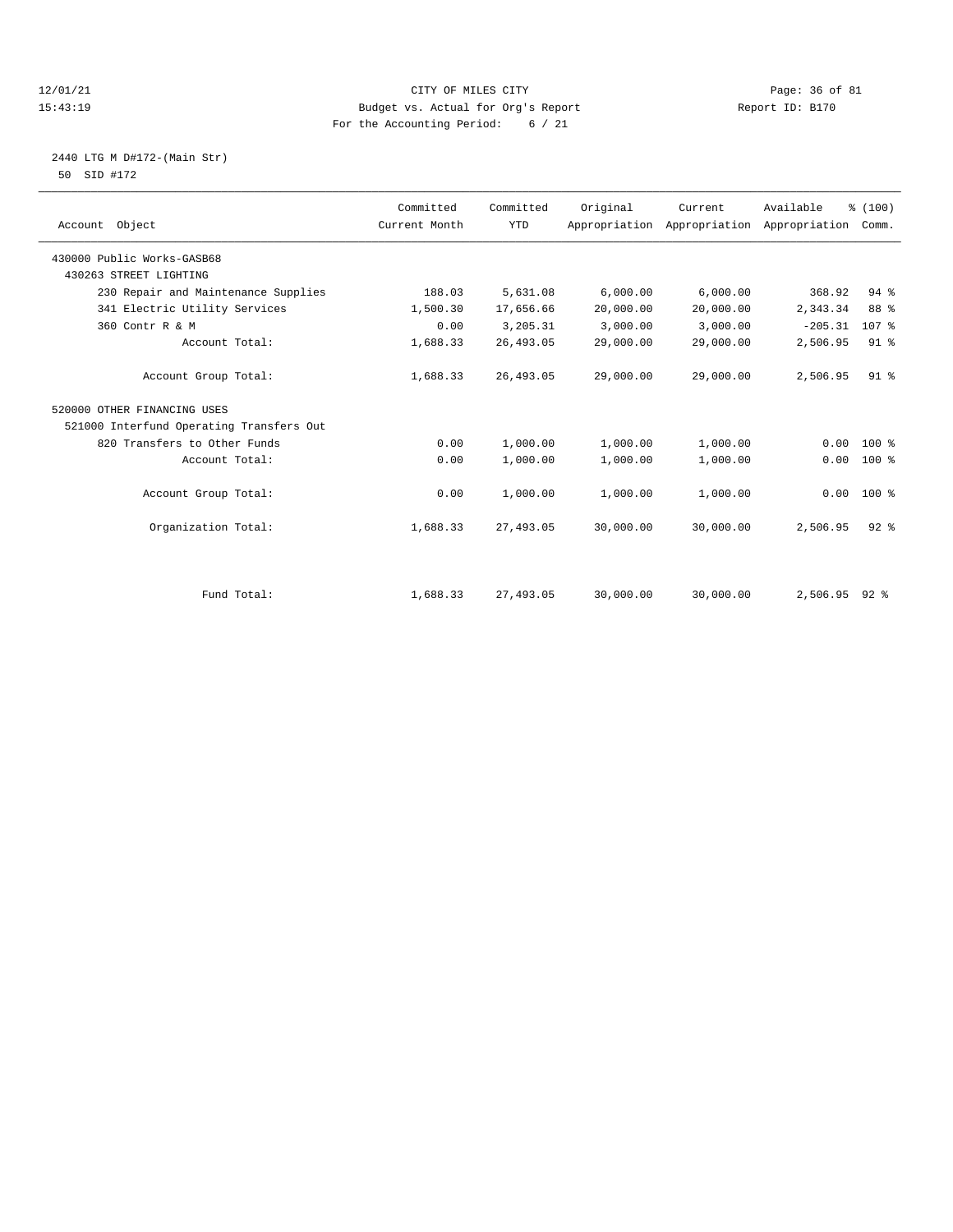## 12/01/21 Page: 37 of 81 CITY OF MILES CITY CONTRIBUTE CITY PAGE: 37 of 81 Page: 37 of 81 CITY CHILES CITY CONTRIBUTE CITY PAGE: 37 OF 81 15:43:19 Budget vs. Actual for Org's Report For the Accounting Period: 6 / 21

## 2450 LTG M D#195-(SG-Trico) 51 SID #195

| Account Object                           | Committed<br>Current Month | Committed<br><b>YTD</b> | Original | Current  | Available<br>Appropriation Appropriation Appropriation Comm. | % (100) |
|------------------------------------------|----------------------------|-------------------------|----------|----------|--------------------------------------------------------------|---------|
| 430000 Public Works-GASB68               |                            |                         |          |          |                                                              |         |
| 430263 STREET LIGHTING                   |                            |                         |          |          |                                                              |         |
| 341 Electric Utility Services            | 525.00                     | 6,184.72                | 5,000.00 | 5,000.00 | $-1,184.72$ 124 %                                            |         |
| Account Total:                           | 525.00                     | 6,184.72                | 5,000.00 | 5,000.00 | $-1,184.72$ 124 %                                            |         |
| Account Group Total:                     | 525.00                     | 6,184.72                | 5,000.00 | 5,000.00 | $-1,184.72$ 124 %                                            |         |
| 520000 OTHER FINANCING USES              |                            |                         |          |          |                                                              |         |
| 521000 Interfund Operating Transfers Out |                            |                         |          |          |                                                              |         |
| 820 Transfers to Other Funds             | 0.00                       | 1,000.00                | 1,000.00 | 1,000.00 | $0.00$ 100 %                                                 |         |
| Account Total:                           | 0.00                       | 1,000.00                | 1,000.00 | 1,000.00 | 0.00                                                         | $100*$  |
| Account Group Total:                     | 0.00                       | 1,000.00                | 1,000.00 | 1,000.00 | $0.00$ 100 %                                                 |         |
| Organization Total:                      | 525.00                     | 7,184.72                | 6,000.00 | 6,000.00 | $-1,184.72$ 120 %                                            |         |
|                                          |                            |                         |          |          |                                                              |         |
| Fund Total:                              | 525.00                     | 7,184.72                | 6,000.00 | 6,000.00 | $-1,184.72$ 120 %                                            |         |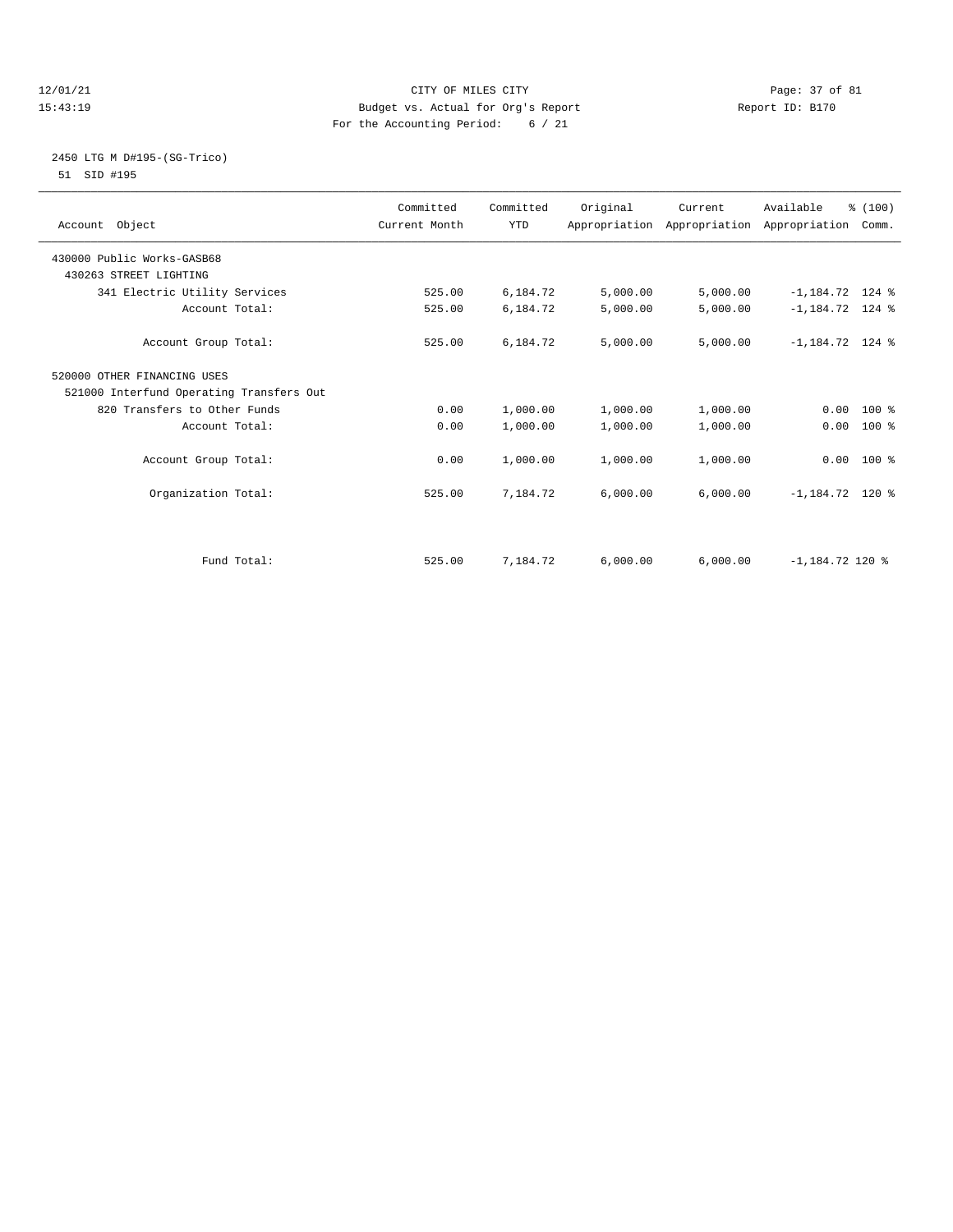## 12/01/21 Page: 38 of 81 CITY OF MILES CITY CONTRIBUTE CITY PAGE: 38 of 81 Page: 38 of 81 CITY CHES CITY PAGE: 20 PAGE: 38 OF 81 15:43:19 Budget vs. Actual for Org's Report For the Accounting Period: 6 / 21

#### 2470 LTG M D#202-(SG-MDU&NV) 72 SID #202

| Account Object                           | Committed<br>Current Month | Committed<br><b>YTD</b> | Original | Current<br>Appropriation Appropriation Appropriation | Available       | % (100)<br>Comm. |  |
|------------------------------------------|----------------------------|-------------------------|----------|------------------------------------------------------|-----------------|------------------|--|
| 430000 Public Works-GASB68               |                            |                         |          |                                                      |                 |                  |  |
| 430263 STREET LIGHTING                   |                            |                         |          |                                                      |                 |                  |  |
| 341 Electric Utility Services            | 128.29                     | 1,635.67                | 2,000.00 | 2,000.00                                             | 364.33          | 82 %             |  |
| 533 Machinery and Equipment Rental       | 325.90                     | 3,689.83                | 5,000.00 | 5,000.00                                             | 1,310.17        | 74 %             |  |
| Account Total:                           | 454.19                     | 5,325.50                | 7,000.00 | 7,000.00                                             | 1,674.50        | 76 %             |  |
| Account Group Total:                     | 454.19                     | 5,325.50                | 7,000.00 | 7,000.00                                             | 1,674.50        | 76 %             |  |
| 520000 OTHER FINANCING USES              |                            |                         |          |                                                      |                 |                  |  |
| 521000 Interfund Operating Transfers Out |                            |                         |          |                                                      |                 |                  |  |
| 820 Transfers to Other Funds             | 0.00                       | 1,000.00                | 1,000.00 | 1,000.00                                             | 0.00            | $100*$           |  |
| Account Total:                           | 0.00                       | 1,000.00                | 1,000.00 | 1,000.00                                             | 0.00            | $100*$           |  |
| Account Group Total:                     | 0.00                       | 1,000.00                | 1,000.00 | 1,000.00                                             |                 | $0.00$ 100 %     |  |
| Organization Total:                      | 454.19                     | 6,325.50                | 8,000.00 | 8,000.00                                             | 1,674.50        | 79 %             |  |
|                                          |                            |                         |          |                                                      |                 |                  |  |
| Fund Total:                              | 454.19                     | 6,325.50                | 8,000.00 | 8,000.00                                             | $1,674.50$ 79 % |                  |  |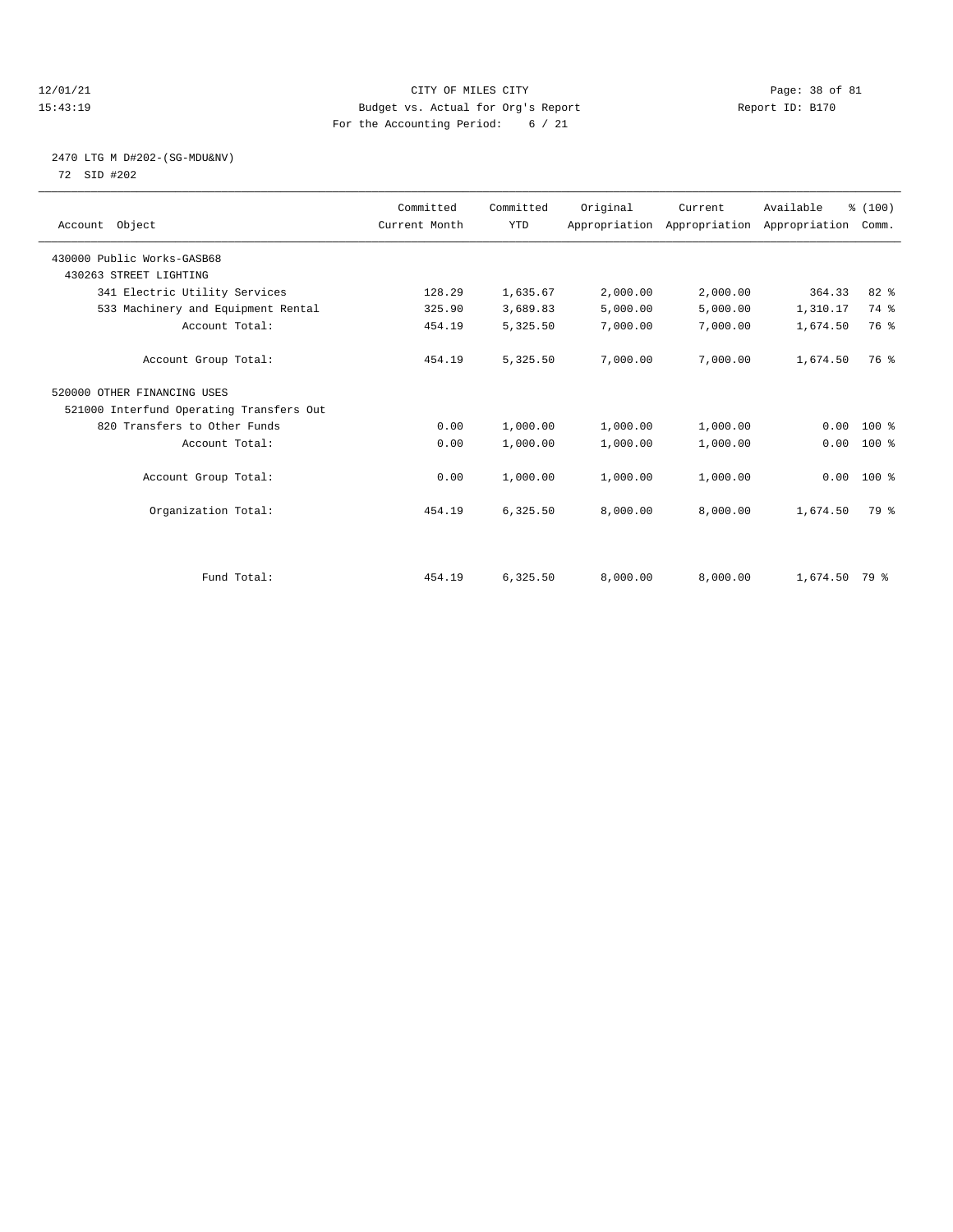## 12/01/21 Page: 39 of 81 15:43:19 Budget vs. Actual for Org's Report Report ID: B170 For the Accounting Period: 6 / 21

## 2480 LTG M M#173-(Milestown Estates)

47 SID #173(Ltg-Milestown)

| Account Object                           | Committed<br>Current Month | Committed<br><b>YTD</b> | Original | Current  | Available<br>Appropriation Appropriation Appropriation Comm. | % (100)      |  |
|------------------------------------------|----------------------------|-------------------------|----------|----------|--------------------------------------------------------------|--------------|--|
| 430000 Public Works-GASB68               |                            |                         |          |          |                                                              |              |  |
| 430263 STREET LIGHTING                   |                            |                         |          |          |                                                              |              |  |
| 230 Repair and Maintenance Supplies      | 0.00                       | 1,000.00                | 1,000.00 | 1,000.00 | 0.00                                                         | 100 %        |  |
| 341 Electric Utility Services            | 33.01                      | 1,015.53                | 1,600.00 | 1,600.00 | 584.47                                                       | 63%          |  |
| 360 Contr R & M                          | 0.00                       | 175.00                  | 350.00   | 350.00   | 175.00                                                       | 50%          |  |
| Account Total:                           | 33.01                      | 2,190.53                | 2,950.00 | 2,950.00 | 759.47                                                       | 74 %         |  |
| Account Group Total:                     | 33.01                      | 2,190.53                | 2,950.00 | 2,950.00 | 759.47                                                       | 74 %         |  |
| 520000 OTHER FINANCING USES              |                            |                         |          |          |                                                              |              |  |
| 521000 Interfund Operating Transfers Out |                            |                         |          |          |                                                              |              |  |
| 820 Transfers to Other Funds             | 0.00                       | 250.00                  | 250.00   | 250.00   | 0.00                                                         | $100*$       |  |
| Account Total:                           | 0.00                       | 250.00                  | 250.00   | 250.00   | 0.00                                                         | $100*$       |  |
| Account Group Total:                     | 0.00                       | 250.00                  | 250.00   | 250.00   |                                                              | $0.00 100$ % |  |
| Organization Total:                      | 33.01                      | 2,440.53                | 3,200.00 | 3,200.00 | 759.47                                                       | 76 %         |  |
|                                          |                            |                         |          |          |                                                              |              |  |
| Fund Total:                              | 33.01                      | 2,440.53                | 3,200.00 | 3,200.00 | 759.47 76 %                                                  |              |  |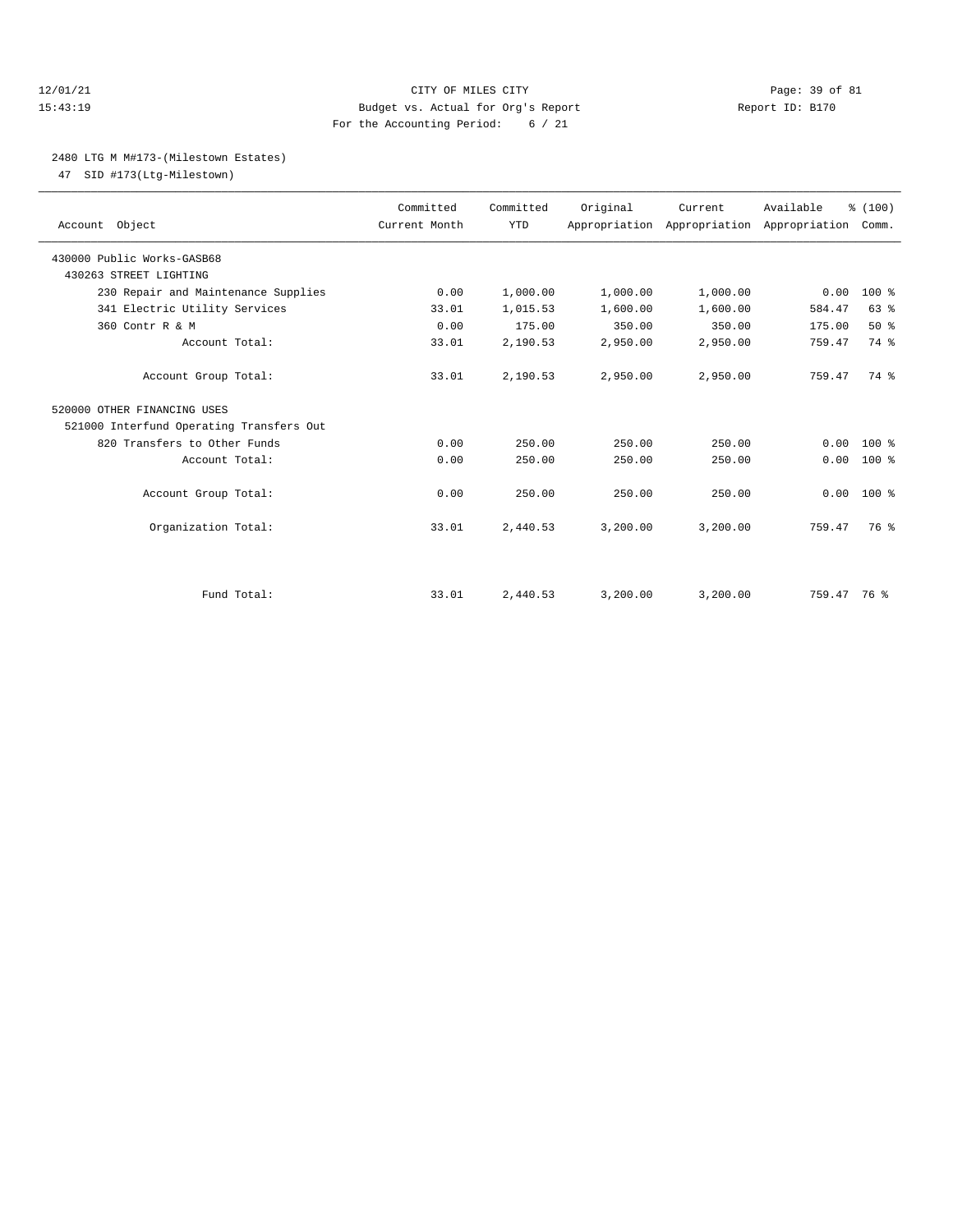## 12/01/21 Page: 40 of 81 15:43:19 Budget vs. Actual for Org's Report Report ID: B170 For the Accounting Period: 6 / 21

————————————————————————————————————————————————————————————————————————————————————————————————————————————————————————————————————

2510 STR MAINT DIST #204

107 Paved St. Maint. Dist.#204

|                                           | Committed     | Committed  | Original   | Current    | Available                                       | % (100)        |
|-------------------------------------------|---------------|------------|------------|------------|-------------------------------------------------|----------------|
| Account Object                            | Current Month | YTD        |            |            | Appropriation Appropriation Appropriation Comm. |                |
|                                           |               |            |            |            |                                                 |                |
| 430000 Public Works-GASB68                |               |            |            |            |                                                 |                |
| 430220 Operations                         |               |            |            |            |                                                 |                |
| 111 Salaries and Wages - Permanent        | 20,870.53     | 242,418.62 | 289,696.00 | 289,696.00 | 47, 277.38                                      | 84 %           |
| 121 OVERTIME-PERMANENT                    | 255.40        | 2,400.63   | 9,100.00   | 9,100.00   | 6,699.37                                        | $26$ %         |
| 131 VACATION                              | 1,279.46      | 11,963.26  | 19,600.00  | 19,600.00  | 7,636.74                                        | 61 %           |
| 132 SICK LEAVE                            | 91.66         | 8,481.26   | 13,000.00  | 13,000.00  | 4,518.74                                        | 65 %           |
| 133 OTHER LEAVE PAY                       | 2,274.36      | 2,588.06   | 4,921.00   | 4,921.00   | 2,332.94                                        | 53%            |
| 134 HOLIDAY PAY                           | 131.04        | 1,071.03   | 3,000.00   | 3,000.00   | 1,928.97                                        | 36%            |
| 141 Unemployment Insurance                | 37.39         | 405.02     | 509.00     | 509.00     | 103.98                                          | $80*$          |
| 142 Workers' Compensation                 | 771.33        | 11,149.03  | 15,202.00  | 15,202.00  | 4,052.97                                        | 73 %           |
| 143 Health Insurance                      | 4,457.49      | 63,631.65  | 76,290.00  | 76,290.00  | 12,658.35                                       | 83%            |
| 144 FICA                                  | 1,844.54      | 19,916.51  | 25,958.00  | 25,958.00  | 6,041.49                                        | 77 %           |
| 145 PERS                                  | 1,985.39      | 23,386.12  | 29,758.00  | 29,758.00  | 6,371.88                                        | 79 %           |
| 196 CLOTHING ALLOTMENT                    | 0.00          | 907.50     | 1,000.00   | 1,000.00   | 92.50                                           | $91$ %         |
| 210 Office Supplies and Materials         | 222.38        | 3,449.49   | 3,000.00   | 3,000.00   | $-449.49$                                       | 115 %          |
| 214 Small Items of Equipment              | 0.00          | 8,631.31   | 10,000.00  | 10,000.00  | 1,368.69                                        | 86 %           |
| 220 Operating Expenses                    | 1.99          | 12,910.15  | 20,000.00  | 20,000.00  | 7,089.85                                        | 65 %           |
| 222 Chemicals, Lab & Med Supplies         | 94.00         | 386.96     | 1,500.00   | 1,500.00   | 1,113.04                                        | $26$ %         |
| 226 Clothing and Uniforms                 | 176.76        | 1,000.94   | 1,200.00   | 1,200.00   | 199.06                                          | 83%            |
| 230 Repair and Maintenance Supplies       | 49.49         | 4,595.34   | 10,000.00  | 10,000.00  | 5,404.66                                        | 46 %           |
| 231 Gas, Oil, Diesel Fuel, Grease, etc.   | 2,619.35      | 22, 433.14 | 40,000.00  | 40,000.00  | 17,566.86                                       | 56 %           |
| 242 Sign Parts and Supplies               | 0.00          | 3,040.70   | 8,000.00   | 8,000.00   | 4,959.30                                        | 38 %           |
| 311 Postage, Box Rent, Etc.               | 25.97         | 48.07      | 100.00     | 100.00     | 51.93                                           | 48 %           |
| 320 Printing, Duplicating, Typing &       | 0.00          | 0.00       | 100.00     | 100.00     | 100.00                                          | 0 <sup>8</sup> |
| 330 Publicity, Subscriptions & Dues       | 0.00          | 105.14     | 200.00     | 200.00     | 94.86                                           | 53%            |
| 331 Publication of Formal & Legal Notices | 0.00          | 119.00     | 600.00     | 600.00     | 481.00                                          | 20%            |
| 334 Memberships, Registrations & Dues     | 0.00          | 412.39     | 300.00     | 300.00     | $-112.39$                                       | 137 %          |
| 341 Electric Utility Services             | 130.36        | 1,636.83   | 1,500.00   | 1,500.00   | $-136.83$                                       | $109$ %        |
| 344 Gas Utility Service                   | 17.97         | 468.34     | 700.00     | 700.00     | 231.66                                          | 67%            |
| 345 Telephone                             | 199.31        | 1,239.64   | 1,000.00   | 1,000.00   | $-239.64$                                       | $124$ %        |
| 346 Garbage Service                       | 0.00          | 0.00       | 175.00     | 175.00     | 175.00                                          | 0 <sup>8</sup> |
| 347 Internet                              | 0.00          | 0.00       | 200.00     | 200.00     | 200.00                                          | 0 <sup>8</sup> |
| 350 Professional Services                 | 10,128.18     | 40,726.65  | 50,000.00  | 50,000.00  | 9,273.35                                        | 81 %           |
| 360 Contr R & M                           | 76.72         | 3,142.40   | 10,000.00  | 10,000.00  | 6,857.60                                        | $31$ %         |
| 363 R&M Vehicles/Equip/Labor-PW           | 12,130.79     | 71,034.70  | 100,000.00 | 100,000.00 | 28,965.30                                       | 71 %           |
| 370 Travel                                | 46.25         | 251.09     | 1,000.00   | 1,000.00   | 748.91                                          | 25%            |
| 380 Training Services                     | 0.00          | 0.00       | 1,000.00   | 1,000.00   | 1,000.00                                        | 0 <sup>8</sup> |
| 382 Books                                 | 0.00          | 0.00       | 100.00     | 100.00     | 100.00                                          | 0 <sup>8</sup> |
| 511 Insurance on Buildings                | 0.00          | 803.23     | 804.00     | 804.00     | 0.77                                            | $100*$         |
| 512 Insurance on Vehicles & Equipment     | 0.00          | 3,371.68   | 3,372.00   | 3,372.00   |                                                 | $0.32$ 100 %   |
| 513 Liability                             | 0.00          | 16,498.46  | 16,499.00  | 16,499.00  | 0.54                                            | $100*$         |
| 531 Building & Office Rental              | 350.00        | 4,200.00   | 4,200.00   | 4,200.00   | 0.00                                            | 100 %          |
| 532 Land Rental                           | 4,621.55      | 4,621.55   | 8,000.00   | 8,000.00   | 3,378.45                                        | 58 %           |
| Account Total:                            | 64,889.66     | 593,445.89 | 781,584.00 | 781,584.00 | 188, 138. 11                                    | 76 %           |
| 430230 Road and Street Contruction        |               |            |            |            |                                                 |                |
| 230 Repair and Maintenance Supplies       | 0.00          | 1,080.00   | 0.00       | 0.00       | $-1,080.00$                                     | $***$ $%$      |
| Account Total:                            | 0.00          | 1,080.00   | 0.00       | 0.00       | $-1,080.00$                                     | *** 응          |

430233 Roadway/Re-surfacing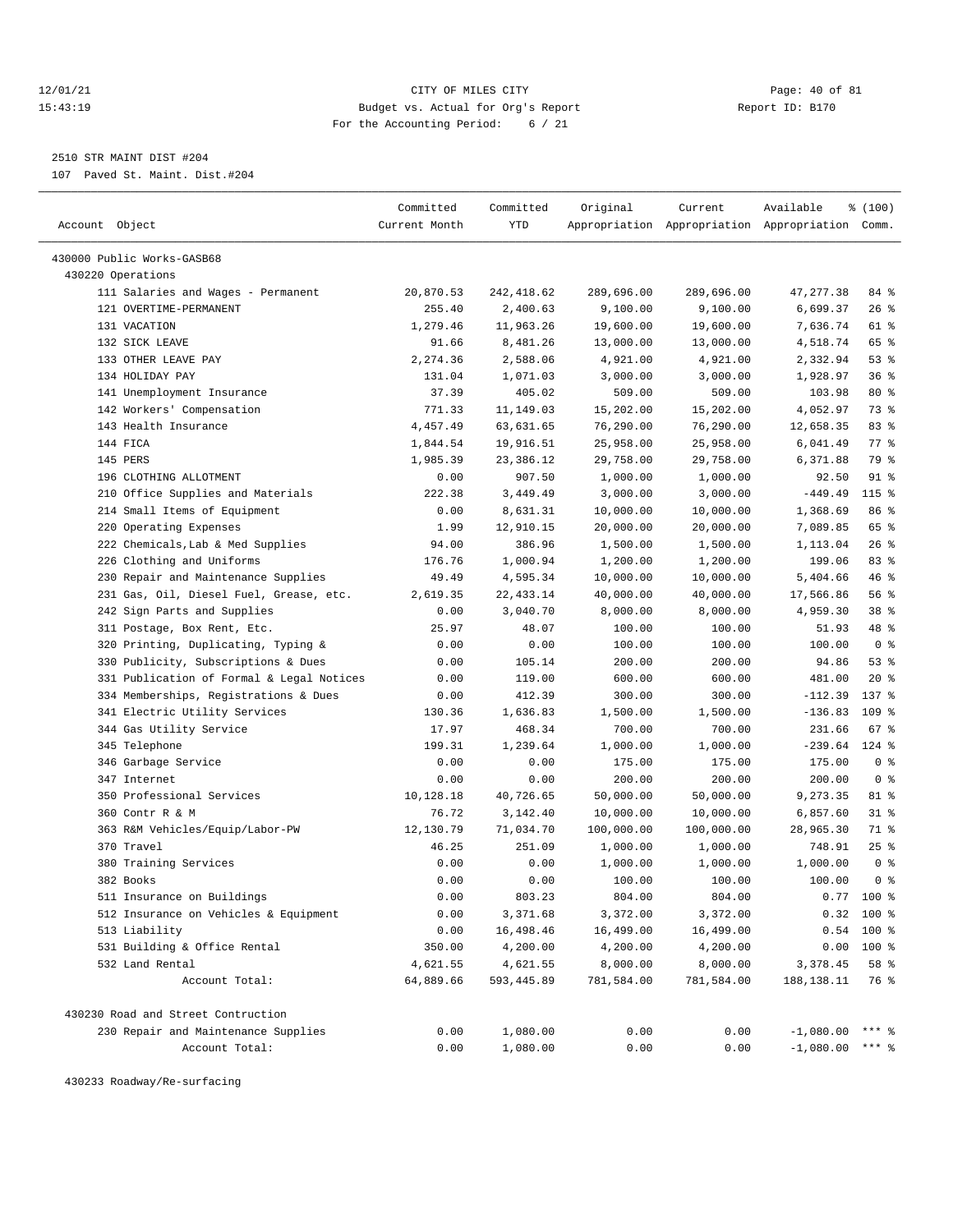## 12/01/21 Page: 41 of 81 CITY OF MILES CITY CONTRIBUTE CITY PAGE: 41 of 81 Page: 41 of 81 CITY CHINES CITY PAGE<br>15:43:19 Budget vs. Actual for Org's Report Chinese Report ID: B170 15:43:19 Budget vs. Actual for Org's Report For the Accounting Period: 6 / 21

# 2510 STR MAINT DIST #204

107 Paved St. Maint. Dist.#204

|                                          | Committed      | Committed                     | Original     | Current                                         | Available          | % (100)         |
|------------------------------------------|----------------|-------------------------------|--------------|-------------------------------------------------|--------------------|-----------------|
| Account Object                           | Current Month  | <b>YTD</b>                    |              | Appropriation Appropriation Appropriation Comm. |                    |                 |
| 210 Office Supplies and Materials        | 0.00           | 11.63                         | 0.00         | 0.00                                            | $-11.63$           | $***$ $%$       |
| 230 Repair and Maintenance Supplies      | 23,067.78      | 44,661.60                     | 80,000.00    | 80,000.00                                       | 35, 338.40         | 56%             |
| 350 Professional Services                | 0.00           | 0.00                          | 5,000.00     | 5,000.00                                        | 5,000.00           | 0 <sup>8</sup>  |
| Account Total:                           | 23,067.78      | 44,673.23                     | 85,000.00    | 85,000.00                                       | 40,326.77          | $53$ $%$        |
| 430234 CURB AND GUTTER                   |                |                               |              |                                                 |                    |                 |
| 350 Professional Services                | 1,036.00       | 16,076.54                     | 40,000.00    | 40,000.00                                       | 23,923.46          | $40*$           |
| Account Total:                           | 1,036.00       | 16,076.54                     | 40,000.00    | 40,000.00                                       | 23,923.46          | $40*$           |
| 430235 Storm Drain & Culvert Maintenance |                |                               |              |                                                 |                    |                 |
| 220 Operating Expenses                   | 632.40         | 1,604.78                      | 35,000.00    | 35,000.00                                       | 33, 395. 22        | 5 <sup>8</sup>  |
| 230 Repair and Maintenance Supplies      | 781.16         | 15,816.46                     | 0.00         | 0.00                                            | $-15,816.46$       | *** 응           |
| 350 Professional Services                | 0.00           | 9,272.97                      | 25,000.00    | 25,000.00                                       | 15,727.03          | 37%             |
| Account Total:                           | 1,413.56       | 26,694.21                     | 60,000.00    | 60,000.00                                       | 33, 305. 79        | 44 %            |
| 430236 Darling Addition Project          |                |                               |              |                                                 |                    |                 |
| 220 Operating Expenses                   | $-490,010.03$  | 0.00                          | 500,000.00   | 500,000.00                                      | 500,000.00         | 0 <sup>8</sup>  |
| 230 Repair and Maintenance Supplies      | $-895, 100.98$ | 0.00                          | 600,000.00   | 600,000.00                                      | 600,000.00         | 0 <sup>8</sup>  |
| 350 Professional Services                | $-86, 273.35$  | 0.00                          | 200,000.00   | 200,000.00                                      | 200,000.00         | 0 <sup>8</sup>  |
| 940 Machinery & Equipment                |                | 1, 418, 917.58 1, 418, 917.58 | 0.00         | 0.00                                            | $-1,418,917.58$    | $***$ $%$       |
| Account Total:                           |                | $-52,466.78$ 1,418,917.58     | 1,300,000.00 | 1,300,000.00                                    | $-118,917.58$      | 109 %           |
| Account Group Total:                     |                | 37,940.22 2,100,887.45        | 2,266,584.00 | 2,266,584.00                                    | 165,696.55         | $93$ $%$        |
| 520000 OTHER FINANCING USES              |                |                               |              |                                                 |                    |                 |
| 521000 Interfund Operating Transfers Out |                |                               |              |                                                 |                    |                 |
| 820 Transfers to Other Funds             | 105,807.42     | 330, 297.04                   | 235, 297.00  | 235, 297.00                                     | $-95,000.04$ 140 % |                 |
| Account Total:                           | 105,807.42     | 330, 297.04                   | 235, 297.00  | 235, 297.00                                     | $-95,000.04$ 140 % |                 |
| Account Group Total:                     | 105,807.42     | 330, 297.04                   | 235, 297.00  | 235, 297.00                                     | $-95,000.04$       | $140*$          |
| Organization Total:                      |                | 143, 747.64 2, 431, 184.49    | 2,501,881.00 | 2,501,881.00                                    | 70,696.51          | 97 <sup>8</sup> |
|                                          |                |                               |              |                                                 |                    |                 |
| Fund Total:                              |                | 143, 747.64 2, 431, 184.49    | 2,501,881.00 | 2,501,881.00                                    | 70,696.51 97 %     |                 |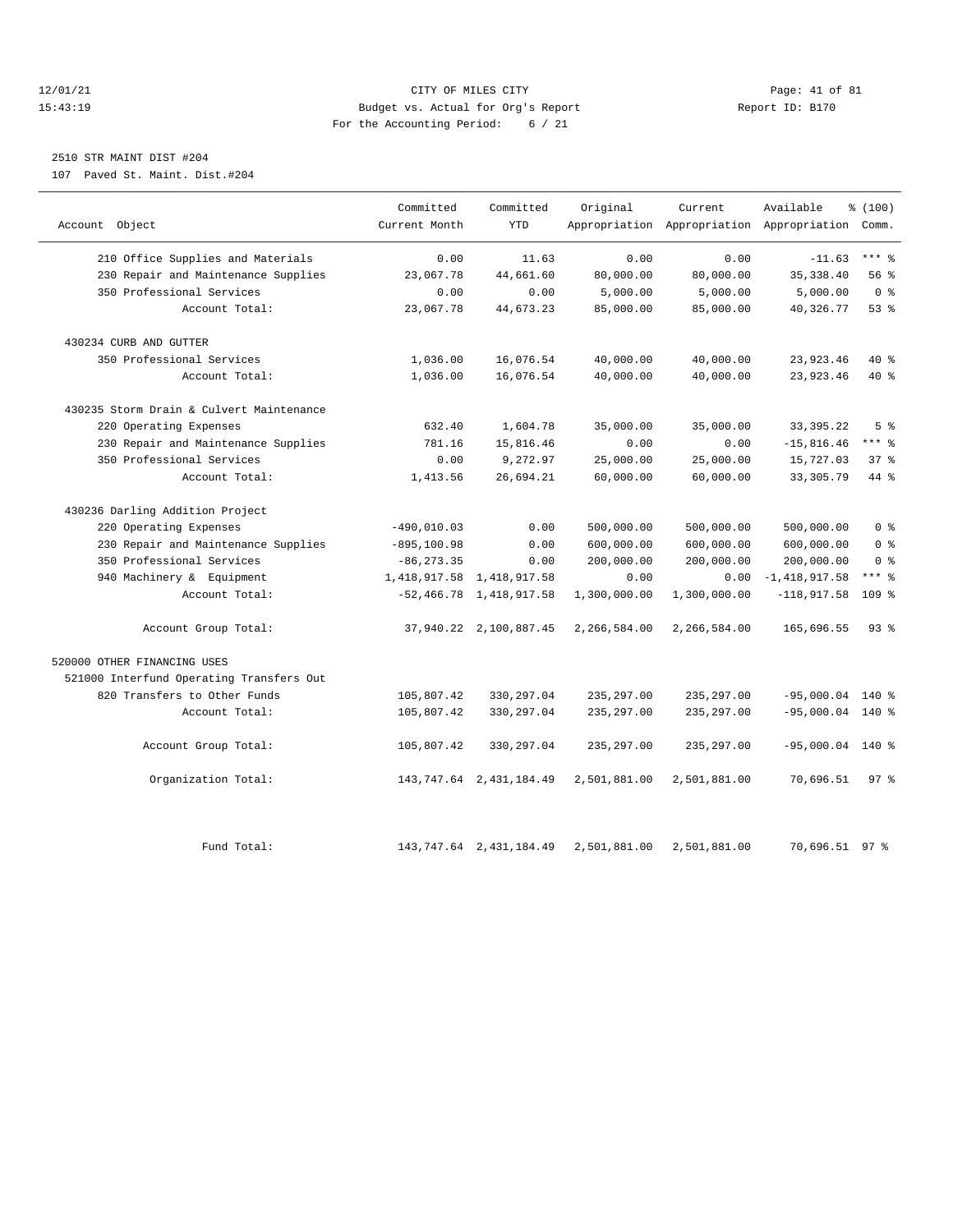## $\verb|12/01/21| \quad \verb|21/01/21| \quad \verb|Page: 42 of 81| \quad \verb|15:43:19| \quad \verb|15:43:19| \quad \verb|15:43:19| \quad \verb|15:43:19| \quad \verb|15:43:10| \quad \verb|15:43:11| \quad \verb|15:43:11| \quad \verb|15:43:12| \quad \verb|15:43:12| \quad \verb|15:43:13| \quad \verb|15:43:13| \quad \verb|15:43:14| \quad \verb|15:43:$ 15:43:19 Budget vs. Actual for Org's Report Report ID: B170 For the Accounting Period: 6 / 21

# 2520 STR MAINT DIST #205

107 Paved St. Maint. Dist.#204

| Object<br>Account                               | Committed<br>Current Month | Committed<br>YTD | Original<br>Appropriation | Current<br>Appropriation | Available<br>Appropriation | % (100)<br>Comm. |
|-------------------------------------------------|----------------------------|------------------|---------------------------|--------------------------|----------------------------|------------------|
| 430000 Public Works-GASB68<br>430220 Operations |                            |                  |                           |                          |                            |                  |
| 334 Memberships, Registrations & Dues           | 0.00                       | $-435.68$        | 0.00                      | 0.00                     | 435.68 *** \$              |                  |
| 350 Professional Services                       | 0.00                       | 1.50             | 0.00                      | 0.00                     | $-1.50$                    | $***$ 2          |
| 363 R&M Vehicles/Equip/Labor-PW                 | 0.00                       | 192.14           | 0.00                      | 0.00                     | $-192.14$                  | $***$ 2          |
| Account Total:                                  | 0.00                       | $-242.04$        | 0.00                      | 0.00                     | $242.04$ *** \$            |                  |
| Account Group Total:                            | 0.00                       | $-242.04$        | 0.00                      | 0.00                     | 242.04                     | $***$ 2          |
| Organization Total:                             | 0.00                       | $-242.04$        | 0.00                      | 0.00                     | 242.04                     | $***$ 2          |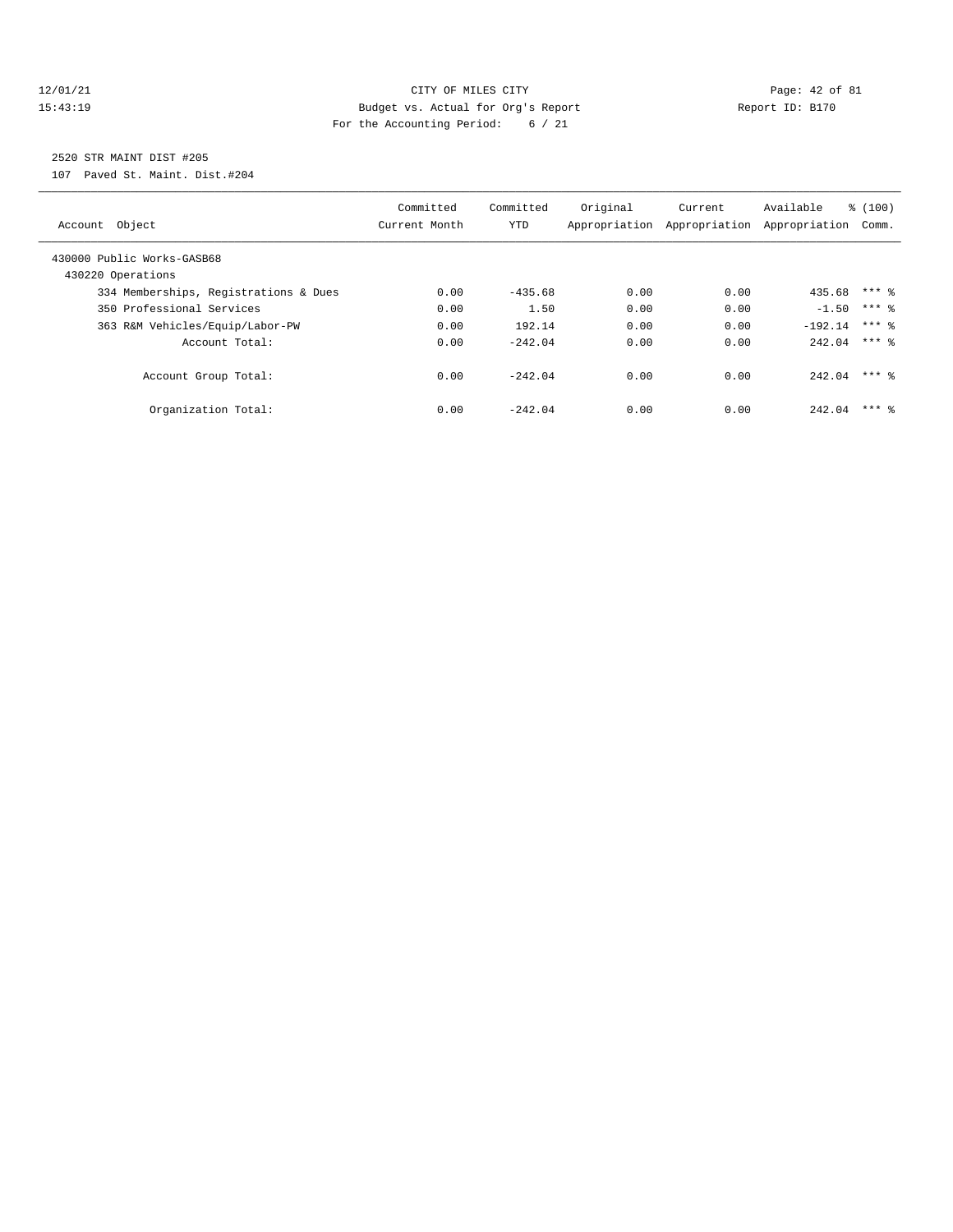## 12/01/21 Page: 43 of 81 15:43:19 Budget vs. Actual for Org's Report Report ID: B170 For the Accounting Period: 6 / 21

————————————————————————————————————————————————————————————————————————————————————————————————————————————————————————————————————

#### 2520 STR MAINT DIST #205

108 Street Maintenance (North Side)

| Account Object                            | Committed<br>Current Month | Committed<br>YTD | Original   | Current    | Available<br>Appropriation Appropriation Appropriation Comm. | % (100)         |
|-------------------------------------------|----------------------------|------------------|------------|------------|--------------------------------------------------------------|-----------------|
| 430000 Public Works-GASB68                |                            |                  |            |            |                                                              |                 |
| 430220 Operations                         |                            |                  |            |            |                                                              |                 |
| 111 Salaries and Wages - Permanent        | 5,941.67                   | 69, 462.31       | 97,876.00  | 97,876.00  | 28, 413.69                                                   | 71 %            |
| 121 OVERTIME-PERMANENT                    | 63.41                      | 607.89           | 2,500.00   | 2,500.00   | 1,892.11                                                     | $24$ %          |
| 131 VACATION                              | 466.99                     | 3,635.19         | 6,000.00   | 6,000.00   | 2,364.81                                                     | 61 %            |
| 132 SICK LEAVE                            | 54.93                      | 2,766.75         | 3,800.00   | 3,800.00   | 1,033.25                                                     | 73 %            |
| 133 OTHER LEAVE PAY                       | 837.81                     | 917.93           | 1,717.00   | 1,717.00   | 799.07                                                       | 53%             |
| 134 HOLIDAY PAY                           | 32.35                      | 270.09           | 800.00     | 800.00     | 529.91                                                       | 34%             |
| 141 Unemployment Insurance                | 11.09                      | 116.89           | 169.00     | 169.00     | 52.11                                                        | 69 %            |
| 142 Workers' Compensation                 | 202.33                     | 2,865.69         | 5,288.00   | 5,288.00   | 2,422.31                                                     | 54 %            |
| 143 Health Insurance                      | 1,238.48                   | 17,679.75        | 25,738.00  | 25,738.00  | 8,058.25                                                     | 69 %            |
| 144 FICA                                  | 549.88                     | 5,767.93         | 8,977.00   | 8,977.00   | 3,209.07                                                     | 64 %            |
| 145 PERS                                  | 575.50                     | 6,737.47         | 9,883.00   | 9,883.00   | 3,145.53                                                     | 68 %            |
| 196 CLOTHING ALLOTMENT                    | 0.00                       | 255.00           | 300.00     | 300.00     | 45.00                                                        | 85%             |
| 210 Office Supplies and Materials         | 53.68                      | 804.92           | 1,000.00   | 1,000.00   | 195.08                                                       | $80*$           |
| 214 Small Items of Equipment              | 0.00                       | 2,165.85         | 2,000.00   | 2,000.00   | $-165.85$                                                    | 108 %           |
| 220 Operating Expenses                    | 0.00                       | 3,227.15         | 5,000.00   | 5,000.00   | 1,772.85                                                     | 65 %            |
| 222 Chemicals, Lab & Med Supplies         | 23.50                      | 96.74            | 500.00     | 500.00     | 403.26                                                       | 19 <sup>°</sup> |
| 226 Clothing and Uniforms                 | 44.19                      | 246.48           | 300.00     | 300.00     | 53.52                                                        | 82 %            |
| 230 Repair and Maintenance Supplies       | 4,115.72                   | 5,368.56         | 5,000.00   | 5,000.00   | $-368.56$                                                    | 107 %           |
| 231 Gas, Oil, Diesel Fuel, Grease, etc.   | 654.84                     | 5,608.31         | 10,000.00  | 10,000.00  | 4,391.69                                                     | 56 %            |
| 242 Sign Parts and Supplies               | 0.00                       | 709.23           | 2,500.00   | 2,500.00   | 1,790.77                                                     | $28$ %          |
| 311 Postage, Box Rent, Etc.               | 9.17                       | 18.06            | 60.00      | 60.00      | 41.94                                                        | $30*$           |
| 330 Publicity, Subscriptions & Dues       | 0.00                       | 0.00             | 100.00     | 100.00     | 100.00                                                       | 0 <sup>8</sup>  |
| 331 Publication of Formal & Legal Notices | 0.00                       | 56.03            | 0.00       | 0.00       | $-56.03$                                                     | $***$ $%$       |
| 334 Memberships, Registrations & Dues     | 0.00                       | $-5.81$          | 100.00     | 100.00     | 105.81                                                       | $-6$ %          |
| 341 Electric Utility Services             | 6.24                       | 92.95            | 150.00     | 150.00     | 57.05                                                        | 62 %            |
| 344 Gas Utility Service                   | 4.49                       | 117.09           | 300.00     | 300.00     | 182.91                                                       | 39%             |
| 345 Telephone                             | 141.43                     | 602.96           | 400.00     | 400.00     | $-202.96$                                                    | 151 %           |
| 350 Professional Services                 | 167.78                     | 1,678.41         | 10,000.00  | 10,000.00  | 8,321.59                                                     | $17*$           |
| 360 Contr R & M                           | 41.06                      | 789.37           | 1,500.00   | 1,500.00   | 710.63                                                       | 53%             |
| 363 R&M Vehicles/Equip/Labor-PW           | 9,372.05                   | 35,537.40        | 35,000.00  | 35,000.00  | $-537.40$                                                    | $102$ %         |
| 370 Travel                                | 11.56                      | 62.77            | 250.00     | 250.00     | 187.23                                                       | $25$ %          |
| 380 Training Services                     | 0.00                       | 149.00           | 200.00     | 200.00     | 51.00                                                        | 75 %            |
| 382 Books                                 | 0.00                       | 0.00             | 100.00     | 100.00     | 100.00                                                       | 0 <sup>8</sup>  |
| 511 Insurance on Buildings                | 0.00                       | 200.81           | 201.00     | 201.00     | 0.19                                                         | $100$ %         |
| 512 Insurance on Vehicles & Equipment     | 0.00                       | 842.92           | 843.00     | 843.00     | 0.08                                                         | $100*$          |
| 513 Liability                             | 0.00                       | 4,321.63         | 4,322.00   | 4,322.00   | 0.37                                                         | $100*$          |
| 531 Building & Office Rental              | 166.66                     | 1,999.92         | 2,000.00   | 2,000.00   | 0.08                                                         | $100*$          |
| 532 Land Rental                           | 1,155.39                   | 1,155.39         | 0.00       | 0.00       | $-1, 155.39$                                                 | $***$ $%$       |
| Account Total:                            | 25,942.20                  | 176,929.03       | 244,874.00 | 244,874.00 | 67,944.97                                                    | 72 %            |
| 430233 Roadway/Re-surfacing               |                            |                  |            |            |                                                              |                 |
| 210 Office Supplies and Materials         | 0.00                       | 2.91             | 0.00       | 0.00       | $-2.91$                                                      | $***$ $%$       |
| 230 Repair and Maintenance Supplies       | 0.00                       | 659.60           | 0.00       | 0.00       | $-659.60$                                                    | $***$ $8$       |
| 350 Professional Services                 | 1,663.60                   | 6,653.28         | 50,000.00  | 50,000.00  | 43, 346. 72                                                  | $13*$           |
| Account Total:                            | 1,663.60                   | 7,315.79         | 50,000.00  | 50,000.00  | 42,684.21                                                    | 15 <sup>°</sup> |
| 430235 Storm Drain & Culvert Maintenance  |                            |                  |            |            |                                                              |                 |
| 230 Repair and Maintenance Supplies       | 0.00                       | 226.34           | 5,000.00   | 5,000.00   | 4,773.66                                                     | 5 <sup>8</sup>  |
|                                           |                            |                  |            |            |                                                              |                 |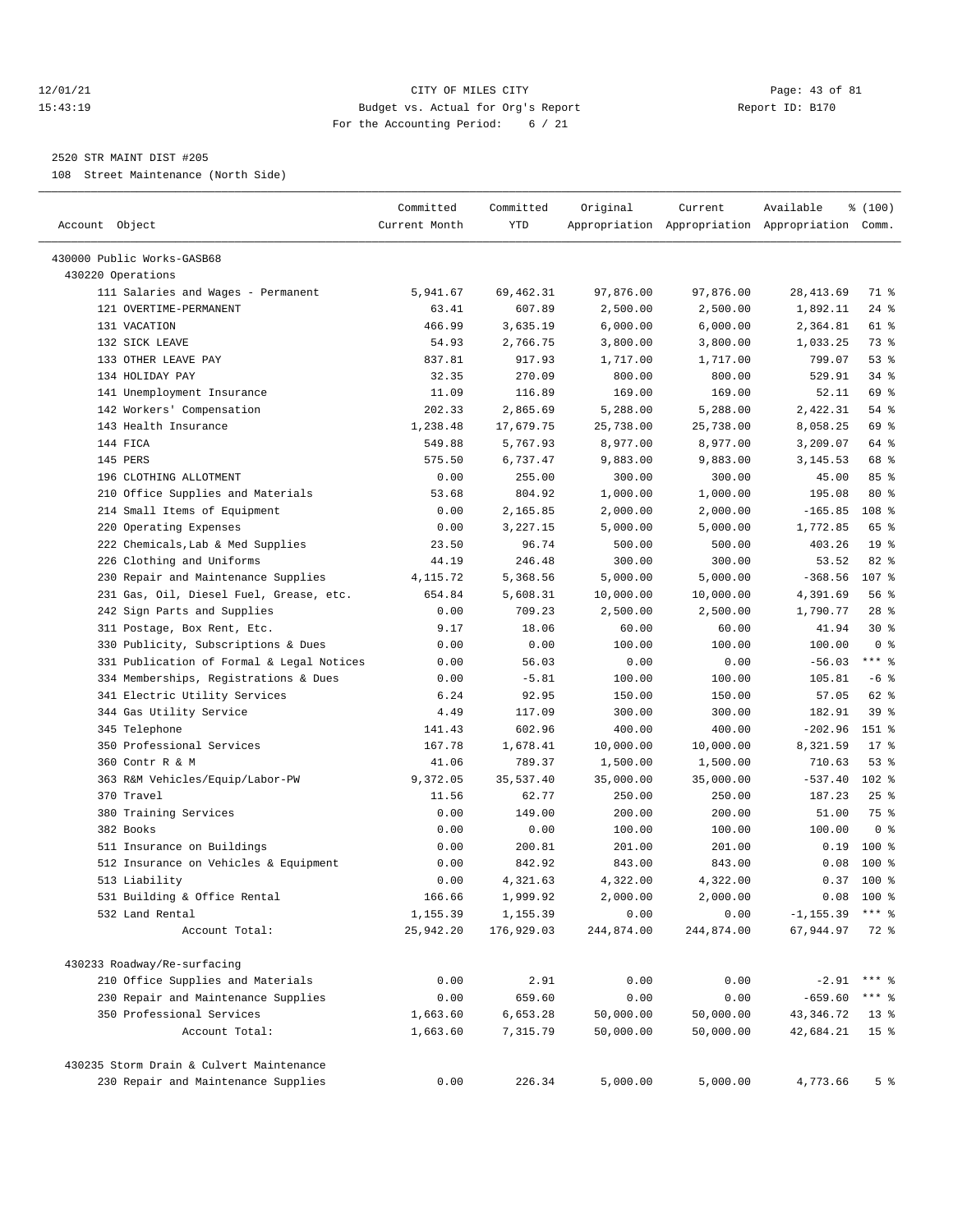## 12/01/21 Page: 44 of 81 15:43:19 Budget vs. Actual for Org's Report Report ID: B170 For the Accounting Period: 6 / 21

## 2520 STR MAINT DIST #205

108 Street Maintenance (North Side)

| Account Object                           | Committed<br>Current Month | Committed<br>YTD | Original    | Current     | Available<br>Appropriation Appropriation Appropriation | % (100)<br>Comm. |
|------------------------------------------|----------------------------|------------------|-------------|-------------|--------------------------------------------------------|------------------|
|                                          |                            |                  |             |             |                                                        |                  |
| 350 Professional Services                | 0.00                       | 0.00             | 5,500.00    | 5,500.00    | 5,500.00                                               | 0 <sup>8</sup>   |
| Account Total:                           | 0.00                       | 226.34           | 10,500.00   | 10,500.00   | 10,273.66                                              | 2 <sup>8</sup>   |
| Account Group Total:                     | 27,605.80                  | 184, 471.16      | 305, 374.00 | 305, 374.00 | 120,902.84                                             | $60*$            |
| 520000 OTHER FINANCING USES              |                            |                  |             |             |                                                        |                  |
| 521000 Interfund Operating Transfers Out |                            |                  |             |             |                                                        |                  |
| 820 Transfers to Other Funds             | 1,725.08                   | 35,852.96        | 35,853.00   | 35,853.00   |                                                        | $0.04$ 100 %     |
| Account Total:                           | 1,725.08                   | 35,852.96        | 35,853.00   | 35,853.00   | 0.04                                                   | $100$ %          |
| Account Group Total:                     | 1,725.08                   | 35,852.96        | 35,853.00   | 35,853.00   |                                                        | $0.04$ 100 %     |
| Organization Total:                      | 29,330.88                  | 220, 324.12      | 341,227.00  | 341,227.00  | 120,902.88                                             | 65 %             |
| Fund Total:                              | 29,330.88                  | 220,082.08       | 341,227.00  | 341,227.00  | 121,144.92                                             | 64 %             |
|                                          |                            |                  |             |             |                                                        |                  |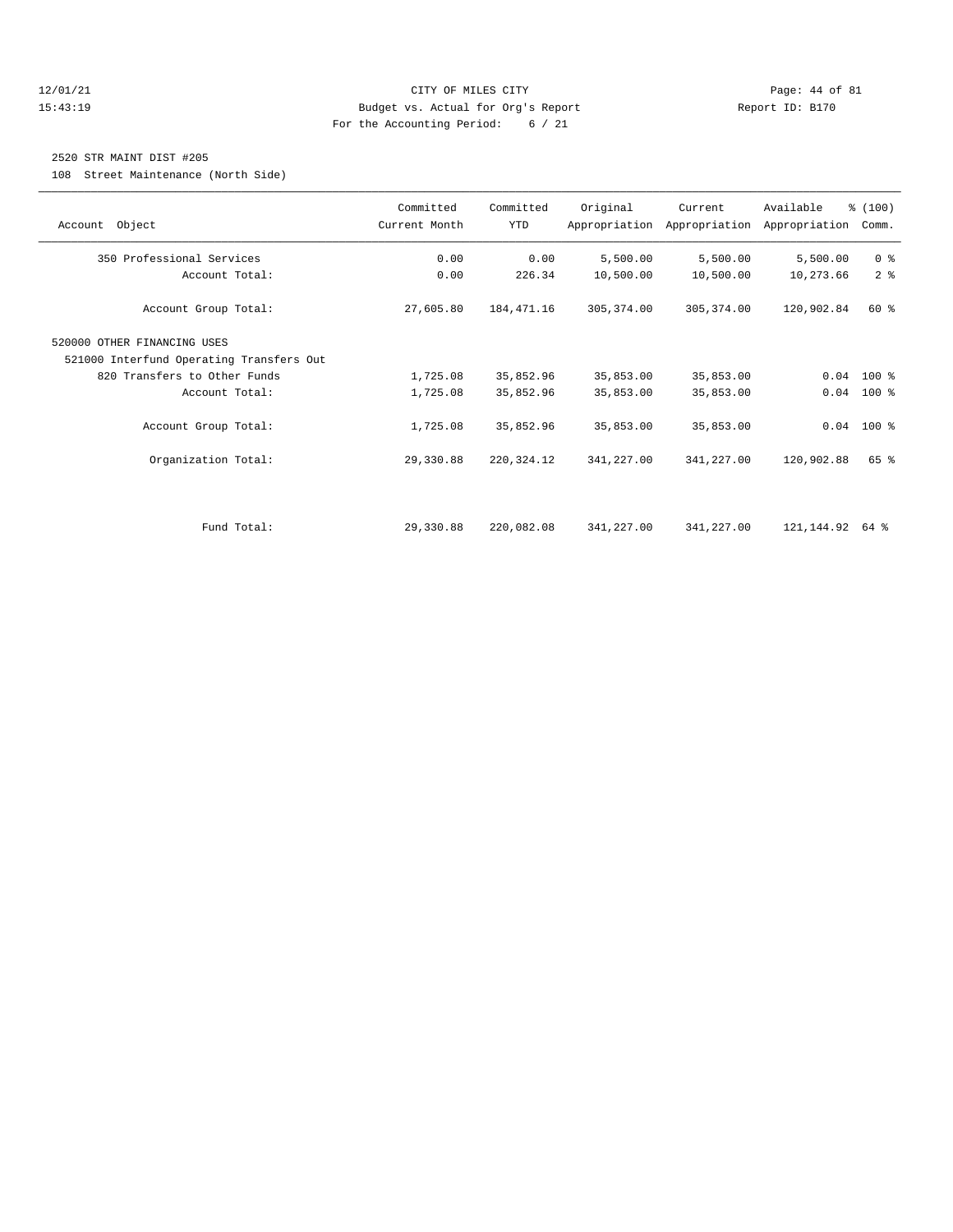## 12/01/21 Page: 45 of 81 15:43:19 Budget vs. Actual for Org's Report Report ID: B170 For the Accounting Period: 6 / 21

#### 2540 STR MAINT DIST#207-(MILESTOWN ESTATES)

109 Milestown Estates Maintenance Dist.

| Account Object                           | Committed<br>Current Month | Committed<br><b>YTD</b> | Original | Current<br>Appropriation Appropriation Appropriation Comm. | Available     | % (100)         |
|------------------------------------------|----------------------------|-------------------------|----------|------------------------------------------------------------|---------------|-----------------|
|                                          |                            |                         |          |                                                            |               |                 |
| 430000 Public Works-GASB68               |                            |                         |          |                                                            |               |                 |
| 430220 Operations                        |                            |                         |          |                                                            |               |                 |
| 111 Salaries and Wages - Permanent       | 274.09                     | 3, 255.39               | 3,496.00 | 3,496.00                                                   | 240.61        | $93$ $%$        |
| 121 OVERTIME-PERMANENT                   | 3.21                       | 29.26                   | 100.00   | 100.00                                                     | 70.74         | 29%             |
| 131 VACATION                             | 24.38                      | 175.49                  | 300.00   | 300.00                                                     | 124.51        | 58 %            |
| 132 SICK LEAVE                           | 2.92                       | 122.10                  | 200.00   | 200.00                                                     | 77.90         | 61 %            |
| 133 OTHER LEAVE PAY                      | 36.09                      | 36.29                   | 39.00    | 39.00                                                      | 2.71          | 93%             |
| 134 HOLIDAY PAY                          | 1.65                       | 12.57                   | 40.00    | 40.00                                                      | 27.43         | 31 <sup>8</sup> |
| 141 Unemployment Insurance               | 0.47                       | 5.11                    | 6.00     | 6.00                                                       | 0.89          | 85 %            |
| 142 Workers' Compensation                | 9.94                       | 143.57                  | 194.00   | 194.00                                                     | 50.43         | 74 %            |
| 143 Health Insurance                     | 57.64                      | 834.71                  | 820.00   | 820.00                                                     | $-14.71$      | $102$ %         |
| 144 FICA                                 | 25.40                      | 269.37                  | 319.00   | 319.00                                                     | 49.63         | 84 %            |
| 145 PERS                                 | 26.86                      | 315.22                  | 366.00   | 366.00                                                     | 50.78         | 86 %            |
| 196 CLOTHING ALLOTMENT                   | 0.00                       | 12.00                   | 20.00    | 20.00                                                      | 8.00          | 60 %            |
| 350 Professional Services                | 4.18                       | 6.78                    | 1,000.00 | 1,000.00                                                   | 993.22        | 1 <sup>8</sup>  |
| Account Total:                           | 466.83                     | 5,217.86                | 6,900.00 | 6,900.00                                                   | 1,682.14      | 76 %            |
| Account Group Total:                     | 466.83                     | 5,217.86                | 6,900.00 | 6,900.00                                                   | 1,682.14      | 76 %            |
| 510000 MISCELLANEOUS                     |                            |                         |          |                                                            |               |                 |
| 510330 Comprehensive Liability Insurance |                            |                         |          |                                                            |               |                 |
| 513 Liability                            | 0.00                       | 63.16                   | 64.00    | 64.00                                                      | 0.84          | 99 <sub>8</sub> |
| Account Total:                           | 0.00                       | 63.16                   | 64.00    | 64.00                                                      | 0.84          | 99 <sub>8</sub> |
| Account Group Total:                     | 0.00                       | 63.16                   | 64.00    | 64.00                                                      | 0.84          | 99 <sub>8</sub> |
| Organization Total:                      | 466.83                     | 5,281.02                | 6,964.00 | 6,964.00                                                   | 1,682.98      | 76 %            |
| Fund Total:                              | 466.83                     | 5,281.02                | 6,964.00 | 6,964.00                                                   | 1,682.98 76 % |                 |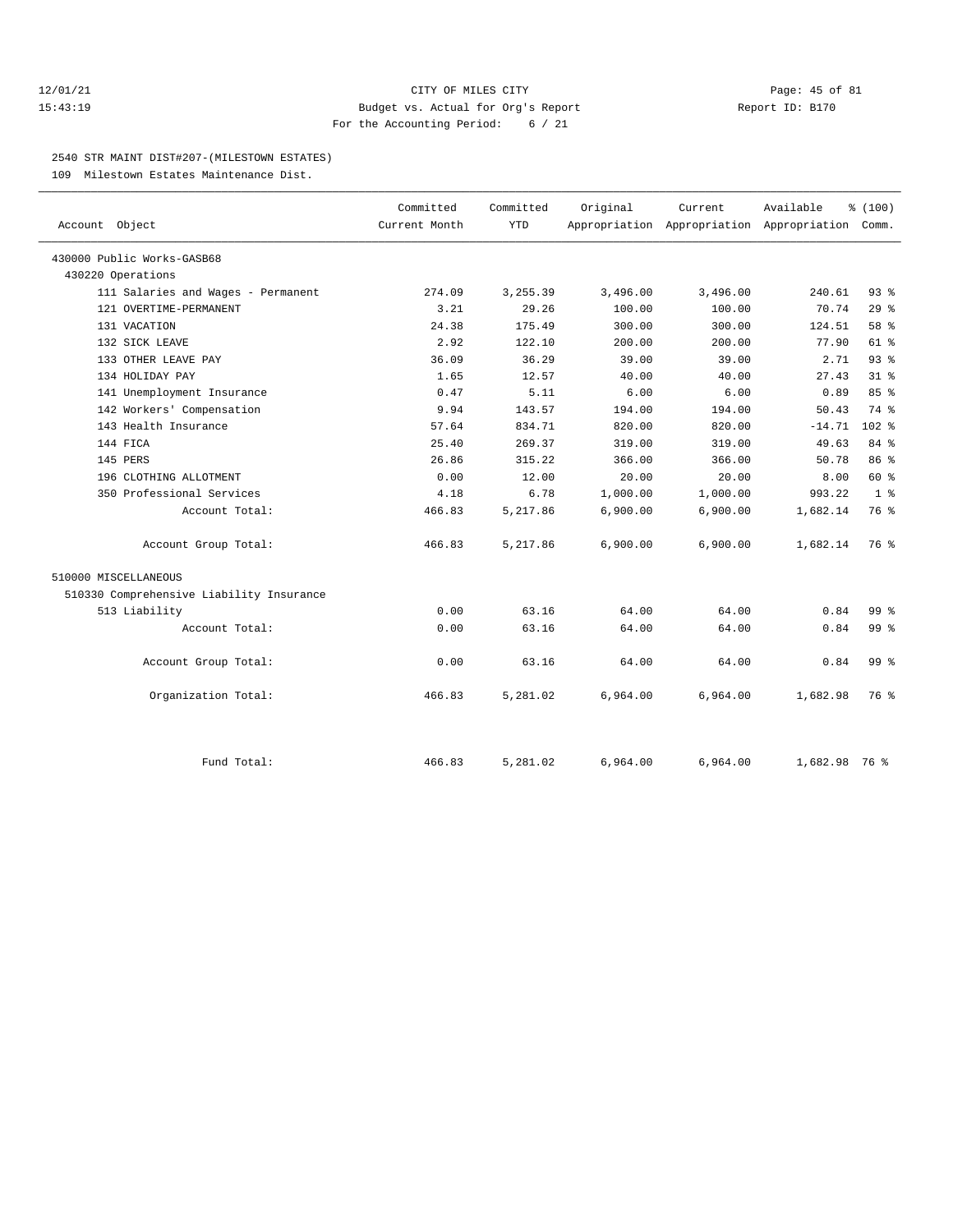## 12/01/21 **CITY OF MILES CITY CITY CITY Page: 46 of 81** 15:43:19 Budget vs. Actual for Org's Report Report ID: B170 For the Accounting Period: 6 / 21

# 2701 Fire Grants

7 Fire

| Account Object                                                               | Committed<br>Current Month | Committed<br><b>YTD</b> | Original   | Current<br>Appropriation Appropriation | Available<br>Appropriation | % (100)<br>Comm. |
|------------------------------------------------------------------------------|----------------------------|-------------------------|------------|----------------------------------------|----------------------------|------------------|
| 420000 PUBLIC SAFETY-GASB68<br>420464 Fire-Turnouts/Accountability Sys Grant |                            |                         |            |                                        |                            |                  |
| 226 Clothing and Uniforms                                                    | 0.00                       | 0.00                    | 325,087.00 | 325,087.00                             | 325,087.00                 | 0 <sup>8</sup>   |
| Account Total:                                                               | 0.00                       | 0.00                    | 325,087.00 | 325,087.00                             | 325,087.00                 | 0 <sup>8</sup>   |
| Account Group Total:                                                         | 0.00                       | 0.00                    | 325,087.00 | 325,087.00                             | 325,087.00                 | 0 <sup>8</sup>   |
| Organization Total:                                                          | 0.00                       | 0.00                    | 325,087.00 | 325,087.00                             | 325,087.00                 | 0 <sup>8</sup>   |
| Fund Total:                                                                  | 0.00                       | 0.00                    | 325,087.00 | 325,087.00                             | 325,087.00                 | 0 <sup>8</sup>   |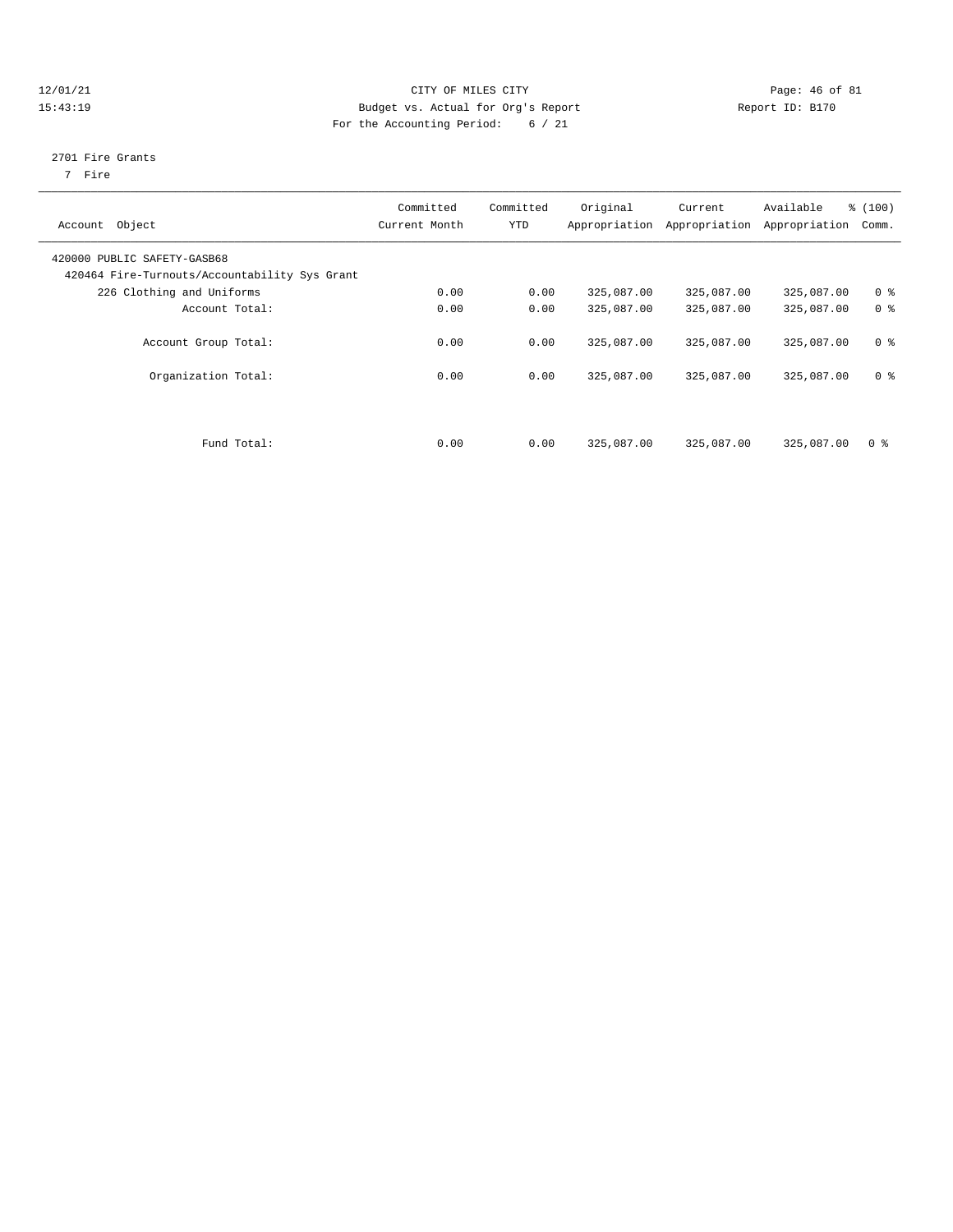## 12/01/21 Page: 47 of 81 CITY OF MILES CITY CONTRIBUTE CITY PAGE: 47 of 81 Page: 47 of 81 Page: 47 of 81 Page: 47 of 81 Page: 47 of 81 Page: 47 of 81 Page: 47 of 81 Page: 47 of 81 Page: 47 of 81 Page: 47 of 81 Page: 5. Actu 15:43:19 Budget vs. Actual for Org's Report For the Accounting Period: 6 / 21

 2820 GAS TAX 34 Gas Tax

| Account Object                           | Committed<br>Current Month | Committed<br><b>YTD</b> | Original   | Current    | Available<br>Appropriation Appropriation Appropriation | % (100)<br>Comm. |  |
|------------------------------------------|----------------------------|-------------------------|------------|------------|--------------------------------------------------------|------------------|--|
| 520000 OTHER FINANCING USES              |                            |                         |            |            |                                                        |                  |  |
| 521000 Interfund Operating Transfers Out |                            |                         |            |            |                                                        |                  |  |
| 820 Transfers to Other Funds             | 204.33                     | 2,451.96                | 2,452.00   | 2,452.00   |                                                        | $0.04$ 100 %     |  |
| Account Total:                           | 204.33                     | 2,451.96                | 2,452.00   | 2,452.00   |                                                        | $0.04$ 100 %     |  |
| 521204 TRANSFER: SID 204                 |                            |                         |            |            |                                                        |                  |  |
| 820 Transfers to Other Funds             | 34,041.70                  | 134,205.31              | 83,878.00  | 83,878.00  | $-50,327.31$ 160 %                                     |                  |  |
| Account Total:                           | 34,041.70                  | 134, 205.31             | 83,878.00  | 83,878.00  | $-50,327.31$ 160 %                                     |                  |  |
| 521205 TRANSFER:<br>SID 205              |                            |                         |            |            |                                                        |                  |  |
| 820 Transfers to Other Funds             | 8,510.42                   | 33,551.32               | 83,878.00  | 83,878.00  | 50,326.68                                              | $40*$            |  |
| Account Total:                           | 8,510.42                   | 33,551.32               | 83,878.00  | 83,878.00  | 50, 326.68                                             | $40*$            |  |
| Account Group Total:                     | 42,756.45                  | 170,208.59              | 170,208.00 | 170,208.00 | $-0.59$                                                | $100*$           |  |
| Organization Total:                      | 42,756.45                  | 170,208.59              | 170,208.00 | 170,208.00 |                                                        | $-0.59$ 100 %    |  |
|                                          |                            |                         |            |            |                                                        |                  |  |
| Fund Total:                              | 42,756.45                  | 170,208.59              | 170,208.00 | 170,208.00 | $-0.59$ 100 %                                          |                  |  |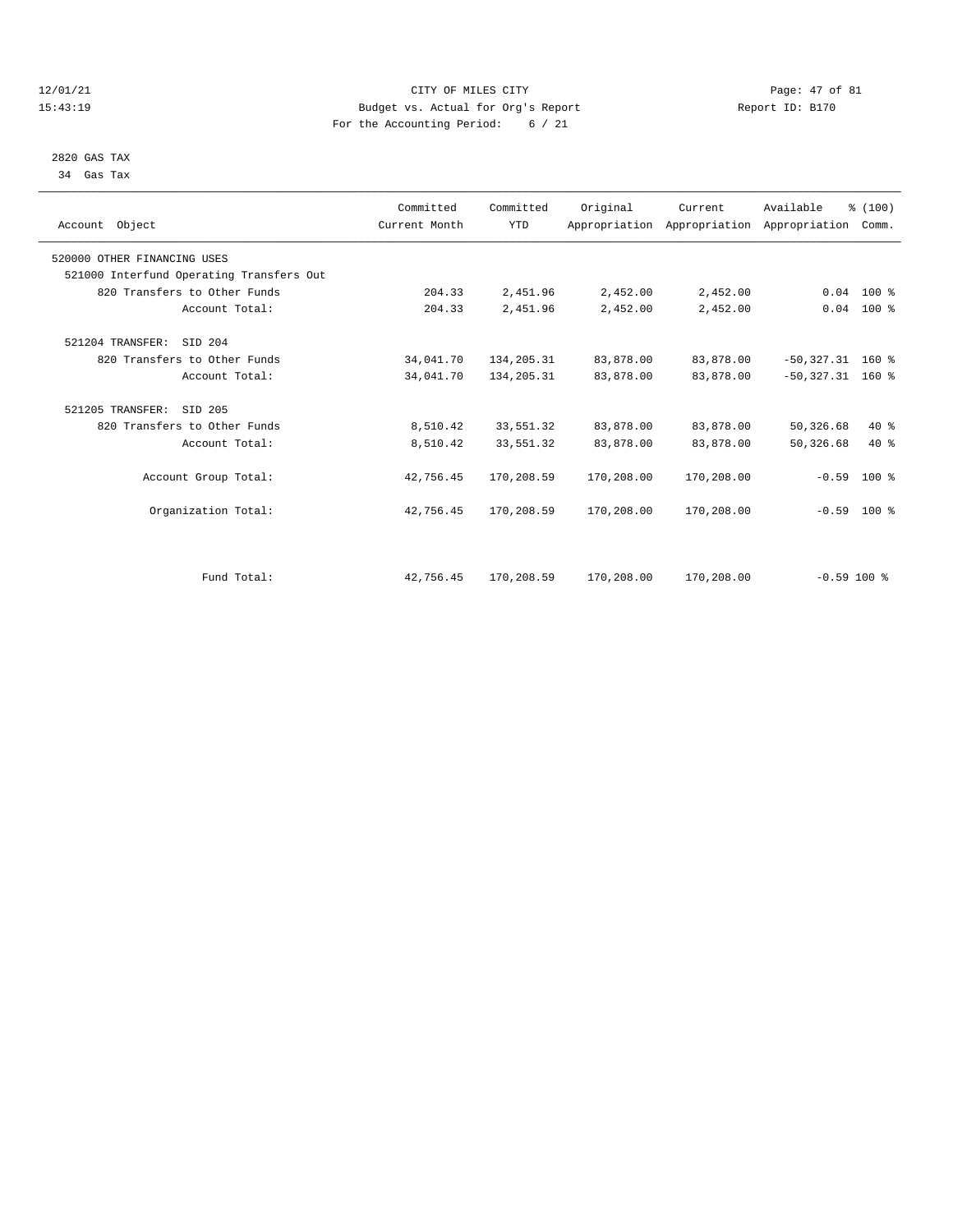## 12/01/21 Page: 48 of 81 CITY OF MILES CITY CONTRIBUTE CITY PAGE: 48 of 81 Page: 48 of 81 CITY CHINES CITY PAGE<br>15:43:19 Budget vs. Actual for Org's Report Chinese Report ID: B170 15:43:19 Budget vs. Actual for Org's Report For the Accounting Period: 6 / 21

## 2821 HB473- Fuel Tax 95 HB473

| Object<br>Account                                         | Committed<br>Current Month | Committed<br><b>YTD</b> | Original<br>Appropriation | Current<br>Appropriation | Available<br>Appropriation | % (100)<br>Comm. |
|-----------------------------------------------------------|----------------------------|-------------------------|---------------------------|--------------------------|----------------------------|------------------|
| 430000 Public Works-GASB68<br>430233 Roadway/Re-surfacing |                            |                         |                           |                          |                            |                  |
| 935 HB473 Tax Match Program                               | 0.00                       | 0.00                    | 105,000.00                | 105,000.00               | 105,000.00                 | 0 <sup>8</sup>   |
| Account Total:                                            | 0.00                       | 0.00                    | 105,000.00                | 105,000.00               | 105,000.00                 | 0 <sup>8</sup>   |
| Account Group Total:                                      | 0.00                       | 0.00                    | 105,000.00                | 105,000.00               | 105,000.00                 | 0 <sup>8</sup>   |
| Organization Total:                                       | 0.00                       | 0.00                    | 105,000.00                | 105,000.00               | 105,000.00                 | 0 <sup>8</sup>   |
| Fund Total:                                               | 0.00                       | 0.00                    | 105,000.00                | 105,000.00               | 105,000.00                 | 0 <sup>8</sup>   |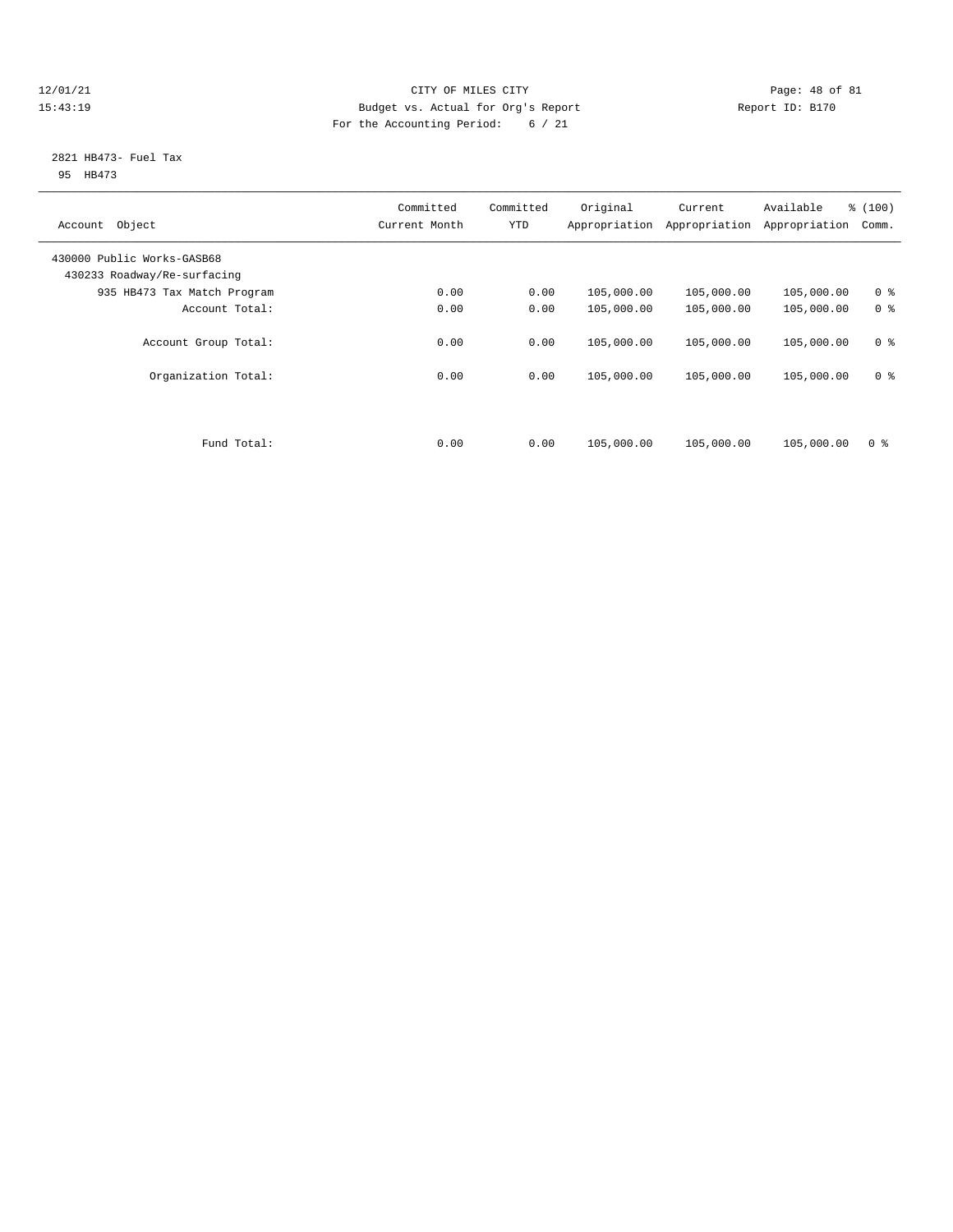## 12/01/21 Page: 49 of 81 15:43:19 Budget vs. Actual for Org's Report Report ID: B170 For the Accounting Period: 6 / 21

2850 Southeastern Montana Dispatch-911

105 Enhanced 911

| Account Object                              | Current Month | Committed<br><b>YTD</b> | Original   | Current    | Available<br>Appropriation Appropriation Appropriation Comm. | % (100)        |  |
|---------------------------------------------|---------------|-------------------------|------------|------------|--------------------------------------------------------------|----------------|--|
| 420000 PUBLIC SAFETY-GASB68                 |               |                         |            |            |                                                              |                |  |
| 420140 Crime Control and Investigation (05) |               |                         |            |            |                                                              |                |  |
| 210 Office Supplies and Materials           | 0.00          | 0.00                    | 1,500.00   | 1,500.00   | 1,500.00                                                     | 0 <sup>8</sup> |  |
| 214 Small Items of Equipment                | 62,233.00     | 63,381.92               | 2,000.00   | 2,000.00   | $-61, 381.92$                                                | $***$ 8        |  |
| 220 Operating Expenses                      | 0.00          | 0.00                    | 2,000.00   | 2,000.00   | 2,000.00                                                     | 0 <sup>8</sup> |  |
| 311 Postage, Box Rent, Etc.                 | 0.00          | 0.00                    | 150.00     | 150.00     | 150.00                                                       | 0 <sup>8</sup> |  |
| 320 Printing, Duplicating, Typing &         | 0.00          | 0.00                    | 100.00     | 100.00     | 100.00                                                       | 0 <sup>8</sup> |  |
| 334 Memberships, Registrations & Dues       | 0.00          | 0.00                    | 100.00     | 100.00     | 100.00                                                       | 0 <sup>8</sup> |  |
| 341 Electric Utility Services               | 48.79         | 593.56                  | 650.00     | 650.00     | 56.44                                                        | $91$ %         |  |
| 345 Telephone                               | 4,776.07      | 27,865.06               | 30,000.00  | 30,000.00  | 2,134.94                                                     | 93%            |  |
| 350 Professional Services                   | 15,031.91     | 58,164.28               | 70,000.00  | 70,000.00  | 11,835.72                                                    | $83$ $%$       |  |
| 370 Travel                                  | 0.00          | 0.00                    | 3,000.00   | 3,000.00   | 3,000.00                                                     | 0 <sup>8</sup> |  |
| 380 Training Services                       | 149.00        | 1,349.00                | 1,500.00   | 1,500.00   | 151.00                                                       | $90*$          |  |
| 512 Insurance on Vehicles & Equipment       | 0.00          | 280.00                  | 280.00     | 280.00     | 0.00                                                         | 100 %          |  |
| 940 Machinery & Equipment                   | 0.00          | 0.00                    | 30,000.00  | 30,000.00  | 30,000.00                                                    | 0 <sup>8</sup> |  |
| 941 911 Eq & Software (2/01)                | $-62, 233.00$ | 74,786.10               | 30,000.00  | 30,000.00  | $-44,786.10$                                                 | $249$ %        |  |
| Account Total:                              | 20,005.77     | 226, 419.92             | 171,280.00 | 171,280.00 | $-55, 139.92$                                                | 132 %          |  |
| Account Group Total:                        | 20,005.77     | 226,419.92              | 171,280.00 | 171,280.00 | $-55, 139.92$ 132 %                                          |                |  |
| 520000 OTHER FINANCING USES                 |               |                         |            |            |                                                              |                |  |
| 521000 Interfund Operating Transfers Out    |               |                         |            |            |                                                              |                |  |
| 820 Transfers to Other Funds                | 14,923.25     | 27,880.66               | 59,693.00  | 59,693.00  | 31,812.34                                                    | $47$ %         |  |
| Account Total:                              | 14,923.25     | 27,880.66               | 59,693.00  | 59,693.00  | 31,812.34                                                    | 47.8           |  |
| Account Group Total:                        | 14,923.25     | 27,880.66               | 59,693.00  | 59,693.00  | 31,812.34                                                    | 47.8           |  |
| Organization Total:                         | 34,929.02     | 254,300.58              | 230,973.00 | 230,973.00 | $-23, 327.58$                                                | 110 %          |  |
| Fund Total:                                 | 34,929.02     | 254,300.58              | 230,973.00 | 230,973.00 | $-23,327.58$ 110 %                                           |                |  |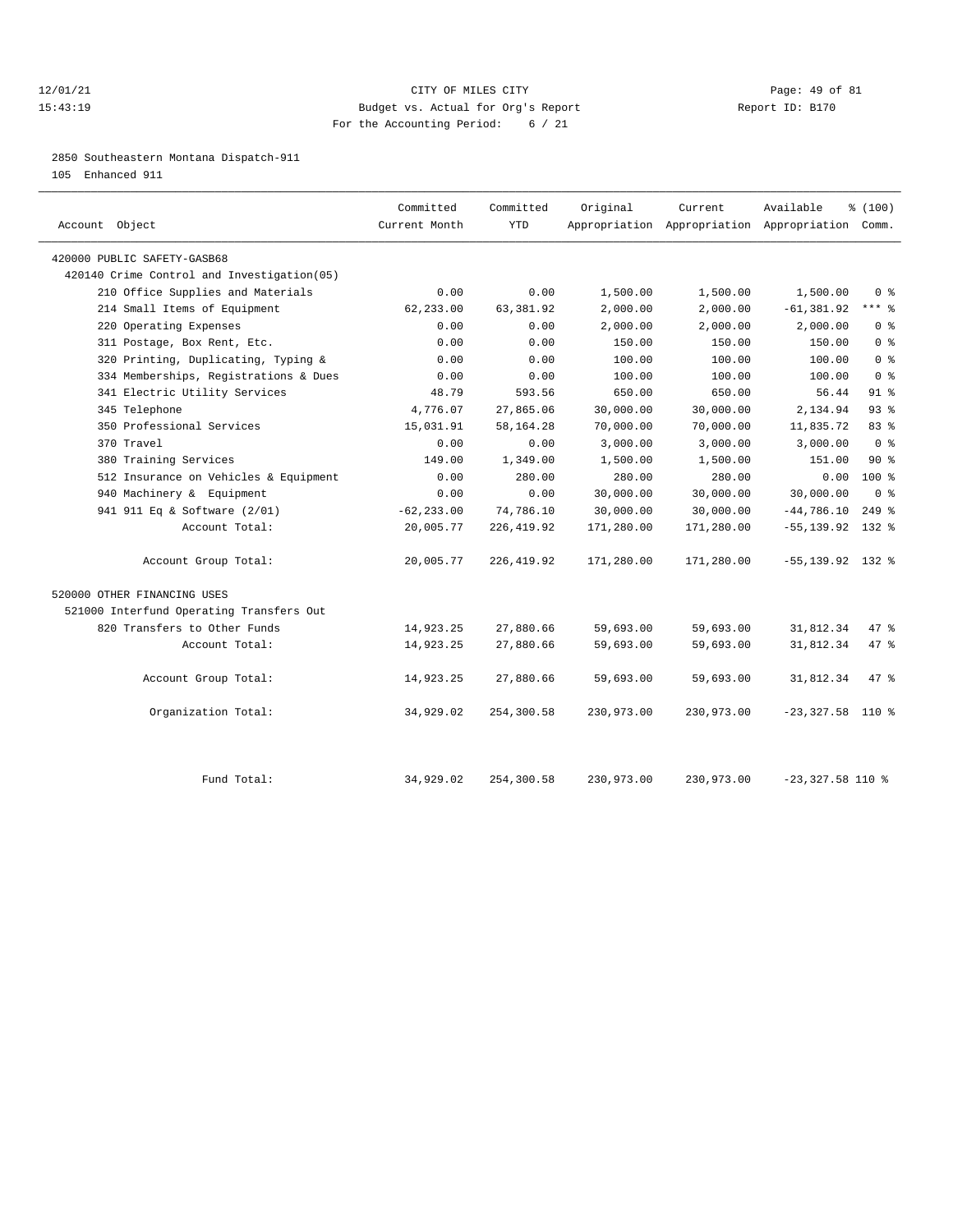## 12/01/21 Page: 50 of 81 15:43:19 Budget vs. Actual for Org's Report Report ID: B170 For the Accounting Period: 6 / 21

# 2880 LIBRARY GRANTS

39 Partners Program

| Account Object                                                      | Committed<br>Current Month | Committed<br>YTD | Original<br>Appropriation | Current<br>Appropriation | Available<br>Appropriation | % (100)<br>Comm. |
|---------------------------------------------------------------------|----------------------------|------------------|---------------------------|--------------------------|----------------------------|------------------|
| 460000 CULTURE AND RECREATION-GASB68<br>460100 Library Services(16) |                            |                  |                           |                          |                            |                  |
| 311 Postage, Box Rent, Etc.                                         | 460.50                     | 3,138.06         | 4,900.00                  | 4,900.00                 | 1,761.94                   | 64 %             |
| 382 Books                                                           | 0.00                       | 0.00             | 100.00                    | 100.00                   | 100.00                     | 0 %              |
| Account Total:                                                      | 460.50                     | 3,138.06         | 5,000.00                  | 5.000.00                 | 1,861.94                   | 63 %             |
| Account Group Total:                                                | 460.50                     | 3,138.06         | 5.000.00                  | 5,000.00                 | 1,861.94                   | 63 %             |
| Organization Total:                                                 | 460.50                     | 3,138.06         | 5,000.00                  | 5.000.00                 | 1,861.94                   | $63$ $%$         |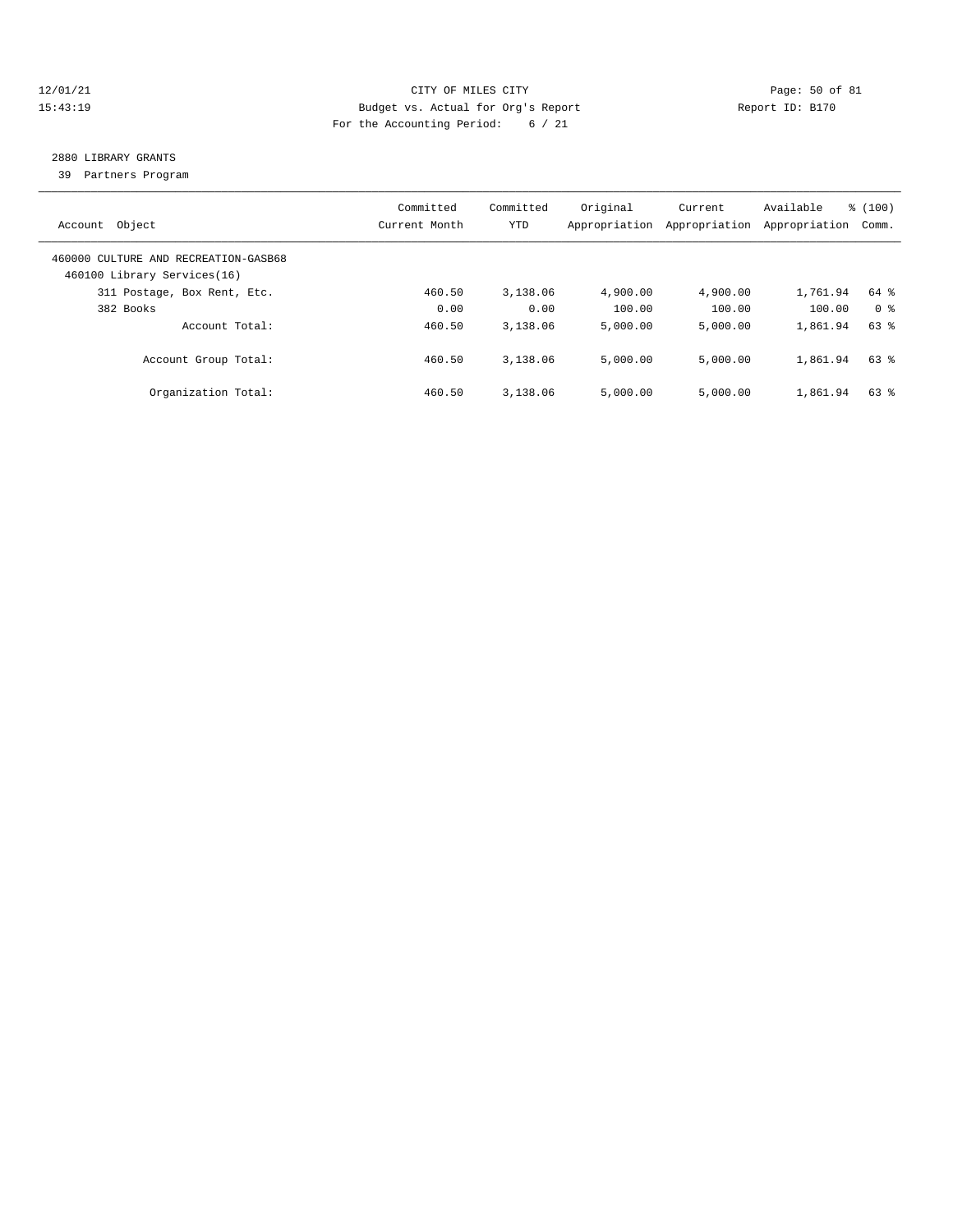## 12/01/21 Page: 51 of 81 15:43:19 Budget vs. Actual for Org's Report Report ID: B170 For the Accounting Period: 6 / 21

#### 2880 LIBRARY GRANTS

41 Sagebrush Fed/Coal Sev Tax

| Object<br>Account                                                   | Committed<br>Current Month | Committed<br>YTD | Original<br>Appropriation | Current<br>Appropriation | Available<br>Appropriation | % (100)<br>Comm. |
|---------------------------------------------------------------------|----------------------------|------------------|---------------------------|--------------------------|----------------------------|------------------|
| 460000 CULTURE AND RECREATION-GASB68<br>460100 Library Services(16) |                            |                  |                           |                          |                            |                  |
| 210 Office Supplies and Materials                                   | 0.00                       | 0.00             | 1,056.00                  | 1,056.00                 | 1,056.00                   | 0 <sup>8</sup>   |
| 214 Small Items of Equipment                                        | 0.00                       | 0.00             | 2,500.00                  | 2,500.00                 | 2,500.00                   | 0 <sup>8</sup>   |
| 350 Professional Services                                           | 0.00                       | 1,932.00         | 8,900.00                  | 8,900.00                 | 6,968.00                   | $22$ %           |
| 370 Travel                                                          | 0.00                       | 0.00             | 5,600.00                  | 5,600.00                 | 5,600.00                   | 0 <sup>8</sup>   |
| 380 Training Services                                               | 0.00                       | 0.00             | 2,700.00                  | 2,700.00                 | 2,700.00                   | 0 <sup>8</sup>   |
| Account Total:                                                      | 0.00                       | 1,932.00         | 20,756.00                 | 20,756.00                | 18,824.00                  | 9 <sup>8</sup>   |
| Account Group Total:                                                | 0.00                       | 1,932.00         | 20,756.00                 | 20,756.00                | 18,824.00                  | 9 %              |
| Organization Total:                                                 | 0.00                       | 1,932.00         | 20,756.00                 | 20,756.00                | 18,824.00                  | 9 %              |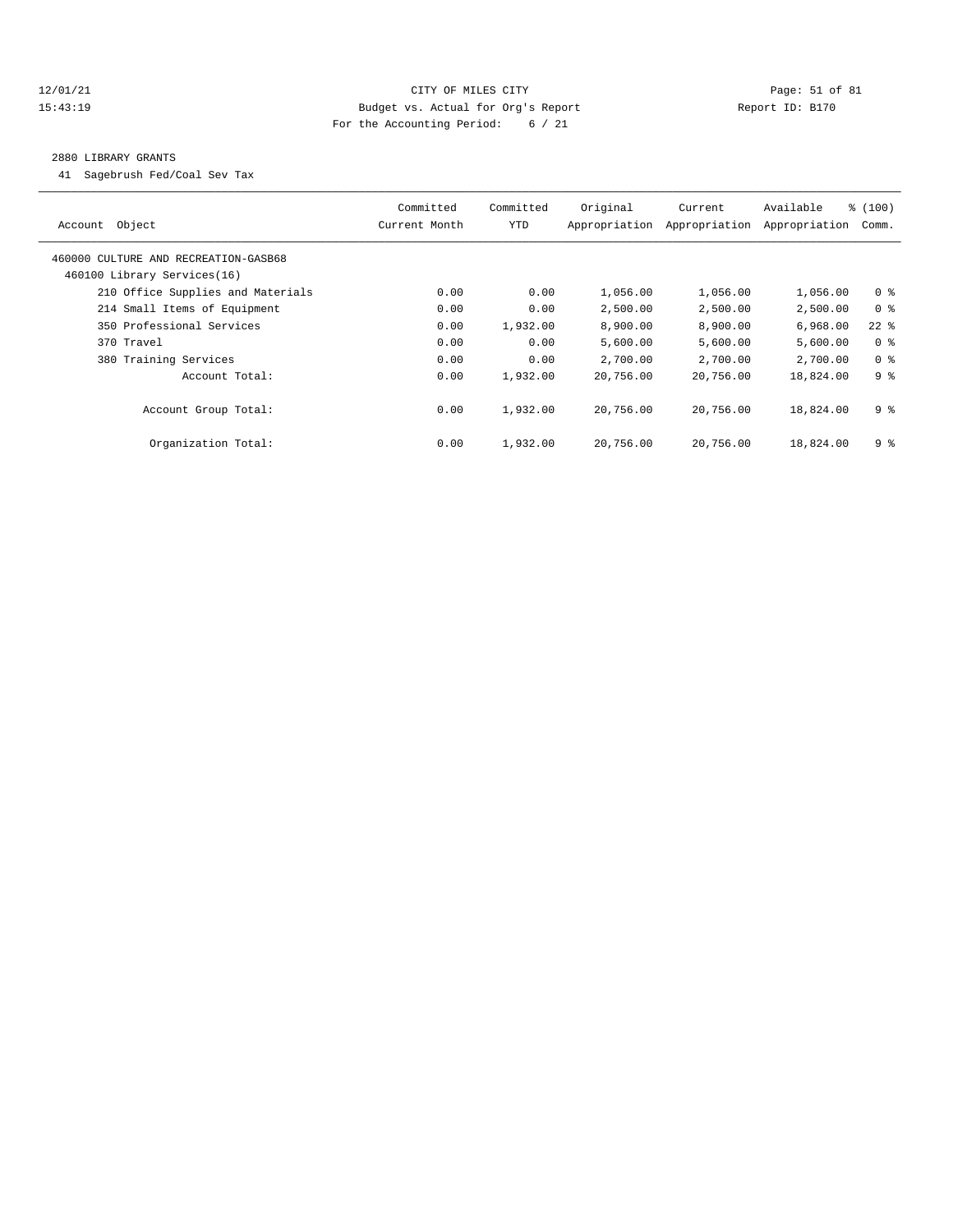## 12/01/21 Page: 52 of 81 15:43:19 Budget vs. Actual for Org's Report Report ID: B170 For the Accounting Period: 6 / 21

#### 2880 LIBRARY GRANTS

43 State Aid Per Capita-Tech Serv

| Account Object                                                      | Committed<br>Current Month | Committed<br>YTD | Original<br>Appropriation | Current<br>Appropriation | Available<br>Appropriation | % (100)<br>Comm. |
|---------------------------------------------------------------------|----------------------------|------------------|---------------------------|--------------------------|----------------------------|------------------|
| 460000 CULTURE AND RECREATION-GASB68<br>460100 Library Services(16) |                            |                  |                           |                          |                            |                  |
| 210 Office Supplies and Materials                                   | 0.00                       | 0.00             | 1,000.00                  | 1,000.00                 | 1,000.00                   | 0 <sup>8</sup>   |
| 214 Small Items of Equipment                                        | 0.00                       | 1,598.00         | 5,399.00                  | 5,399.00                 | 3,801.00                   | $30*$            |
| 350 Professional Services                                           | 0.00                       | 2,004.89         | 15,284.00                 | 15,284.00                | 13,279.11                  | $13*$            |
| 370 Travel                                                          | 0.00                       | 0.00             | 5,000.00                  | 5.000.00                 | 5,000.00                   | 0 %              |
| Account Total:                                                      | 0.00                       | 3,602.89         | 26,683.00                 | 26,683.00                | 23,080.11                  | $14*$            |
| Account Group Total:                                                | 0.00                       | 3,602.89         | 26,683.00                 | 26,683.00                | 23,080.11                  | $14*$            |
| Organization Total:                                                 | 0.00                       | 3,602.89         | 26,683.00                 | 26,683.00                | 23,080.11                  | $14*$            |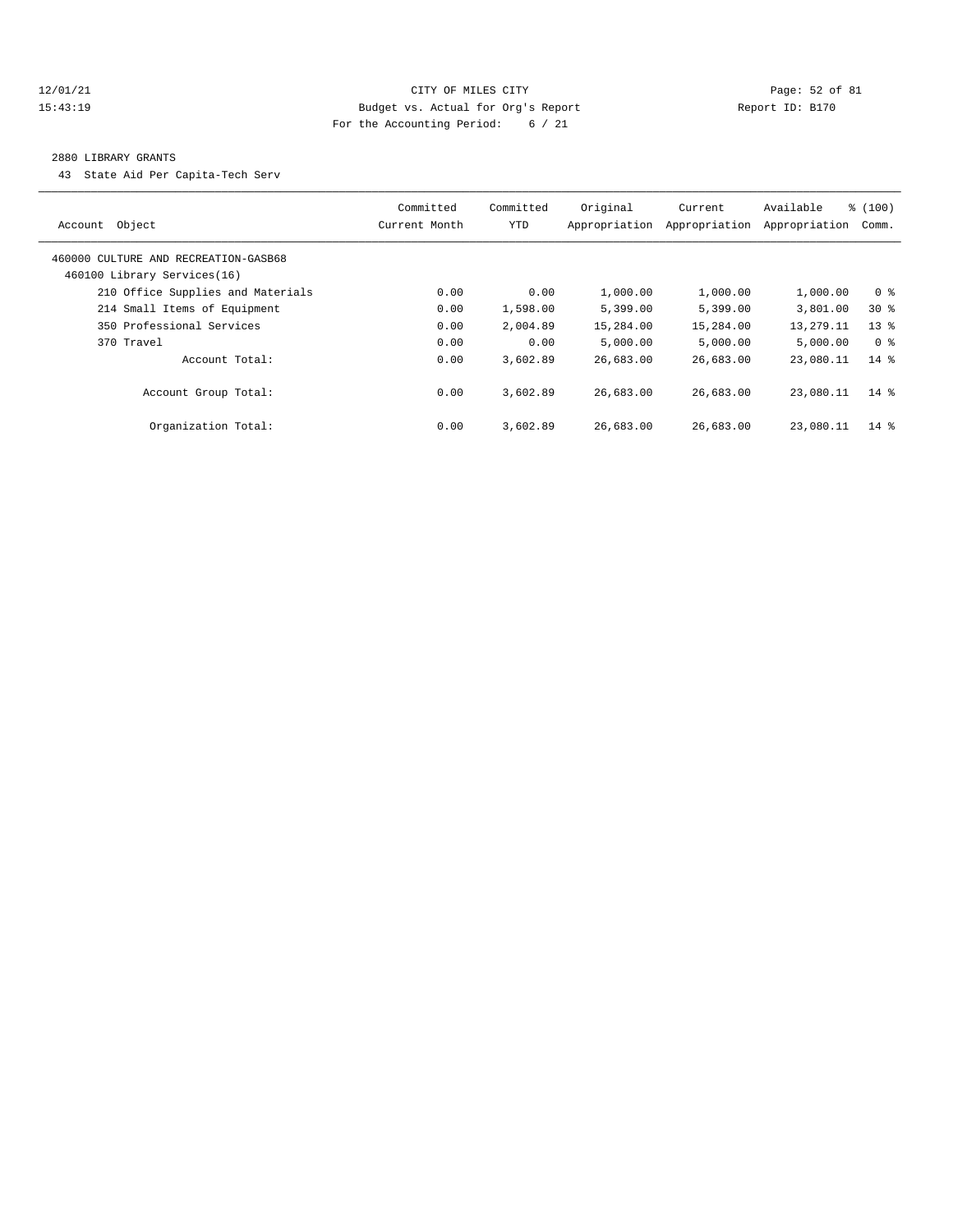## 12/01/21 Page: 53 of 81 15:43:19 Budget vs. Actual for Org's Report Report ID: B170 For the Accounting Period: 6 / 21

#### 2880 LIBRARY GRANTS

111 One Time Endowments-Library

| Account Object                                                      | Committed<br>Current Month | Committed<br>YTD | Original<br>Appropriation | Current<br>Appropriation | Available<br>Appropriation | % (100)<br>Comm. |
|---------------------------------------------------------------------|----------------------------|------------------|---------------------------|--------------------------|----------------------------|------------------|
| 460000 CULTURE AND RECREATION-GASB68<br>460100 Library Services(16) |                            |                  |                           |                          |                            |                  |
| 214 Small Items of Equipment                                        | 0.00                       | 0.00             | 1,785.00                  | 1,785.00                 | 1,785.00                   | 0 <sup>8</sup>   |
| Account Total:                                                      | 0.00                       | 0.00             | 1,785.00                  | 1,785.00                 | 1,785.00                   | 0 <sup>8</sup>   |
| Account Group Total:                                                | 0.00                       | 0.00             | 1,785.00                  | 1,785.00                 | 1,785.00                   | 0 %              |
| Organization Total:                                                 | 0.00                       | 0.00             | 1,785.00                  | 1,785.00                 | 1,785.00                   | 0 <sup>8</sup>   |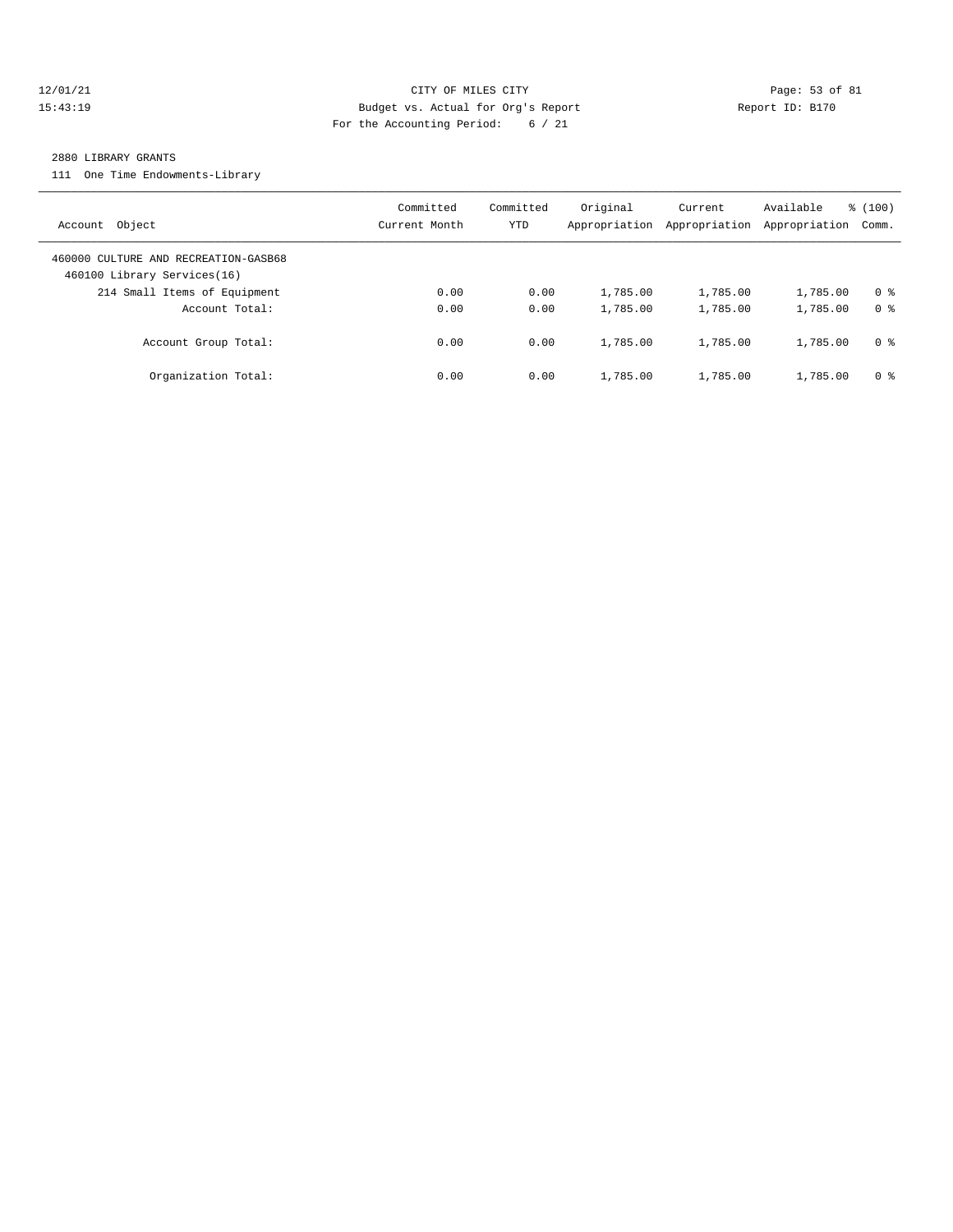## $12/01/21$  Page: 54 of 81 15:43:19 Budget vs. Actual for Org's Report Report ID: B170 For the Accounting Period: 6 / 21

#### 2880 LIBRARY GRANTS

112 Library Board of Trustees-Library

| Object<br>Account                                                   | Committed<br>Current Month | Committed<br>YTD | Original<br>Appropriation | Current<br>Appropriation | Available<br>Appropriation | % (100)<br>Comm. |
|---------------------------------------------------------------------|----------------------------|------------------|---------------------------|--------------------------|----------------------------|------------------|
| 460000 CULTURE AND RECREATION-GASB68<br>460100 Library Services(16) |                            |                  |                           |                          |                            |                  |
| 350 Professional Services                                           | 0.00                       | 0.00             | 10,000.00                 | 10,000.00                | 10,000.00                  | 0 <sup>8</sup>   |
| 360 Contr R & M                                                     | 0.00                       | 0.00             | 40,000.00                 | 40,000.00                | 40,000.00                  | 0 <sup>8</sup>   |
| 382 Books                                                           | 0.00                       | 0.00             | 10,000.00                 | 10,000.00                | 10,000.00                  | 0 <sup>8</sup>   |
| Account Total:                                                      | 0.00                       | 0.00             | 60,000.00                 | 60,000.00                | 60,000.00                  | 0 <sup>8</sup>   |
| Account Group Total:                                                | 0.00                       | 0.00             | 60,000.00                 | 60,000.00                | 60,000.00                  | 0 <sup>8</sup>   |
| Organization Total:                                                 | 0.00                       | 0.00             | 60,000.00                 | 60,000.00                | 60,000.00                  | 0 <sup>8</sup>   |
|                                                                     |                            |                  |                           |                          |                            |                  |
| Fund Total:                                                         | 460.50                     | 8,672.95         | 114,224.00                | 114,224.00               | 105,551.05                 | 8 %              |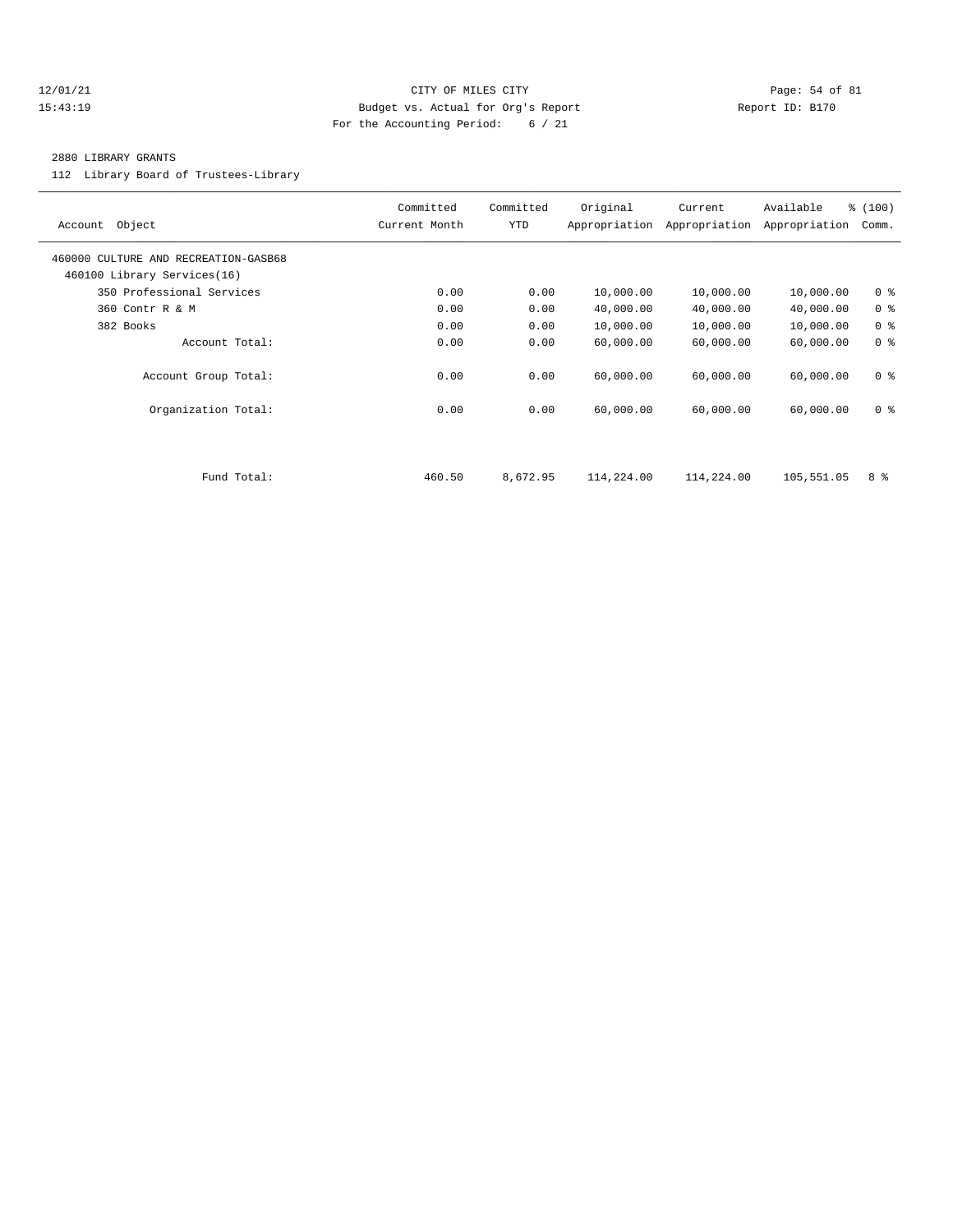## 12/01/21 Page: 55 of 81 CITY OF MILES CITY CONTRIBUTE PAGE: 55 of 81<br>15:43:19 Budget vs. Actual for Org's Report Page: 15 of 81 Page: 55 of 81 15:43:19 Budget vs. Actual for Org's Report For the Accounting Period: 6 / 21

# 2935 Historic Preservation

11 Historic Preservation

| Account Object                              | Committed<br>Current Month | Committed<br><b>YTD</b> | Original  | Current   | Available<br>Appropriation Appropriation Appropriation Comm. | % (100)         |
|---------------------------------------------|----------------------------|-------------------------|-----------|-----------|--------------------------------------------------------------|-----------------|
| 460000 CULTURE AND RECREATION-GASB68        |                            |                         |           |           |                                                              |                 |
| 460461 Historic Preservation-Administration |                            |                         |           |           |                                                              |                 |
| 111 Salaries and Wages - Permanent          | 168.34                     | 1,775.82                | 7,236.00  | 7,236.00  | 5,460.18                                                     | 25%             |
| 131 VACATION                                | 1.55                       | 65.66                   | 60.00     | 60.00     | $-5.66$                                                      | 109 %           |
| 132 SICK LEAVE                              | 0.58                       | 179.40                  | 60.00     | 60.00     | $-119.40$                                                    | $299$ $%$       |
| 133 OTHER LEAVE PAY                         | 29.45                      | 48.67                   | 424.00    | 424.00    | 375.33                                                       | $11$ %          |
| 141 Unemployment Insurance                  | 0.30                       | 3.09                    | 12.00     | 12.00     | 8.91                                                         | 26%             |
| 142 Workers' Compensation                   | 1.43                       | 10.93                   | 29.00     | 29.00     | 18.07                                                        | $38*$           |
| 143 Health Insurance                        | 42.80                      | 513.02                  | 1,846.00  | 1,846.00  | 1,332.98                                                     | $28$ %          |
| 144 FICA                                    | 15.30                      | 158.84                  | 595.00    | 595.00    | 436.16                                                       | $27$ %          |
| 145 PERS                                    | 14.95                      | 178.91                  | 682.00    | 682.00    | 503.09                                                       | 26%             |
| 196 CLOTHING ALLOTMENT                      | 0.00                       | 7.50                    | 0.00      | 0.00      | $-7.50$                                                      | $***$ 8         |
| 210 Office Supplies and Materials           | 61.01                      | 61.01                   | 500.00    | 500.00    | 438.99                                                       | $12*$           |
| 220 Operating Expenses                      | 0.00                       | 0.00                    | 500.00    | 500.00    | 500.00                                                       | 0 <sup>8</sup>  |
| 231 Gas, Oil, Diesel Fuel, Grease, etc.     | 0.00                       | 0.00                    | 200.00    | 200.00    | 200.00                                                       | 0 <sup>8</sup>  |
| 311 Postage, Box Rent, Etc.                 | 3.85                       | 3.85                    | 100.00    | 100.00    | 96.15                                                        | 4%              |
| 320 Printing, Duplicating, Typing &         | 0.00                       | 0.00                    | 500.00    | 500.00    | 500.00                                                       | 0 <sup>8</sup>  |
|                                             |                            | 0.00                    |           | 100.00    | 100.00                                                       | 0 <sup>8</sup>  |
| 330 Publicity, Subscriptions & Dues         | 0.00                       |                         | 100.00    |           | 93.00                                                        | 7 <sup>8</sup>  |
| 331 Publication of Formal & Legal Notices   | 0.00                       | 7.00                    | 100.00    | 100.00    |                                                              |                 |
| 334 Memberships, Registrations & Dues       | 0.00                       | 89.29                   | 100.00    | 100.00    | 10.71                                                        | 89 %            |
| 345 Telephone                               | 0.00                       | 0.00                    | 50.00     | 50.00     | 50.00                                                        | 0 <sup>8</sup>  |
| 347 Internet                                | 0.02                       | 0.26                    | 50.00     | 50.00     | 49.74                                                        | 1 <sup>8</sup>  |
| 350 Professional Services                   | 0.00                       | 6.10                    | 1,000.00  | 1,000.00  | 993.90                                                       | 1 <sup>8</sup>  |
| 370 Travel                                  | 0.00                       | 0.00                    | 300.00    | 300.00    | 300.00                                                       | 0 <sup>8</sup>  |
| 380 Training Services                       | 0.00                       | 0.00                    | 300.00    | 300.00    | 300.00                                                       | 0 <sup>8</sup>  |
| 513 Liability                               | 0.00                       | 45.04                   | 46.00     | 46.00     | 0.96                                                         | 98 <sup>8</sup> |
| Account Total:                              | 339.58                     | 3,154.39                | 14,790.00 | 14,790.00 | 11,635.61                                                    | $21$ %          |
| Account Group Total:                        | 339.58                     | 3,154.39                | 14,790.00 | 14,790.00 | 11,635.61                                                    | $21$ %          |
| 520000 OTHER FINANCING USES                 |                            |                         |           |           |                                                              |                 |
| 521000 Interfund Operating Transfers Out    |                            |                         |           |           |                                                              |                 |
| 820 Transfers to Other Funds                | 0.00                       | 0.00                    | 2,000.00  | 2,000.00  | 2,000.00                                                     | 0 <sup>8</sup>  |
| Account Total:                              | 0.00                       | 0.00                    | 2,000.00  | 2,000.00  | 2,000.00                                                     | 0 <sup>8</sup>  |
|                                             |                            |                         |           |           |                                                              |                 |
| Account Group Total:                        | 0.00                       | 0.00                    | 2,000.00  | 2,000.00  | 2,000.00                                                     | 0 <sup>8</sup>  |
| Organization Total:                         | 339.58                     | 3,154.39                | 16,790.00 | 16,790.00 | 13,635.61                                                    | 19 <sup>°</sup> |
| Fund Total:                                 | 339.58                     | 3,154.39                | 16,790.00 | 16,790.00 | 13,635.61 19 %                                               |                 |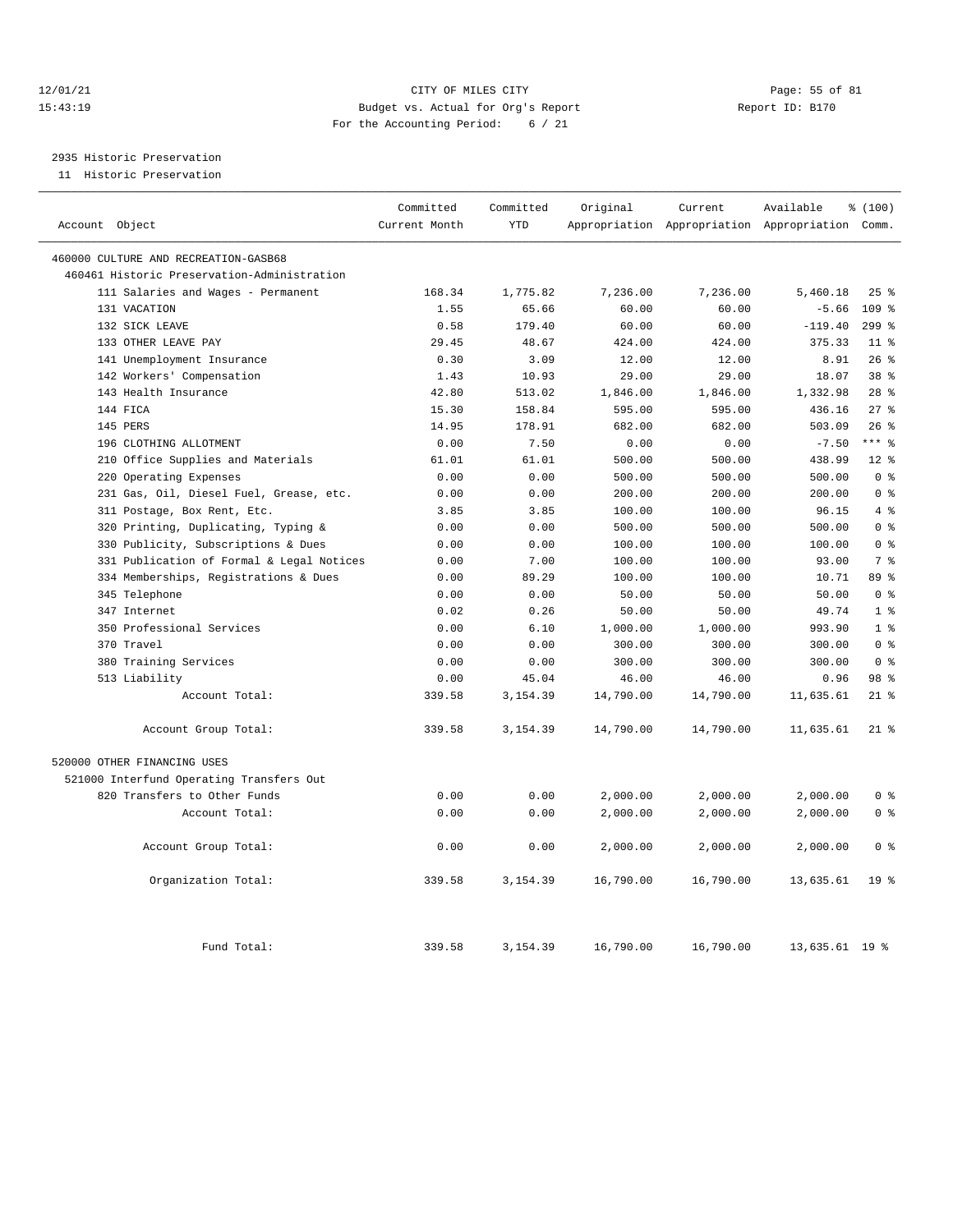## 12/01/21 Page: 56 of 81 15:43:19 Budget vs. Actual for Org's Report Report ID: B170 For the Accounting Period: 6 / 21

————————————————————————————————————————————————————————————————————————————————————————————————————————————————————————————————————

#### 2985 RETIRED SENIOR VOLUNTEER PROG (RSVP)

15 Retired Senior Volunteer Program

|                                                                       | Committed     | Committed  | Original   | Current    | Available                                       | \$(100)             |
|-----------------------------------------------------------------------|---------------|------------|------------|------------|-------------------------------------------------|---------------------|
| Account Object                                                        | Current Month | <b>YTD</b> |            |            | Appropriation Appropriation Appropriation Comm. |                     |
|                                                                       |               |            |            |            |                                                 |                     |
| 450000 Social and Economic Services-GASB68<br>450330 RSVP Non-Federal |               |            |            |            |                                                 |                     |
| 111 Salaries and Wages - Permanent                                    | 188.36        | 2,149.93   | 3,000.00   | 3,000.00   | 850.07                                          | 72 %                |
| 131 VACATION                                                          | 24.14         | 225.07     | 0.00       | 0.00       | $-225.07$                                       | $***$ $-$           |
| 132 SICK LEAVE                                                        | 0.00          | 165.92     | 0.00       | 0.00       | $-165.92$                                       | $***$ $-$           |
| 133 OTHER LEAVE PAY                                                   | 0.00          | 9.66       | 0.00       | 0.00       | $-9.66$                                         | $***$ $%$           |
| 141 Unemployment Insurance                                            | 0.32          | 3.79       | 44.00      | 44.00      | 40.21                                           | 9 <sup>8</sup>      |
| 142 Workers' Compensation                                             | 1.52          | 13.34      | 38.00      | 38.00      | 24.66                                           | 35%                 |
| 143 Health Insurance                                                  | 0.00          | $-42.62$   | 500.00     | 500.00     | 542.62                                          | $-9$ %              |
| 144 FICA                                                              | 16.25         | 195.10     | 230.00     | 230.00     | 34.90                                           | 85%                 |
| 145 PERS                                                              | 18.64         | 223.73     | 207.00     | 207.00     | $-16.73$                                        | 108 %               |
| 210 Office Supplies and Materials                                     | 0.00          | 33.00      | 1,500.00   | 1,500.00   | 1,467.00                                        | 2 <sup>8</sup>      |
| 220 Operating Expenses                                                | 0.00          | 1,861.11   | 6,965.00   | 6,965.00   | 5,103.89                                        | $27$ %              |
| 311 Postage, Box Rent, Etc.                                           | 0.00          | 241.18     | 900.00     | 900.00     | 658.82                                          | $27$ %              |
| 330 Publicity, Subscriptions & Dues                                   | 0.00          | 159.60     | 160.00     | 160.00     | 0.40                                            | $100$ %             |
| 334 Memberships, Registrations & Dues                                 | 0.00          | 0.00       | 178.00     | 178.00     | 178.00                                          | 0 <sup>8</sup>      |
| 345 Telephone                                                         | 0.00          | 477.94     | 1,440.00   | 1,440.00   | 962.06                                          | $33$ $%$            |
| 370 Travel                                                            | 0.00          | 65.85      | 265.00     | 265.00     | 199.15                                          | 25%                 |
| 379 Other Travel                                                      | 213.46        | 572.10     | 1,600.00   | 1,600.00   | 1,027.90                                        | 36%                 |
| 512 Insurance on Vehicles & Equipment                                 | 0.00          | 0.00       | 600.00     | 600.00     | 600.00                                          | 0 <sup>8</sup>      |
| 513 Liability                                                         | 0.00          | 11.20      | 609.00     | 609.00     | 597.80                                          | 2 <sup>8</sup>      |
| Account Total:                                                        | 462.69        | 6,365.90   | 18,236.00  | 18,236.00  | 11,870.10                                       | 35%                 |
|                                                                       |               |            |            |            |                                                 |                     |
| 450340 RSVP FEDERAL GRANT- FALLON/CUSTER                              |               |            |            |            |                                                 |                     |
| 111 Salaries and Wages - Permanent                                    | 4,261.55      | 45,699.08  | 54,853.00  | 54,853.00  | 9,153.92                                        | 83%                 |
| 131 VACATION                                                          | 458.81        | 4,537.35   | 0.00       | 0.00       | $-4,537.35$                                     | $***$ $%$           |
| 132 SICK LEAVE                                                        | 11.98         | 3,234.09   | 0.00       | 0.00       | $-3, 234.09$                                    | $***$ $8$           |
| 133 OTHER LEAVE PAY                                                   | 0.00          | 183.52     | 0.00       | 0.00       | $-183.52$                                       | *** 응               |
| 141 Unemployment Insurance                                            | 7.10          | 80.56      | 278.00     | 278.00     | 197.44                                          | 29%                 |
| 142 Workers' Compensation                                             | 33.50         | 304.47     | 683.00     | 683.00     | 378.53                                          | $45$ %              |
| 143 Health Insurance                                                  | 852.26        | 10,286.46  | 9,400.00   | 9,400.00   | $-886.46$                                       | 109 <sup>8</sup>    |
| 144 FICA                                                              | 362.03        | 4,103.78   | 4,197.00   | 4,197.00   | 93.22                                           | 98 %                |
| 145 PERS                                                              | 354.08        | 4,181.83   | 3,785.00   | 3,785.00   | $-396.83$                                       | 110 %               |
| 210 Office Supplies and Materials                                     | 0.00          | 2,161.01   | 1,438.00   | 1,438.00   | $-723.01$ 150 %                                 |                     |
| 220 Operating Expenses                                                | 113.75        | 6,239.28   | 450.00     | 450.00     | $-5,789.28$                                     | $***$ $%$           |
| 311 Postage, Box Rent, Etc.                                           | 0.00          | 909.73     | 0.00       | 0.00       | $-909.73$                                       | $***$ $-$           |
| 334 Memberships, Registrations & Dues                                 | 0.00          | 75.00      | 247.00     | 247.00     | 172.00                                          | $30*$               |
| 345 Telephone                                                         | 252.28        | 1,123.78   | 0.00       | 0.00       | $-1, 123.78$                                    | $***$ $\frac{6}{6}$ |
| 370 Travel                                                            | 25.02         | 292.37     | 6,071.00   | 6,071.00   | 5,778.63                                        | 5 <sup>8</sup>      |
| 512 Insurance on Vehicles & Equipment                                 | 0.00          | 477.75     | 0.00       | 0.00       | $-477.75$ *** $%$                               |                     |
| 513 Liability                                                         | 0.00          | 647.07     | 0.00       | 0.00       | $-647.07$ *** \$                                |                     |
| 530 Rent                                                              | 0.00          | 6,917.50   | 5,010.00   | 5,010.00   | $-1,907.50$ 138 %                               |                     |
| Account Total:                                                        | 6,732.36      | 91, 454.63 | 86, 412.00 | 86, 412.00 | $-5,042.63$ 106 %                               |                     |
|                                                                       |               |            |            |            |                                                 |                     |
| 450351 RSVP-Excess                                                    |               |            |            |            |                                                 |                     |
| 111 Salaries and Wages - Permanent                                    | 0.00          | 755.43     | 2,040.00   | 2,040.00   | 1,284.57                                        | 37%                 |
| 141 Unemployment Insurance                                            | 0.00          | 1.15       | 9.00       | 9.00       | 7.85                                            | $13*$               |
| 142 Workers' Compensation                                             | 0.00          | 2.89       | 25.00      | 25.00      | 22.11                                           | $12*$               |
| 144 FICA                                                              | 0.00          | 58.52      | 156.00     | 156.00     | 97.48                                           | 38 %                |
| 145 PERS                                                              | 0.00          | 67.09      | 140.00     | 140.00     | 72.91                                           | 48 %                |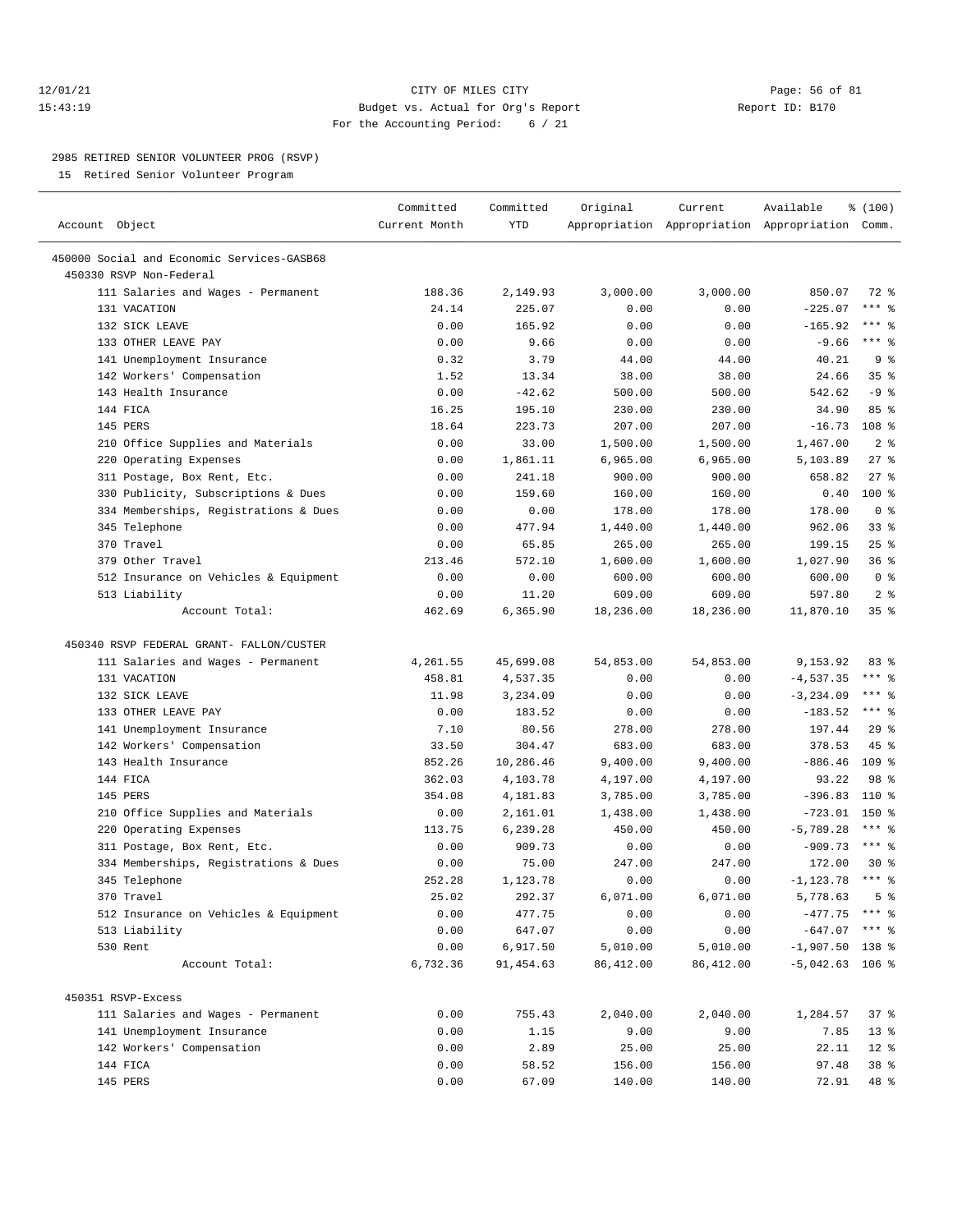## 12/01/21 Page: 57 of 81 15:43:19 Budget vs. Actual for Org's Report Report ID: B170 For the Accounting Period: 6 / 21

# 2985 RETIRED SENIOR VOLUNTEER PROG (RSVP)

15 Retired Senior Volunteer Program

| Object<br>Account      | Committed<br>Current Month | Committed<br><b>YTD</b> | Original<br>Appropriation | Current<br>Appropriation | Available<br>Appropriation | % (100)<br>Comm. |
|------------------------|----------------------------|-------------------------|---------------------------|--------------------------|----------------------------|------------------|
| 220 Operating Expenses | 0.00                       | 1,079.49                | 2,000.00                  | 2,000.00                 | 920.51                     | $54$ %           |
| Account Total:         | 0.00                       | 1,964.57                | 4,370.00                  | 4,370.00                 | 2,405.43                   | $45$ %           |
| Account Group Total:   | 7,195.05                   | 99,785.10               | 109,018.00                | 109,018.00               | 9,232.90                   | $92$ $%$         |
| Organization Total:    | 7,195.05                   | 99,785.10               | 109,018.00                | 109,018.00               | 9,232.90                   | $92$ $%$         |
|                        |                            |                         |                           |                          |                            |                  |
| Fund Total:            | 7,195.05                   | 99,785.10               | 109,018.00                | 109,018.00               | 9,232.90                   | 92 %             |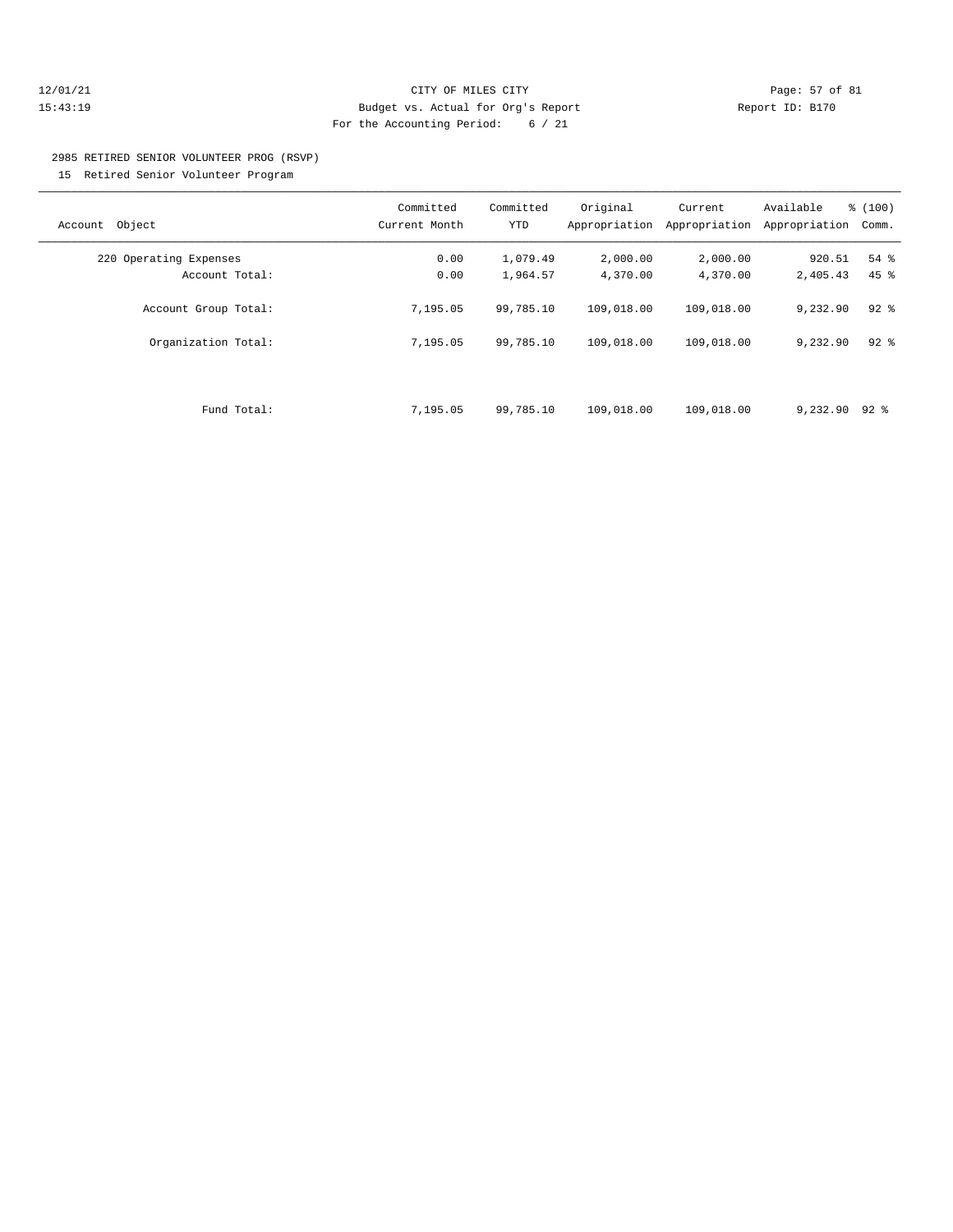## 12/01/21 Page: 58 of 81 15:43:19 Budget vs. Actual for Org's Report Report ID: B170 For the Accounting Period: 6 / 21

# 3301 Judgement Settlement/Southgate

36 Planning & Community Services

| Account Object                                       | Committed<br>Current Month | Committed<br><b>YTD</b> | Original<br>Appropriation | Current<br>Appropriation | Available<br>Appropriation | % (100)<br>Comm. |
|------------------------------------------------------|----------------------------|-------------------------|---------------------------|--------------------------|----------------------------|------------------|
| 510000 MISCELLANEOUS<br>510200 Judgements and Losses |                            |                         |                           |                          |                            |                  |
| 801 Southgate Lawsuit                                | $-100,849.52$              | 0.48                    | 201,700.00                | 201,700.00               | 201,699.52                 | 0 <sup>8</sup>   |
| Account Total:                                       | $-100,849.52$              | 0.48                    | 201,700.00                | 201,700.00               | 201,699.52                 | 0 <sup>8</sup>   |
| Account Group Total:                                 | $-100,849.52$              | 0.48                    | 201,700.00                | 201,700.00               | 201,699.52                 | 0 <sup>8</sup>   |
| Organization Total:                                  | $-100,849.52$              | 0.48                    | 201,700.00                | 201,700.00               | 201,699.52                 | 0 %              |
|                                                      |                            |                         |                           |                          |                            |                  |
| Fund Total:                                          | $-100.849.52$              | 0.48                    | 201,700.00                | 201,700.00               | 201,699.52                 | 0 ક              |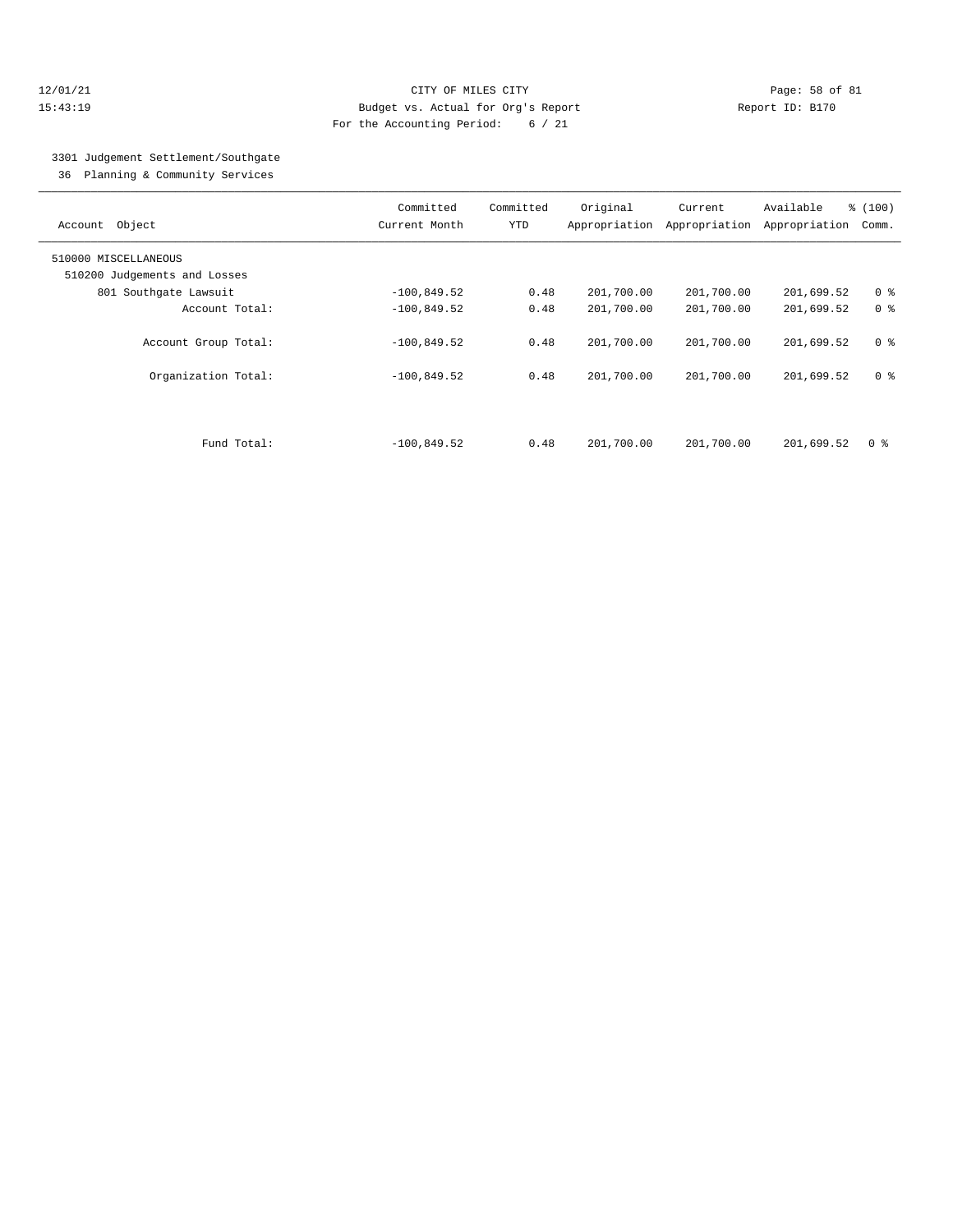#### 12/01/21 Page: 59 of 81 15:43:19 Budget vs. Actual for Org's Report Report ID: B170 For the Accounting Period: 6 / 21

Organization Total: 0.00 4,581.46 4,582.00 4,582.00 0.54 100 %

#### 3670 SID 211 110 SID # 211

| Account Object                                            | Committed<br>Current Month | Committed<br>YTD | Original | Current<br>Appropriation Appropriation Appropriation Comm. | Available | % (100)      |
|-----------------------------------------------------------|----------------------------|------------------|----------|------------------------------------------------------------|-----------|--------------|
| 490000 DEBT SERVICE<br>490500 Other Debt Service Payments |                            |                  |          |                                                            |           |              |
| 643 Principal- SID 211                                    | 0.00                       | 3,853.49         | 3,854.00 | 3,854.00                                                   |           | $0.51$ 100 % |
| 644 Interest- SID 211                                     | 0.00                       | 727.97           | 728.00   | 728.00                                                     |           | $0.03$ 100 % |
| Account Total:                                            | 0.00                       | 4,581.46         | 4,582.00 | 4,582.00                                                   |           | $0.54$ 100 % |
| Account Group Total:                                      | 0.00                       | 4,581.46         | 4,582.00 | 4,582.00                                                   | 0.54      | $100*$       |

Fund Total: 0.00 4,581.46 4,582.00 4,582.00 0.54 100 %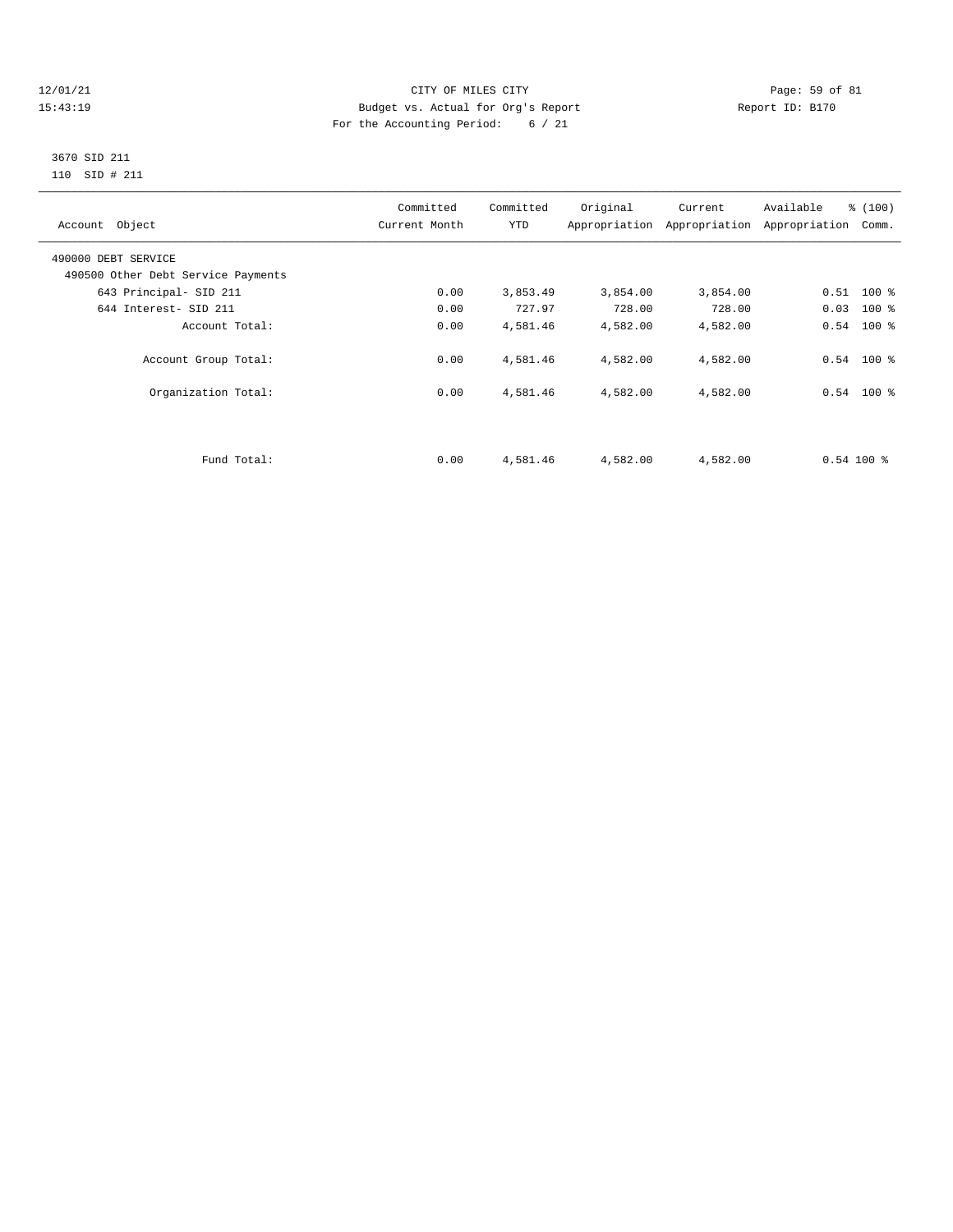## 12/01/21 Page: 60 of 81 15:43:19 Budget vs. Actual for Org's Report Report ID: B170 For the Accounting Period: 6 / 21

#### 4050 Ambulance Capital Improvement Fund

10 Ambulance

| Account Object                                                             | Committed<br>Current Month | Committed<br><b>YTD</b> | Original  | Current<br>Appropriation Appropriation | Available<br>Appropriation | % (100)<br>Comm. |
|----------------------------------------------------------------------------|----------------------------|-------------------------|-----------|----------------------------------------|----------------------------|------------------|
| 420000 PUBLIC SAFETY-GASB68<br>420730 Emergency Medical Services-Ambulance |                            |                         |           |                                        |                            |                  |
| 940 Machinery & Equipment                                                  | 0.00                       | 0.00                    | 13,779.00 | 13,779.00                              | 13,779.00                  | 0 <sup>8</sup>   |
| Account Total:                                                             | 0.00                       | 0.00                    | 13,779.00 | 13,779.00                              | 13,779.00                  | 0 <sup>8</sup>   |
| Account Group Total:                                                       | 0.00                       | 0.00                    | 13,779.00 | 13,779.00                              | 13,779.00                  | 0 <sup>8</sup>   |
| Organization Total:                                                        | 0.00                       | 0.00                    | 13,779.00 | 13,779.00                              | 13,779.00                  | 0 <sup>8</sup>   |
| Fund Total:                                                                | 0.00                       | 0.00                    | 13,779.00 | 13,779.00                              | 13,779.00                  | 0 ક              |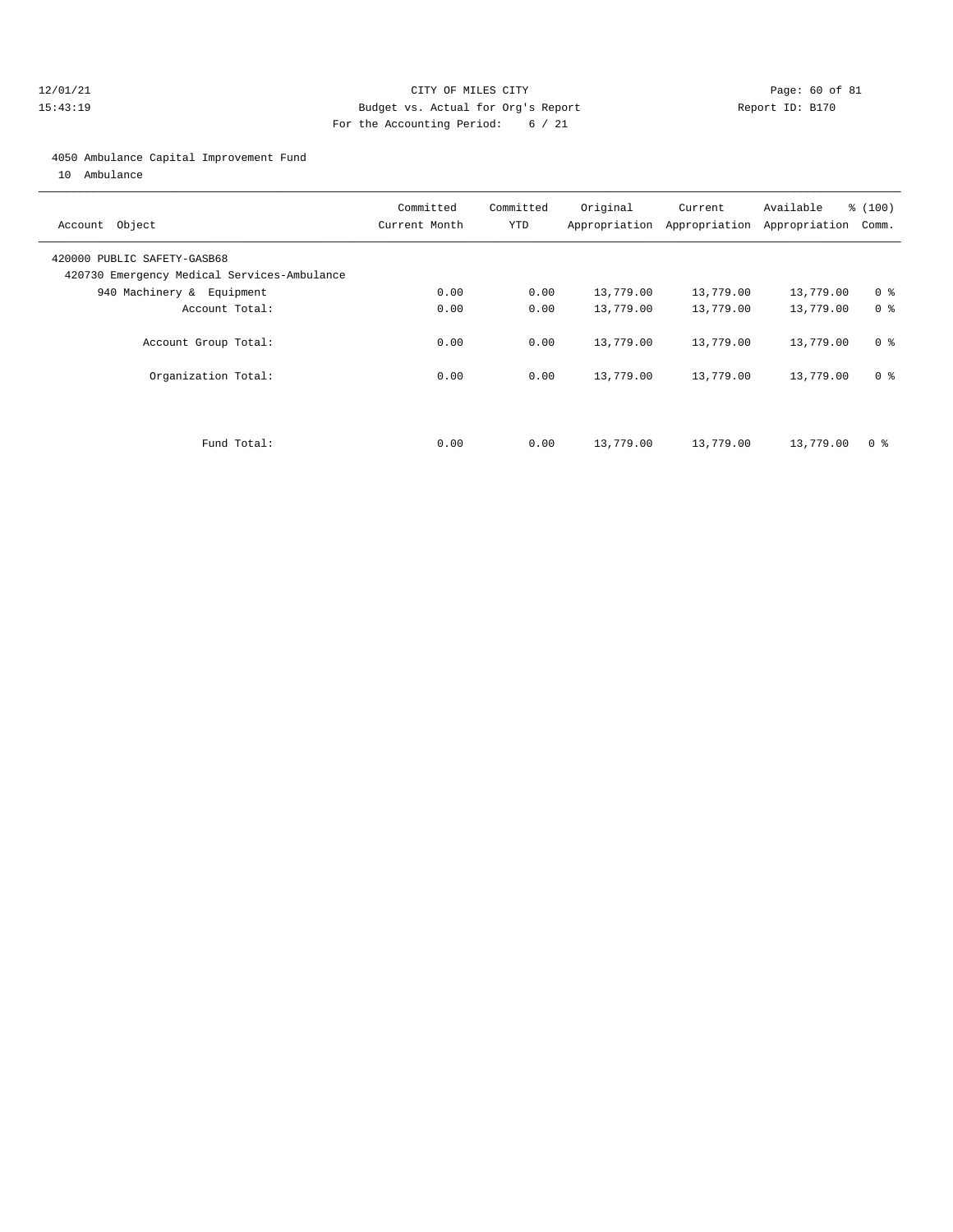## 12/01/21 Page: 61 of 81 15:43:19 Budget vs. Actual for Org's Report Report ID: B170 For the Accounting Period: 6 / 21

# 4060 CAPITAL IMPROV-PUBLIC WORKS

911 Public Works Operations

| Object<br>Account                                         | Committed<br>Current Month | Committed<br><b>YTD</b> | Original<br>Appropriation | Current<br>Appropriation | Available<br>Appropriation | % (100)<br>Comm. |
|-----------------------------------------------------------|----------------------------|-------------------------|---------------------------|--------------------------|----------------------------|------------------|
| 430000 Public Works-GASB68<br>430233 Roadway/Re-surfacing |                            |                         |                           |                          |                            |                  |
| 940 Machinery & Equipment                                 | $-20,516.73$               | 193,588.47              | 275,000.00                | 275,000.00               | 81, 411.53                 | 70 %             |
| Account Total:                                            | $-20,516.73$               | 193,588.47              | 275,000.00                | 275,000.00               | 81, 411.53                 | 70 %             |
| Account Group Total:                                      | $-20,516.73$               | 193,588.47              | 275,000.00                | 275,000.00               | 81, 411.53                 | 70 %             |
| Organization Total:                                       | $-20,516.73$               | 193,588.47              | 275,000.00                | 275,000.00               | 81, 411.53                 | 70 %             |
| Fund Total:                                               | $-20,516.73$               | 193,588.47              | 275,000.00                | 275,000.00               | 81,411.53                  | 70 %             |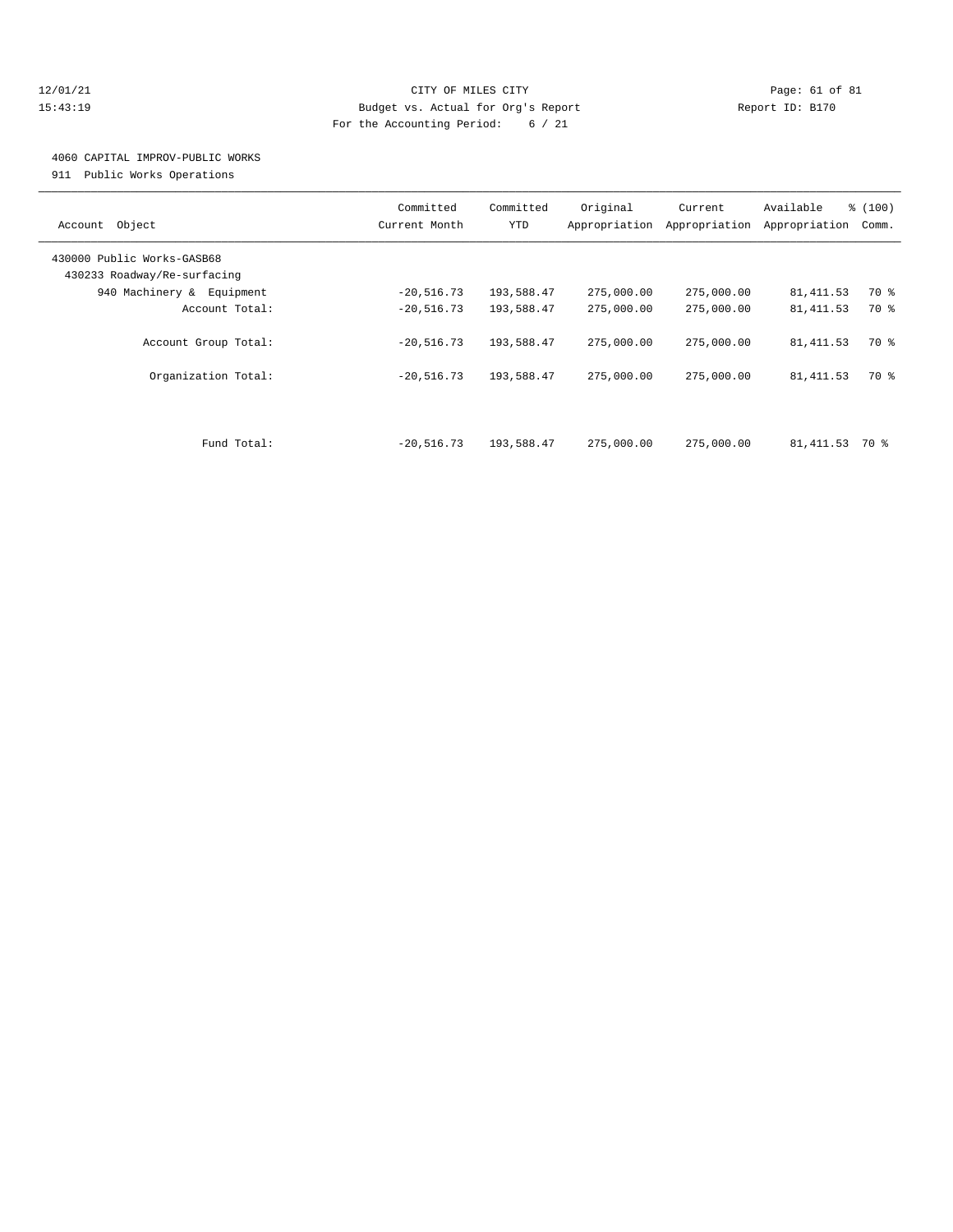## 12/01/21 Page: 62 of 81 CITY OF MILES CITY CONTRIBUTE CITY PAGE: 62 of 81 Page: 62 of 81 CITY CHILES CITY CONTRIBUTE CITY PAGE: 2005 81 15:43:19 Budget vs. Actual for Org's Report For the Accounting Period: 6 / 21

# 5210 WATER UTILITY

22 Water Plant

| Account Object                                | Committed<br>Current Month | Committed<br>YTD | Original   | Current    | Available<br>Appropriation Appropriation Appropriation Comm. | \$(100)        |  |
|-----------------------------------------------|----------------------------|------------------|------------|------------|--------------------------------------------------------------|----------------|--|
| 430000 Public Works-GASB68                    |                            |                  |            |            |                                                              |                |  |
| 430530 Water Source of Supply and Pumping(22) |                            |                  |            |            |                                                              |                |  |
| 111 Salaries and Wages - Permanent            | 23, 347. 74                | 252,317.70       | 254,576.00 | 254,576.00 | 2,258.30                                                     | 99 %           |  |
| 121 OVERTIME-PERMANENT                        | 1,194.92                   | 8,547.98         | 10,300.00  | 10,300.00  | 1,752.02                                                     | 83%            |  |
| 131 VACATION                                  | 1,042.37                   | 18,852.46        | 19,500.00  | 19,500.00  | 647.54                                                       | 97%            |  |
| 132 SICK LEAVE                                | 163.56                     | 4,866.01         | 5,500.00   | 5,500.00   | 633.99                                                       | 88 %           |  |
| 133 OTHER LEAVE PAY                           | 5,632.35                   | 8,509.27         | 3,162.00   | 3,162.00   | $-5, 347.27$                                                 | $269$ %        |  |
| 134 HOLIDAY PAY                               | 668.17                     | 5,444.14         | 5,400.00   | 5,400.00   | $-44.14$                                                     | $101$ %        |  |
| 141 Unemployment Insurance                    | 48.09                      | 449.68           | 448.00     | 448.00     | $-1.68$                                                      | $100*$         |  |
| 142 Workers' Compensation                     | 673.85                     | 11,825.27        | 15,134.00  | 15,134.00  | 3,308.73                                                     | 78 %           |  |
| 143 Health Insurance                          | 4,764.64                   | 57,409.55        | 59,268.00  | 59,268.00  | 1,858.45                                                     | 97%            |  |
| 144 FICA                                      | 2,360.27                   | 21,805.53        | 22,831.00  | 22,831.00  | 1,025.47                                                     | 96%            |  |
| 145 PERS                                      |                            |                  |            |            |                                                              | 542 %          |  |
| 196 CLOTHING ALLOTMENT                        | 118,771.74                 | 141,888.24       | 26,173.00  | 26,173.00  | $-115,715.24$                                                | $93$ $%$       |  |
|                                               | 0.00                       | 885.00           | 950.00     | 950.00     | 65.00                                                        | $30*$          |  |
| 210 Office Supplies and Materials             | 0.00                       | 73.78            | 250.00     | 250.00     | 176.22                                                       | 40 %           |  |
| 214 Small Items of Equipment                  | 2,501.95                   | 4,771.89         | 12,000.00  | 12,000.00  | 7,228.11                                                     |                |  |
| 220 Operating Expenses                        | 171.76                     | 2,100.18         | 2,500.00   | 2,500.00   | 399.82                                                       | 84 %           |  |
| 222 Chemicals, Lab & Med Supplies             | 0.00                       | 19.50            | 250.00     | 250.00     | 230.50                                                       | 8 %            |  |
| 226 Clothing and Uniforms                     | 0.00                       | 170.46           | 600.00     | 600.00     | 429.54                                                       | $28$ %         |  |
| 230 Repair and Maintenance Supplies           | 229.96                     | 6,686.08         | 10,000.00  | 10,000.00  | 3, 313.92                                                    | 67%            |  |
| 231 Gas, Oil, Diesel Fuel, Grease, etc.       | 101.58                     | 1,526.00         | 2,000.00   | 2,000.00   | 474.00                                                       | 76 %           |  |
| 241 Consumable Tools                          | 0.00                       | 0.00             | 200.00     | 200.00     | 200.00                                                       | 0 <sup>8</sup> |  |
| 311 Postage, Box Rent, Etc.                   | 0.00                       | 11.77            | 50.00      | 50.00      | 38.23                                                        | $24$ %         |  |
| 330 Publicity, Subscriptions & Dues           | 0.00                       | 0.00             | 750.00     | 750.00     | 750.00                                                       | 0 <sup>8</sup> |  |
| 334 Memberships, Registrations & Dues         | 37.50                      | 237.50           | 200.00     | 200.00     | $-37.50$                                                     | 119 %          |  |
| 341 Electric Utility Services                 | 6,321.35                   | 67,370.74        | 73,000.00  | 73,000.00  | 5,629.26                                                     | 92%            |  |
| 344 Gas Utility Service                       | 123.95                     | 9,893.12         | 10,000.00  | 10,000.00  | 106.88                                                       | 99 %           |  |
| 345 Telephone                                 | 149.67                     | 693.60           | 1,000.00   | 1,000.00   | 306.40                                                       | 69 %           |  |
| 346 Garbage Service                           | 142.24                     | 289.48           | 750.00     | 750.00     | 460.52                                                       | 39 %           |  |
| 347 Internet                                  | 22.82                      | 251.02           | 1,000.00   | 1,000.00   | 748.98                                                       | $25$ %         |  |
| 350 Professional Services                     | 21,011.03                  | 21,625.03        | 1,000.00   | 1,000.00   | $-20,625.03$                                                 | $***$ $%$      |  |
| 352 Wtr/Swr Lab Testing                       | 0.00                       | 0.00             | 1,000.00   | 1,000.00   | 1,000.00                                                     | 0 <sup>8</sup> |  |
| 357 Architectual, Engineering Serv Etc.       | 0.00                       | 0.00             | 8,000.00   | 8,000.00   | 8,000.00                                                     | 0 <sup>8</sup> |  |
| 360 Contr R & M                               | 0.00                       | 14, 245. 70      | 148,000.00 | 148,000.00 | 133,754.30                                                   | $10*$          |  |
| 363 R&M Vehicles/Equip/Labor-PW               | 219.15                     | 3,936.82         | 2,500.00   | 2,500.00   | $-1,436.82$                                                  | 157 %          |  |
| 369 Other Repair and Maintenance              | 0.00                       | 0.00             | 2,000.00   | 2,000.00   | 2,000.00                                                     | 0 <sup>8</sup> |  |
| 370 Travel                                    | 0.00                       | 0.00             | 1,000.00   | 1,000.00   | 1,000.00                                                     | 0 <sup>8</sup> |  |
| 380 Training Services                         | 275.00                     | 671.25           | 1,500.00   | 1,500.00   | 828.75                                                       | 45%            |  |
| 382 Books                                     | 0.00                       | 0.00             | 200.00     | 200.00     | 200.00                                                       | 0 <sup>8</sup> |  |
| 400 BUILDING MATERIALS                        | 0.00                       | 0.00             | 500.00     | 500.00     | 500.00                                                       | 0 <sup>8</sup> |  |
| 511 Insurance on Buildings                    | 0.00                       | 10,503.38        | 10,882.00  | 10,882.00  | 378.62                                                       | 97%            |  |
| 512 Insurance on Vehicles & Equipment         | 0.00                       | 176.66           | 177.00     | 177.00     | 0.34                                                         | 100 %          |  |
| 940 Machinery & Equipment                     | 0.00                       | 0.00             | 80,000.00  | 80,000.00  | 80,000.00                                                    | 0 <sup>8</sup> |  |
| Account Total:                                | 189,975.66                 | 678,054.79       | 794,551.00 | 794,551.00 | 116,496.21                                                   | 85 %           |  |
| Account Group Total:                          | 189,975.66                 | 678,054.79       | 794,551.00 | 794,551.00 | 116,496.21                                                   | 85 %           |  |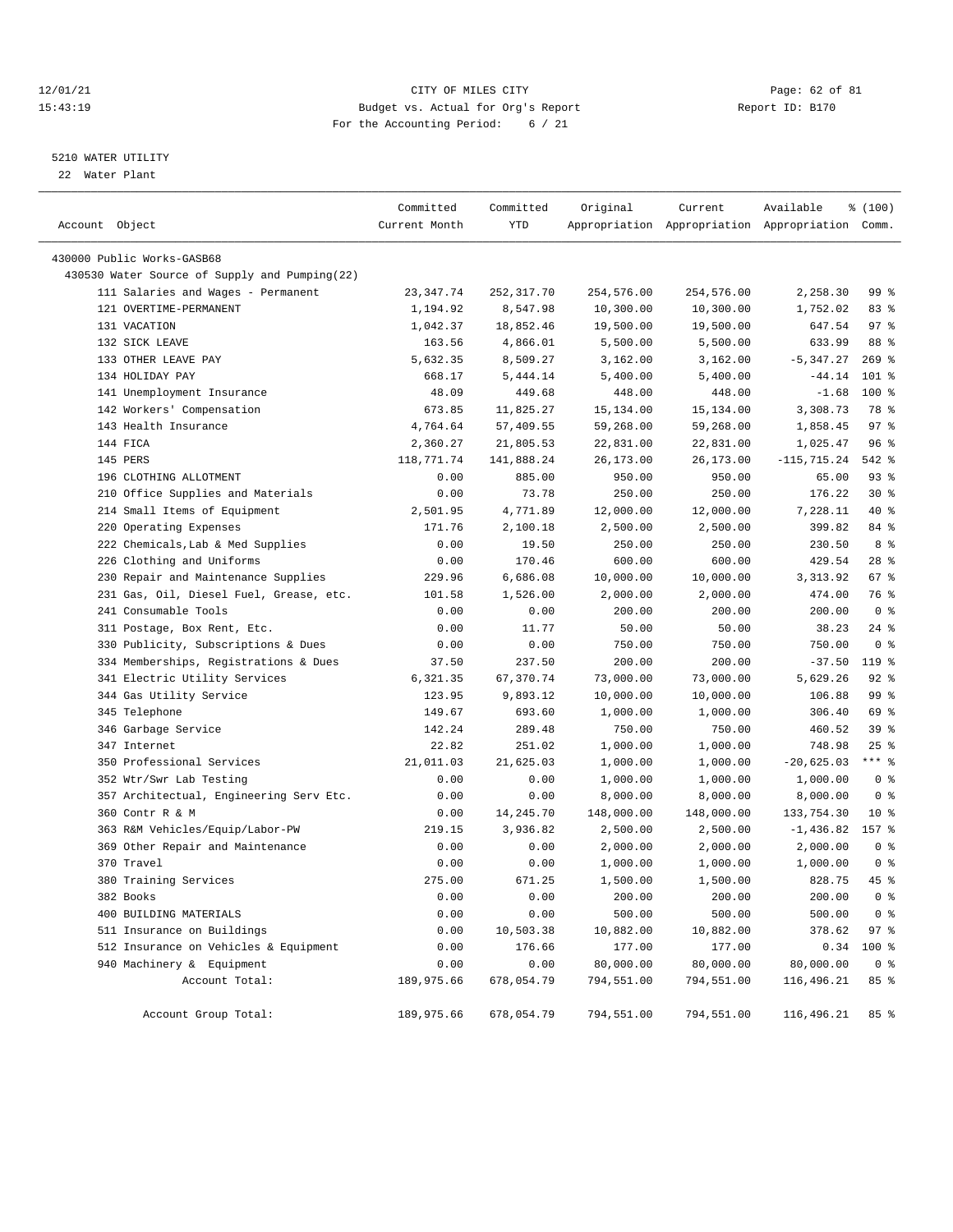## 12/01/21 Page: 63 of 81 CITY OF MILES CITY CONTRIBUTE CITY PAGE: 63 of 81 Page: 63 of 81 CITY CHES CITY CONTRIBUTE CITY 15:43:19 Budget vs. Actual for Org's Report For the Accounting Period: 6 / 21

# 5210 WATER UTILITY

22 Water Plant

| Account Object |                     | Committed<br>Current Month | Committed<br>YTD | Original   | Current    | Available<br>Appropriation Appropriation Appropriation Comm. | $\frac{100}{2}$ |
|----------------|---------------------|----------------------------|------------------|------------|------------|--------------------------------------------------------------|-----------------|
|                | Organization Total: | 189,975.66                 | 678,054.79       | 794,551.00 | 794,551.00 | 116,496.21                                                   | 85 %            |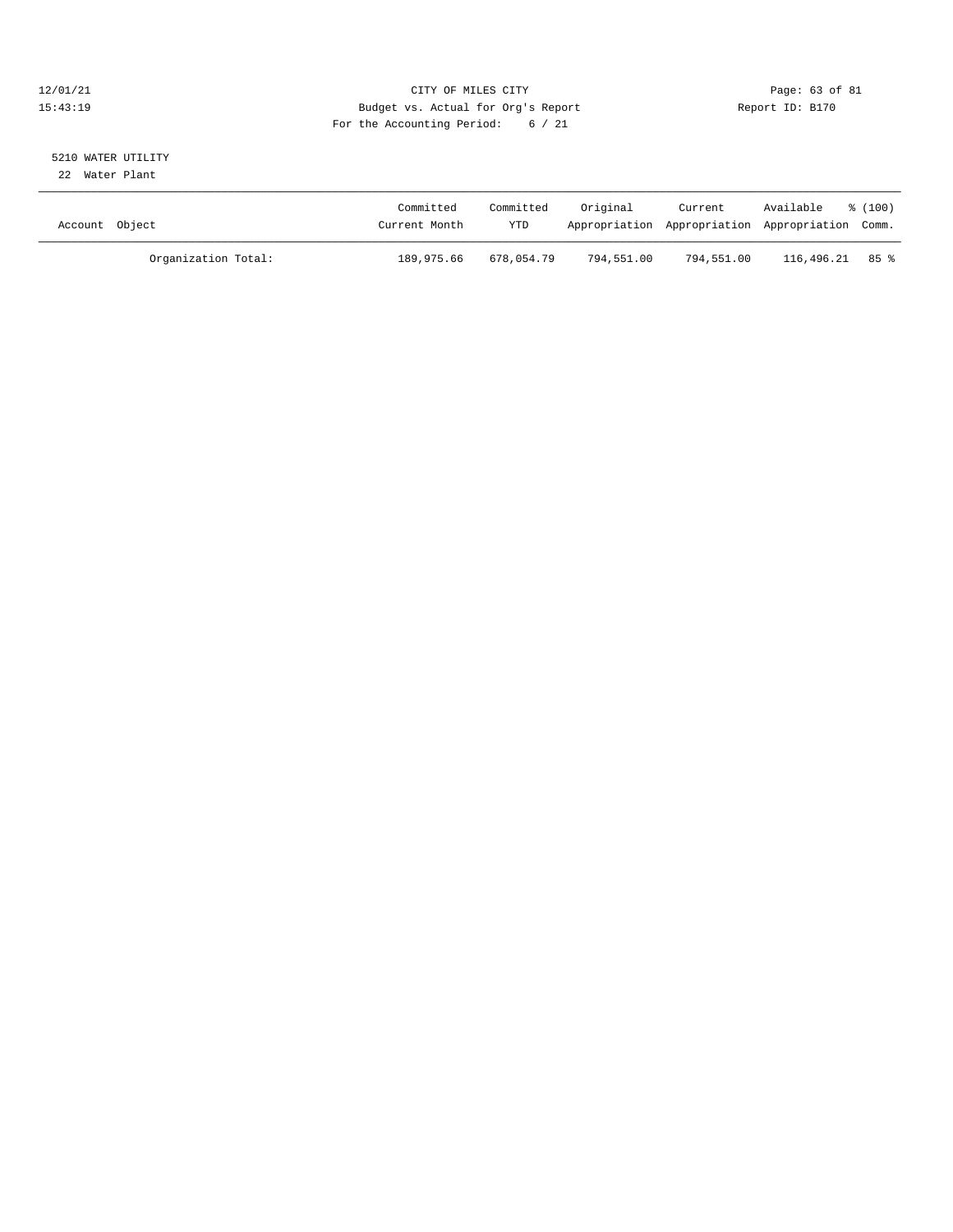## 12/01/21 Page: 64 of 81<br>
12/01/21 Page: 64 of 81<br>
Budget vs. Actual for Org's Report Physics (Report ID: B170 15:43:19 Budget vs. Actual for Org's Report For the Accounting Period: 6 / 21

————————————————————————————————————————————————————————————————————————————————————————————————————————————————————————————————————

# 5210 WATER UTILITY

23 Water Lines

|                                           | Committed      | Committed  | Original     | Current      | Available                                       | \$(100)         |
|-------------------------------------------|----------------|------------|--------------|--------------|-------------------------------------------------|-----------------|
| Account Object                            | Current Month  | YTD        |              |              | Appropriation Appropriation Appropriation Comm. |                 |
|                                           |                |            |              |              |                                                 |                 |
| 430000 Public Works-GASB68                |                |            |              |              |                                                 |                 |
| 430550 Transmission and Distribution(23)  |                |            |              |              |                                                 |                 |
| 111 Salaries and Wages - Permanent        | 13,536.95      | 153,437.01 | 157,740.00   | 157,740.00   | 4,302.99                                        | 97%             |
| 121 OVERTIME-PERMANENT                    | 198.94         | 3,573.77   | 10,200.00    | 10,200.00    | 6,626.23                                        | 35 <sup>8</sup> |
| 131 VACATION                              | 606.38         | 10,971.99  | 7,600.00     | 7,600.00     | $-3,371.99$                                     | $144$ %         |
| 132 SICK LEAVE                            | 207.00         | 5,887.41   | 5,000.00     | 5,000.00     | -887.41                                         | 118 %           |
| 133 OTHER LEAVE PAY                       | 2,289.05       | 3,688.48   | 1,432.00     | 1,432.00     | $-2, 256.48$                                    | $258$ %         |
| 134 HOLIDAY PAY                           | 32.88          | 400.27     | 2,100.00     | 2,100.00     | 1,699.73                                        | 19 <sup>°</sup> |
| 141 Unemployment Insurance                | 25.32          | 267.86     | 276.00       | 276.00       | 8.14                                            | 97%             |
| 142 Workers' Compensation                 | 607.98         | 7,888.06   | 8,154.00     | 8,154.00     | 265.94                                          | 97%             |
| 143 Health Insurance                      | 3,138.36       | 37,536.00  | 36,709.00    | 36,709.00    | $-827.00$                                       | $102$ %         |
| 144 FICA                                  | 1,247.96       | 13,144.96  | 14,081.00    | 14,081.00    | 936.04                                          | 93%             |
| 145 PERS                                  | 1,281.75       | 15, 318.20 | 16,143.00    | 16,143.00    | 824.80                                          | 95%             |
| 196 CLOTHING ALLOTMENT                    | 0.00           | 564.00     | 800.00       | 800.00       | 236.00                                          | 71 %            |
| 210 Office Supplies and Materials         | 179.67         | 808.03     | 750.00       | 750.00       | $-58.03$                                        | 108 %           |
| 214 Small Items of Equipment              | $-15,404.87$   | 19,138.28  | 78,000.00    | 78,000.00    | 58,861.72                                       | $25$ %          |
| 220 Operating Expenses                    | 1,016.10       | 22,742.26  | 35,000.00    | 35,000.00    | 12,257.74                                       | 65 %            |
| 222 Chemicals, Lab & Med Supplies         | 0.00           | 0.00       | 200.00       | 200.00       | 200.00                                          | 0 <sup>8</sup>  |
| 226 Clothing and Uniforms                 | 253.66         | 707.09     | 700.00       | 700.00       | $-7.09$                                         | 101 %           |
| 230 Repair and Maintenance Supplies       | 5,318.21       | 34, 356.67 | 65,000.00    | 65,000.00    | 30,643.33                                       | 53%             |
| 231 Gas, Oil, Diesel Fuel, Grease, etc.   | 897.82         | 7,973.24   | 15,000.00    | 15,000.00    | 7,026.76                                        | 53%             |
| 233 Water/Sewer Main Replacement and      | 243.95         | 7,197.95   | 10,000.00    | 10,000.00    | 2,802.05                                        | 72 %            |
| 234 Hydrant/Manhole Replacement, Valves   | 0.00           | 2,322.43   | 20,000.00    | 20,000.00    | 17,677.57                                       | $12$ %          |
| 235 Curb Stop Replacement                 | 2,912.47       | 21,847.46  | 18,000.00    | 18,000.00    | $-3,847.46$                                     | $121$ %         |
| 241 Consumable Tools                      | 0.00           | 627.51     | 1,000.00     | 1,000.00     | 372.49                                          | 63%             |
| 311 Postage, Box Rent, Etc.               | 0.00           | 0.00       | 100.00       | 100.00       | 100.00                                          | 0 <sup>8</sup>  |
| 320 Printing, Duplicating, Typing &       | 0.00           | 73.30      | 100.00       | 100.00       | 26.70                                           | 73 %            |
| 330 Publicity, Subscriptions & Dues       | 0.00           | 297.50     | 1,000.00     | 1,000.00     | 702.50                                          | $30*$           |
| 331 Publication of Formal & Legal Notices | 0.00           | 140.09     | 150.00       | 150.00       | 9.91                                            | 93%             |
| 334 Memberships, Registrations & Dues     | 105.00         | 475.86     | 500.00       | 500.00       | 24.14                                           | 95%             |
| 341 Electric Utility Services             | 15.59          | 331.70     | 1,200.00     | 1,200.00     | 868.30                                          | $28$ %          |
| 344 Gas Utility Service                   | 11.23          | 542.64     | 500.00       | 500.00       | $-42.64$                                        | 109 %           |
| 345 Telephone                             | 213.10         | 1,407.35   | 700.00       | 700.00       | $-707.35$                                       | $201$ %         |
| 347 Internet                              | 11.83          | 130.13     | 200.00       | 200.00       | 69.87                                           | 65 %            |
| 350 Professional Services                 | $-19,588.05$   | 15,047.35  | 40,000.00    | 40,000.00    | 24,952.65                                       | 38 <sup>8</sup> |
| 357 Architectual, Engineering Serv Etc.   | $-3,940.50$    | 0.00       | 15,000.00    | 15,000.00    | 15,000.00                                       | 0 <sup>8</sup>  |
| 360 Contr R & M                           | $-60,696.43$   | 9,279.06   | 85,000.00    | 85,000.00    | 75,720.94                                       | $11$ %          |
| 363 R&M Vehicles/Equip/Labor-PW           | $-3,970.49$    | 32,589.43  | 45,000.00    | 45,000.00    | 12,410.57                                       | 72 %            |
| 369 Other Repair and Maintenance          | 0.00           | 0.00       | 1,000.00     | 1,000.00     | 1,000.00                                        | 0 %             |
| 370 Travel                                | 28.89          | 115.41     | 1,200.00     | 1,200.00     | 1,084.59                                        | 10 <sup>8</sup> |
| 380 Training Services                     | 0.00           | 41.50      | 500.00       | 500.00       | 458.50                                          | 8 %             |
| 382 Books                                 | 0.00           | 67.88      | 150.00       | 150.00       | 82.12                                           | 45 %            |
| 400 BUILDING MATERIALS                    | 0.00           | 292.61     | 750.00       | 750.00       | 457.39                                          | 39 %            |
| 511 Insurance on Buildings                | 0.00           | 4,217.21   | 4,218.00     | 4,218.00     | 0.79                                            | 100 %           |
| 512 Insurance on Vehicles & Equipment     | 0.00           | 646.60     | 647.00       | 647.00       | 0.40                                            | 100 %           |
| 532 Land Rental                           | 0.00           | 1,215.75   | 1,500.00     | 1,500.00     | 284.25                                          | 81 %            |
| 940 Machinery & Equipment                 | $-912,096.42$  | 0.00       | 1,805,603.00 | 1,805,603.00 | 1,805,603.00                                    | 0 <sup>8</sup>  |
| Account Total:                            | $-981, 316.67$ | 437,310.30 | 2,508,903.00 | 2,508,903.00 | 2,071,592.70                                    | $17$ %          |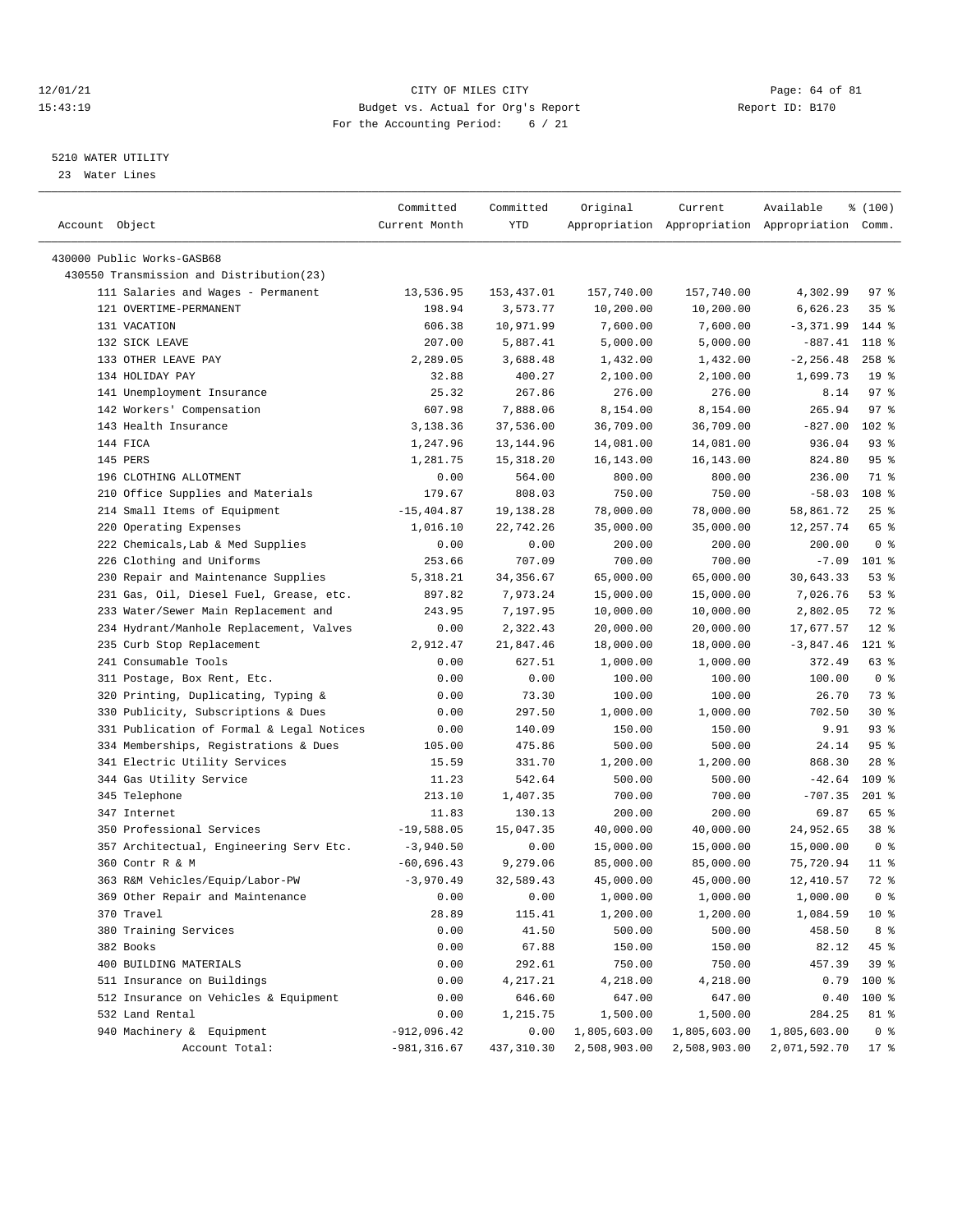## 12/01/21 Page: 65 of 81 CITY OF MILES CITY CONTRIBUTE CITY PAGE: 65 of 81 Page: 65 of 81 CITY CHES CITY CONTRIBUTE CITY PAGE: 15:43:20 15:43:20 Budget vs. Actual for Org's Report For the Accounting Period: 6 / 21

#### 5210 WATER UTILITY

23 Water Lines

| Account Object                             | Committed<br>Current Month | Committed<br><b>YTD</b> | Original     | Current      | Available<br>Appropriation Appropriation Appropriation Comm. | % (100)         |  |
|--------------------------------------------|----------------------------|-------------------------|--------------|--------------|--------------------------------------------------------------|-----------------|--|
| Account Group Total:                       | $-981, 316.67$             | 437, 310.30             | 2,508,903.00 | 2,508,903.00 | 2,071,592.70                                                 | $17*$           |  |
| 490000 DEBT SERVICE                        |                            |                         |              |              |                                                              |                 |  |
| 490200 Revenue Bonds                       |                            |                         |              |              |                                                              |                 |  |
| 611 Principal-NE Wtr Line Phase II         | $-9,000.00$                | 0.00                    | 17,000.00    | 17,000.00    | 17,000.00                                                    | 0 <sup>8</sup>  |  |
| 615 Principal-Northeast Water Ln \$2.2     | $-34,000.00$               | 0.00                    | 69,000.00    | 69,000.00    | 69,000.00                                                    | 0 <sup>8</sup>  |  |
| 616 Principal-Carbon Hill Water Tank \$2.2 | $-34,000.00$               | 0.00                    | 68,000.00    | 68,000.00    | 68,000.00                                                    | 0 <sup>8</sup>  |  |
| 617 Principal - NE Wtr Line \$500k         | $-8,000.00$                | 0.00                    | 16,000.00    | 16,000.00    | 16,000.00                                                    | 0 <sup>8</sup>  |  |
| 618 Principal-Carbon Hill \$500k           | $-8,000.00$                | 0.00                    | 16,000.00    | 16,000.00    | 16,000.00                                                    | 0 <sup>8</sup>  |  |
| 622 Interest-NE Wtr Line Phase II          | 573.75                     | 1,181.25                | 1,182.00     | 1,182.00     | 0.75                                                         | $100*$          |  |
| 631 Interest - NE Wtr Line \$500k          | 4,730.00                   | 9,570.00                | 9,570.00     | 9,570.00     | 0.00                                                         | $100*$          |  |
| 632 Interest - Carbon Hill Wtr Tank \$500k | 4,730.00                   | 9,570.00                | 9,570.00     | 9,570.00     | 0.00                                                         | 100 %           |  |
| 634 Interest-Northeast Wtr Ln \$2.2        | 23,085.00                  | 46,680.00               | 46,680.00    | 46,680.00    | 0.00                                                         | $100*$          |  |
| 638 Interest-Carbon Hill Tank \$2.2        | 22,455.00                  | 45,420.00               | 45,420.00    | 45,420.00    | 0.00                                                         | $100*$          |  |
| Account Total:                             | $-37, 426.25$              | 112, 421.25             | 298,422.00   | 298,422.00   | 186,000.75                                                   | 38 %            |  |
| Account Group Total:                       | $-37, 426.25$              | 112, 421.25             | 298,422.00   | 298,422.00   | 186,000.75                                                   | 38 <sup>8</sup> |  |
| 520000 OTHER FINANCING USES                |                            |                         |              |              |                                                              |                 |  |
| 521000 Interfund Operating Transfers Out   |                            |                         |              |              |                                                              |                 |  |
| 820 Transfers to Other Funds               | 1,000.00                   | 12,000.00               | 12,000.00    | 12,000.00    | 0.00                                                         | $100*$          |  |
| Account Total:                             | 1,000.00                   | 12,000.00               | 12,000.00    | 12,000.00    | 0.00                                                         | $100*$          |  |
| Account Group Total:                       | 1,000.00                   | 12,000.00               | 12,000.00    | 12,000.00    |                                                              | $0.00 100$ %    |  |
| Organization Total:                        | $-1,017,742.92$            | 561,731.55              | 2,819,325.00 | 2,819,325.00 | 2, 257, 593.45                                               | $20*$           |  |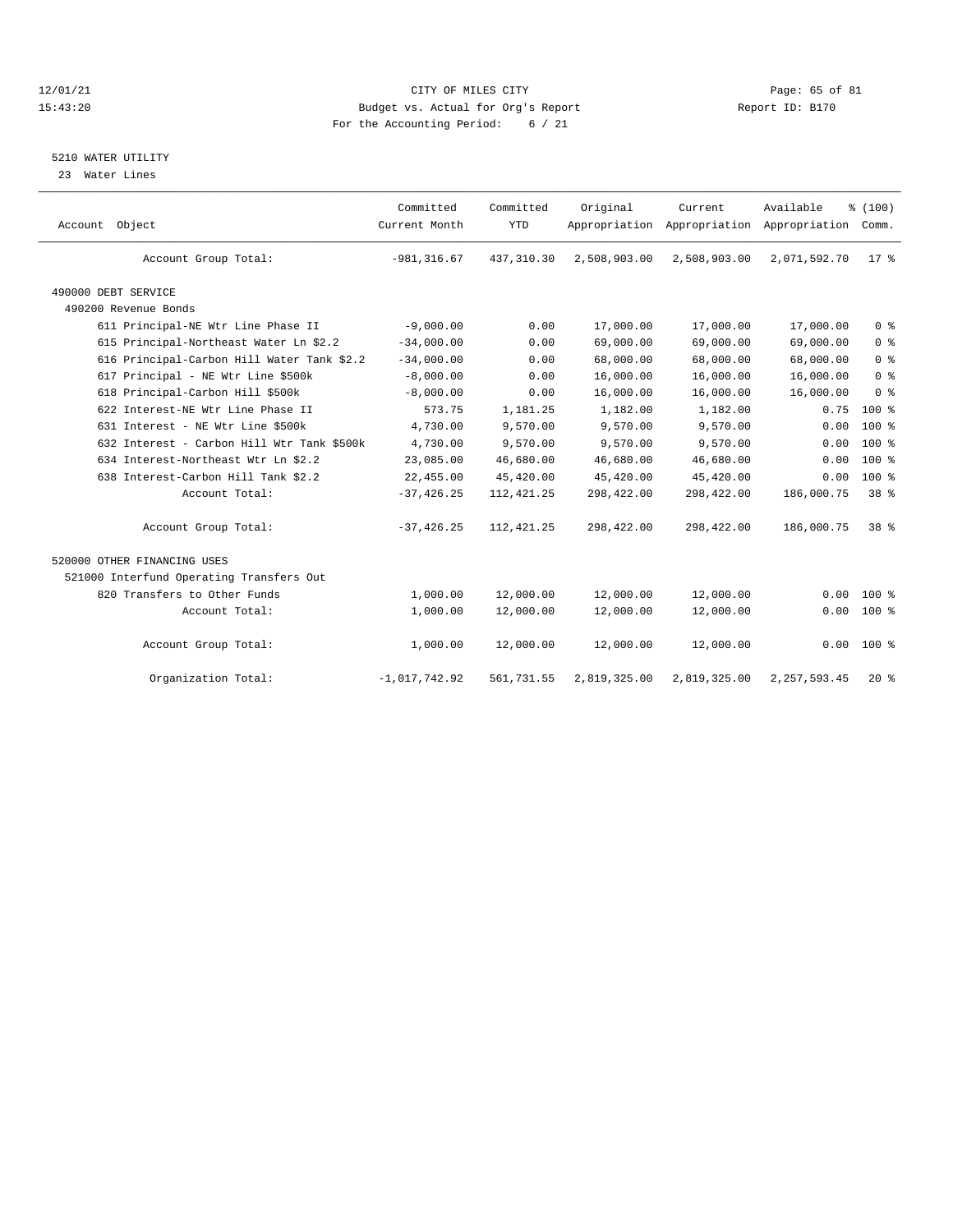## 12/01/21 Page: 66 of 81 CITY OF MILES CITY CONTRIBUTE CITY PAGE: 66 of 81 Page: 66 of 81 CITY CHES CITY CONTRIBUTE CITY PAGE: 15:43:20 15:43:20 Budget vs. Actual for Org's Report For the Accounting Period: 6 / 21

————————————————————————————————————————————————————————————————————————————————————————————————————————————————————————————————————

## 5210 WATER UTILITY

25 Water Administration

|                                           | Committed     | Committed  | Original  | Current   | Available                                       | \$(100)          |
|-------------------------------------------|---------------|------------|-----------|-----------|-------------------------------------------------|------------------|
| Account Object                            | Current Month | <b>YTD</b> |           |           | Appropriation Appropriation Appropriation Comm. |                  |
| 430000 Public Works-GASB68                |               |            |           |           |                                                 |                  |
| 430510 Water Administration(25)           |               |            |           |           |                                                 |                  |
| 110 Salaries and Wages-Comp Ab            | 2,026.00      | 2,026.00   | 0.00      | 0.00      | $-2,026.00$                                     | $***$ $%$        |
| 111 Salaries and Wages - Permanent        | 2,072.18      | 26,945.88  | 24,740.00 | 24,740.00 | $-2, 205.88$                                    | 109 <sup>8</sup> |
| 121 OVERTIME-PERMANENT                    | 15.91         | 40.25      | 120.00    | 120.00    | 79.75                                           | $34$ $%$         |
| 131 VACATION                              | 0.00          | 668.35     | 1,700.00  | 1,700.00  | 1,031.65                                        | 39 %             |
| 132 SICK LEAVE                            | 34.28         | 923.51     | 1,100.00  | 1,100.00  | 176.49                                          | 84 %             |
| 133 OTHER LEAVE PAY                       | 0.00          | 37.25      | 105.00    | 105.00    | 67.75                                           | 35 <sup>8</sup>  |
| 141 Unemployment Insurance                | 3.20          | 43.07      | 42.00     | 42.00     | $-1.07$                                         | $103$ %          |
| 142 Workers' Compensation                 | 13.77         | 258.80     | 456.00    | 456.00    | 197.20                                          | 57%              |
| 143 Health Insurance                      | 427.17        | 6,473.55   | 5,640.00  | 5,640.00  | $-833.55$                                       | $115$ %          |
| 144 FICA                                  | 162.34        | 2,198.15   | 2,124.00  | 2,124.00  | $-74.15$                                        | $103$ %          |
| 145 PERS                                  | 186.13        | 2,506.45   | 2,435.00  | 2,435.00  | $-71.45$                                        | $103$ %          |
| 196 CLOTHING ALLOTMENT                    | 0.00          | 120.00     | 125.00    | 125.00    | 5.00                                            | 96%              |
| 210 Office Supplies and Materials         | 334.73        | 1,322.91   | 3,200.00  | 3,200.00  | 1,877.09                                        | 41 %             |
| 214 Small Items of Equipment              | 0.00          | 199.99     | 2,500.00  | 2,500.00  | 2,300.01                                        | 8 %              |
| 220 Operating Expenses                    | 351.73        | 2,896.44   | 3,000.00  | 3,000.00  | 103.56                                          | $97$ $%$         |
| 230 Repair and Maintenance Supplies       | 0.00          | 0.00       | 1,000.00  | 1,000.00  | 1,000.00                                        | 0 <sup>8</sup>   |
| 311 Postage, Box Rent, Etc.               | 47.68         | 6,882.75   | 7,600.00  | 7,600.00  | 717.25                                          | $91$ %           |
| 320 Printing, Duplicating, Typing &       | 90.45         | 1,337.70   | 1,100.00  | 1,100.00  | $-237.70$                                       | 122 %            |
| 330 Publicity, Subscriptions & Dues       | 0.00          | 672.40     | 1,300.00  | 1,300.00  | 627.60                                          | $52$ $%$         |
| 331 Publication of Formal & Legal Notices | 0.00          | 43.33      | 0.00      | 0.00      | $-43.33$                                        | $***$ $-$        |
| 345 Telephone                             | 124.72        | 419.14     | 600.00    | 600.00    | 180.86                                          | 70 %             |
| 347 Internet                              | 1.04          | 11.44      | 250.00    | 250.00    | 238.56                                          | 5 <sup>8</sup>   |
| 350 Professional Services                 | 0.00          | 411.94     | 6,000.00  | 6,000.00  | 5,588.06                                        | 7 %              |
| 360 Contr R & M                           | 101.44        | 8,255.65   | 8,700.00  | 8,700.00  | 444.35                                          | 95%              |
| 370 Travel                                | 0.00          | 0.00       | 250.00    | 250.00    | 250.00                                          | 0 <sup>8</sup>   |
| 380 Training Services                     | 0.00          | 0.00       | 250.00    | 250.00    | 250.00                                          | 0 <sup>8</sup>   |
| 382 Books                                 | 0.00          | 0.00       | 125.00    | 125.00    | 125.00                                          | 0 <sup>8</sup>   |
| 513 Liability                             | 0.00          | 20,120.07  | 0.00      | 0.00      | $-20,120.07$                                    | $***$ $-$        |
| 531 Building & Office Rental              | 500.00        | 6,000.00   | 8,366.00  | 8,366.00  | 2,366.00                                        | 72 %             |
| 555 Bank Service Charges                  | 16.67         | 201.88     | 450.00    | 450.00    | 248.12                                          | 45 %             |
| 810 Losses (Bad debt expense - Enterprise | 0.00          | 0.00       | 500.00    | 500.00    | 500.00                                          | 0 <sup>8</sup>   |
| 920 Buildings                             | 0.00          | 0.00       | 2,000.00  | 2,000.00  | 2,000.00                                        | 0 <sup>8</sup>   |
| Account Total:                            | 6,509.44      | 91,016.90  | 85,778.00 | 85,778.00 | $-5, 238.90$                                    | $106$ %          |
| Account Group Total:                      | 6,509.44      | 91,016.90  | 85,778.00 | 85,778.00 | $-5,238.90$ 106 %                               |                  |
| 510000 MISCELLANEOUS                      |               |            |           |           |                                                 |                  |
| 510330 Comprehensive Liability Insurance  |               |            |           |           |                                                 |                  |
| 513 Liability                             | 0.00          | 0.00       | 12,419.00 | 12,419.00 | 12,419.00                                       | 0 <sup>8</sup>   |
| Account Total:                            | 0.00          | 0.00       | 12,419.00 | 12,419.00 | 12,419.00                                       | 0 <sup>8</sup>   |
| 510400 Depreciation                       |               |            |           |           |                                                 |                  |
| 830 Depreciation - Closed to Retained     | 470,811.00    | 470,811.00 | 0.00      | 0.00      | $-470, 811.00$                                  | *** 응            |
| Account Total:                            | 470,811.00    | 470,811.00 | 0.00      | 0.00      | $-470, 811.00$                                  | $***$ $-$        |
| Account Group Total:                      | 470,811.00    | 470,811.00 | 12,419.00 | 12,419.00 | $-458,392.00$ *** \$                            |                  |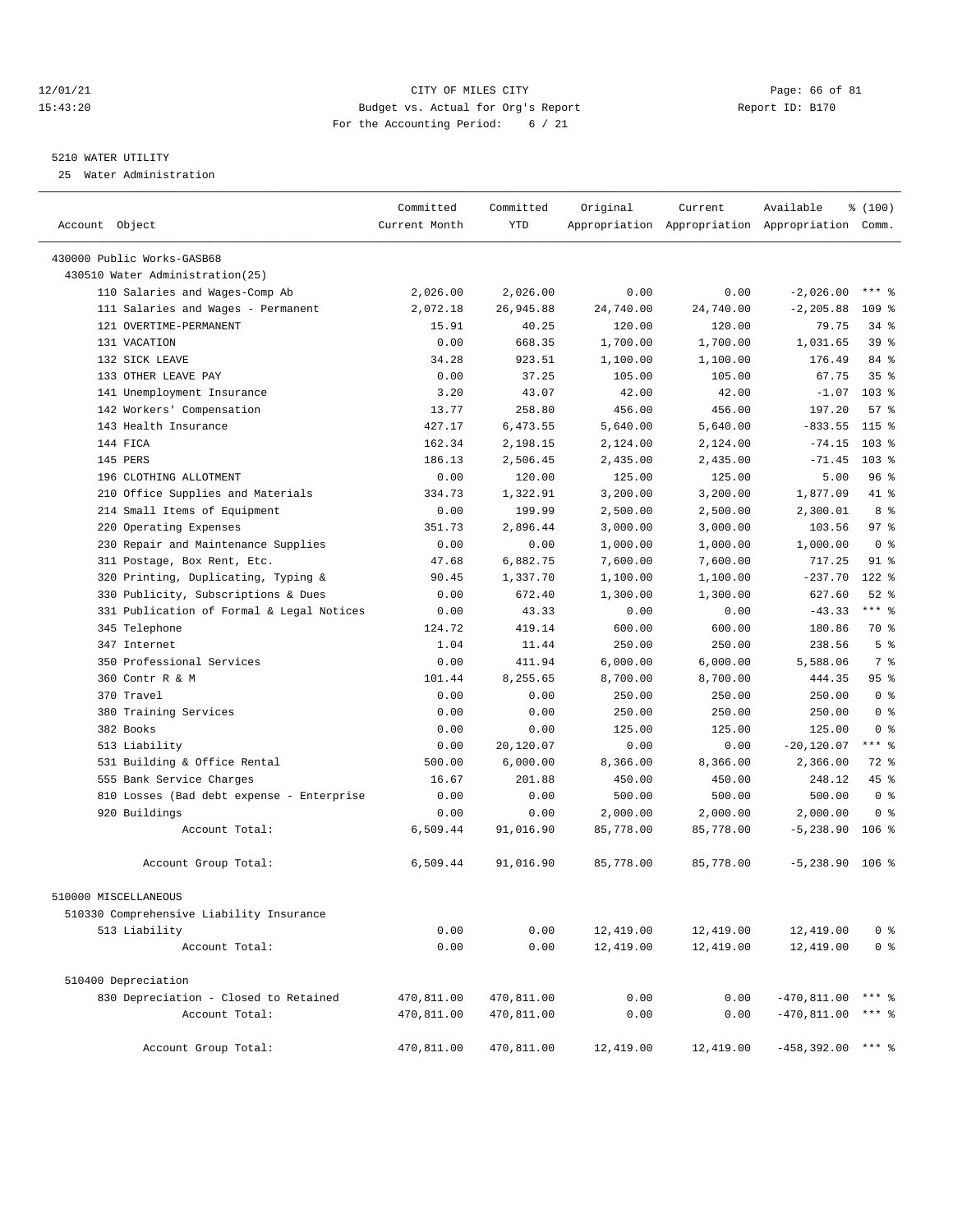## $12/01/21$  Page: 67 of 81 15:43:20 Budget vs. Actual for Org's Report Report ID: B170 For the Accounting Period: 6 / 21

## 5210 WATER UTILITY

25 Water Administration

| Account Object                                                          | Committed<br>Current Month | Committed<br>YTD | Original<br>Appropriation | Current<br>Appropriation | Available<br>Appropriation | $\frac{100}{3}$<br>Comm. |
|-------------------------------------------------------------------------|----------------------------|------------------|---------------------------|--------------------------|----------------------------|--------------------------|
| 520000 OTHER FINANCING USES<br>521000 Interfund Operating Transfers Out |                            |                  |                           |                          |                            |                          |
| 820 Transfers to Other Funds                                            | 4,994.75                   | 659,937.00       | 659,937.00                | 659,937.00               |                            | $0.00$ 100 %             |
| Account Total:                                                          | 4,994.75                   | 659,937.00       | 659,937.00                | 659,937.00               |                            | $0.00$ 100 %             |
| Account Group Total:                                                    | 4,994.75                   | 659,937.00       | 659,937.00                | 659,937.00               |                            | $0.00$ 100 %             |
| Organization Total:                                                     | 482, 315.19                | 1,221,764.90     | 758,134.00                | 758,134.00               | $-463.630.90$              | $161$ %                  |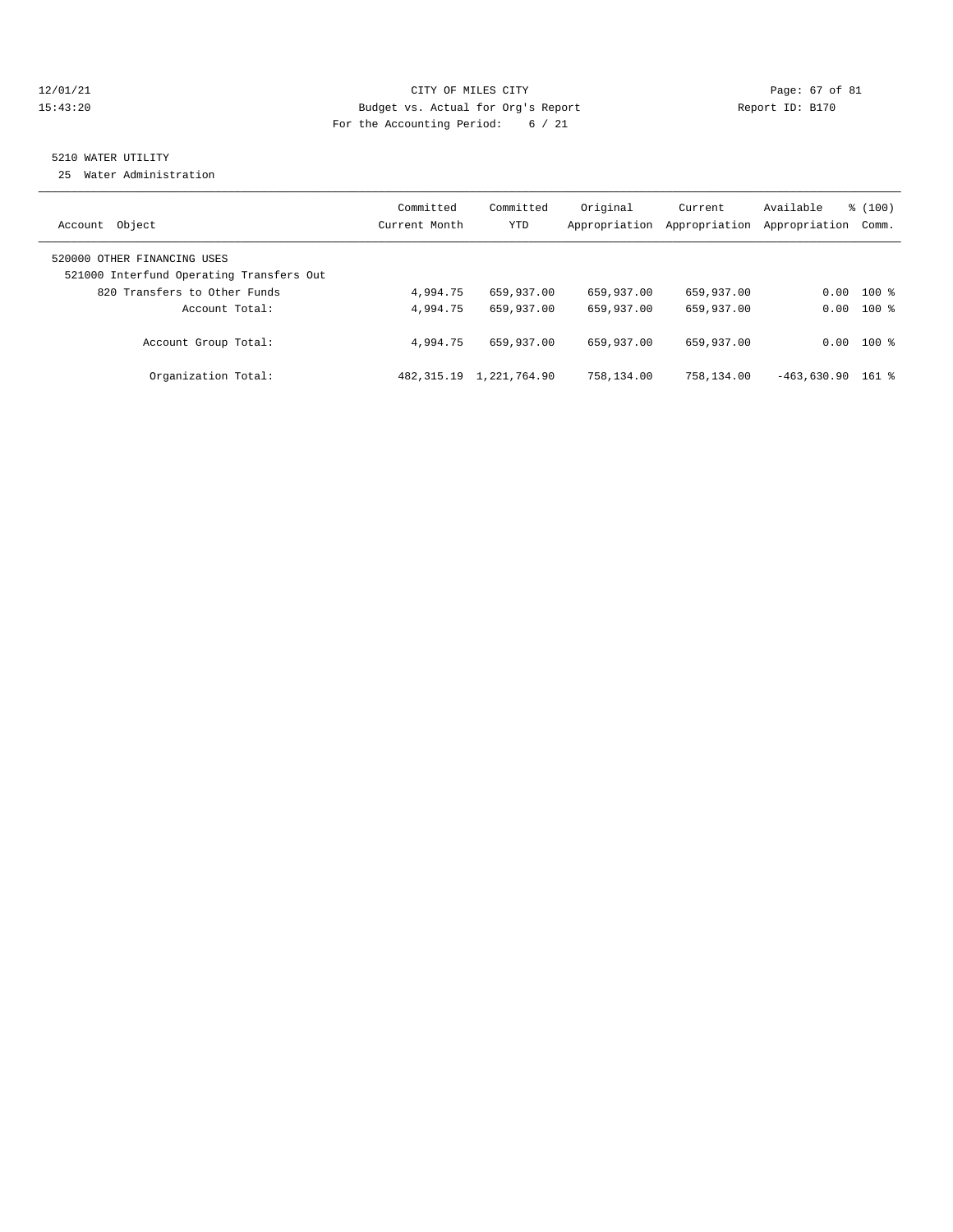## 12/01/21 CITY OF MILES CITY CHES CITY CONTRIBUTE ASSESS TO A PAGE: 68 OF 81<br>15:43:20 Budget vs. Actual for Org's Report (1999) Report ID: B170 15:43:20 Budget vs. Actual for Org's Report For the Accounting Period: 6 / 21

# 5210 WATER UTILITY

80 Water Purification

| Account Object                          | Committed<br>Current Month | Committed<br><b>YTD</b> | Original   | Current<br>Appropriation Appropriation Appropriation Comm. | Available | % (100)         |
|-----------------------------------------|----------------------------|-------------------------|------------|------------------------------------------------------------|-----------|-----------------|
| 430000 Public Works-GASB68              |                            |                         |            |                                                            |           |                 |
| 430540 Water Purification and Treatment |                            |                         |            |                                                            |           |                 |
| 210 Office Supplies and Materials       | 0.00                       | 73.72                   | 400.00     | 400.00                                                     | 326.28    | 18 <sup>8</sup> |
| 214 Small Items of Equipment            | 0.00                       | 920.43                  | 3,000.00   | 3,000.00                                                   | 2,079.57  | 31.8            |
| 220 Operating Expenses                  | 186.51                     | 1,884.04                | 3,000.00   | 3,000.00                                                   | 1,115.96  | 63%             |
| 222 Chemicals, Lab & Med Supplies       | 14,327.68                  | 57,735.66               | 60,000.00  | 60,000.00                                                  | 2,264.34  | 96%             |
| 226 Clothing and Uniforms               | 0.00                       | 148.29                  | 500.00     | 500.00                                                     | 351.71    | $30*$           |
| 230 Repair and Maintenance Supplies     | 228.22                     | 5,828.90                | 15,000.00  | 15,000.00                                                  | 9,171.10  | 39 <sup>8</sup> |
| 231 Gas, Oil, Diesel Fuel, Grease, etc. | 101.58                     | 1,525.99                | 2,000.00   | 2,000.00                                                   | 474.01    | 76 %            |
| 311 Postage, Box Rent, Etc.             | 2.30                       | 31.80                   | 100.00     | 100.00                                                     | 68.20     | 328             |
| 320 Printing, Duplicating, Typing &     | 0.00                       | 0.00                    | 100.00     | 100.00                                                     | 100.00    | 0 <sup>8</sup>  |
| 330 Publicity, Subscriptions & Dues     | 0.00                       | 0.00                    | 750.00     | 750.00                                                     | 750.00    | 0 <sup>8</sup>  |
| 334 Memberships, Registrations & Dues   | 37.50                      | 391.50                  | 300.00     | 300.00                                                     | $-91.50$  | $131$ %         |
| 352 Wtr/Swr Lab Testing                 | 960.00                     | 8,116.58                | 10,000.00  | 10,000.00                                                  | 1,883.42  | $81$ %          |
| 357 Architectual, Engineering Serv Etc. | 0.00                       | 0.00                    | 8,000.00   | 8,000.00                                                   | 8,000.00  | 0 <sup>8</sup>  |
| 360 Contr R & M                         | 19.50                      | 3,182.02                | 4,000.00   | 4,000.00                                                   | 817.98    | $80*$           |
| 369 Other Repair and Maintenance        | 0.00                       | 0.00                    | 1,500.00   | 1,500.00                                                   | 1,500.00  | 0 <sup>8</sup>  |
| 370 Travel                              | 0.00                       | 16.00                   | 1,500.00   | 1,500.00                                                   | 1,484.00  | 1 <sup>8</sup>  |
| 380 Training Services                   | 275.00                     | 681.35                  | 1,500.00   | 1,500.00                                                   | 818.65    | 45%             |
| 382 Books                               | 0.00                       | 0.00                    | 200.00     | 200.00                                                     | 200.00    | 0 <sup>8</sup>  |
| 533 Machinery and Equipment Rental      | 0.00                       | 0.00                    | 500.00     | 500.00                                                     | 500.00    | 0 <sup>8</sup>  |
| 940 Machinery & Equipment               | 0.00                       | 0.00                    | 5,000.00   | 5,000.00                                                   | 5,000.00  | 0 <sup>8</sup>  |
| Account Total:                          | 16, 138.29                 | 80,536.28               | 117,350.00 | 117,350.00                                                 | 36,813.72 | 69 %            |
| Account Group Total:                    | 16,138.29                  | 80,536.28               | 117,350.00 | 117,350.00                                                 | 36,813.72 | 69 %            |
| Organization Total:                     | 16,138.29                  | 80,536.28               | 117,350.00 | 117,350.00                                                 | 36,813.72 | 69 %            |

Fund Total: -329,313.78 2,542,087.52 4,489,360.00 4,489,360.00 1,947,272.48 57 %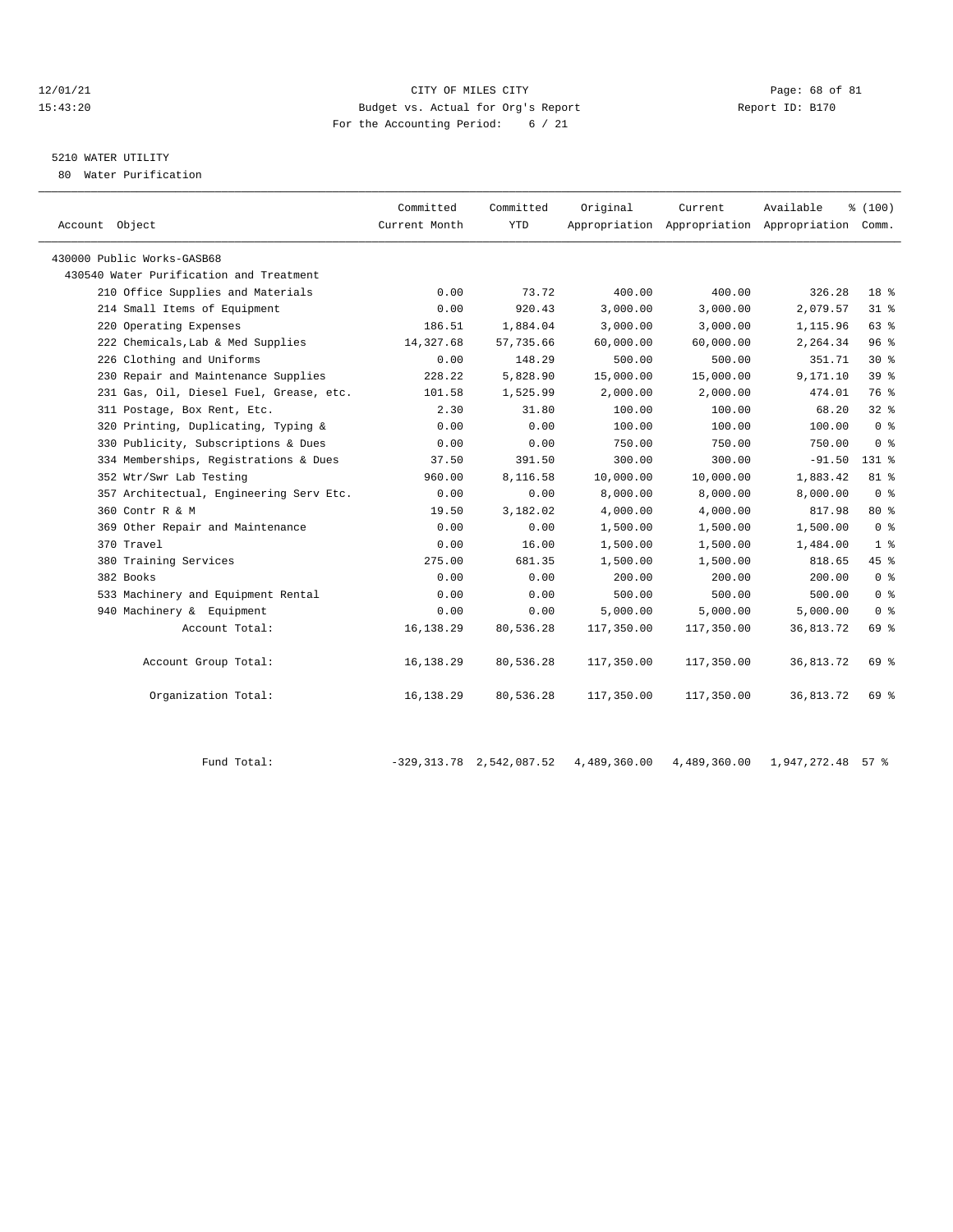## 12/01/21 Page: 69 of 81 CITY OF MILES CITY CONTRIBUTE CITY PAGE: 69 of 81 Page: 69 of 81 CITY CHILES CITY CONTRIBUTE CITY PAGE: 20 15:43:20 Budget vs. Actual for Org's Report For the Accounting Period: 6 / 21

#### 5310 SEWER UTILITY

29 Sewer Administration

| Account Object                            | Committed<br>Current Month | Committed<br>YTD | Original   | Current    | Available<br>Appropriation Appropriation Appropriation Comm. | % (100)          |
|-------------------------------------------|----------------------------|------------------|------------|------------|--------------------------------------------------------------|------------------|
| 430000 Public Works-GASB68                |                            |                  |            |            |                                                              |                  |
| 430610 Sewer Administration (29)          |                            |                  |            |            |                                                              |                  |
| 110 Salaries and Wages-Comp Ab            | 1,430.00                   | 1,430.00         | 0.00       | 0.00       | $-1,430.00$                                                  | $***$ 2          |
| 111 Salaries and Wages - Permanent        | 2,072.18                   | 26,944.50        | 24,764.00  | 24,764.00  | $-2,180.50$                                                  | 109 <sup>8</sup> |
| 121 OVERTIME-PERMANENT                    | 15.91                      | 40.26            | 120.00     | 120.00     | 79.74                                                        | $34$ $%$         |
| 131 VACATION                              | 0.00                       | 668.20           | 1,700.00   | 1,700.00   | 1,031.80                                                     | 39 <sup>8</sup>  |
| 132 SICK LEAVE                            | 34.28                      | 921.99           | 1,100.00   | 1,100.00   | 178.01                                                       | 84 %             |
| 133 OTHER LEAVE PAY                       | 0.00                       | 36.91            | 106.00     | 106.00     | 69.09                                                        | 35%              |
| 141 Unemployment Insurance                | 3.18                       | 43.14            | 42.00      | 42.00      | $-1.14$                                                      | $103*$           |
| 142 Workers' Compensation                 | 13.75                      | 258.72           | 456.00     | 456.00     | 197.28                                                       | 57%              |
| 143 Health Insurance                      | 427.18                     | 6,045.65         | 5,640.00   | 5,640.00   | $-405.65$                                                    | 107 %            |
| 144 FICA                                  | 162.37                     | 2,198.24         | 2,126.00   | 2,126.00   | $-72.24$                                                     | $103$ %          |
| 145 PERS                                  | 98, 175. 14                | 100,495.35       | 2,437.00   | 2,437.00   | $-98,058.35$                                                 | $***$ $%$        |
| 196 CLOTHING ALLOTMENT                    | 0.00                       | 120.00           | 125.00     | 125.00     | 5.00                                                         | 96%              |
| 210 Office Supplies and Materials         | 334.73                     | 1,315.69         | 3,200.00   | 3,200.00   | 1,884.31                                                     | 41 %             |
| 214 Small Items of Equipment              | 0.00                       | 199.99           | 2,500.00   | 2,500.00   | 2,300.01                                                     | 8 %              |
| 220 Operating Expenses                    | 351.71                     | 2,813.69         | 3,000.00   | 3,000.00   | 186.31                                                       | 94 %             |
| 230 Repair and Maintenance Supplies       | 0.00                       | 0.00             | 1,000.00   | 1,000.00   | 1,000.00                                                     | 0 <sup>8</sup>   |
| 311 Postage, Box Rent, Etc.               | 47.69                      | 6,882.69         | 7,500.00   | 7,500.00   | 617.31                                                       | $92$ $%$         |
| 320 Printing, Duplicating, Typing &       | 90.45                      | 1,337.69         | 1,100.00   | 1,100.00   | $-237.69$                                                    | 122 %            |
| 330 Publicity, Subscriptions & Dues       | 0.00                       | 672.40           | 1,300.00   | 1,300.00   | 627.60                                                       | $52$ $%$         |
| 331 Publication of Formal & Legal Notices | 0.00                       | 43.34            | 0.00       | 0.00       | $-43.34$                                                     | $***$ 8          |
| 345 Telephone                             | 124.71                     | 419.04           | 600.00     | 600.00     | 180.96                                                       | 70 %             |
| 347 Internet                              | 1.04                       | 11.44            | 250.00     | 250.00     | 238.56                                                       | 5 <sup>8</sup>   |
| 350 Professional Services                 | 0.00                       | 411.94           | 6,000.00   | 6,000.00   | 5,588.06                                                     | 7 <sup>°</sup>   |
| 360 Contr R & M                           | 101.44                     | 8,255.65         | 8,700.00   | 8,700.00   | 444.35                                                       | 95%              |
| 370 Travel                                | 0.00                       | 0.00             | 250.00     | 250.00     | 250.00                                                       | 0 <sup>8</sup>   |
| 380 Training Services                     | 0.00                       | 0.00             | 250.00     | 250.00     | 250.00                                                       | 0 <sup>8</sup>   |
| 382 Books                                 | 0.00                       | 0.00             | 125.00     | 125.00     | 125.00                                                       | 0 <sup>8</sup>   |
| 531 Building & Office Rental              | 500.00                     | 6,000.00         | 8,366.00   | 8,366.00   | 2,366.00                                                     | 72 %             |
| 555 Bank Service Charges                  | 16.67                      | 201.87           | 450.00     | 450.00     | 248.13                                                       | $45*$            |
| 810 Losses (Bad debt expense - Enterprise | 0.00                       | 0.00             | 500.00     | 500.00     | 500.00                                                       | 0 <sup>8</sup>   |
| 920 Buildings                             | 0.00                       | 0.00             | 2,000.00   | 2,000.00   | 2,000.00                                                     | 0 <sup>8</sup>   |
| Account Total:                            | 103,902.43                 | 167,768.39       | 85,707.00  | 85,707.00  | $-82,061.39$                                                 | 196 %            |
| Account Group Total:                      | 103,902.43                 | 167,768.39       | 85,707.00  | 85,707.00  | $-82,061.39$ 196 %                                           |                  |
| 490000 DEBT SERVICE                       |                            |                  |            |            |                                                              |                  |
| 490200 Revenue Bonds                      |                            |                  |            |            |                                                              |                  |
| 608 Prpl-Wastewater Project Phase I       | $-35,000.00$               | 0.00             | 71,000.00  | 71,000.00  | 71,000.00                                                    | 0 <sup>8</sup>   |
| 619 Principal-WWTP Phase II               | $-133,755.00$              | 0.00             | 268,000.00 | 268,000.00 | 268,000.00                                                   | 0 <sup>8</sup>   |
| 626 Interest-Wastewater Project Phase I   | 14,640.00                  | 29,805.00        | 29,805.00  | 29,805.00  | 0.00                                                         | 100 %            |
| 639 Interest-WWTP Phase II                | 63,200.00                  | 128,071.94       | 133,513.00 | 133,513.00 | 5,441.06                                                     | 96 %             |
| Account Total:                            | $-90,915.00$               | 157,876.94       | 502,318.00 | 502,318.00 | 344,441.06                                                   | $31$ %           |
| Account Group Total:                      | $-90,915.00$               | 157,876.94       | 502,318.00 | 502,318.00 | 344,441.06                                                   | $31$ %           |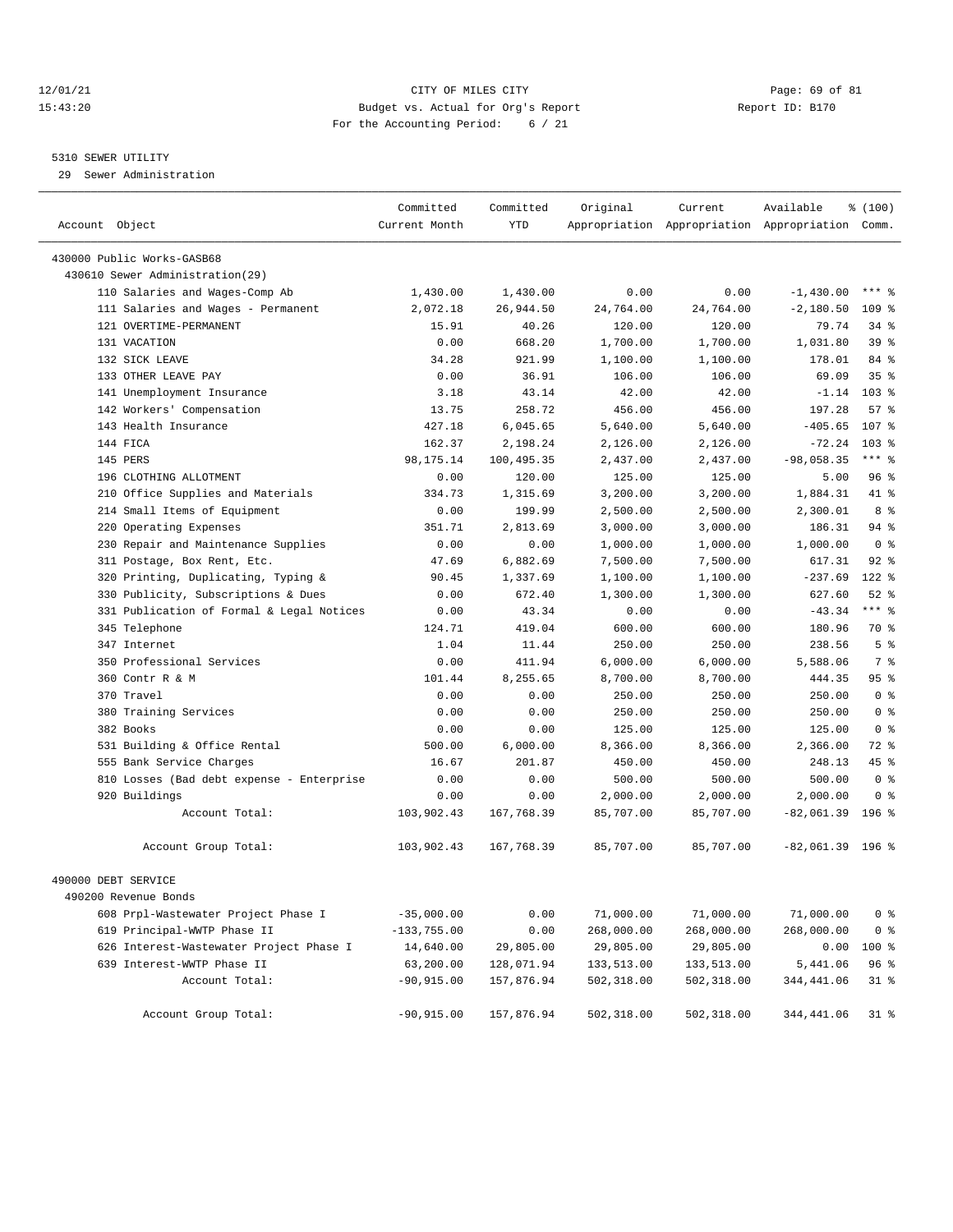## 12/01/21 Page: 70 of 81 15:43:20 Budget vs. Actual for Org's Report Report ID: B170 For the Accounting Period: 6 / 21

#### 5310 SEWER UTILITY

29 Sewer Administration

| Account Object                           | Committed<br>Current Month | Committed<br><b>YTD</b> | Original   | Current<br>Appropriation Appropriation Appropriation Comm. | Available          | % (100)             |
|------------------------------------------|----------------------------|-------------------------|------------|------------------------------------------------------------|--------------------|---------------------|
| 510000 MISCELLANEOUS                     |                            |                         |            |                                                            |                    |                     |
| 510330 Comprehensive Liability Insurance |                            |                         |            |                                                            |                    |                     |
| 513 Liability                            | 0.00                       | 12,772.74               | 12,773.00  | 12,773.00                                                  | 0.26               | $100*$              |
| Account Total:                           | 0.00                       | 12,772.74               | 12,773.00  | 12,773.00                                                  | 0.26               | $100$ %             |
| 510400 Depreciation                      |                            |                         |            |                                                            |                    |                     |
| 830 Depreciation - Closed to Retained    | 351,826.00                 | 351,826.00              | 0.00       | 0.00                                                       | $-351,826.00$      | $***$ $\frac{6}{5}$ |
| Account Total:                           | 351,826.00                 | 351,826.00              | 0.00       | 0.00                                                       | $-351,826.00$      | $***$ 2             |
| Account Group Total:                     | 351,826.00                 | 364,598.74              | 12,773.00  | 12,773.00                                                  | $-351.825.74$      | $***$ 2             |
| 520000 OTHER FINANCING USES              |                            |                         |            |                                                            |                    |                     |
| 521000 Interfund Operating Transfers Out |                            |                         |            |                                                            |                    |                     |
| 820 Transfers to Other Funds             | 3,486.75                   | 41,841.00               | 41,841.00  | 41,841.00                                                  | 0.00               | $100*$              |
| Account Total:                           | 3,486.75                   | 41,841.00               | 41,841.00  | 41,841.00                                                  | 0.00               | $100*$              |
| Account Group Total:                     | 3,486.75                   | 41,841.00               | 41,841.00  | 41,841.00                                                  |                    | $0.00$ 100 %        |
| Organization Total:                      | 368,300.18                 | 732,085.07              | 642,639.00 | 642,639.00                                                 | $-89,446.07$ 114 % |                     |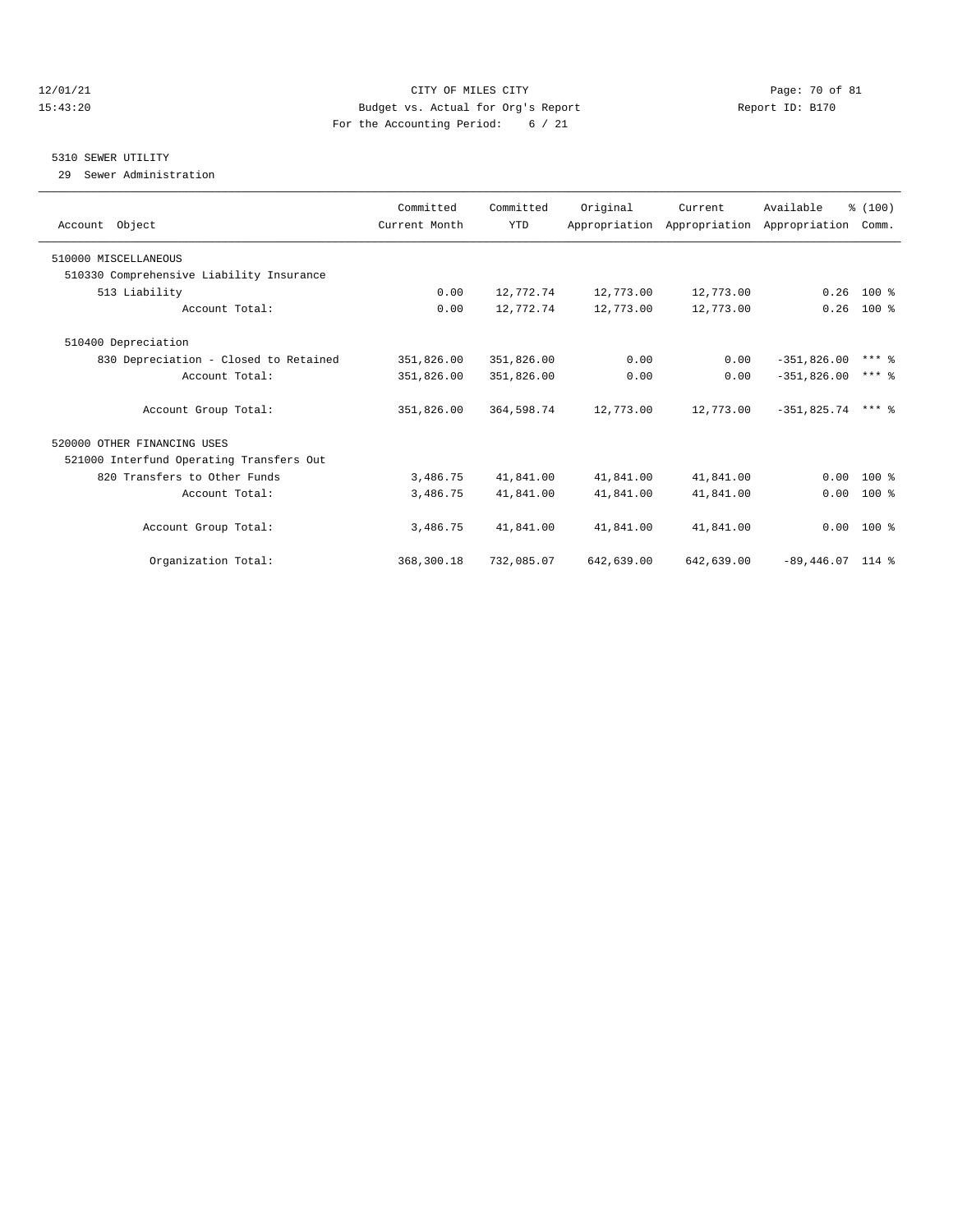## 12/01/21 Page: 71 of 81 CITY OF MILES CITY CONTRIBUTE CITY PAGE: 71 of 81 Page: 71 of 81 Page: 71 of 81 Page: 71 of 81 Page: 71 of 81 Page: 71 of 81 Page: 71 of 81 Page: 71 of 81 Page: 71 of 81 Page: 71 of 81 Page: 71 of 8 15:43:20 Budget vs. Actual for Org's Report For the Accounting Period: 6 / 21

# 5310 SEWER UTILITY

31 Sewer Lines

|                                              | Committed                | Committed         | Original              | Current               | Available                                       | % (100)                |
|----------------------------------------------|--------------------------|-------------------|-----------------------|-----------------------|-------------------------------------------------|------------------------|
| Account Object                               | Current Month            | YTD               |                       |                       | Appropriation Appropriation Appropriation Comm. |                        |
|                                              |                          |                   |                       |                       |                                                 |                        |
| 430000 Public Works-GASB68                   |                          |                   |                       |                       |                                                 |                        |
| 430550 Transmission and Distribution(23)     |                          |                   |                       |                       |                                                 |                        |
| 350 Professional Services                    | 0.00                     | 3.93              | 0.00                  | 0.00                  | $-3.93$                                         | *** 9                  |
| Account Total:                               | 0.00                     | 3.93              | 0.00                  | 0.00                  | $-3.93$                                         | $***$ 2                |
| 430630 Sewer Collection and Transmission(31) |                          |                   |                       |                       |                                                 |                        |
| 111 Salaries and Wages - Permanent           | 13,245.41                | 149,938.64        | 145,580.00            | 145,580.00            | $-4,358.64$ 103 %                               |                        |
| 121 OVERTIME-PERMANENT                       | 198.96                   | 3,573.24          | 10,200.00             | 10,200.00             | 6,626.76                                        | 35%                    |
| 131 VACATION                                 | 596.31                   | 10,750.59         | 7,300.00              | 7,300.00              | $-3,450.59$                                     | 147 %                  |
| 132 SICK LEAVE                               | 191.70                   | 5,821.95          | 4,800.00              | 4,800.00              | $-1,021.95$                                     | $121$ %                |
| 133 OTHER LEAVE PAY                          | 2,284.22                 | 3,647.93          | 1,236.00              | 1,236.00              | $-2,411.93$                                     | $295$ %                |
| 134 HOLIDAY PAY                              | 32.88                    | 400.27            | 2,100.00              | 2,100.00              | 1,699.73                                        | 19 <sup>°</sup>        |
| 141 Unemployment Insurance                   | 24.82                    | 262.13            | 257.00                | 257.00                | $-5.13$                                         | $102$ %                |
| 142 Workers' Compensation                    | 605.73                   | 7,866.63          | 7,486.00              | 7,486.00              | $-380.63$                                       | $105$ %                |
| 143 Health Insurance                         | 3,089.45                 | 37,776.77         | 30,967.00             | 30,967.00             | $-6,809.77$                                     | $122$ %                |
| 144 FICA                                     | 1,225.91                 | 12,881.59         | 13,098.00             | 13,098.00             | 216.41                                          | 98 %                   |
| 145 PERS                                     | 1,253.54                 | 14,982.78         | 15,016.00             | 15,016.00             | 33.22                                           | $100*$                 |
| 196 CLOTHING ALLOTMENT                       | 0.00                     | 555.00            | 600.00                | 600.00                | 45.00                                           | $93$ $%$               |
| 210 Office Supplies and Materials            | 179.69                   | 647.24            | 400.00                | 400.00                | $-247.24$                                       | $162$ %                |
| 214 Small Items of Equipment                 | 2,531.06                 | 7,199.95          | 25,000.00             | 25,000.00             | 17,800.05                                       | 29%                    |
| 220 Operating Expenses                       | 803.52                   | 15,655.27         | 15,000.00             | 15,000.00             | $-655.27$                                       | $104$ %                |
| 222 Chemicals, Lab & Med Supplies            | 0.00                     | 0.00              | 1,000.00              | 1,000.00              | 1,000.00                                        | 0 <sup>8</sup>         |
| 226 Clothing and Uniforms                    | 0.00                     | 453.45            | 750.00                | 750.00                | 296.55                                          | 60 %                   |
| 230 Repair and Maintenance Supplies          | 5,281.16                 | 9,671.91          | 10,000.00             | 10,000.00             | 328.09                                          | 97%                    |
| 231 Gas, Oil, Diesel Fuel, Grease, etc.      | 897.81                   | 7,973.22          | 15,000.00             | 15,000.00             | 7,026.78                                        | 53%                    |
| 233 Water/Sewer Main Replacement and         | 0.00                     | 378.70            | 5,000.00              | 5,000.00              | 4,621.30                                        | 8 %                    |
| 234 Hydrant/Manhole Replacement, Valves      | 3,815.25                 | 4,355.25          | 15,000.00             | 15,000.00             | 10,644.75                                       | 29%                    |
| 241 Consumable Tools                         | 0.00                     | 627.50            | 1,000.00              | 1,000.00              | 372.50                                          | 63 %                   |
| 311 Postage, Box Rent, Etc.                  | 0.00                     | 0.00              | 100.00                | 100.00                | 100.00                                          | 0 <sup>8</sup>         |
| 320 Printing, Duplicating, Typing &          | 0.00                     | 0.00              | 100.00                | 100.00                | 100.00                                          | 0 <sup>8</sup>         |
| 330 Publicity, Subscriptions & Dues          | 0.00                     | 0.00              | 300.00                | 300.00                | 300.00                                          | 0 <sup>8</sup>         |
| 331 Publication of Formal & Legal Notices    | 0.00                     | 140.09            | 250.00                | 250.00                | 109.91                                          | 56%                    |
| 334 Memberships, Registrations & Dues        | 105.00                   | 335.86            | 750.00                | 750.00                | 414.14                                          | 45 %                   |
| 341 Electric Utility Services                | 15.59                    | 232.39            | 1,000.00              | 1,000.00              | 767.61                                          | $23$ %                 |
| 344 Gas Utility Service                      | 11.23                    | 292.74            | 500.00                | 500.00                | 207.26                                          | 59 %                   |
| 345 Telephone                                | 213.11                   | 1,407.50          | 750.00                | 750.00                | $-657.50$                                       | 188 %                  |
| 347 Internet                                 | 11.83                    | 130.13            | 170.00                | 170.00                | 39.87                                           | $77$ $\frac{6}{9}$     |
| 350 Professional Services                    | $-19.588.05$             | 12,367.32         | 30,000.00             | 30,000.00             | 17,632.68                                       | 41.8                   |
| 357 Architectual, Engineering Serv Etc.      | $-6,000.00$              | 0.00              | 40,000.00             | 40,000.00             | 40,000.00                                       | 0 <sup>8</sup>         |
| 360 Contr R & M                              | 116.71                   | 2,084.06          | 5,000.00              | 5,000.00              | 2,915.94                                        | 42 %                   |
| 363 R&M Vehicles/Equip/Labor-PW              | $-3,970.48$              | 28,616.90         |                       |                       | 11,383.10                                       |                        |
| 369 Other Repair and Maintenance             | 0.00                     | 0.00              | 40,000.00<br>1,000.00 | 40,000.00<br>1,000.00 | 1,000.00                                        | 72 %<br>0 <sup>8</sup> |
| 370 Travel                                   | 28.89                    | 115.42            |                       |                       | 1,084.58                                        | $10*$                  |
|                                              |                          |                   | 1,200.00              | 1,200.00              |                                                 |                        |
| 380 Training Services                        | 0.00                     | 41.50             | 750.00                | 750.00                | 708.50                                          | 6 %                    |
| 382 Books                                    | 0.00                     | 0.00              | 150.00                | 150.00                | 150.00                                          | 0 <sup>8</sup>         |
| 400 BUILDING MATERIALS                       | 0.00                     | 19.98<br>2,180.13 | 750.00                | 750.00                | 730.02                                          | 3%                     |
| 512 Insurance on Vehicles & Equipment        | 0.00                     |                   | 2,181.00              | 2,181.00              | 0.87                                            | 100 %                  |
| 532 Land Rental                              | 284.85<br>$-337, 203.31$ | 1,177.18          | 1,200.00              | 1,200.00              | 22.82<br>375,750.00                             | 98 %<br>0 <sup>8</sup> |
| 940 Machinery & Equipment                    |                          | 0.00              | 375,750.00            | 375,750.00            |                                                 |                        |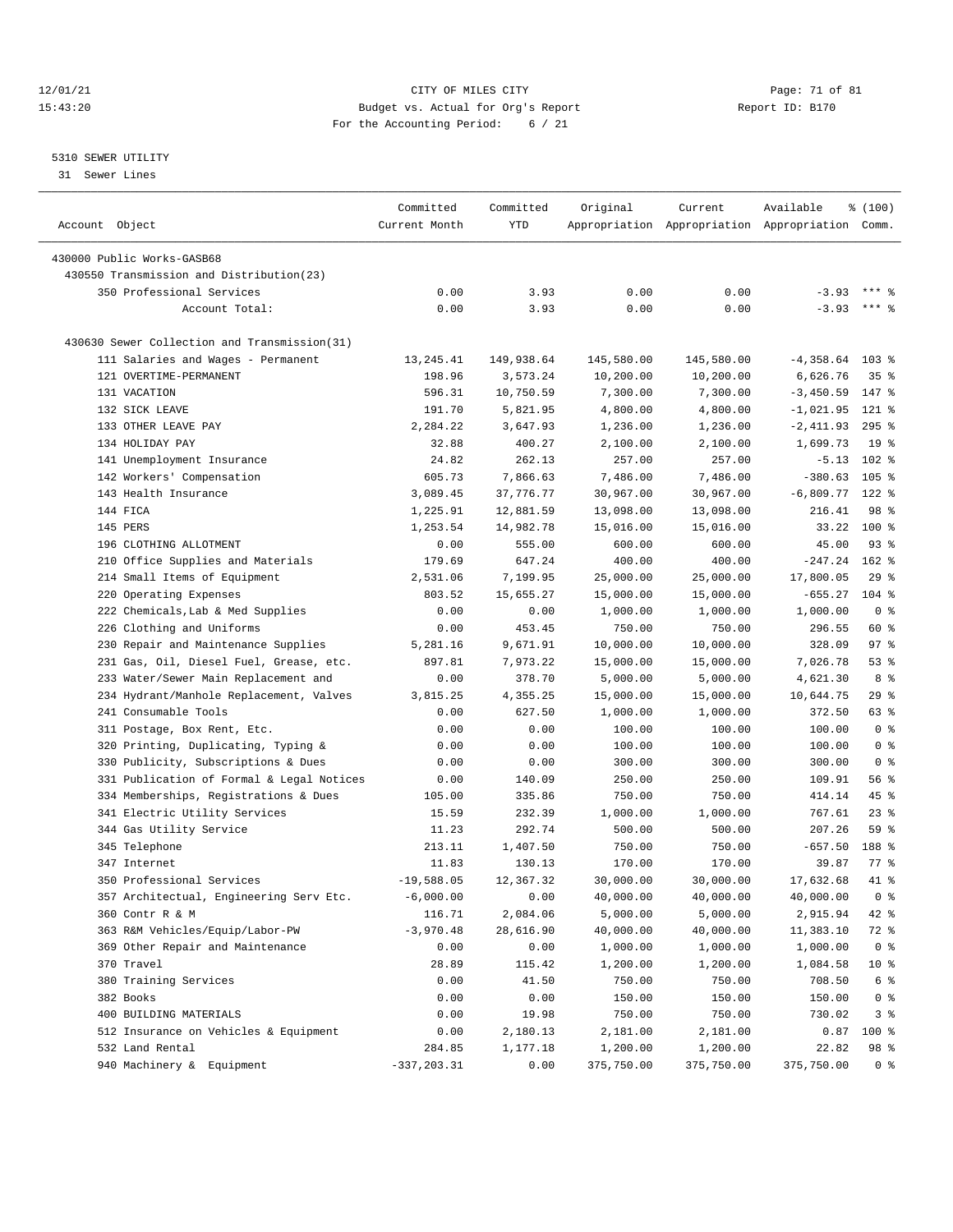## 12/01/21 CITY OF MILES CITY CHES CITY CONTRACT DEALER PAGE: 72 of 81<br>15:43:20 Budget vs. Actual for Org's Report Contract Page: 72 of 81 15:43:20 Budget vs. Actual for Org's Report For the Accounting Period: 6 / 21

# 5310 SEWER UTILITY

31 Sewer Lines

| Object<br>Account                                                       | Committed<br>Current Month | Committed<br>YTD | Original<br>Appropriation | Current<br>Appropriation | Available<br>Appropriation | % (100)<br>Comm. |
|-------------------------------------------------------------------------|----------------------------|------------------|---------------------------|--------------------------|----------------------------|------------------|
| Account Total:                                                          | $-329,717.21$              | 344,561.21       | 828,691.00                | 828,691.00               | 484, 129, 79               | $42*$            |
| Account Group Total:                                                    | $-329, 717.21$             | 344,565.14       | 828,691.00                | 828,691.00               | 484, 125.86                | $42*$            |
| 520000 OTHER FINANCING USES<br>521000 Interfund Operating Transfers Out |                            |                  |                           |                          |                            |                  |
| 820 Transfers to Other Funds                                            | 1,000.00                   | 12,000.00        | 12,000.00                 | 12,000.00                | 0.00                       | $100$ %          |
| Account Total:                                                          | 1,000.00                   | 12,000.00        | 12,000.00                 | 12,000.00                | 0.00                       | $100$ %          |
| Account Group Total:                                                    | 1,000.00                   | 12,000.00        | 12,000.00                 | 12,000.00                |                            | $0.00$ 100 %     |
| Organization Total:                                                     | $-328, 717.21$             | 356,565.14       | 840,691.00                | 840,691.00               | 484,125.86                 | $42*$            |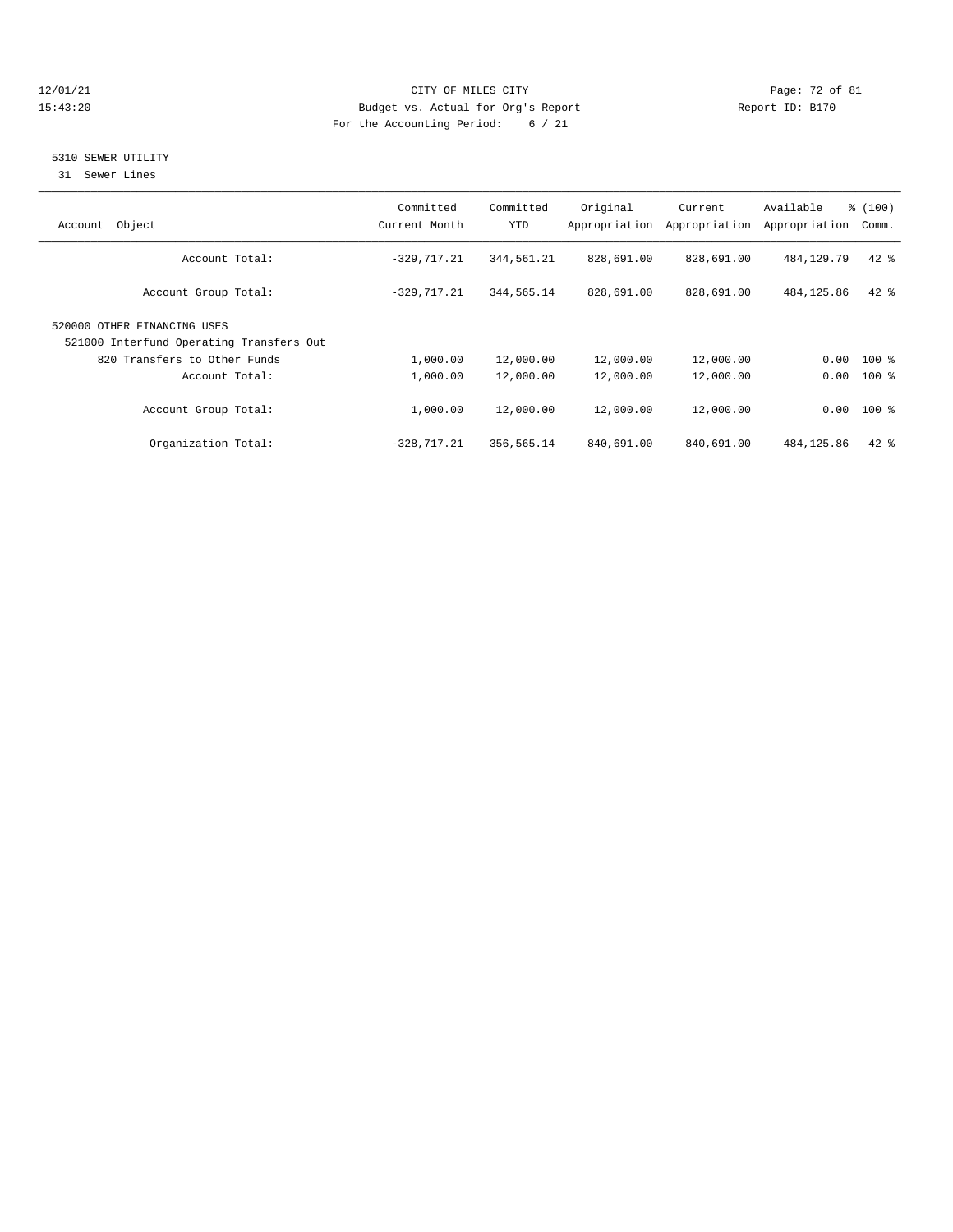### 12/01/21 Page: 73 of 81 CITY OF MILES CITY CONTRIBUTE CITY PAGE: 73 of 81 Page: 73 of 81 CITY CHES CITY CONTRIBUTE CITY 15:43:20 Budget vs. Actual for Org's Report For the Accounting Period: 6 / 21

# 5310 SEWER UTILITY

32 Sewer Lifts

|                |                                         | Committed     | Committed   | Original   | Current    | Available                                       | % (100)        |  |
|----------------|-----------------------------------------|---------------|-------------|------------|------------|-------------------------------------------------|----------------|--|
| Account Object |                                         | Current Month | <b>YTD</b>  |            |            | Appropriation Appropriation Appropriation Comm. |                |  |
|                | 430000 Public Works-GASB68              |               |             |            |            |                                                 |                |  |
|                | 430690 Sewer Lift Stations(32)          |               |             |            |            |                                                 |                |  |
|                | 111 Salaries and Wages - Permanent      | 6,314.68      | 68,326.99   | 65,548.00  | 65,548.00  | $-2,778.99$                                     | $104$ %        |  |
|                | 121 OVERTIME-PERMANENT                  | 318.73        | 2,278.39    | 2,700.00   | 2,700.00   | 421.61                                          | 84 %           |  |
|                | 131 VACATION                            | 277.96        | 5,091.09    | 5,300.00   | 5,300.00   | 208.91                                          | 96%            |  |
|                | 132 SICK LEAVE                          | 47.91         | 1,311.61    | 1,500.00   | 1,500.00   | 188.39                                          | 87%            |  |
|                | 133 OTHER LEAVE PAY                     | 1,503.58      | 2,282.07    | 795.00     | 795.00     | $-1,487.07$                                     | $287$ %        |  |
|                | 134 HOLIDAY PAY                         | 178.25        | 1,451.96    | 1,400.00   | 1,400.00   | $-51.96$                                        | $104$ %        |  |
|                | 141 Unemployment Insurance              | 12.94         | 121.09      | 116.00     | 116.00     | $-5.09$                                         | $104*$         |  |
|                | 142 Workers' Compensation               | 180.42        | 3,154.88    | 4,009.00   | 4,009.00   | 854.12                                          | 79 %           |  |
|                | 143 Health Insurance                    | 1,284.77      | 15, 479. 79 | 15,484.00  | 15,484.00  | 4.21                                            | 100%           |  |
|                | 144 FICA                                | 635.77        | 5,891.59    | 5,909.00   | 5,909.00   | 17.41                                           | $100*$         |  |
|                | 145 PERS                                | 603.68        | 6,875.73    | 6,774.00   | 6,774.00   | $-101.73$                                       | $102*$         |  |
|                | 196 CLOTHING ALLOTMENT                  | 0.00          | 238.50      | 600.00     | 600.00     | 361.50                                          | $40*$          |  |
|                | 210 Office Supplies and Materials       | 0.00          | 2.92        | 400.00     | 400.00     | 397.08                                          | 1 <sup>8</sup> |  |
|                | 214 Small Items of Equipment            | 0.00          | 13,283.10   | 20,000.00  | 20,000.00  | 6,716.90                                        | 66 %           |  |
|                | 220 Operating Expenses                  | 729.01        | 1,689.42    | 2,000.00   | 2,000.00   | 310.58                                          | 84 %           |  |
|                | 222 Chemicals, Lab & Med Supplies       | 0.00          | 23.73       | 1,000.00   | 1,000.00   | 976.27                                          | 2 <sup>8</sup> |  |
|                | 226 Clothing and Uniforms               | 0.00          | 151.65      | 500.00     | 500.00     | 348.35                                          | $30*$          |  |
|                | 230 Repair and Maintenance Supplies     | 462.82        | 6,826.10    | 26,000.00  | 26,000.00  | 19,173.90                                       | 26%            |  |
|                | 231 Gas, Oil, Diesel Fuel, Grease, etc. | 126.96        | 1,141.76    | 2,000.00   | 2,000.00   | 858.24                                          | 57%            |  |
|                | 241 Consumable Tools                    | 0.00          | 39.99       | 100.00     | 100.00     | 60.01                                           | $40*$          |  |
|                | 341 Electric Utility Services           | 1,653.55      | 21,038.49   | 25,000.00  | 25,000.00  | 3,961.51                                        | 84 %           |  |
|                | 344 Gas Utility Service                 | 122.21        | 1,213.04    | 2,000.00   | 2,000.00   | 786.96                                          | 61 %           |  |
|                | 352 Wtr/Swr Lab Testing                 | 0.00          | 0.00        | 250.00     | 250.00     | 250.00                                          | 0 <sup>8</sup> |  |
|                | 360 Contr R & M                         | 277.73        | 2,594.73    | 2,000.00   | 2,000.00   | $-594.73$                                       | $130*$         |  |
|                | 363 R&M Vehicles/Equip/Labor-PW         | 1,103.00      | 1,103.00    | 0.00       | 0.00       | $-1, 103.00$                                    | $***$ 8        |  |
|                | 369 Other Repair and Maintenance        | 0.00          | 0.00        | 1,000.00   | 1,000.00   | 1,000.00                                        | 0 <sup>8</sup> |  |
|                | 370 Travel                              | 0.00          | 0.00        | 600.00     | 600.00     | 600.00                                          | 0 <sup>8</sup> |  |
|                | 380 Training Services                   | 200.00        | 342.15      | 600.00     | 600.00     | 257.85                                          | 57%            |  |
|                | 400 BUILDING MATERIALS                  | 0.00          | 0.00        | 200.00     | 200.00     | 200.00                                          | 0 <sup>8</sup> |  |
|                | 511 Insurance on Buildings              | 0.00          | 2,031.86    | 2,032.00   | 2,032.00   | 0.14                                            | $100*$         |  |
|                | 533 Machinery and Equipment Rental      | 0.00          | 0.00        | 200.00     | 200.00     | 200.00                                          | 0 <sup>8</sup> |  |
|                | Account Total:                          | 16,033.97     | 163,985.63  | 196,017.00 | 196,017.00 | 32,031.37                                       | 84 %           |  |
|                | Account Group Total:                    | 16,033.97     | 163,985.63  | 196,017.00 | 196,017.00 | 32,031.37                                       | 84 %           |  |
|                | Organization Total:                     | 16,033.97     | 163,985.63  | 196,017.00 | 196,017.00 | 32,031.37                                       | 84 %           |  |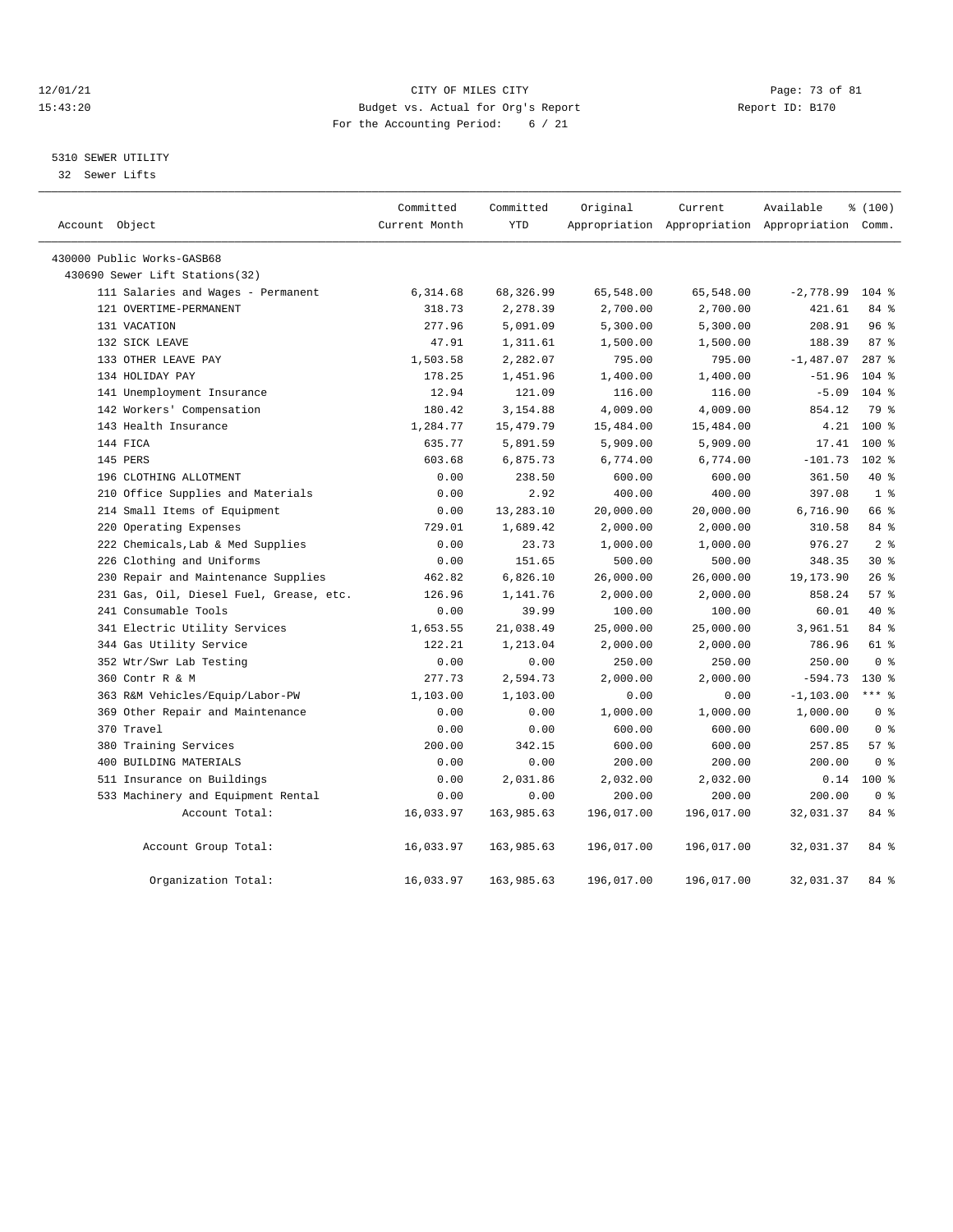### 12/01/21 Page: 74 of 81<br>
12/01/21 Page: 74 of 81<br>
Budget vs. Actual for Org's Report Physics (Report ID: B170 15:43:20 Budget vs. Actual for Org's Report For the Accounting Period: 6 / 21

————————————————————————————————————————————————————————————————————————————————————————————————————————————————————————————————————

## 5310 SEWER UTILITY

33 Sewer Plant

|                                         | Committed     | Committed  | Original   | Current    | Available                                       | \$(100)        |
|-----------------------------------------|---------------|------------|------------|------------|-------------------------------------------------|----------------|
| Account Object                          | Current Month | <b>YTD</b> |            |            | Appropriation Appropriation Appropriation Comm. |                |
|                                         |               |            |            |            |                                                 |                |
| 410000 GENERAL GOVERNMENTGASB68         |               |            |            |            |                                                 |                |
| 411230 City Hall                        |               | 0.00       | 0.00       | 0.00       | 0.00                                            | 0 <sup>8</sup> |
| 360 Contr R & M                         | $-15.00$      |            |            |            |                                                 |                |
| Account Total:                          | $-15.00$      | 0.00       | 0.00       | 0.00       | 0.00                                            | 0 <sup>8</sup> |
| Account Group Total:                    | $-15.00$      | 0.00       | 0.00       | 0.00       | 0.00                                            | 0 <sup>8</sup> |
| 430000 Public Works-GASB68              |               |            |            |            |                                                 |                |
| 430640 Sewer Treatment and Disposal(33) |               |            |            |            |                                                 |                |
| 111 Salaries and Wages - Permanent      | 9,870.83      | 107,184.77 | 111,832.00 | 111,832.00 | 4,647.23                                        | 96 %           |
| 121 OVERTIME-PERMANENT                  | 477.95        | 3,417.74   | 4,100.00   | 4,100.00   | 682.26                                          | 83%            |
| 131 VACATION                            | 416.95        | 7,923.33   | 8,400.00   | 8,400.00   | 476.67                                          | 94 %           |
| 132 SICK LEAVE                          | 91.21         | 2,032.29   | 2,600.00   | 2,600.00   | 567.71                                          | 78 %           |
| 133 OTHER LEAVE PAY                     | 2,262.60      | 3,482.86   | 1,912.00   | 1,912.00   | $-1,570.86$                                     | 182 %          |
| 134 HOLIDAY PAY                         | 267.21        | 2,177.51   | 2,100.00   | 2,100.00   | $-77.51$                                        | $104$ %        |
| 141 Unemployment Insurance              | 20.04         | 189.61     | 196.00     | 196.00     | 6.39                                            | 97%            |
| 142 Workers' Compensation               | 273.68        | 4,759.11   | 6,136.00   | 6,136.00   | 1,376.89                                        | 78 %           |
| 143 Health Insurance                    | 1,991.34      | 23,989.63  | 25,840.00  | 25,840.00  | 1,850.37                                        | $93$ $%$       |
| 144 FICA                                | 982.51        | 9,184.57   | 10,017.00  | 10,017.00  | 832.43                                          | $92$ $%$       |
| 145 PERS                                | 942.79        | 10,760.44  | 11,484.00  | 11,484.00  | 723.56                                          | $94$ %         |
| 196 CLOTHING ALLOTMENT                  | 0.00          | 369.00     | 500.00     | 500.00     | 131.00                                          | 74 %           |
| 210 Office Supplies and Materials       | 19.04         | 137.59     | 250.00     | 250.00     | 112.41                                          | 55 %           |
| 214 Small Items of Equipment            | 19.99         | 3,635.14   | 15,000.00  | 15,000.00  | 11,364.86                                       | $24$ %         |
| 220 Operating Expenses                  | 375.89        | 10,858.43  | 15,000.00  | 15,000.00  | 4,141.57                                        | 72 %           |
| 222 Chemicals, Lab & Med Supplies       | 3,209.01      | 14,366.01  | 25,000.00  | 25,000.00  | 10,633.99                                       | 57%            |
| 226 Clothing and Uniforms               | 0.00          | 173.84     | 600.00     | 600.00     | 426.16                                          | 29%            |
| 230 Repair and Maintenance Supplies     | 0.00          | 18,898.95  | 15,000.00  | 15,000.00  | $-3,898.95$                                     | $126$ %        |
| 231 Gas, Oil, Diesel Fuel, Grease, etc. | 125.16        | 3,604.14   | 5,000.00   | 5,000.00   | 1,395.86                                        | 72 %           |
| 241 Consumable Tools                    | 0.00          | 0.00       | 200.00     | 200.00     | 200.00                                          | 0 <sup>8</sup> |
| 311 Postage, Box Rent, Etc.             | 7.10          | 55.55      | 100.00     | 100.00     | 44.45                                           | 56%            |
|                                         |               |            |            |            |                                                 | 0 <sup>8</sup> |
| 320 Printing, Duplicating, Typing &     | 0.00          | 0.00       | 100.00     | 100.00     | 100.00                                          | 0 <sup>8</sup> |
| 330 Publicity, Subscriptions & Dues     | 0.00          | 0.00       | 100.00     | 100.00     | 100.00                                          |                |
| 334 Memberships, Registrations & Dues   | 0.00          | 400.00     | 400.00     | 400.00     | 0.00                                            | $100$ %        |
| 341 Electric Utility Services           | 10,827.85     | 109,007.55 | 130,000.00 | 130,000.00 | 20,992.45                                       | 84 %           |
| 342 Water Utility Services              | 40.71         | 448.27     | 1,500.00   | 1,500.00   | 1,051.73                                        | $30*$          |
| 343 Sewer Utility Services              | 0.00          | 40.71      | 750.00     | 750.00     | 709.29                                          | 5 <sup>8</sup> |
| 345 Telephone                           | 136.71        | 551.04     | 800.00     | 800.00     | 248.96                                          | 69 %           |
| 346 Garbage Service                     | 94.84         | 945.68     | 2,000.00   | 2,000.00   | 1,054.32                                        | $47$ %         |
| 347 Internet                            | 44.95         | 494.45     | 650.00     | 650.00     | 155.55                                          | 76 %           |
| 350 Professional Services               | 0.00          | 360.24     | 5,000.00   | 5,000.00   | 4,639.76                                        | 7 %            |
| 352 Wtr/Swr Lab Testing                 | 112.00        | 5,409.59   | 8,000.00   | 8,000.00   | 2,590.41                                        | 68 %           |
| 357 Architectual, Engineering Serv Etc. | 0.00          | 0.00       | 5,000.00   | 5,000.00   | 5,000.00                                        | 0 <sup>8</sup> |
| 360 Contr R & M                         | 145.63        | 5,774.53   | 5,000.00   | 5,000.00   | $-774.53$                                       | $115$ %        |
| 363 R&M Vehicles/Equip/Labor-PW         | 1,335.09      | 5,074.38   | 7,500.00   | 7,500.00   | 2,425.62                                        | 68 %           |
| 370 Travel                              | 0.00          | 0.00       | 1,000.00   | 1,000.00   | 1,000.00                                        | 0 <sup>8</sup> |
| 380 Training Services                   | 200.00        | 727.25     | 1,000.00   | 1,000.00   | 272.75                                          | 73 %           |
| 382 Books                               | 0.00          | 0.00       | 200.00     | 200.00     | 200.00                                          | 0 <sup>8</sup> |
| 400 BUILDING MATERIALS                  | 0.00          | 0.00       | 500.00     | 500.00     | 500.00                                          | 0 <sup>8</sup> |
| 511 Insurance on Buildings              | 0.00          | 12,460.08  | 12,461.00  | 12,461.00  |                                                 | $0.92$ 100 %   |
| 512 Insurance on Vehicles & Equipment   | 0.00          | 148.65     | 149.00     | 149.00     |                                                 | $0.35$ 100 %   |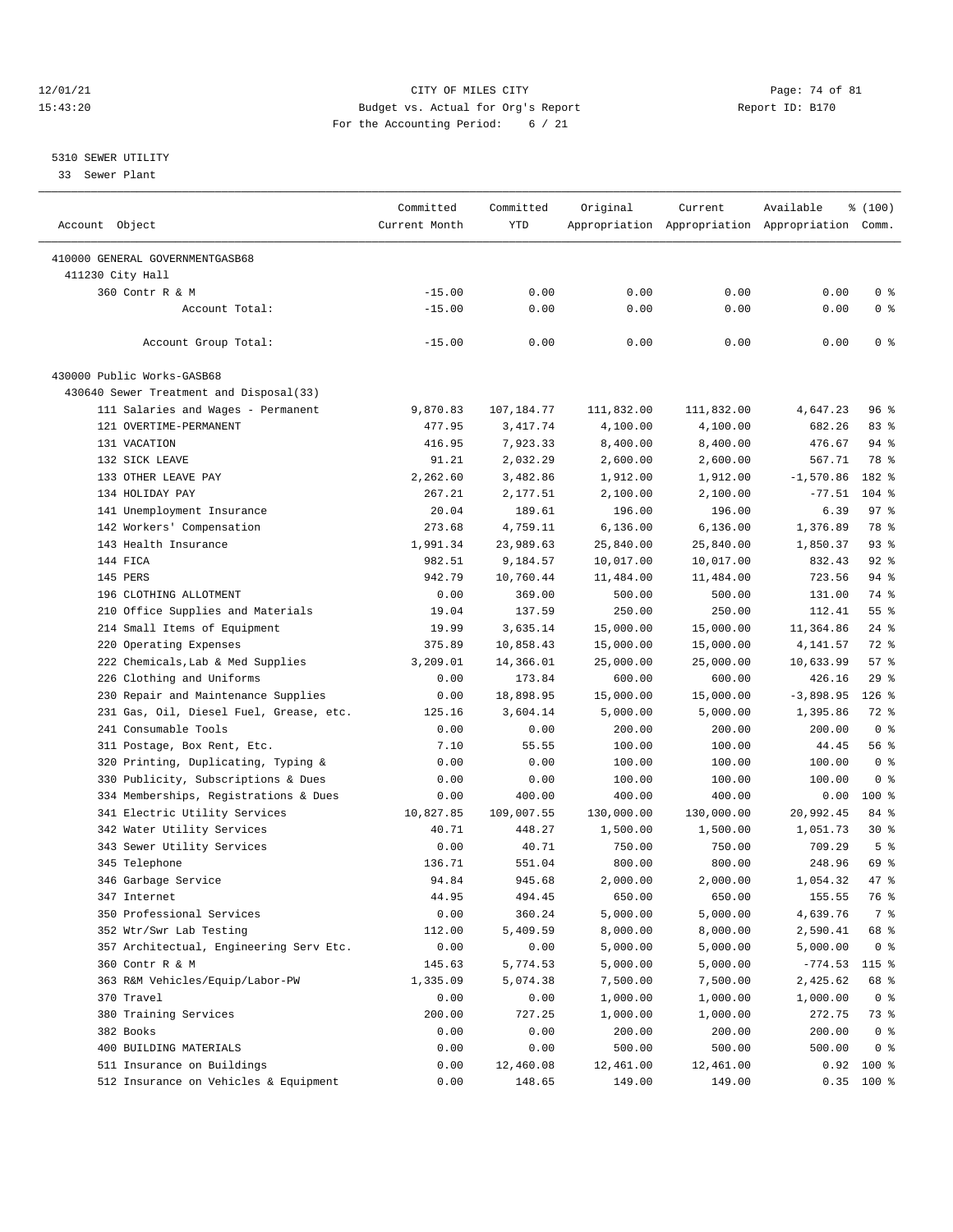### 12/01/21 Page: 75 of 81 CITY OF MILES CITY CONTRIBUTE CITY PAGE: 75 of 81 Page: 75 of 81 CITY CHEROLES CITY CONTRIBUTE CITY 15:43:20 Budget vs. Actual for Org's Report For the Accounting Period: 6 / 21

## 5310 SEWER UTILITY

33 Sewer Plant

| Object<br>Account                  | Committed<br>Current Month | Committed<br><b>YTD</b> | Original<br>Appropriation | Current<br>Appropriation | Available<br>Appropriation | % (100)<br>Comm. |
|------------------------------------|----------------------------|-------------------------|---------------------------|--------------------------|----------------------------|------------------|
| 533 Machinery and Equipment Rental | 0.00                       | 0.00                    | 1,000.00                  | 1,000.00                 | 1,000.00                   | 0 <sup>8</sup>   |
| 940 Machinery & Equipment          | 0.00                       | 0.00                    | 150,000.00                | 150,000.00               | 150,000.00                 | 0 <sup>8</sup>   |
| Account Total:                     | 34,291.08                  | 369,042.93              | 594,377.00                | 594, 377, 00             | 225, 334.07                | 62 %             |
| Account Group Total:               | 34,291.08                  | 369,042.93              | 594,377.00                | 594, 377, 00             | 225, 334, 07               | $62$ $%$         |
| Organization Total:                | 34,276.08                  | 369,042.93              | 594,377.00                | 594,377.00               | 225, 334, 07               | 62 %             |
|                                    |                            |                         |                           |                          |                            |                  |
| Fund Total:                        |                            | 89,893.02 1,621,678.77  | 2,273,724.00              | 2, 273, 724.00           | 652,045.23                 | 71 %             |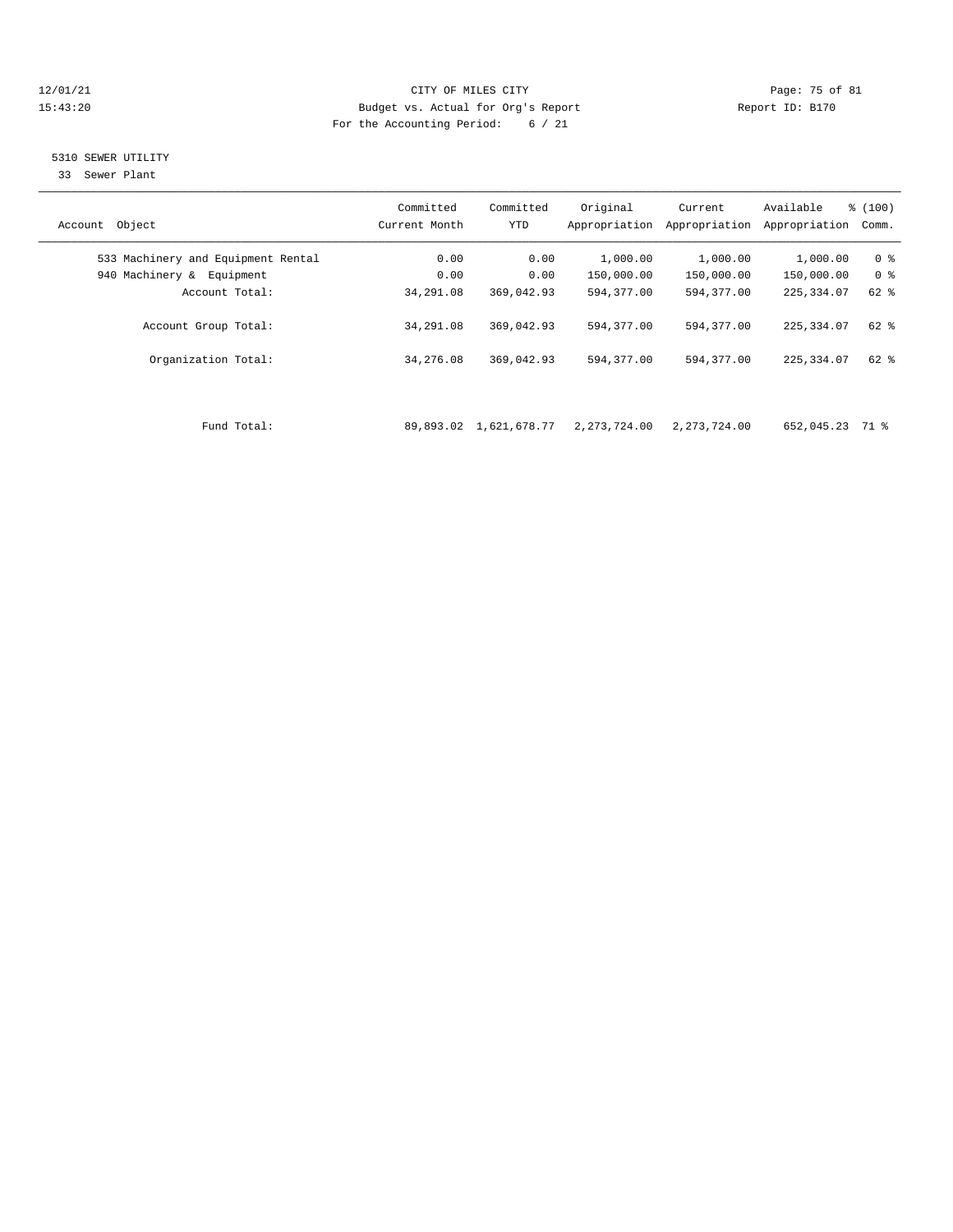### 12/01/21 Page: 76 of 81 15:43:20 Budget vs. Actual for Org's Report Report ID: B170 For the Accounting Period: 6 / 21

#### 5510 AMBULANCE FUND

10 Ambulance

|                                             | Committed     | Committed    | Original   | Current    | Available                                       | % (100)         |
|---------------------------------------------|---------------|--------------|------------|------------|-------------------------------------------------|-----------------|
| Account Object                              | Current Month | <b>YTD</b>   |            |            | Appropriation Appropriation Appropriation Comm. |                 |
| 420000 PUBLIC SAFETY-GASB68                 |               |              |            |            |                                                 |                 |
| 420730 Emergency Medical Services-Ambulance |               |              |            |            |                                                 |                 |
| 110 Salaries and Wages-Comp Ab              | 14,672.00     | 14,672.00    | 0.00       | 0.00       | $-14,672.00$                                    | $***$ $%$       |
| 111 Salaries and Wages - Permanent          | 22,130.92     | 279,785.31   | 290,796.00 | 290,796.00 | 11,010.69                                       | 96%             |
| 112 SALARIES AND WAGES - PART PAID          | 1,722.00      | 18, 154.65   | 20,000.00  | 20,000.00  | 1,845.35                                        | $91$ %          |
| 121 OVERTIME-PERMANENT                      | 1,817.30      | 37,209.08    | 65,000.00  | 65,000.00  | 27,790.92                                       | 57%             |
| 124 Amb OT Trips                            | 3,935.82      | 50, 577.45   | 22,500.00  | 22,500.00  | $-28,077.45$                                    | $225$ %         |
| 131 VACATION                                | 2,372.44      | 24,384.93    | 22,500.00  | 22,500.00  | $-1,884.93$                                     | 108 %           |
| 132 SICK LEAVE                              | 4,088.10      | 20,367.22    | 12,700.00  | 12,700.00  | $-7,667.22$                                     | $160*$          |
| 133 OTHER LEAVE PAY                         | 1,973.95      | 5,320.53     | 8,540.00   | 8,540.00   | 3,219.47                                        | 62 %            |
| 134 HOLIDAY PAY                             | 676.79        | 7,339.88     | 12,000.00  | 12,000.00  | 4,660.12                                        | 61 %            |
| 141 Unemployment Insurance                  | 58.07         | 652.06       | 616.00     | 616.00     | $-36.06$ 106 %                                  |                 |
| 142 Workers' Compensation                   | 2,193.18      | 24,921.19    | 19,725.00  | 19,725.00  | $-5,196.19$ 126 %                               |                 |
| 143 Health Insurance                        | 5,288.51      | 62,834.73    | 55,987.00  | 55,987.00  | $-6,847.73$ 112 %                               |                 |
| 144 FICA                                    | 696.91        | 7,601.31     | 5,949.00   | 5,949.00   | $-1,652.31$ 128 %                               |                 |
| 147 Firemen's Pension                       | 153, 389.40   | 198, 416. 43 | 44,987.00  | 44,987.00  | $-153, 429.43$                                  | 441 %           |
| 149 Firemen's 457B Match                    | 347.31        | 3,757.98     | 1,970.00   | 1,970.00   | $-1,787.98$ 191 %                               |                 |
| 210 Office Supplies and Materials           | 214.29        | 1,445.49     | 4,500.00   | 4,500.00   | 3,054.51                                        | $32$ $%$        |
| 211 Clothing Allotment                      | 0.00          | 772.20       | 0.00       | 0.00       | $-772.20$                                       | $***$ 8         |
| 214 Small Items of Equipment                | 0.00          | 4,274.03     | 4,000.00   | 4,000.00   | $-274.03$                                       | 107 %           |
| 220 Operating Expenses                      | 86.96         | 7,085.71     | 71,312.00  | 71,312.00  | 64,226.29                                       | 10 <sup>8</sup> |
| 222 Chemicals, Lab & Med Supplies           | 2,541.64      | 44,320.73    | 35,000.00  | 35,000.00  | -9,320.73                                       | $127$ %         |
| 226 Clothing and Uniforms                   | 0.00          | 224.78       | 0.00       | 0.00       | $-224.78$                                       | $***$ $_{8}$    |
| 230 Repair and Maintenance Supplies         | 0.00          | 1,148.04     | 3,000.00   | 3,000.00   | 1,851.96                                        | 38 %            |
| 231 Gas, Oil, Diesel Fuel, Grease, etc.     | 871.12        | 8,632.82     | 16,000.00  | 16,000.00  | 7,367.18                                        | 54 %            |
| 241 Consumable Tools                        | 0.00          | 1,159.43     | 3,000.00   | 3,000.00   | 1,840.57                                        | 39 %            |
| 300 PURCHASED SERVICES                      | 0.00          | 2,000.00     | 2,000.00   | 2,000.00   | 0.00                                            | 100 %           |
| 311 Postage, Box Rent, Etc.                 | 0.00          | 1.00         | 100.00     | 100.00     | 99.00                                           | 1 <sup>8</sup>  |
| 320 Printing, Duplicating, Typing &         | 0.00          | 0.00         | 350.00     | 350.00     | 350.00                                          | 0 <sup>8</sup>  |
| 334 Memberships, Registrations & Dues       | 0.00          | 135.00       | 0.00       | 0.00       | $-135.00$                                       | $***$ $_{8}$    |
| 341 Electric Utility Services               | 160.62        | 2,595.73     | 2,700.00   | 2,700.00   | 104.27                                          | 96%             |
| 342 Water Utility Services                  | 23.01         | 273.89       | 400.00     | 400.00     | 126.11                                          | 68 %            |
| 343 Sewer Utility Services                  | 27.57         | 327.08       | 400.00     | 400.00     | 72.92                                           | 82%             |
| 344 Gas Utility Service                     | 28.16         | 1,012.38     | 1,200.00   | 1,200.00   | 187.62                                          | 84 %            |
| 345 Telephone                               | 194.52        | 1,608.18     | 1,750.00   | 1,750.00   | 141.82                                          | 92%             |
| 346 Garbage Service                         | 407.99        | 762.48       | 1,000.00   | 1,000.00   | 237.52                                          | 76 %            |
| 347 Internet                                | 60.74         | 310.34       | 550.00     | 550.00     | 239.66                                          | 56%             |
| 350 Professional Services                   | 4,911.84      | 59,409.13    | 50,000.00  | 50,000.00  | $-9,409.13$                                     | $119*$          |
| 360 Contr R & M                             | 0.00          | 2,847.99     | 5,000.00   | 5,000.00   | 2,152.01                                        | 57%             |
| 364 R&M Vehicles - Fire/Amb                 | 0.00          | 11,551.23    | 15,000.00  | 15,000.00  | 3,448.77                                        | 77 %            |
| 370 Travel                                  | 0.00          | 0.00         | 2,500.00   | 2,500.00   | 2,500.00                                        | 0 <sup>8</sup>  |
| 380 Training Services                       | 450.00        | 4,471.22     | 5,000.00   | 5,000.00   | 528.78                                          | 89 %            |
| 382 Books                                   | 0.00          | 656.71       | 2,000.00   | 2,000.00   | 1,343.29                                        | 33%             |
| 400 BUILDING MATERIALS                      | 0.00          | 1,017.14     | 3,000.00   | 3,000.00   | 1,982.86                                        | 34%             |
| 511 Insurance on Buildings                  | 0.00          | 777.63       | 778.00     | 778.00     | 0.37                                            | 100 %           |
| 512 Insurance on Vehicles & Equipment       | 0.00          | 2,602.72     | 2,603.00   | 2,603.00   | 0.28                                            | 100 %           |
| 810 Losses (Bad debt expense - Enterprise   | 45,585.04     | 120,492.13   | 125,000.00 | 125,000.00 | 4,507.87                                        | 96 %            |
| 811 Contractual Allowances (Ambl)           | 37,128.84     | 443,007.91   | 464,000.00 | 464,000.00 | 20,992.09                                       | 95 %            |
| 940 Machinery & Equipment                   | $-222,865.11$ | 0.00         | 10,000.00  | 10,000.00  | 10,000.00                                       | 0 <sup>8</sup>  |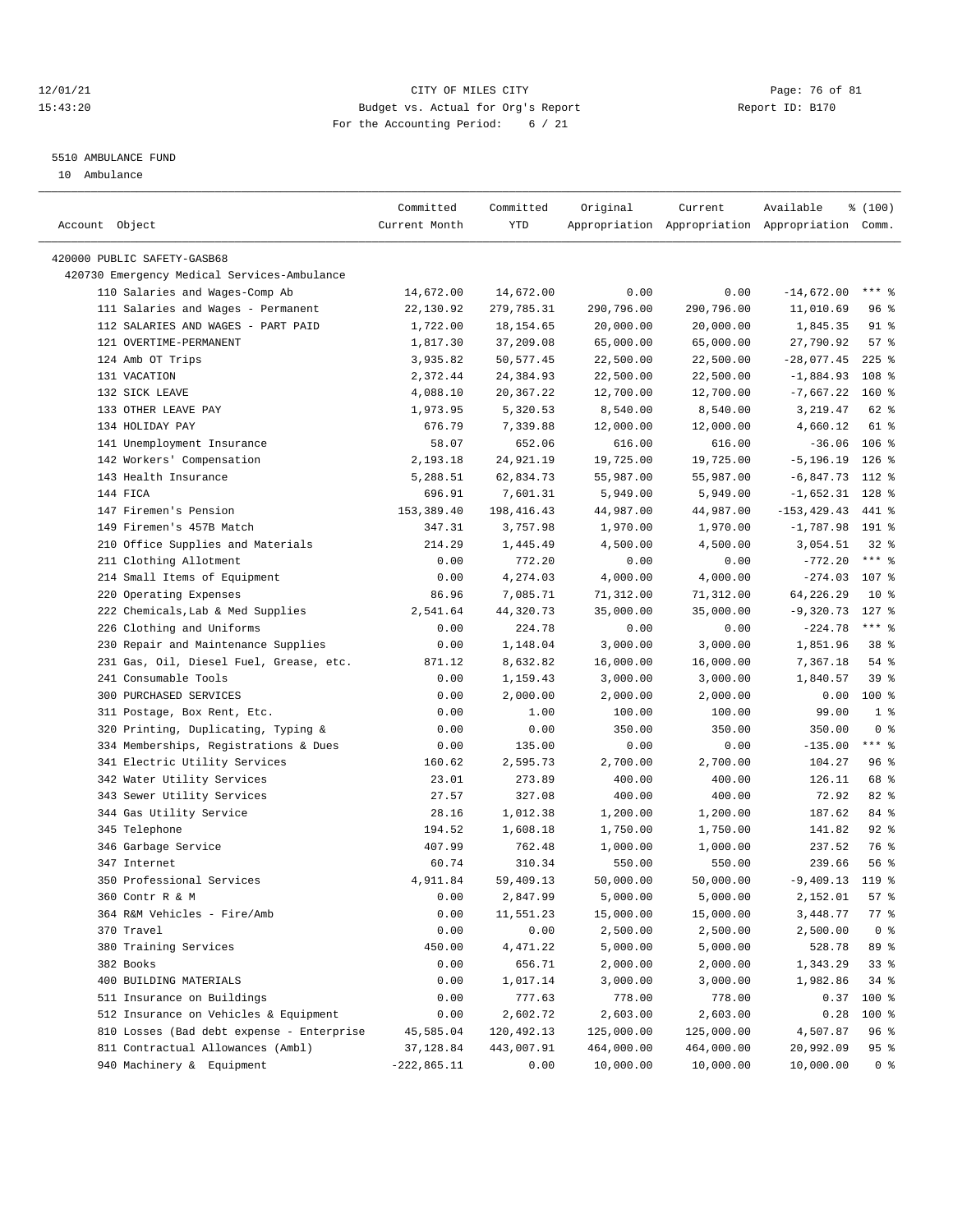### 12/01/21 Page: 77 of 81 15:43:20 Budget vs. Actual for Org's Report Report ID: B170 For the Accounting Period: 6 / 21

### 5510 AMBULANCE FUND

10 Ambulance

| Account Object                           | Committed<br>Current Month | Committed<br><b>YTD</b>   | Original     | Current      | Available<br>Appropriation Appropriation Appropriation Comm. | \$(100)             |
|------------------------------------------|----------------------------|---------------------------|--------------|--------------|--------------------------------------------------------------|---------------------|
| Account Total:                           |                            | 85, 189.93 1, 480, 917.87 | 1,415,413.00 | 1,415,413.00 | $-65,504.87$ 105 %                                           |                     |
| Account Group Total:                     |                            | 85, 189.93 1, 480, 917.87 | 1,415,413.00 | 1,415,413.00 | $-65, 504.87$ 105 %                                          |                     |
| 510000 MISCELLANEOUS                     |                            |                           |              |              |                                                              |                     |
| 510330 Comprehensive Liability Insurance |                            |                           |              |              |                                                              |                     |
| 513 Liability                            | 0.00                       | 6,310.86                  | 6,311.00     | 6,311.00     |                                                              | $0.14$ 100 %        |
| Account Total:                           | 0.00                       | 6,310.86                  | 6,311.00     | 6,311.00     |                                                              | $0.14$ 100 %        |
| 510400 Depreciation                      |                            |                           |              |              |                                                              |                     |
| 830 Depreciation - Closed to Retained    | 56,112.00                  | 56,112.00                 | 0.00         | 0.00         | $-56, 112.00$                                                | $***$ $\frac{6}{5}$ |
| Account Total:                           | 56,112.00                  | 56,112.00                 | 0.00         | 0.00         | $-56, 112.00$                                                | $***$ $\frac{6}{5}$ |
| Account Group Total:                     | 56,112.00                  | 62,422.86                 | 6,311.00     | 6, 311.00    | $-56, 111.86$                                                | 989 %               |
| 520000 OTHER FINANCING USES              |                            |                           |              |              |                                                              |                     |
| 521000 Interfund Operating Transfers Out |                            |                           |              |              |                                                              |                     |
| 820 Transfers to Other Funds             | 8,263.17                   | 49,158.04                 | 49,158.00    | 49,158.00    |                                                              | $-0.04$ 100 %       |
| Account Total:                           | 8,263.17                   | 49,158.04                 | 49,158.00    | 49,158.00    |                                                              | $-0.04$ 100 %       |
| Account Group Total:                     | 8,263.17                   | 49,158.04                 | 49,158.00    | 49,158.00    |                                                              | $-0.04$ 100 %       |
| Organization Total:                      |                            | 149,565.10 1,592,498.77   | 1,470,882.00 | 1,470,882.00 | $-121,616.77$ 108 %                                          |                     |
|                                          |                            |                           |              |              |                                                              |                     |
| Fund Total:                              |                            | 149,565.10 1,592,498.77   | 1,470,882.00 | 1,470,882.00 | $-121,616.77$ 108 %                                          |                     |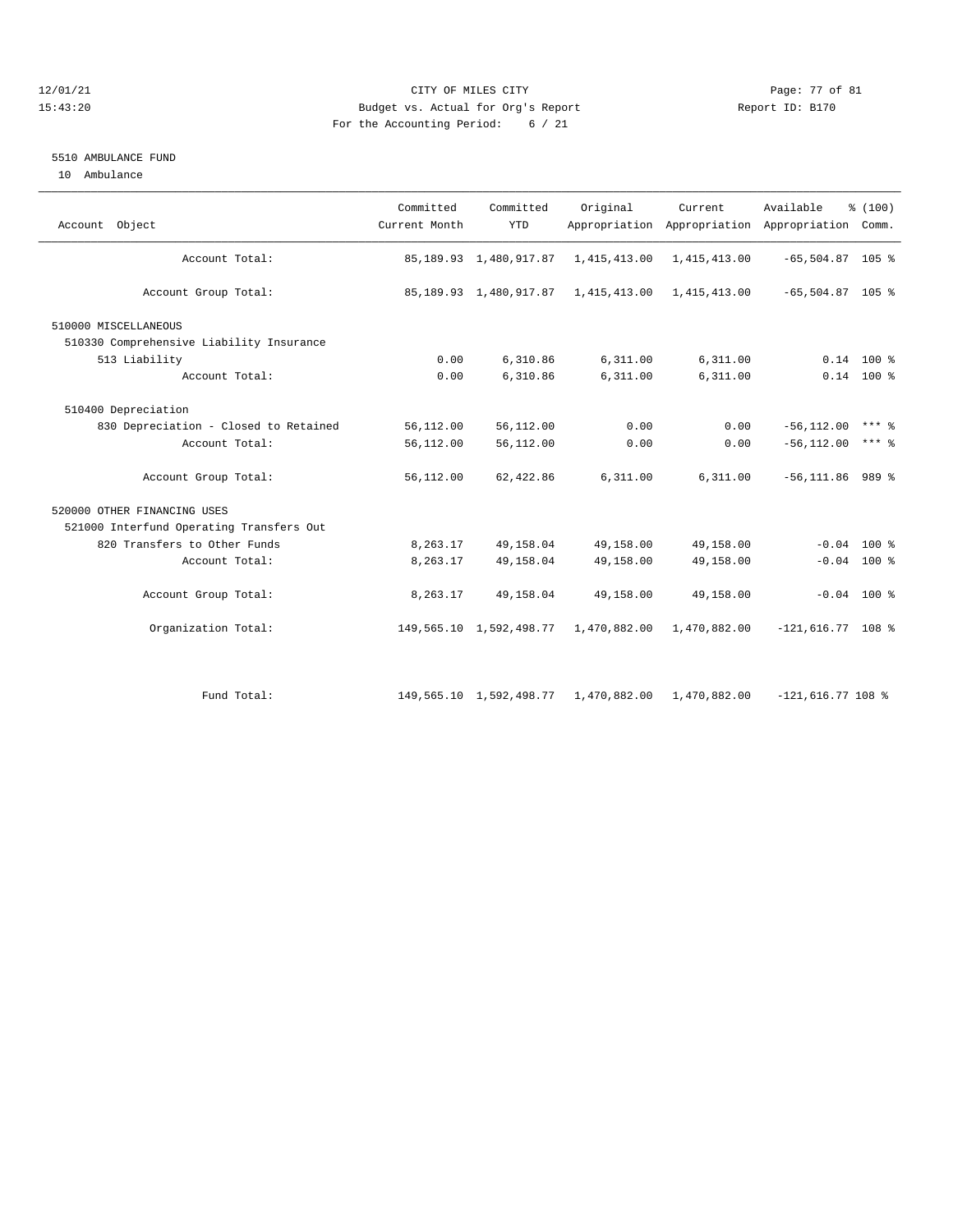### 12/01/21 Page: 78 of 81<br>
12/01/21 Page: 78 of 81<br>
Budget vs. Actual for Org's Report Physics (Report ID: B170 15:43:20 Budget vs. Actual for Org's Report For the Accounting Period: 6 / 21

————————————————————————————————————————————————————————————————————————————————————————————————————————————————————————————————————

## 5610 AIRPORT OPERATING

87 Airport

|                                            | Committed      | Committed   | Original   | Current    | Available                                       | % (100)         |
|--------------------------------------------|----------------|-------------|------------|------------|-------------------------------------------------|-----------------|
| Account Object                             | Current Month  | <b>YTD</b>  |            |            | Appropriation Appropriation Appropriation Comm. |                 |
|                                            |                |             |            |            |                                                 |                 |
| 430000 Public Works-GASB68                 |                |             |            |            |                                                 |                 |
| 430300 Airport (87)                        |                |             |            |            |                                                 | *** 응           |
| 110 Salaries and Wages-Comp Ab             | 1,191.00       | 1,191.00    | 0.00       | 0.00       | $-1, 191.00$                                    |                 |
| 111 Salaries and Wages - Permanent         | 8,171.68       | 84,861.11   | 100,356.00 | 100,356.00 | 15,494.89                                       | 85%             |
| 121 OVERTIME-PERMANENT                     | 256.00         | 1,916.28    | 2,800.00   | 2,800.00   | 883.72                                          | 68 %            |
| 131 VACATION                               | 144.40         | 4,993.54    | 2,100.00   | 2,100.00   | $-2,893.54$                                     | $238$ %         |
| 132 SICK LEAVE                             | 39.38          | 2,314.69    | 1,800.00   | 1,800.00   | $-514.69$                                       | $129$ %         |
| 133 OTHER LEAVE PAY                        | 219.58         | 4,478.86    | 3,207.00   | 3,207.00   | $-1, 271.86$                                    | 140 %           |
| 134 HOLIDAY PAY                            | 0.00           | 213.60      | 1,600.00   | 1,600.00   | 1,386.40                                        | $13*$           |
| 141 Unemployment Insurance                 | 13.26          | 148.76      | 168.00     | 168.00     | 19.24                                           | 89 %            |
| 142 Workers' Compensation                  | 168.83         | 3,644.67    | 5,577.00   | 5,577.00   | 1,932.33                                        | 65 %            |
| 143 Health Insurance                       | 1,709.05       | 20,508.60   | 20,508.00  | 20,508.00  | $-0.60$                                         | $100$ %         |
| 144 FICA                                   | 675.56         | 7,582.13    | 8,558.00   | 8,558.00   | 975.87                                          | 89 %            |
| 145 PERS                                   | 7,372.67       | 15,020.01   | 9,810.00   | 9,810.00   | $-5,210.01$ 153 %                               |                 |
| 196 CLOTHING ALLOTMENT                     | 0.00           | 333.75      | 375.00     | 375.00     | 41.25                                           | 89 %            |
| 210 Office Supplies and Materials          | 321.95         | 1,159.82    | 650.00     | 650.00     | $-509.82$                                       | 178 %           |
| 214 Small Items of Equipment               | 0.00           | 0.00        | 250.00     | 250.00     | 250.00                                          | 0 <sup>8</sup>  |
| 220 Operating Expenses                     | 548.15         | 3,833.08    | 4,000.00   | 4,000.00   | 166.92                                          | 96%             |
| 230 Repair and Maintenance Supplies        | $-48, 299.92$  | 25, 272. 29 | 10,000.00  | 10,000.00  | $-15, 272.29$                                   | $253$ $%$       |
| 231 Gas, Oil, Diesel Fuel, Grease, etc.    | 274.32         | 2,161.58    | 3,000.00   | 3,000.00   | 838.42                                          | 72 %            |
| 237 Aviation Fuel                          | 41,793.29      | 277,574.69  | 300,000.00 | 300,000.00 | 22, 425.31                                      | $93$ $%$        |
| 239 Tires, Tubes Etc.                      | 0.00           | 155.00      | 2,500.00   | 2,500.00   | 2,345.00                                        | 6 %             |
| 250 Supplies for Resale                    | 884.60         | 1,686.09    | 2,000.00   | 2,000.00   | 313.91                                          | 84 %            |
| 311 Postage, Box Rent, Etc.                | 55.00          | 321.30      | 200.00     | 200.00     | $-121.30$                                       | 161 %           |
| 319 Other Communication and Transportation | 293.90         | 1,675.90    | 1,300.00   | 1,300.00   | $-375.90$                                       | $129$ %         |
| 320 Printing, Duplicating, Typing &        | 0.00           | 40.00       | 0.00       | 0.00       | $-40.00$                                        | $***$ $-$       |
| 330 Publicity, Subscriptions & Dues        | 0.00           | 1,257.79    | 1,200.00   | 1,200.00   | $-57.79$                                        | $105$ %         |
| 334 Memberships, Registrations & Dues      | 0.00           | 420.00      | 800.00     | 800.00     | 380.00                                          | 53%             |
| 341 Electric Utility Services              | 953.56         | 13,047.69   | 11,000.00  | 11,000.00  | $-2,047.69$                                     | $119$ %         |
| 344 Gas Utility Service                    | 221.53         | 4,686.61    | 5,000.00   | 5,000.00   | 313.39                                          | $94$ %          |
| 345 Telephone                              | 187.65         | 2,427.04    | 3,000.00   | 3,000.00   | 572.96                                          | 81 %            |
| 347 Internet                               | 27.40          | 150.20      | 400.00     | 400.00     | 249.80                                          | 38 <sup>8</sup> |
| 350 Professional Services                  | 0.00           | 13.50       | 1,000.00   | 1,000.00   | 986.50                                          | 1 <sup>8</sup>  |
| 360 Contr R & M                            | 0.00           | 0.00        | 3,000.00   | 3,000.00   | 3,000.00                                        | 0 <sup>8</sup>  |
| 363 R&M Vehicles/Equip/Labor-PW            | 25, 148.78     | 35,911.42   | 6,000.00   | 6,000.00   | $-29,911.42$                                    | 599 %           |
| 367 Plumbing, Heating, Electrical          | 0.00           | 0.00        | 1,000.00   | 1,000.00   | 1,000.00                                        | 0 <sup>8</sup>  |
| 380 Training Services                      | 0.00           | 199.00      | 250.00     | 250.00     | 51.00                                           | $80*$           |
| 511 Insurance on Buildings                 | 0.00           | 3,931.08    | 3,932.00   | 3,932.00   | 0.92                                            | 100 %           |
| 512 Insurance on Vehicles & Equipment      | 0.00           | 3,262.26    | 2,098.00   | 2,098.00   | $-1, 164.26$ 155 %                              |                 |
| 513 Liability                              | 4,875.00       | 4,875.00    | 4,800.00   | 4,800.00   | $-75.00$ 102 %                                  |                 |
| 937 AIP 020-2021                           | $-33,662.44$   | 0.00        | 0.00       | 0.00       | 0.00                                            | 0 <sup>8</sup>  |
| 939 AIP-3-30-055-018-2019                  | $-5,500.00$    | 0.00        | 216,900.00 | 216,900.00 | 216,900.00                                      | 0 <sup>8</sup>  |
| 944 017-2018 Environment                   | $-158,830.00$  | 0.00        | 0.00       | 0.00       | 0.00                                            | 0 <sup>8</sup>  |
| Account Total:                             | $-150, 745.82$ | 531,268.34  | 741,139.00 | 741,139.00 | 209,870.66                                      | 72 %            |
|                                            |                |             |            |            |                                                 |                 |
| 430320 Airport - Improvements              |                |             |            |            |                                                 |                 |
| 940 Machinery & Equipment                  | $-3, 250.00$   | 0.00        | 0.00       | 0.00       | 0.00                                            | 0 <sup>8</sup>  |
| Account Total:                             | $-3, 250.00$   | 0.00        | 0.00       | 0.00       | 0.00                                            | 0 <sup>8</sup>  |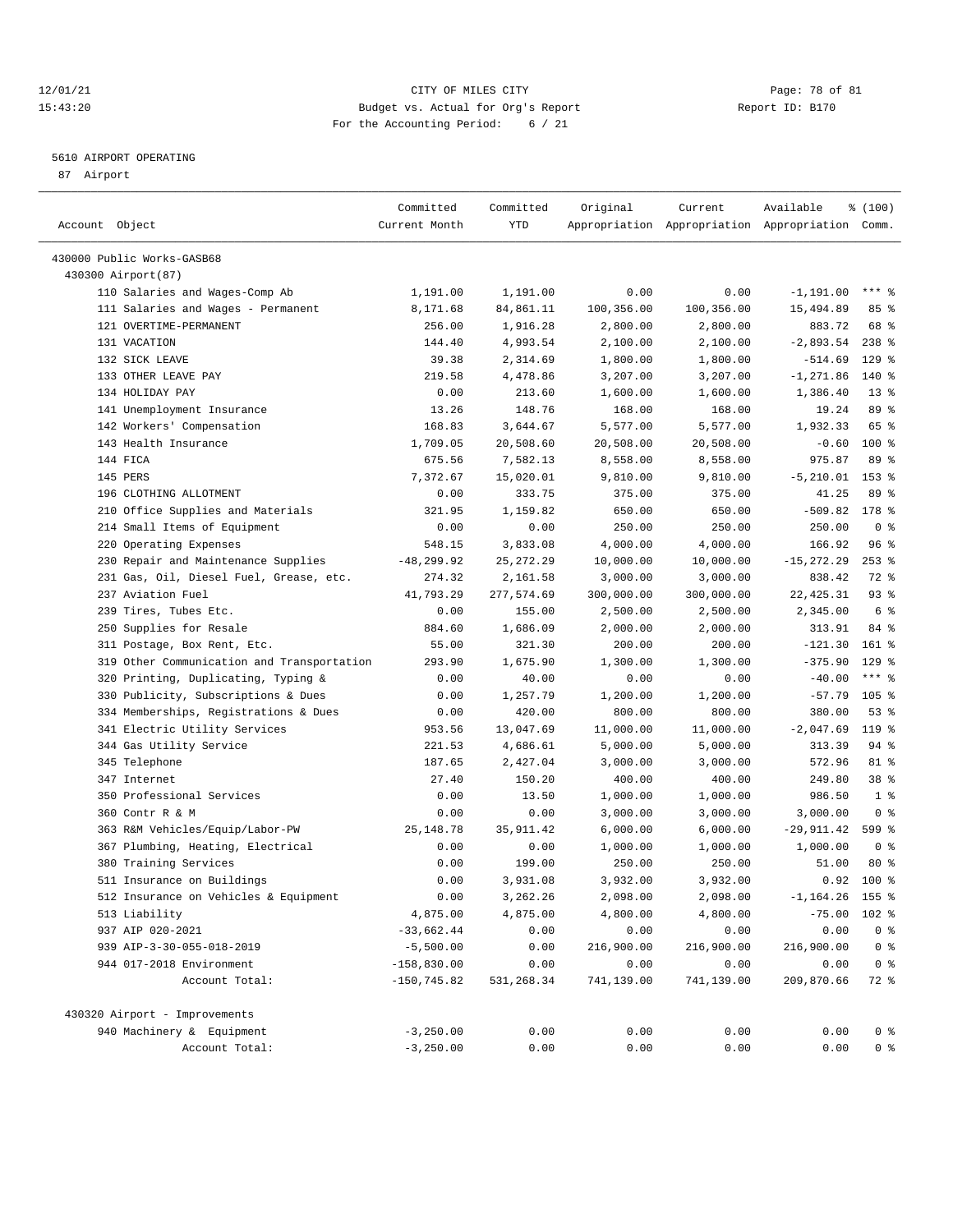### 12/01/21 Page: 79 of 81<br>
12/01/21 Page: 79 of 81<br>
Budget vs. Actual for Org's Report Physics (Report ID: B170 15:43:20 Budget vs. Actual for Org's Report For the Accounting Period: 6 / 21

## 5610 AIRPORT OPERATING

87 Airport

| Account Object                           | Committed<br>Current Month | Committed<br><b>YTD</b> | Original   | Current    | Available<br>Appropriation Appropriation Appropriation Comm. | % (100)          |
|------------------------------------------|----------------------------|-------------------------|------------|------------|--------------------------------------------------------------|------------------|
| Account Group Total:                     | $-153,995.82$              | 531,268.34              | 741,139.00 | 741,139.00 | 209,870.66                                                   | 72 %             |
| 490000 DEBT SERVICE                      |                            |                         |            |            |                                                              |                  |
| 490500 Other Debt Service Payments       |                            |                         |            |            |                                                              |                  |
| 635 Principle- Hanger 8 Door Loan        | $-1,500.00$                | 0.00                    | 1,500.00   | 1,500.00   | 1,500.00                                                     | 0 <sup>8</sup>   |
| 636 Interest-Hanger 8 Door Loan          | 0.00                       | 29.69                   | 357.00     | 357.00     | 327.31                                                       | $8 \frac{6}{10}$ |
| 648 MT Aero Principle 06-2015            | $-16,953.00$               | 0.00                    | 16,953.00  | 16,953.00  | 16,953.00                                                    | 0 <sup>8</sup>   |
| 649 MT Aero Interest06-2015              | 0.00                       | 1,377.41                | 1,378.00   | 1,378.00   | 0.59                                                         | $100*$           |
| Account Total:                           | $-18, 453.00$              | 1,407.10                | 20,188.00  | 20,188.00  | 18,780.90                                                    | 7 <sup>°</sup>   |
| Account Group Total:                     | $-18, 453.00$              | 1,407.10                | 20,188.00  | 20,188.00  | 18,780.90                                                    | 7 %              |
| 510000 MISCELLANEOUS                     |                            |                         |            |            |                                                              |                  |
| 510400 Depreciation                      |                            |                         |            |            |                                                              |                  |
| 830 Depreciation - Closed to Retained    | 360,789.00                 | 360,789.00              | 0.00       | 0.00       | $-360,789.00$                                                | $***$ &          |
| Account Total:                           | 360,789.00                 | 360,789.00              | 0.00       | 0.00       | $-360,789.00$                                                | $***$ 2          |
| Account Group Total:                     | 360,789.00                 | 360,789.00              | 0.00       | 0.00       | $-360,789.00$                                                | $***$ $%$        |
| 520000 OTHER FINANCING USES              |                            |                         |            |            |                                                              |                  |
| 521000 Interfund Operating Transfers Out |                            |                         |            |            |                                                              |                  |
| 820 Transfers to Other Funds             | 1,662.42                   | 19,949.04               | 19,949.00  | 19,949.00  | $-0.04$                                                      | $100*$           |
| Account Total:                           | 1,662.42                   | 19,949.04               | 19,949.00  | 19,949.00  |                                                              | $-0.04$ 100 %    |
| Account Group Total:                     | 1,662.42                   | 19,949.04               | 19,949.00  | 19,949.00  |                                                              | $-0.04$ 100 %    |
| Organization Total:                      | 190,002.60                 | 913, 413. 48            | 781,276.00 | 781,276.00 | $-132, 137.48$ 117 %                                         |                  |
|                                          |                            |                         |            |            |                                                              |                  |
| Fund Total:                              | 190,002.60                 | 913, 413. 48            | 781,276.00 | 781,276.00 | $-132, 137.48$ 117 %                                         |                  |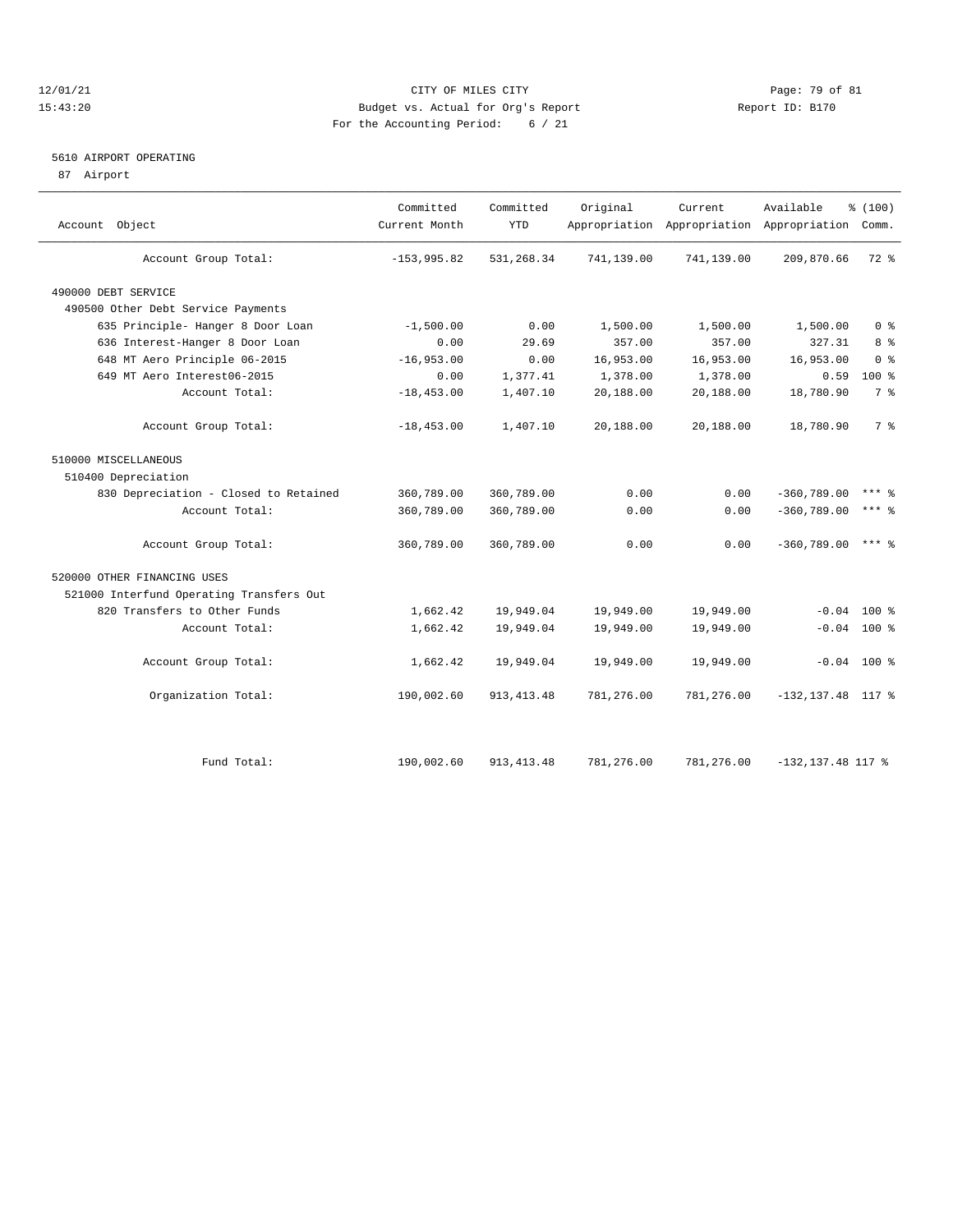### 12/01/21 Page: 80 of 81 CITY OF MILES CITY CONTRIBUTE CITY PAGE: 80 of 81 Page: 80 of 81 CITY CHILES CITY CONTRIBUTE CITY PAGE: 20 15:43:20 Budget vs. Actual for Org's Report For the Accounting Period: 6 / 21

## 6040 PUBLIC WORKS

910 Public Works City Garage

| Account Object                           | Committed<br>Current Month | Committed<br><b>YTD</b> | Original   | Current    | Available<br>Appropriation Appropriation Appropriation Comm. | % (100)          |  |
|------------------------------------------|----------------------------|-------------------------|------------|------------|--------------------------------------------------------------|------------------|--|
| 430000 Public Works-GASB68               |                            |                         |            |            |                                                              |                  |  |
| 430220 Operations                        |                            |                         |            |            |                                                              |                  |  |
| 110 Salaries and Wages-Comp Ab           | $-270.00$                  | $-270.00$               | 0.00       | 0.00       | 270.00                                                       | $***$ $%$        |  |
| 111 Salaries and Wages - Permanent       | 4,109.60                   | 58,239.74               | 82,880.00  | 82,880.00  | 24,640.26                                                    | 70 %             |  |
| 121 OVERTIME-PERMANENT                   | 927.00                     | 2,041.05                | 1,200.00   | 1,200.00   | $-841.05$                                                    | $170*$           |  |
| 131 VACATION                             | 593.28                     | 4,033.82                | 7,500.00   | 7,500.00   | 3,466.18                                                     | 54 %             |  |
| 132 SICK LEAVE                           | 24.72                      | 1,448.41                | 7,000.00   | 7,000.00   | 5,551.59                                                     | $21$ %           |  |
| 133 OTHER LEAVE PAY                      | 0.00                       | 0.00                    | 2,900.00   | 2,900.00   | 2,900.00                                                     | 0 <sup>8</sup>   |  |
| 134 HOLIDAY PAY                          | 0.00                       | 284.88                  | 270.00     | 270.00     | $-14.88$                                                     | 106%             |  |
| 141 Unemployment Insurance               | 8.48                       | 99.30                   | 153.00     | 153.00     | 53.70                                                        | 65 %             |  |
| 142 Workers' Compensation                | 274.10                     | 3, 471.35               | 5,229.00   | 5,229.00   | 1,757.65                                                     | 66 %             |  |
| 143 Health Insurance                     | 890.18                     | 14,565.38               | 20,508.00  | 20,508.00  | 5,942.62                                                     | 71 %             |  |
| 144 FICA                                 | 429.48                     | 5,029.84                | 7,784.00   | 7,784.00   | 2,754.16                                                     | 65 %             |  |
| 145 PERS                                 | 495.91                     | 5,792.39                | 8,923.00   | 8,923.00   | 3,130.61                                                     | 65 %             |  |
| 196 CLOTHING ALLOTMENT                   | 0.00                       | 150.00                  | 400.00     | 400.00     | 250.00                                                       | 38 %             |  |
| 210 Office Supplies and Materials        | 36.04                      | 1,542.65                | 500.00     | 500.00     | $-1,042.65$                                                  | 309 %            |  |
| 214 Small Items of Equipment             | 91.50                      | 6,670.23                | 10,000.00  | 10,000.00  | 3,329.77                                                     | 67 %             |  |
| 220 Operating Expenses                   | 20.50                      | 1,308.93                | 2,000.00   | 2,000.00   | 691.07                                                       | 65 %             |  |
| 222 Chemicals, Lab & Med Supplies        | 0.00                       | 0.00                    | 100.00     | 100.00     | 100.00                                                       | 0 <sup>8</sup>   |  |
| 226 Clothing and Uniforms                | 194.99                     | 194.99                  | 450.00     | 450.00     | 255.01                                                       | 43 %             |  |
| 230 Repair and Maintenance Supplies      | 0.00                       | 65.20                   | 700.00     | 700.00     | 634.80                                                       | 9 <sup>8</sup>   |  |
| 231 Gas, Oil, Diesel Fuel, Grease, etc.  | 0.00                       | 0.00                    | 1,000.00   | 1,000.00   | 1,000.00                                                     | 0 <sup>8</sup>   |  |
| 241 Consumable Tools                     | 0.00                       | 0.00                    | 100.00     | 100.00     | 100.00                                                       | 0 <sup>8</sup>   |  |
| 341 Electric Utility Services            | 385.51                     | 7,170.86                | 6,800.00   | 6,800.00   | $-370.86$                                                    | 105 <sub>8</sub> |  |
| 342 Water Utility Services               | 112.52                     | 1,347.88                | 1,300.00   | 1,300.00   | $-47.88$                                                     | $104$ %          |  |
| 343 Sewer Utility Services               | 131.42                     | 1,571.90                | 1,600.00   | 1,600.00   | 28.10                                                        | 98 %             |  |
| 344 Gas Utility Service                  | 44.04                      | 2,227.69                | 2,500.00   | 2,500.00   | 272.31                                                       | 89 %             |  |
| 345 Telephone                            | 170.07                     | 918.00                  | 450.00     | 450.00     | $-468.00$                                                    | $204$ %          |  |
| 346 Garbage Service                      | 142.24                     | 999.48                  | 1,000.00   | 1,000.00   | 0.52                                                         | $100*$           |  |
| 347 Internet                             | 26.92                      | 296.12                  | 600.00     | 600.00     | 303.88                                                       | 49 %             |  |
| 350 Professional Services                | 90.00                      | 225.75                  | 500.00     | 500.00     | 274.25                                                       | 45 %             |  |
| 360 Contr R & M                          | 0.00                       | 917.30                  | 1,000.00   | 1,000.00   | 82.70                                                        | $92$ %           |  |
| 370 Travel                               | 57.79                      | 254.03                  | 200.00     | 200.00     | $-54.03$                                                     | $127$ %          |  |
| 380 Training Services                    | 0.00                       | 51.50                   | 200.00     | 200.00     | 148.50                                                       | $26$ %           |  |
| Account Total:                           | 8,986.29                   | 120,648.67              | 175,747.00 | 175,747.00 | 55,098.33                                                    | 69 %             |  |
| Account Group Total:                     | 8,986.29                   | 120,648.67              | 175,747.00 | 175,747.00 | 55,098.33                                                    | 69 %             |  |
| 510000 MISCELLANEOUS                     |                            |                         |            |            |                                                              |                  |  |
| 510330 Comprehensive Liability Insurance |                            |                         |            |            |                                                              |                  |  |
| 513 Liability                            | 0.00                       | 1,745.92                | 1,746.00   | 1,746.00   | 0.08                                                         | 100 %            |  |
| Account Total:                           | 0.00                       | 1,745.92                | 1,746.00   | 1,746.00   | 0.08                                                         | 100 %            |  |
| Account Group Total:                     | 0.00                       | 1,745.92                | 1,746.00   | 1,746.00   | 0.08                                                         | $100$ %          |  |
| Organization Total:                      | 8,986.29                   | 122,394.59              | 177,493.00 | 177,493.00 | 55,098.41                                                    | 69 %             |  |